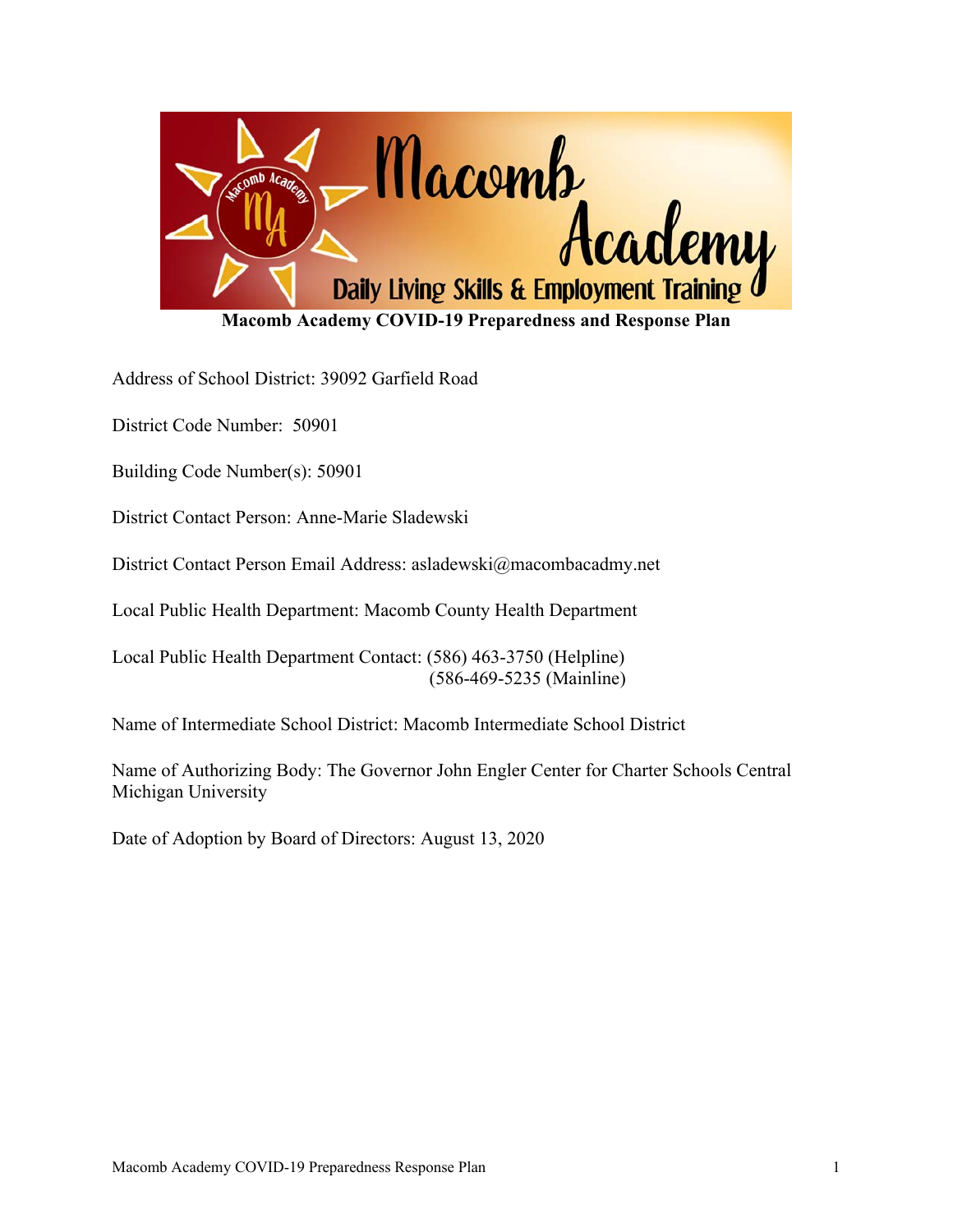

August 13, 2020 [via email]

Dr. Anne-Marie Sladewski Macomb Academy 39092 Garfield Road Clinton Township, MI 48038

Re: Approval of COVID-19 Preparedness and Response Plan ("Plan")

Dear Dr. Sladewski:

I am pleased to inform you that the Plan for Macomb Academy ("Academy") has been approved by The Governor John Engler Center for Charter Schools at Central Michigan University and has been transmitted by our office to the State Superintendent of Public Instruction and the State Treasurer. The Plan is effective as of the date indicated in the Plan.

To fulfill one of the required assurances, immediately add a copy of the approved Plan to the Academy's Home Page of its website. An approved copy of the Plan is attached and can be found in Epicenter. The approved Plan constitutes a Charter Contract amendment and remains in effect as long as the Plan remains in effect.

If the Academy requires an amendment to the Plan, please contact Amy Densmore, Director of Charter Accountability, at (989) 506-0355 or via email at avanatten@thecenterforcharters.org to initiate that process. Thank you for all your efforts to keep student learning moving forward in these trying times. If you have any further questions or need additional support, please do not hesitate to contact us.

Sincerely,

Corey Northrop Executive Director

cc: Traci Comer-Scarsella, Board President

Attachment: Approved COVID-19 Preparedness and Response Plan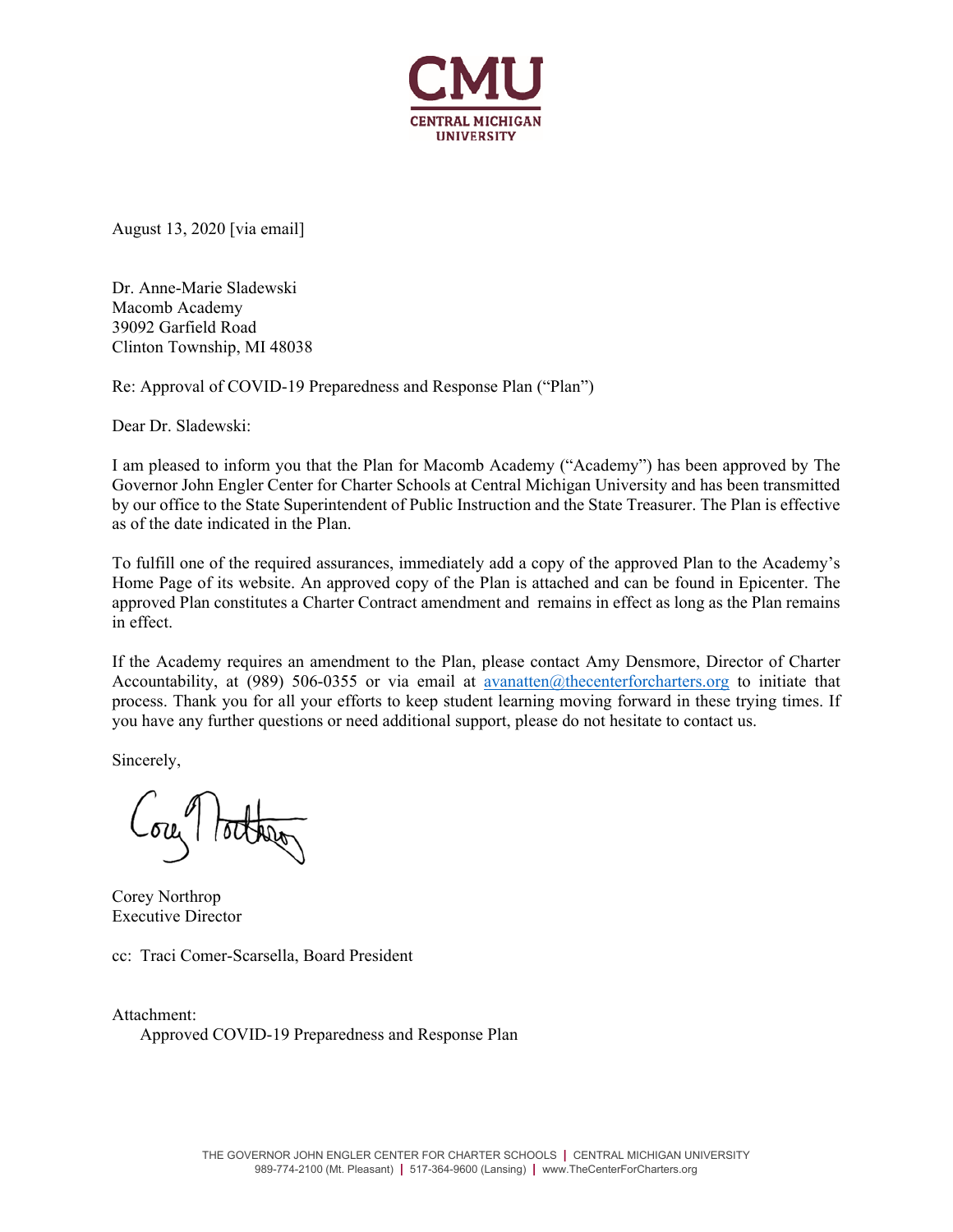#### RESOLUTION APPROVING THE COVID-19 PREPAREDNESS AND RESPONSE PLAN ("PREPAREDNESS PLAN") AND APPROVAL OF CHARTER CONTRACT **AMENDMENT**

#### **MACOMB ACADEMY**

An Organizational meeting of the Academy Board of Directors was held on the 13th day of <u>August</u>, 2020, at 4:30 p.m.

The meeting was called to order at  $4:41$  p.m. by Board Member Traci Comer-Scarsella:

Michael Cadrette, Deborah Carlton, Traci Comer-Scarsella, Thomas Present: VanSlembrouck (joined at 5:30 p.m.)

Absent: Kurt Limburg

The following preamble and resolution were offered by Board Member Deborah Carolton and supported by Board Member Michael Cadrette:

#### **BACKGROUND**

On June 30, 2020, in response to the novel coronavirus (COVID-19) pandemic affecting our state, Governor Gretchen Whitmer issued Executive Order 2020-142 (the "Order") that, provides a structure to support all schools in Michigan as they plan for a return of preK-12 education in the fall. Under the order, all schools must adopt a COVID-19 Preparedness and Response Plan ("Preparedness Plan") laying out how they will cope with the disease across the various phases of the Michigan Safe Start Plan. Under the Order and the Michigan Safe Schools: Michigan's 2020-2021 Return to School Roadmap developed by the COVID-19 Task Force on Education Return to School Advisory Council ("Return to School Roadmap"), Schools retain flexibility to tailor their instruction to their particular needs and to the disease conditions present in their regions.

Acting under the Michigan Constitution of 1963 and Michigan law, the Order and the Return to School Roadmap state:

- 1. Coronavirus relief funds under the Coronavirus Aid, Relief, and Economic Security Act will be provided and may be used to aid in developing, adopting, and following a COVID-19 Preparedness Plan under section 2 of the Order.
- 2. Every school must develop and adopt a Preparedness Plan that is informed by the Return to School Roadmap.
- 3. By August 15, 2020 or seven days before the start of the school year for students, whichever comes first: the Academy Board must approve its Preparedness Plan.
- 4. By August 17, 2020, the Academy's authorizing body, Central Michigan University, must collect the Preparedness Plan and transmit such plan to the Superintendent and to the State Treasurer.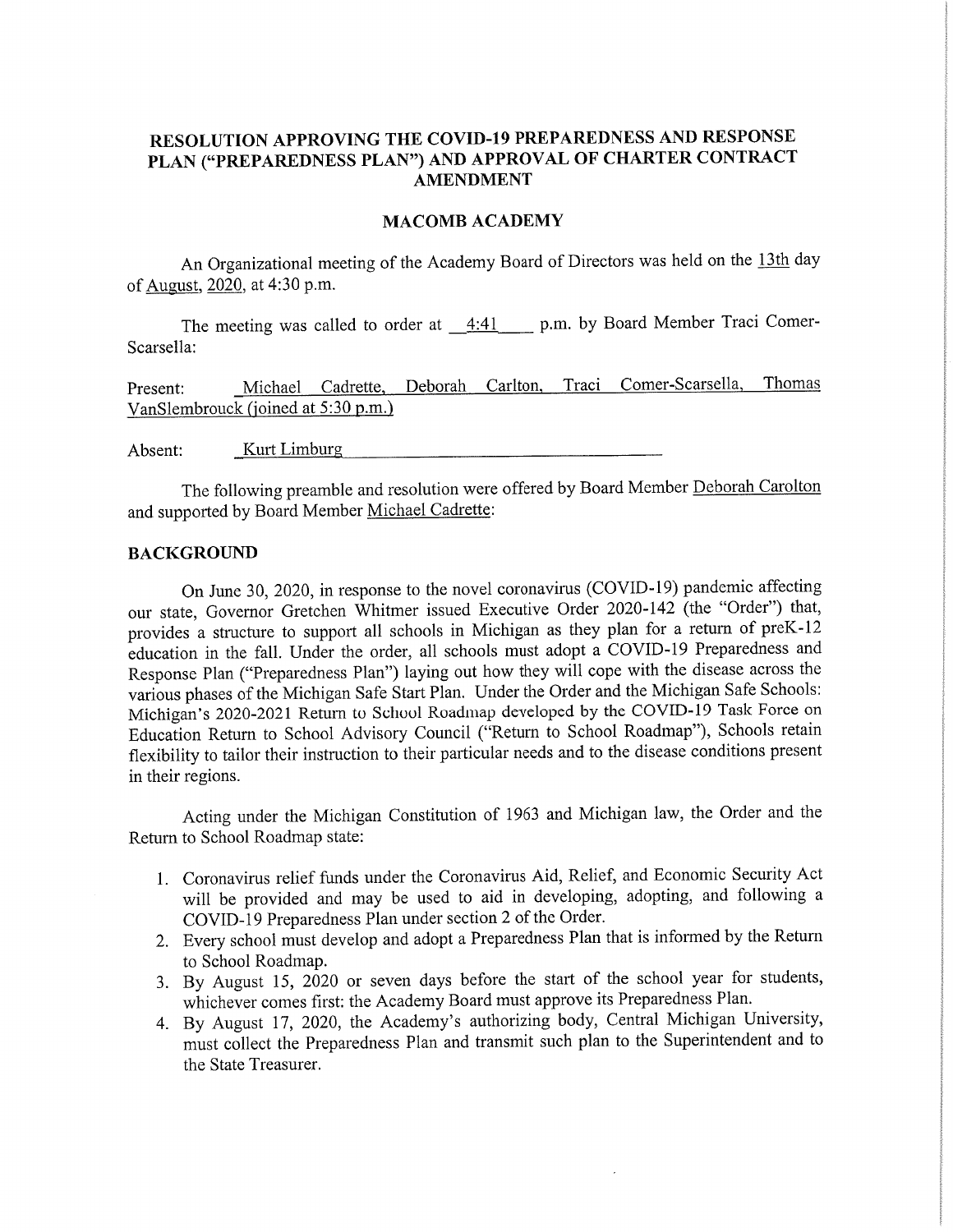5. By August 17, 2020, the Academy must prominently post its approved Preparedness Plan on the Academy's website home page.

The Academy submitted its Preparedness Plan to Central Michigan University ("Authorizer") for review and approval.

The Academy Board of Directors ("Academy Board") is required to approve the Academy's Preparedness Plan by August 15, 2020 or seven days before the start of the school year for students, whichever comes first, and is required to approve the Academy's Preparedness Plan as a charter contract ("Contract") amendment.

## THE ACADEMY BOARD THEREFORE RESOLVES THAT:

- 1. The actions taken by Academy representatives to prepare and submit the Academy's Preparedness Plan to Authorizer are ratified.
- 2. The Preparedness Plan, as approved by the Authorizer, is approved by the Academy Board as the COVID-19 Preparedness Plan and as the COVID-19 Preparedness Plan Amendment to the Contract. This Contract Amendment shall remain in effect as long as The Preparedness Plan remains in effect. The Board President is authorized to sign and submit the Contract amendment to the Authorizer for approval.
- 3. All resolutions and parts of resolutions insofar as they conflict with the provisions of this resolution be and the same hereby are rescinded.
- 4. The Academy will deliver from time to time such information regarding the implementation of the Academy's Preparedness Plan as the Authorizer or Michigan Department of Education may reasonably request.
- 5. Any Board policies or provision of Board policies that prohibit or impede the Academy's compliance with The Preparedness Plan or Executive Order 2020-142 are temporarily waived, suspended or altered.
- 6. Any actions or actions taken by authorized Academy representatives in the development, submission and implementation of The Preparedness Plan are (to the extent such actions or actions are not inconsistent with the delegation of authority provided under this resolution) ratified and confirmed in all respects.
- 7. This Resolution shall take immediate effect and continue through the end of the state of emergency and disaster declared in Executive Order 2020-127 and any subsequent executive order declaring a state of emergency or disaster in response to COVID-19 or the end of the 2020-2021 school year, whichever is sooner.

Ayes:  $four(4)$ 

Nays:  $\qquad \qquad$  zero (0)

Resolution declared adopted.

Debart CIA

Print Name: Deborah Carlton Secretary, Macomb Academy Board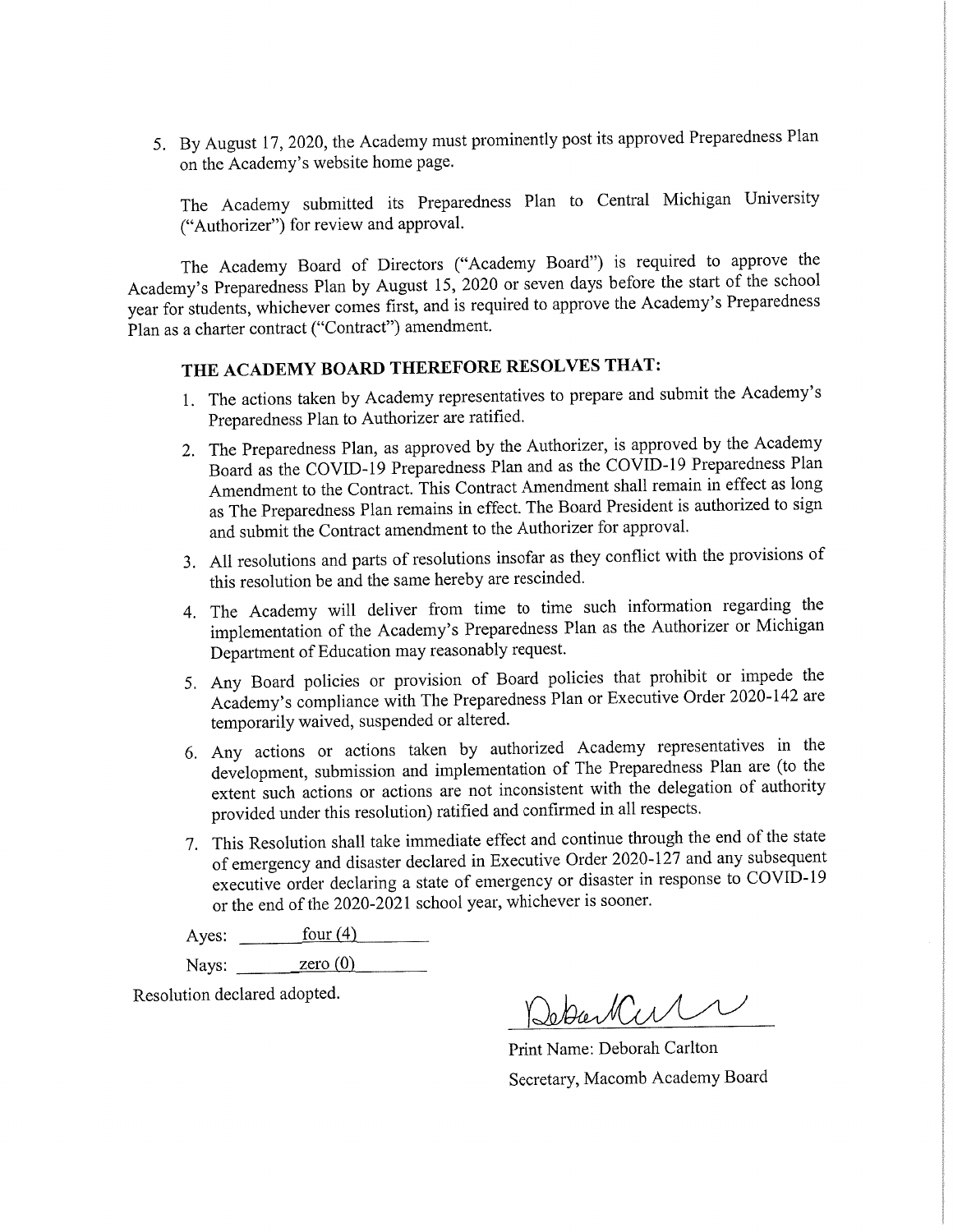

## **Assurances**

- $\bullet$ The Academy will cooperate with local public health authorities if a confirmed case of COVID-19 is identified and, in particular will collect the contact information for any close contacts of the affected individual from two days before he or she shows symptoms to the time when he or she was last present at the Academy.
- $\bullet$ The Academy acknowledges that it is subject to the rules governing workplace safety established in section 1 of Executive Order 2020-114 or any successor order and has adopted a Workplace Preparedness Plan. A copy of this plan is attached.
- $\bullet$ The Academy will be or is closed to in-person instruction when the region in which it is located in is in Michigan Safe Start Plan Phases 1-3.
	- The Academy's sponsored inter-school, after school activities and athletics will be suspended when the region in which it is located in is in Michigan Safe Start Plan Phases 1-3.
- $\bullet$ The Academy will comply with guidance from the United States Department of Education, including its Office of Civil Rights and office of Special Education and Rehabilitative Services, and the Michigan Department of Education concerning the delivery of alternative modes of instruction to students with disabilities in light of the impact of COVID-19.
- $\bullet$ The Academy will provide for the continued pay of school employees while redeploying staff to provide meaningful work in the context of the Preparedness Plan, subject to any applicable requirements of a collective bargaining agreement if applicable.
- $\bullet$ The Academy prohibits indoor assemblies that bring together students from more than one classroom during Michigan Safe Start Plan Phase 4.

Traci Comer-Scarsella President, Board of Directors

 $\bullet$ 

Board Approved: 08/13/2020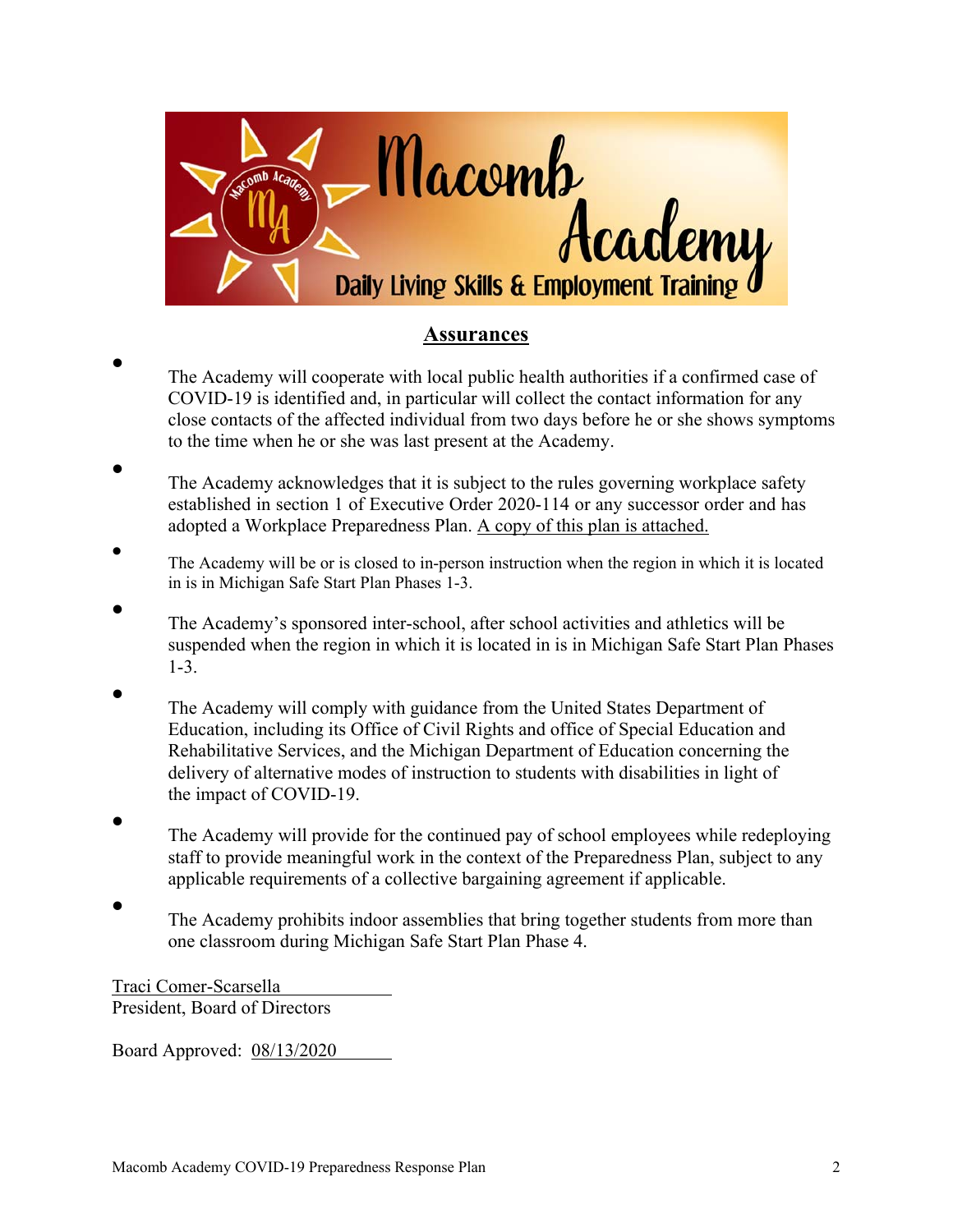

# **Introduction and Overview**

The mission of Macomb Academy is to provide, in collaboration with community and business resources, a transitional education program to prepare students for adult roles in the workplace and life.

Macomb Academy provides post-secondary transition education to students with disabilities ages 18-26. An innovative program with access to public transportation routes and regional transport connector service, students receive education and training in the areas of independent living and employment preparation and training skills through at least 25 daily living focused buildingbased classroom instruction experiences, addressing personal-social skills, daily living skills, and independent living skills, and at as many as 30 volunteer community-based work experience sites. Operating the unique Macomb Academy program structure remotely requires pioneering, adaptability, flexibility and conscious consideration of the mission while responding to the impact of COVID-19.

Nothing is more important at Macomb Academy than the safety, health and well-being of our students and staff members, and remains the top priority as we prepare to reopen for the 2020-21 school year. During the spring, our Macomb Academy education community faced unprecedented times responding to the Coronavirus Disease 2019 (COVID-19) pandemic, having to close our school building for in-person instruction. Emergency plans for remote learning were quickly developed and implemented to best meet the unique transitional education needs of our students. In keeping with our mission, staff members adapted teaching strategies and instructional methods to support learning, and our Macomb Academy community came together to ensure that all students continued to receive support services that they rely on to be academically, physically and emotionally successful. The dedication of our entire community was impressive – the united and collaborative work of students, families, caregivers, staff and community partners supported the mission of Macomb Academy – and sustained one another through this difficult time.

Governor Whitmer's Executive Order 2020-142 "provides a structure to support all schools in Michigan as they plan for a return of Pre K-12 education this fall. Under the order, school districts must adopt a COVID-19 Preparedness and Response Plan laying out how they will respond to the Corona Virus across the various phases of the Michigan Safe Start Plan. In turn, the accompanying Michigan Return to School Roadmap offers a guide to the types of safety protocols appropriate during each phase. There's no one-size-fits-all solution: What works in the Upper Peninsula may not work in Macomb County. Districts will retain the flexibility to tailor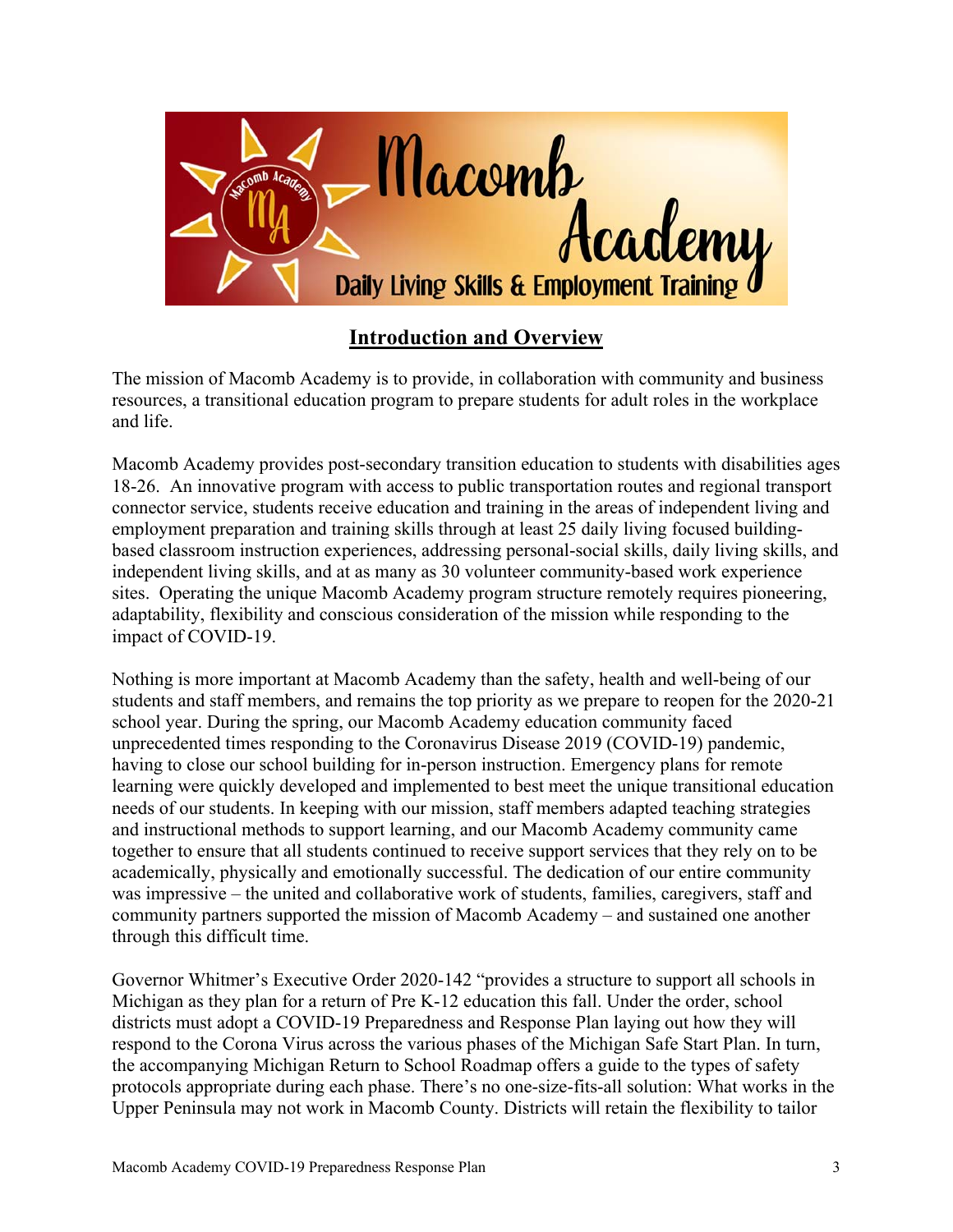their instruction to their particular needs and to the disease conditions present in their regions" (EO-2020-142).

While the school year may have ended in June, our work relative to supporting the safety, health and well-being of our staff and students did not stop. Throughout the summer months, a committee of Macomb Academy staff members met regularly to prepare for the education of our students for the 2020-2021 school year. The committee was informed by perception data collected from an electronic survey completed by students, families and caregivers, and a SWOT Analysis (strengths, weaknesses, opportunities and threats) meeting with staff relational to the quality and conditions of remote learning provided from March - June 2020, and the projected quality and conditions of options for returning to school in September 2020.

Together, with support from the Macomb County Health Department (MCHD), the committee developed the Macomb Academy Return to School Preparedness and Response Plan (PRP). The PRP outlines instruction, mental health, safety and operations expectations outlined the MI Safe Schools 2020-21 Return to School Roadmap and is divided into phases based on the current status of the COVID-19 outbreak in our region. Phases 1 through 3 requires Macomb Academy to be closed for schooling in person, and to offer remote instruction for students to learn while at home. Phases 4 and 5 allow for in-person instruction while following specific health and safety guidelines. Phase 6 returns district operations to the pre-COVID-19 learning environment, without any restrictions. To ensure the wellbeing of all students and staff, the Macomb Academy PRP combines the requirements found in Phases 1-3, 4 and 5. The plan also includes a number of assurances focusing on facilities, instruction, operations, wellness and technology.

As Macomb Academy prepares for in-person instruction for the 2020-2021 school year, and especially the start of the school year, staff members are also planning for remote learning, in the event it is necessary to do so. Remote learning will happen for all students in Phases 1-3 of the MI Safe Start Plan. Decisions relative to return to the closure of Macomb Academy for in-person schooling will be based on the safety, health and welfare of our students and entire school community. Macomb Academy may revert the plan for operating, detailed in this PRP, during Phase 3 of the MI Safe Start Plan, or at any time the region is in Phases 4 or 5 of the MI Safe Start Plan. Further, by approving the Macomb Academy COVID-19 Preparedness and Response Plan, the Macomb Academy Board of Directors delegate the authority for making this decision to the Executive Director. All students and parents, and the school community will be properly notified of any such transition. It is important the Macomb Academy community remain flexible and understanding as conditions for returning to school will be impacted by situations that may change quickly and frequently. Any decision made affecting the provision of educational programming, safety protocols, or operational structures detailed in the PRP will be made in collaboration with the Macomb County Health Department, Macomb Intermediate School District, and The Governor John Engler Center for Charter Schools.

Kindly share any questions or concerns regarding the Macomb Academy Return to School Preparedness and Response Plan (PRP) with Dr. Anne-Marie Sladewski, Executive Director. While not a traditional start to school, together Macomb Academy will continue to deliver exceptional educational opportunities for students and families, collaborate with community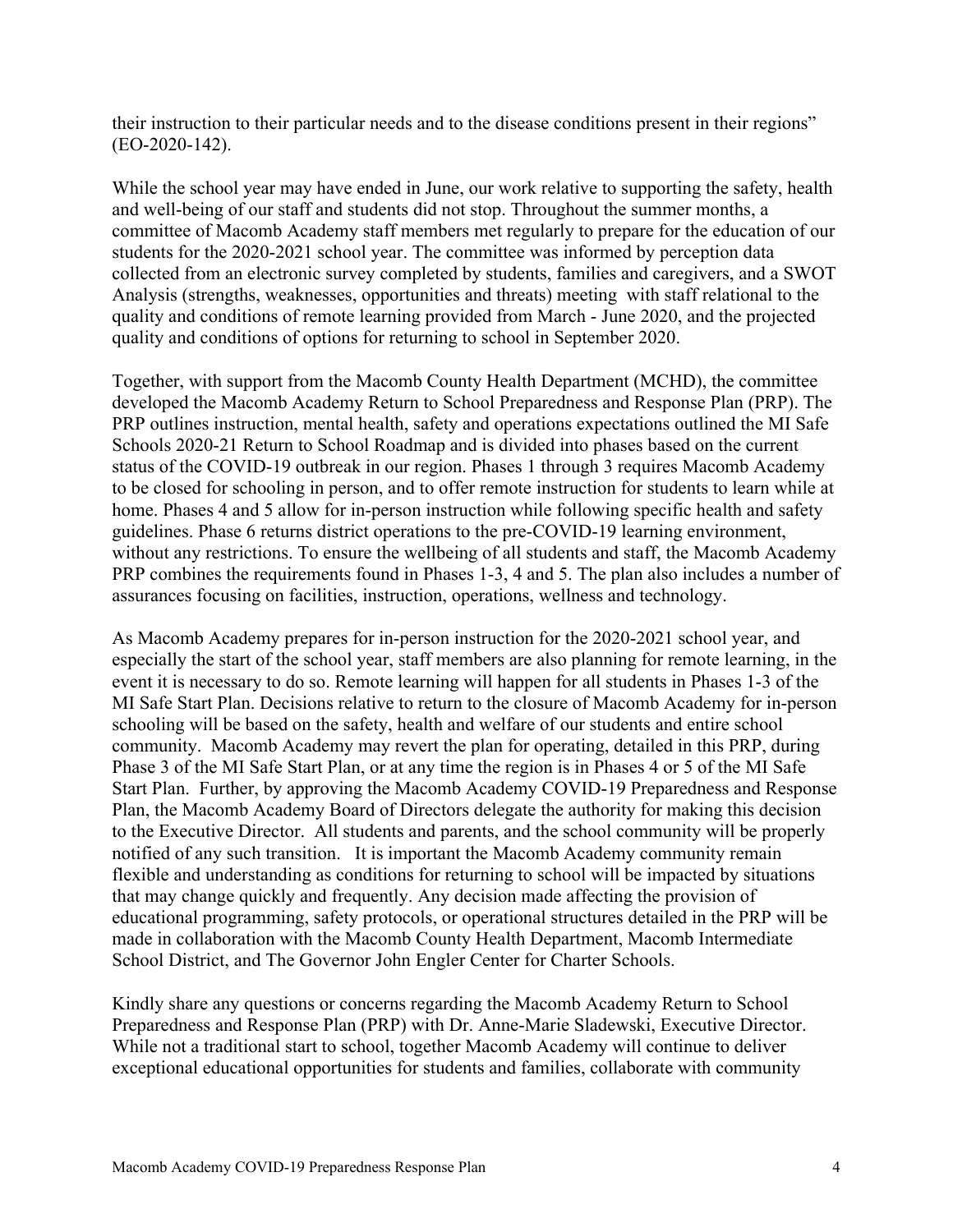partners to provide quality support services for constituents, and engage in prosperous partnerships with community resources.

With best wishes and great anticipation for a sustainable safe and healthy school year.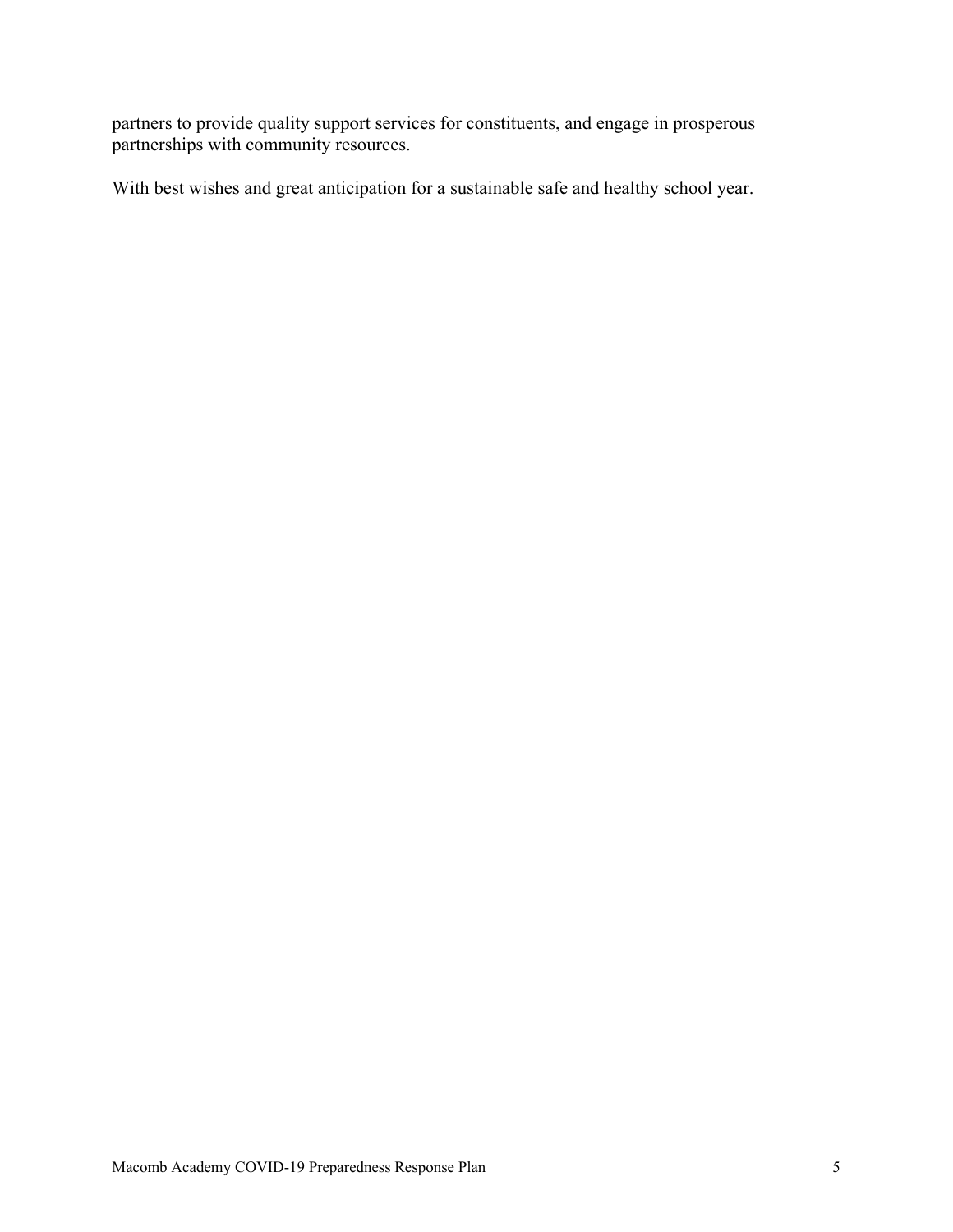

# **Plan for Operating during Phases 1, 2 or 3 of the Michigan Safe Start Plan**

#### **Phase 1, 2, or 3 Safety Protocols**

#### **Personal Protective Equipment**

- School is closed for in-person instruction
- PPE is provided for Macomb Academy staff who are physically present in the building.
- Facial covering is required of staff who are physically present in the building.
- Facial covering is required of guest who enter the building.

#### **Hygiene**

- School is closed for in-person instruction
- Adequate supplies for cleaning for handwashing and hand sanitizing available throughout the building.
- Staff is instructed on proper technique and frequency of hand, sneezing, coughing, and personal items hygiene.
- Guests are required to wash hands or use hand sanitizer upon entering building.

#### **Spacing, Movement and Access**

- School is closed for in-person instruction
- School employees and contractors are permitted to be physically present in school buildings for the purposes of conducting basic school operations, including remote live instruction, as determined by school administrator and the requirements of the Executive Order.
- Distance of six feet, minimally, is required of staff and guests.
- Signage is posted in the building regarding distancing, facial covering, movement, and on the front door regarding access for visitors.
- Limit number of people in the building, stagger start and end times, and alternate days worked to adequately cover the necessary and essential functions.
- Limit guess access to essential functions that require access to the building.
- Timely posting on website and door for remote access to Board of Director meetings.

#### **Screening Students, Staff and Guests**

- School is closed for in-person instruction
- Staff who report to work in the building conduct daily self-examinations, including a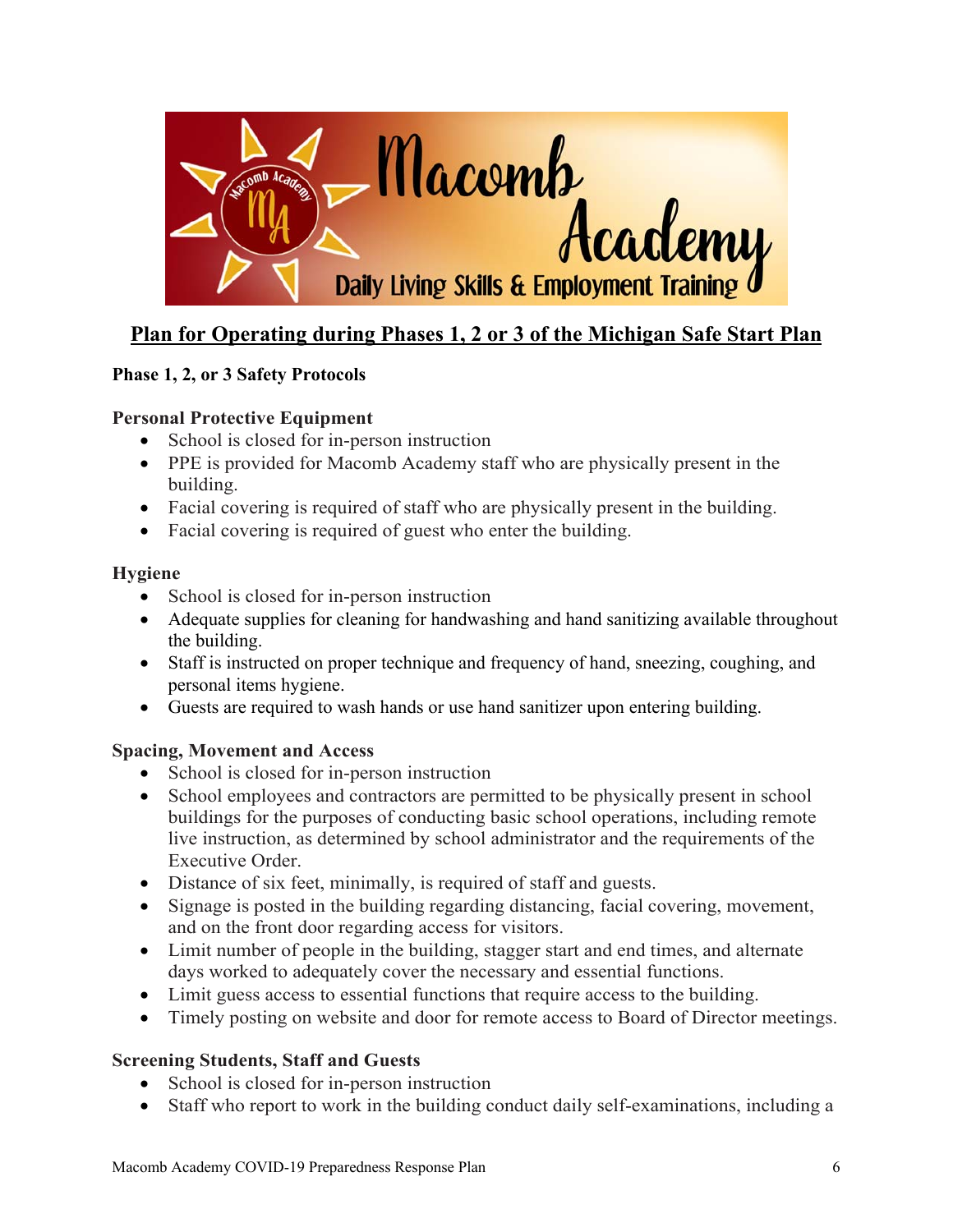temperature check, prior to coming to work. If they exhibit any respiratory or gastrointestinal symptoms, or have a temperature of 100.4 or greater, they should stay home.

- Develop a monitoring form (paper or electronic) for screening employees.
- Guests who enter the building are required to conduct a self-assessment and provide response to Macomb Academy staff.
- Develop a monitoring form (paper or electronic) for screening guests.

#### **Testing Protocols for Students and Staff, and Responding to Positive Cases**

- School is closed for in-person instruction
- Staff working in the building receive communication and reinforcement of the expectation that symptomatic staff sent home from school should be kept home until they have tested negative for COVID-19, or have been released from isolation according to CDC guidelines.
- Contact as soon as reasonably possible, in the event of a lab or clinically diagnosed case of COVID-19, any close contacts (those who spent more than 15 minutes less than six feet in close proximity to staff member) so that they can be quarantined for 14 days at home. Staff should be closely monitored for any symptoms of COVID-19. At this time, empiric testing of all staff members in the building is not recommended. Only those that develop symptoms require testing for COVID-19.

#### **Responding to Positive Tests among Staff and Students**

- School is closed for in-person instruction
- Cooperate with the local public health department if a confirmed case of COVID-19 is identified, and in particular, must collect the contact information for any close contacts of the affected individual from two days before he or she showed symptoms to the time when he or she was last present at the school.
- Maintain confidentiality of confirmed case while responding to requirements of the local public health department.

#### **Food Service, gathering and Extracurricular Activities**

- School is closed for in-person instruction.
- Food distribution program information available throughout Macomb County is distributed to students and families/caregivers. This includes those provided by the local education agencies (local districts) and community agency programs. Meals are not provided at Macomb Academy due to the uniqueness post-secondary education program.
- Gathering of people is suspended according to guidelines of the Executive Order.

#### **Athletics**

- School is closed for in-person instruction.
- Macomb Academy does not offer or maintain an athletics program.

#### **Cleaning**

• School is closed for in-person instruction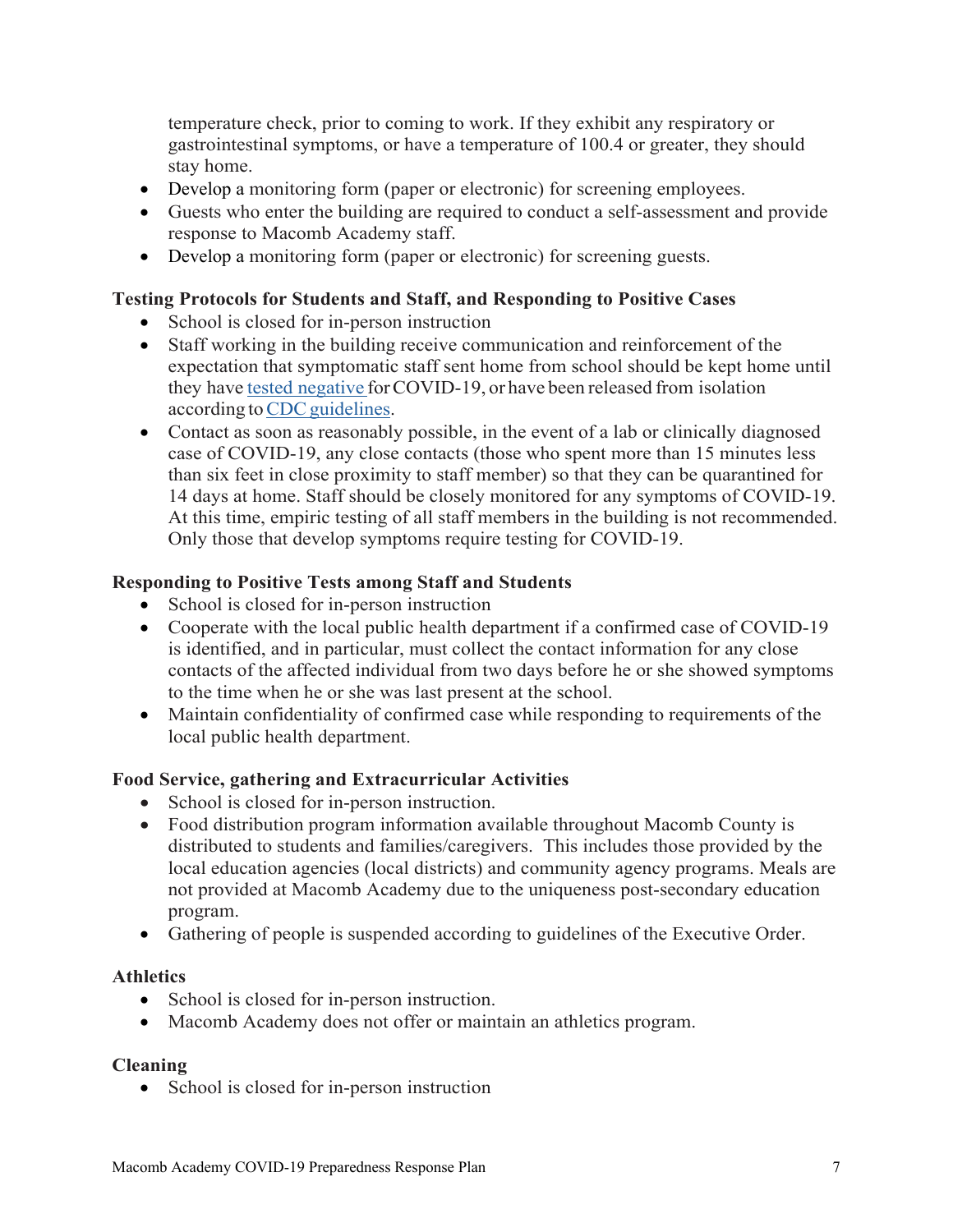- Cleaning practices are adjusted to maintain school building functional order.
- Staff is supplied with approved cleaning supplies to maintain immediate work station.
- Common areas and frequently used spaces/equipment (copy machine, bathrooms, door handles, alarm pad, etc.) are cleaned before and after each use.

#### **Busing and Student Transportation**

- Schools are closed for in-person instruction
- Macomb Academy vans are not in use

# **Medically Vulnerable Students and Staff <br>
•** School is closed for in-person instruction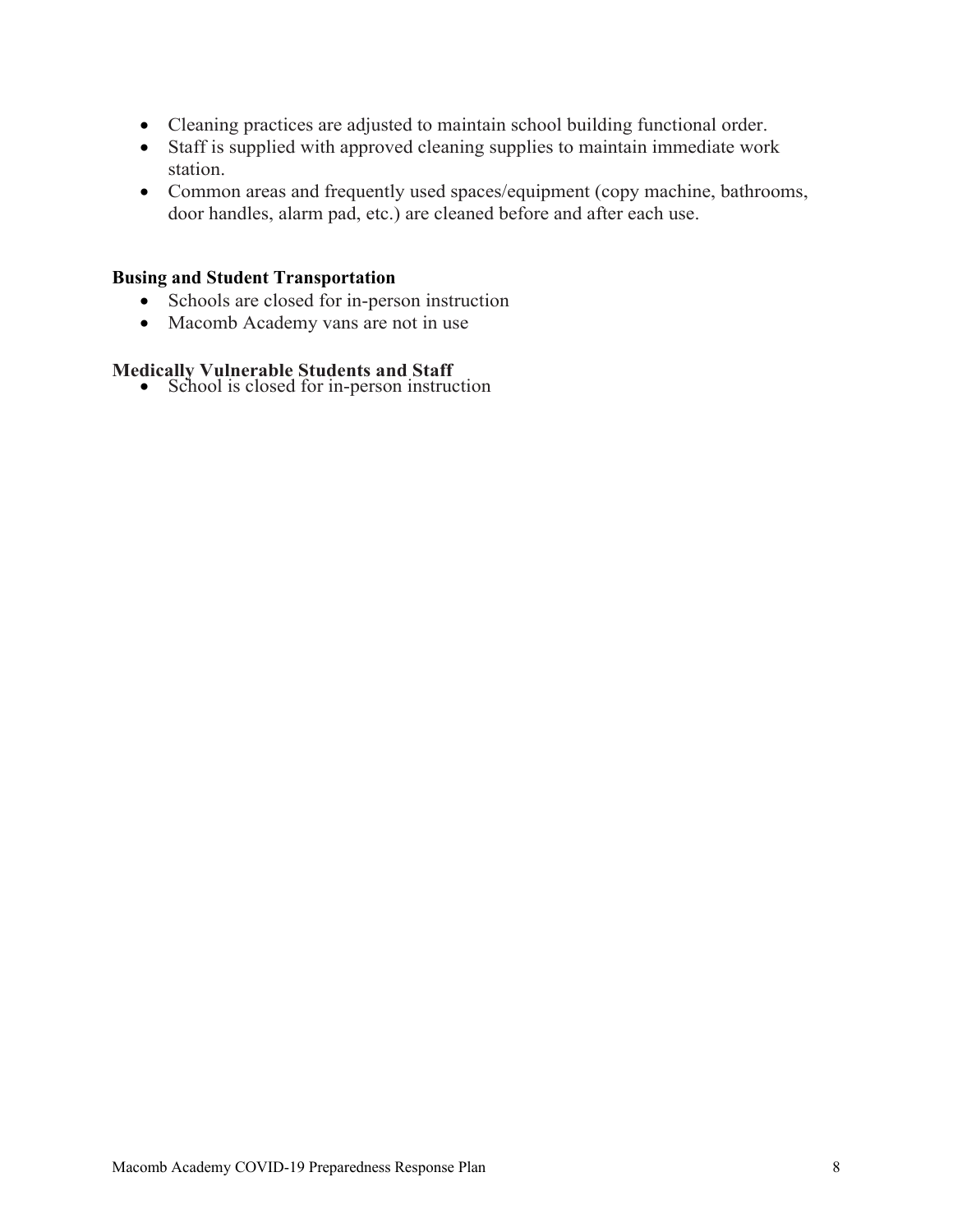

## **Phase 1, 2, or 3 Mental & Social-Emotional Health**

School is closed for in-personal instruction.

- Macomb Academy will:
	- o implement a mental health screening for all students by a trained professional, if possible. Any screening should be compliant with HIPAA and FERPA policies. Screening instructions (offered verbally to younger students) should provide ageappropriate and transparent disclosure of protocols in place to protect confidentiality while adhering to mandated reporting guidelines.
	- o establish and communicate guidelines to all staff regarding identification and rapid referral of at- risk students to appropriate building-level support teams.
	- o provide all staff with timely, responsive, and ongoing training/professional development as well as needed tools, resources, and implementation support, focused on a variety of topics, including: social-emotional learning, traumainformed best practices, identification of students at risk, proper local referral protocols, and self-care to promote holistic wellness and resilience and to prevent burnout and vicarious trauma.
	- o establish a comprehensive crisis management plan that leverages available internal and external/ community-based resources, which can be activated efficiently as needed (e.g., loss of student, loss of a school staff member).
	- o compile and regularly update comprehensive lists of wellness resources available to both staff and students that can be provided in conjunction with screening activities, and that reference school and community wellness resources.
- Macomb Academy will prepare for Mental & Social-Emotional Health safety protocols by:
	- o maintaining the priority of the mental and social-emotional needs of students.
	- o using a variety of strategies to maintain regular communication with students that may include phone calls, written letters, email, virtual meetings using technology platforms such as Google Classroom, Schoology, or Zoom. This will allow staff to stay connected and maintain supportive relationships with all students. All staff will work together to provide this support, including teachers, paraprofessionals, office staff, and administration.
	- o maintaining connection to existing supports that were in place prior to the closure of the school building.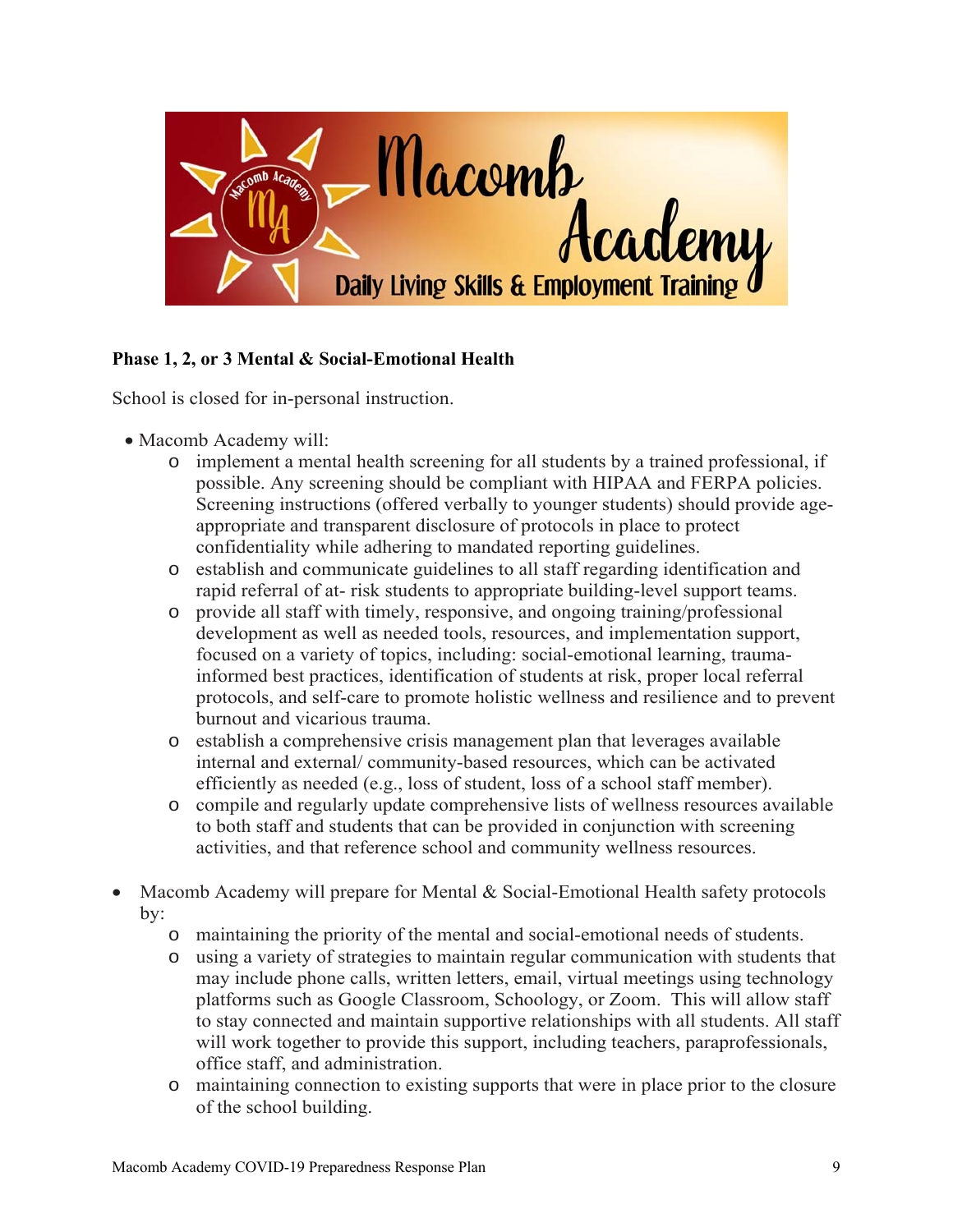o sharing resources so families can connect with professional, certified staff who provide support services to families at the school and county level. Macomb Academy will also provide access to the information related to

COVID-19 provided by the county, state, and federal resources, including the Center for Disease Control (CDC), the Michigan Department of Health and Human Services (MDHS), and the Macomb County Health Department (MCHD).

- It is imperative during this time that Macomb Academy create remote learning that attends to student social and emotional needs. Some of the ways Macomb Academy will ensure that all school community members feel connected and informed include:
	- o providing ongoing communication among all stakeholders.
	- o providing opportunities for positive feedback/connection between students and teachers.
	- o acknowledging students' current situation and context.
	- o providing students with appropriate supports to process events.
	- o utilizing trauma-informed practices, when possible.
	- o utilizing school and community resources to provide mental health supports.
	- o leveraging the use of community agency partners who provide support to students for ongoing support and check-ins.
- Macomb Academy will explore the use of programs such as SAEBRS assessment, part of Fast Bridge, to assess individual students' mental health. https://www.fastbridge.org/saebrs/
- Macomb Academy will explore **CASEL Leveraging the Power of SEL (Social & Emotional Learning)**: Macomb Academy may leverage SEL by considering the following activities:
	- o take time to build partnerships, deepen understanding, and plan for SEL.
	- o design opportunities for staff to connect, heal, and cultivate their own SEL competencies and capacities.
	- o create emotionally and physically safe, supportive, and engaging learning environments that promote all students' social and emotional development.
	- o use data as an opportunity to deepen relationships and continuously improve support for students, families, and staff.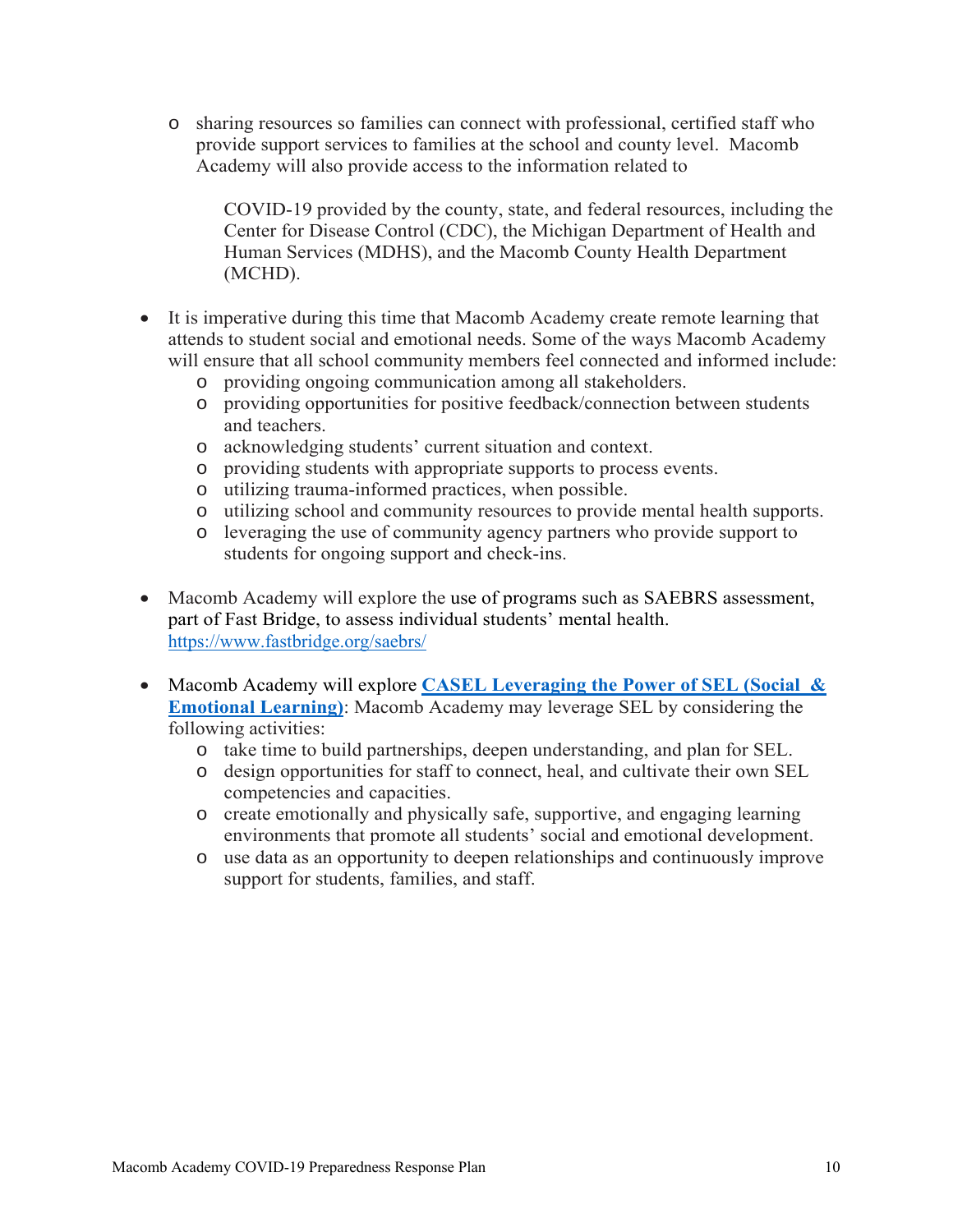

#### **Phase 1, 2, or 3 Instruction**

School is closed for in-person instruction

#### **Governance**

- Macomb Academy will:
	- o create a Return to Instruction and Learning working group, potentially led by the Director of Curriculum, Chief Academic Officer or the equivalent, and composed of a broad group of stakeholders from Macomb Academy, to:
	- o gather feedback from families, teachers, students, and school leaders about their experiences with remote learning through online surveys and/or virtual focus groups or conversations.
	- o revise the remote learning plan to incorporate feedback and input from stakeholders to improve its effectiveness.
	- o share the remote learning plan with all involved stakeholders.
- Macomb Academy will prepare for remote learning while at home instruction protocols by:
	- o communicating, in a variety of formats (email, US mail, phone calls, video conferencing, etc.) the established required and strongly recommended protocols for Phases 1-3.
	- o recognizing that a variety of alternative modes of instruction need to be provided to meet students' diverse needs. These learning options include hard copy media (paper), mixed media (hybrid), or digital media, depending on the tools and resources accessible to each student. Macomb Academy will continue to gather feedback from all stakeholders about their experiences with remote learning through a variety of methods (e.g., surveys, phone calls, emails, virtual focus groups). Information provided by stakeholders will be used to help Macomb Academy make decisions and improve the remote instruction provided to students.
	- o communicating clearly modes of instruction that will be by Macomb Academy and available to students and parents so they can select which option(s) best meets students' needs and their individual situations at home.
	- o Macomb Academy will continually revisit the developed and implemented governance protocols as needs arise, and/or in accordance with Macomb County Health Department and CDC regulations, and consultation with Macomb Intermediate School District (MISD), and the parent/caregiver to ensure a safe and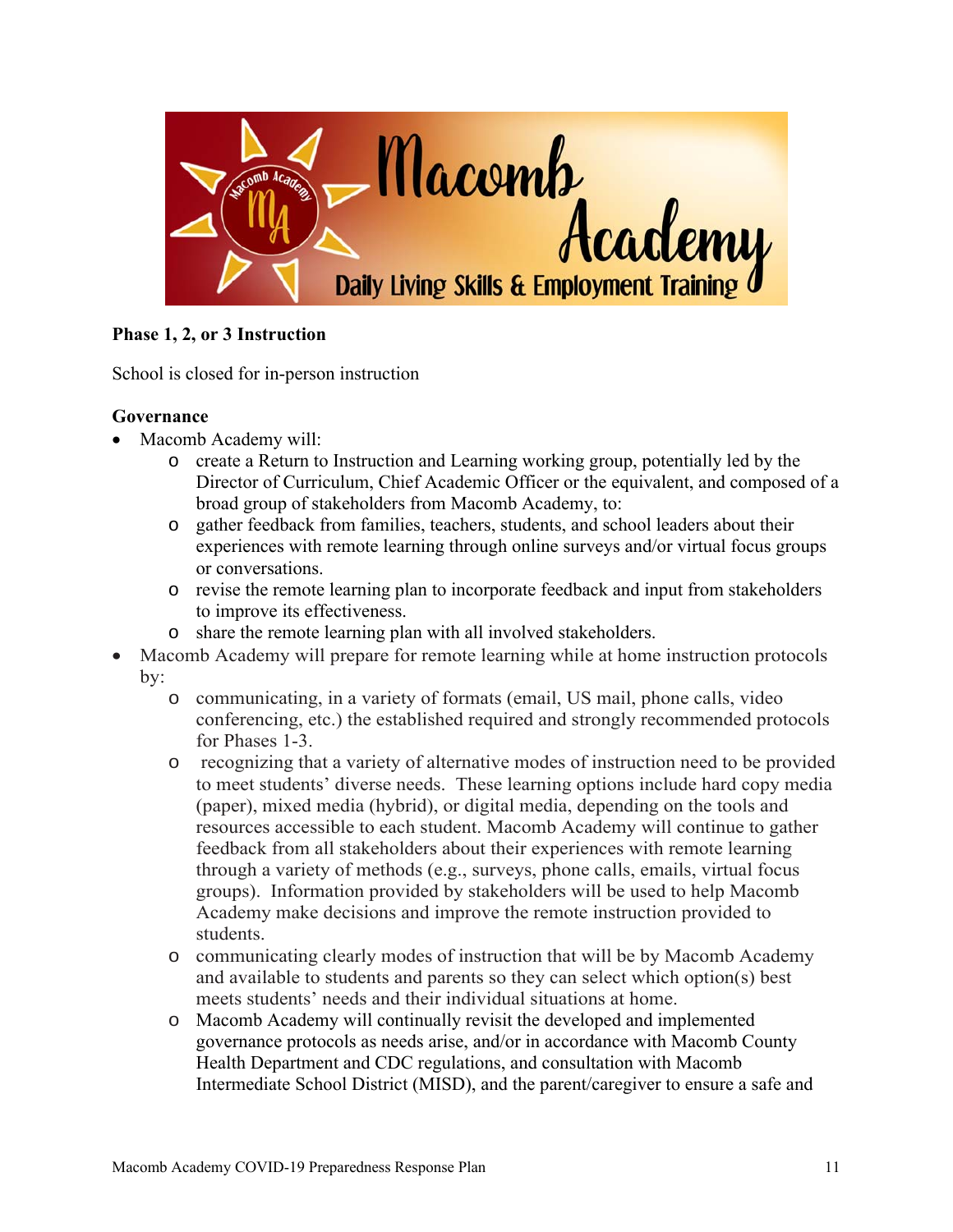healthy environment for the provision of a free and appropriate public education (FAPE) for students with disabilities.

#### **Remote Instruction**

- Macomb Academy will:
	- o ensure that remote learning plans, revised based on feedback and input from school leader, educators, families, and students, are distributed to all involved stakeholders in their home language. Create opportunities for ongoing feedback.
	- o a remote learning programs at scale to deliver standards-aligned curricula and high-quality instructional materials. Integrate synchronous and asynchronous learning and best practices that promote student engagement, consistency, and differentiation. Consult MDE for high-quality digital resources.
	- o support to assess all Macomb Academy students during the first few weeks of school, using a screener, diagnostic, or formative assessments that can be given online or conducted virtually, to understand where students are related to their IEP goals and objectives, and inform instructional decisions for teachers, students, and families.
	- o review students' IEP plans in coordination with special education teachers and related service providers to reflect the child's needs based on assessment data and parent feedback, and design accommodations and match services accordingly.
	- o commence online intervention and support services. Plans must include all programs and learning environments, specifically related to the students' eligibility for post-secondary special education programs and services and the delivery of a free and appropriate public education (FAPE).
	- o establish structures for special education teachers and paraprofessionals to collaborate on delivery methods for assessments and instruction as outlined in IEPs. Consider students' needs around accessibility and provide assistive technologies, where possible.
	- o conduct checkpoints with Macomb Academy administration around curriculum and instruction and ongoing monitoring of student progress, specifically honing in on the progress of students in need of additional support.
	- o remain connected with MDE about policies and guidance.
	- o develop a continuation of services plan for students requiring support and related services.
- Macomb Academy will prepare for remote learning while at home instruction protocols by (as feasible and resources permit):
	- o communicating, in a variety of formats (email, US mail, phone calls, video conferencing, etc.) the established required and strongly recommended protocols for Phases 1-3.
	- o communicating learning plans to students, guardians and caregivers in various home languages. Macomb Academy may also use the MISD bilingual services to communicate with non- and limited-English speaking families. Although Macomb Academy is equipped to support students and their support network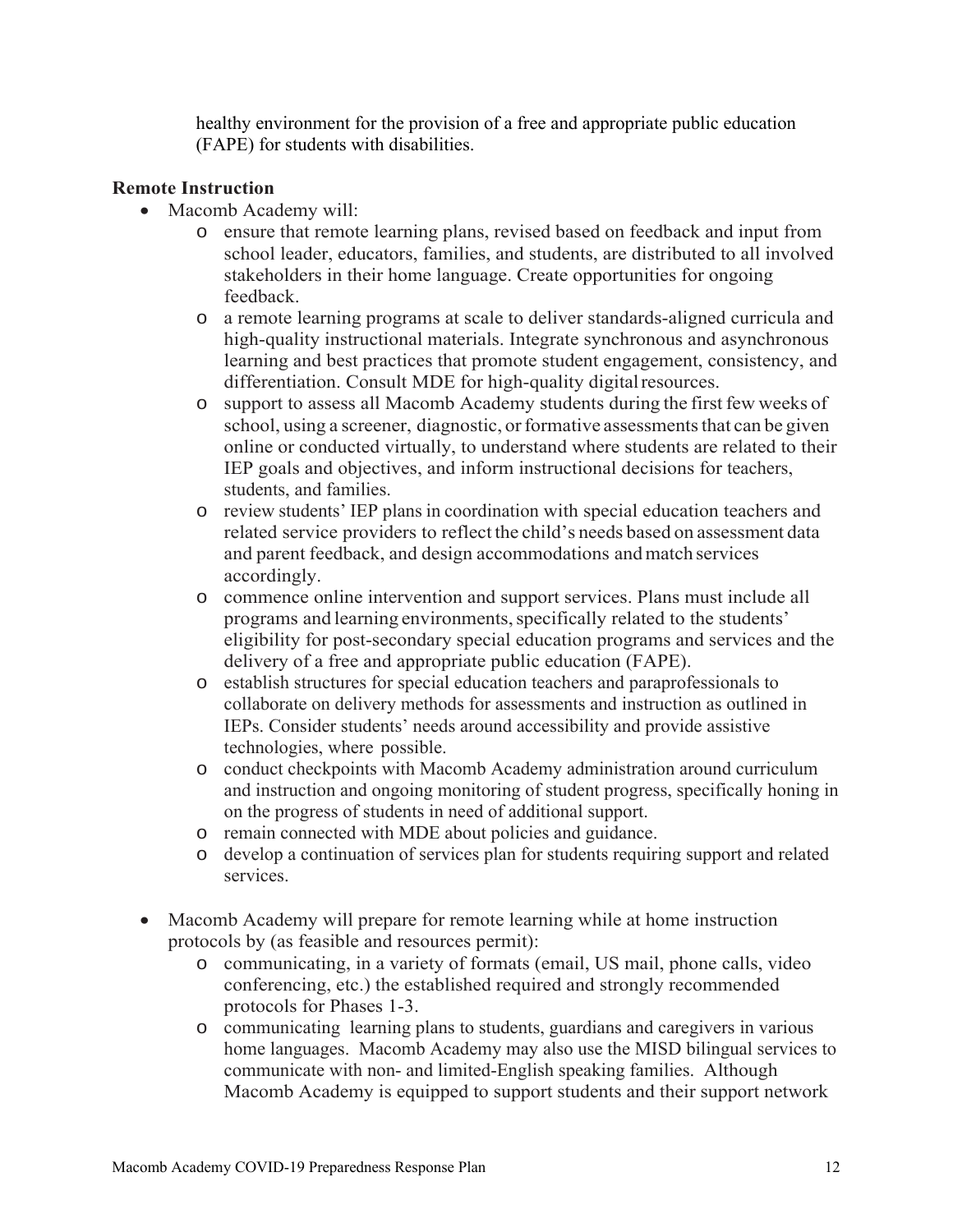by communicating frequently using multiple modes, there is still a need to revisit communication in multiple home languages.

- o Macomb Academy is prepared to deliver remote instruction. Macomb Academy will strive to provide access and tangible resources in lieu of technology as needed. Macomb Academy has and will continue to gather input from families about their remote learning experiences and utilize this information to revise and strengthen learning opportunities provided to students. This data will also be used to deepen relationships to meet the needs of students, support networks, and staff.
- o continuation of explored and utilized various remote instructional frameworks in order to meet the instructional and social emotional needs of Macomb Academy students. Moving forward, Macomb Academy will further explore, and implement as appropriate these models: Universal Design for Learning (UDL), Learning Forward, MCREL's Kickup, and Collaborative for Academic Social Emotional Learning (CASEL).
- o continuation of created structures to implement high quality instructional learning for remote contexts in synchronous and asynchronous environments.
	- Macomb Academy continues to provide professional learning for staff regarding setting up and leading online learning experiences.
	- **Teachers may utilize county developed templates for consistent** instructional delivery through various platforms, which may include BlackBoard, Google Classroom, and Schoology.
	- Teacher collaboration and ongoing professional development will be offered to strengthen teachers' ability to customize remote instruction according to students' needs.
	- **Teachers will highlight routines and structures to engage students in new** learning based on essential independent living and employment preparation and training standards and provide students with opportunities to submit evidence of their learning. They will measure student progress and provide students and parents with ongoing, timely feedback about their learning. In addition, teachers will intentionally create emotionally and physically safe and supportive learning environments for students to develop deep relationships with teachers and peers.
- o provide viable and reliable remote assessment. Although there are assessment programs in place to meet this need, nothing can replace the connection of a teacher and student physically in a classroom setting engaging formative observations of learning and the application of knowledge.
	- Macomb Academy will administer screening and diagnostic assessments as appropriate, to better understand each student's current academic level and inform instructional starting points.
	- Macomb Academy will continue to utilize benchmark and formative assessments to measure student progress and inform instructional next steps.
	- Macomb Academy will progress monitor student progress on IEP goals and objectives and make necessary adjustments in instruction to best meet the unique educational needs of the students.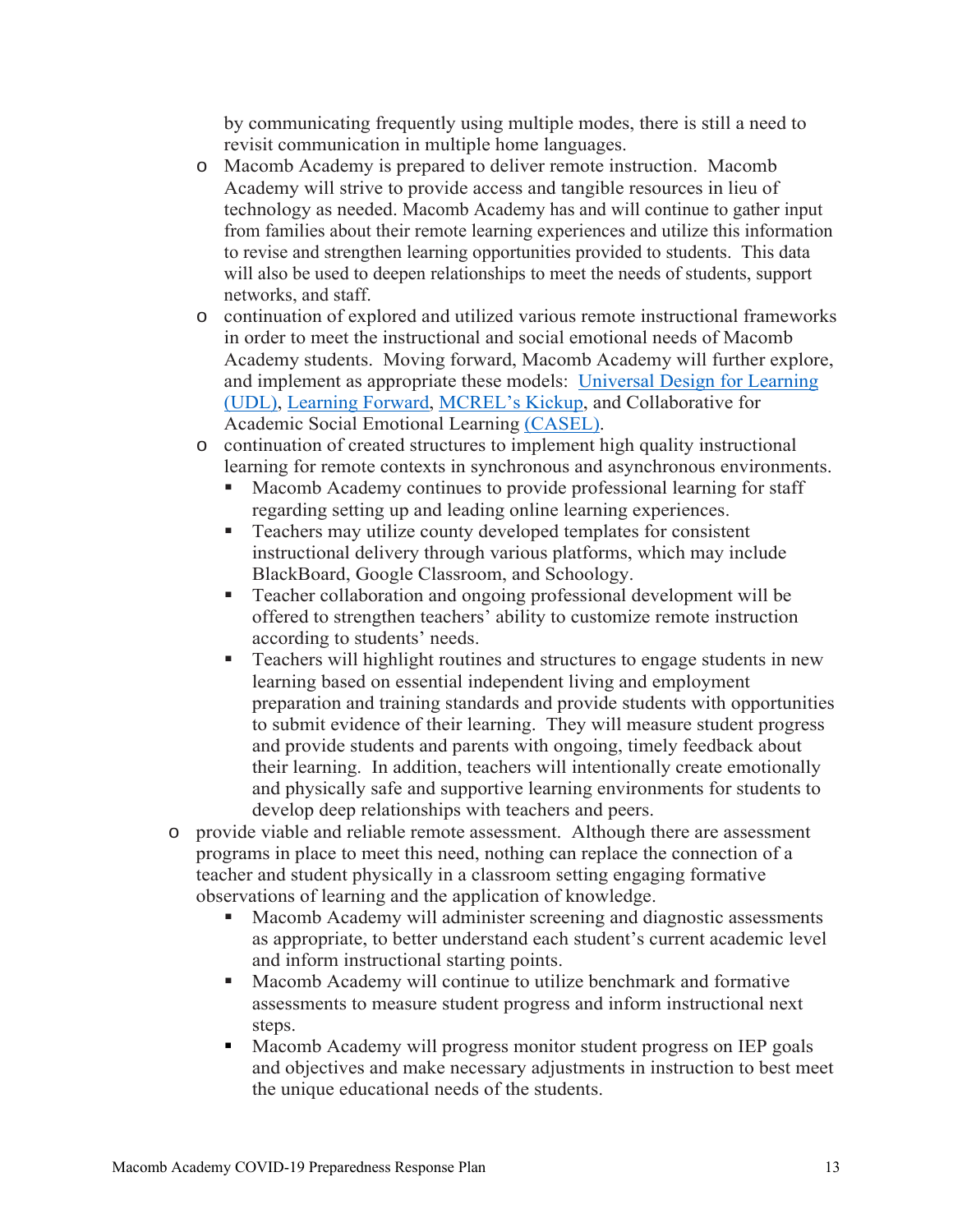- o engage in data analysis around curriculum and instruction to monitor student progress and make instructional adjustments.
	- Staff members will use a Multi-Tiered System of Support to identify student needs, provide tiered interventions and monitor student progress.
	- All staff will work together to provide this support, including teachers, paraprofessionals, and administration by regularly communicating with students and families.
- o Macomb Academy will continually revisit the developed and implemented remote learning protocols as needs arise, and/or in accordance with Macomb County Health Department and CDC regulations, and consultation with Macomb Intermediate School District (MISD), and the parent/caregiver to ensure a safe and healthy environment for the provision of a free and appropriate public education (FAPE) for students with disabilities.

#### **Instruction Before School Opens**

- Professional learning for all staff has been ongoing regarding best practices for remote instruction using technological and non-technological delivery methods.
- Providing access to all aspects of the unique Macomb Academy independent living and employment preparation and training curriculum will prove challenging and is a concern when Macomb Academy is unable to hold inperson classes. While we understand best practice is face-to-face instruction, staff members are working to design quality learning options for all students. Macomb Academy will continue to be flexible in addressing all student needs and make adjustments as needed. Macomb Academy has created teams to ensure this is implemented and that follow through is organic, supported by our Professional Learning Communities. The IEP process will be used to determine appropriate alternate programming for students while school is closed for in-person instruction.
- Macomb Academy will focus on student's goals and objectives per the IEP as instruction is aligned with the independent living and employment training and preparation post-secondary transition curriculum.
	- o If the student requires alternate programming, or the school is closed per executive order, a continuation plan will identify how the services can be provided.
- Macomb Academy will continually revisit the developed and implemented instruction (before schools open) protocols as needs arise, and/or in accordance with Macomb County Health Department and CDC regulations, and consultation with Macomb Intermediate School District (MISD), and the parent/caregiver to ensure a safe and healthy environment for the provision of a free and appropriate public education (FAPE) for students with disabilities.

#### **Communication and Family Supports**

Macomb Academy will: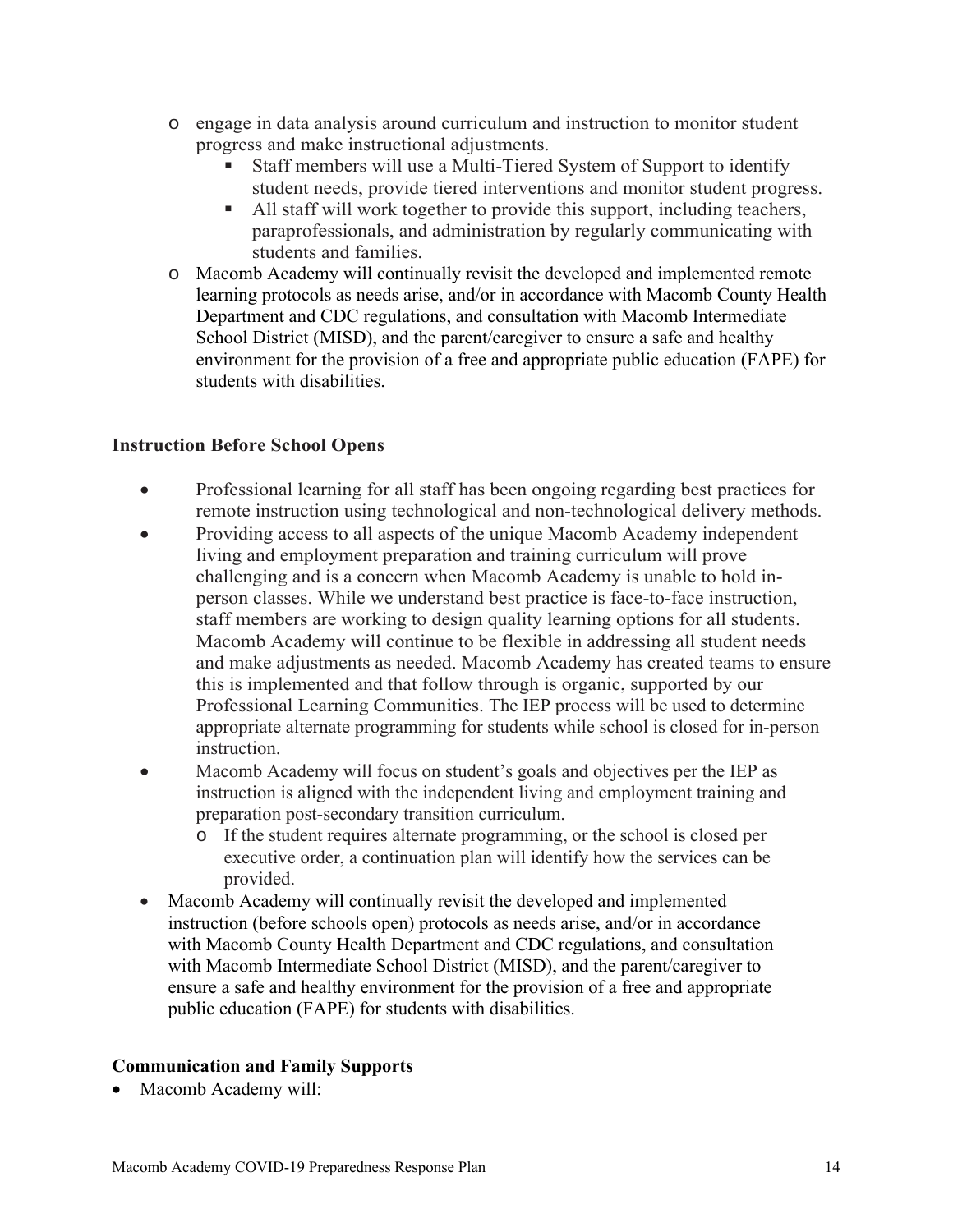- o implement any additional communication systems needed to reach every family and student in their home language through multiple modes (e.g., text, call, email, home visit) to share:
	- expectations around the duration of the closure and reopening;
	- decisions about post-secondary proficiencies, modes of assessment and feedback, daily instructional time, and estimated workload. This should be done in collaboration with Macomb Academy bargaining units;
	- supports and resources for families to use at home, such as independent living and employment preparation activities and strategies for teaching and helping their Macomb Academy student; and
	- training on accessing and using the school's digital systems and tools, and workshops for families to build digital literacy.
- Macomb Academy will prepare for communication and family supports protocols by:
	- o communicating, in a variety of formats (email, US mail, phone calls, video conferencing, etc.) the established required and strongly recommended protocols for Phases 1-3.
	- o maintaining the top priority, during these unprecedented times, the connectedness and care for our students, families/caregivers, and one another, as we strengthen our remote teaching and learning.
	- o Delivering through well-equipped strategies to support students and parents and to communicate plans frequently through multiple modes.
	- o Where feasible and resources permit:
		- Macomb Academy will continue to provide parent training through appropriate, physically-distanced modes to support remote learning. Reaching students and families will continue to be a strong focus for Macomb Academy. Channels of communication with students, staff and families include phone, US mail, email, Macomb Academy website, learning platforms and social media.
	- o communicating Macomb Academy protocols, post-secondary transitional programming expectations for teaching and learning, teacher accessibility for check-in with students and families/caregivers, processes for feedback and monitoring of student learning, and prioritizing social-emotional wellbeing.
		- Macomb Academy will communicate with students and families who do not have internet access through phone, mail, or home visits.
	- o Continuing to use the practice of utilizing survey and focus group data to identify family digital literacy needs and will provide families with opportunities for technical training on those digital systems and tools.
	- o Macomb Academy will continually revisit the developed and implemented communication and family supports protocols as needs arise, and/or in accordance with Macomb County Health Department and CDC regulations, and consultation with Macomb Intermediate School District (MISD), and the parent/caregiver to ensure a safe and healthy environment for the provision of a free and appropriate public education (FAPE) for students with disabilities.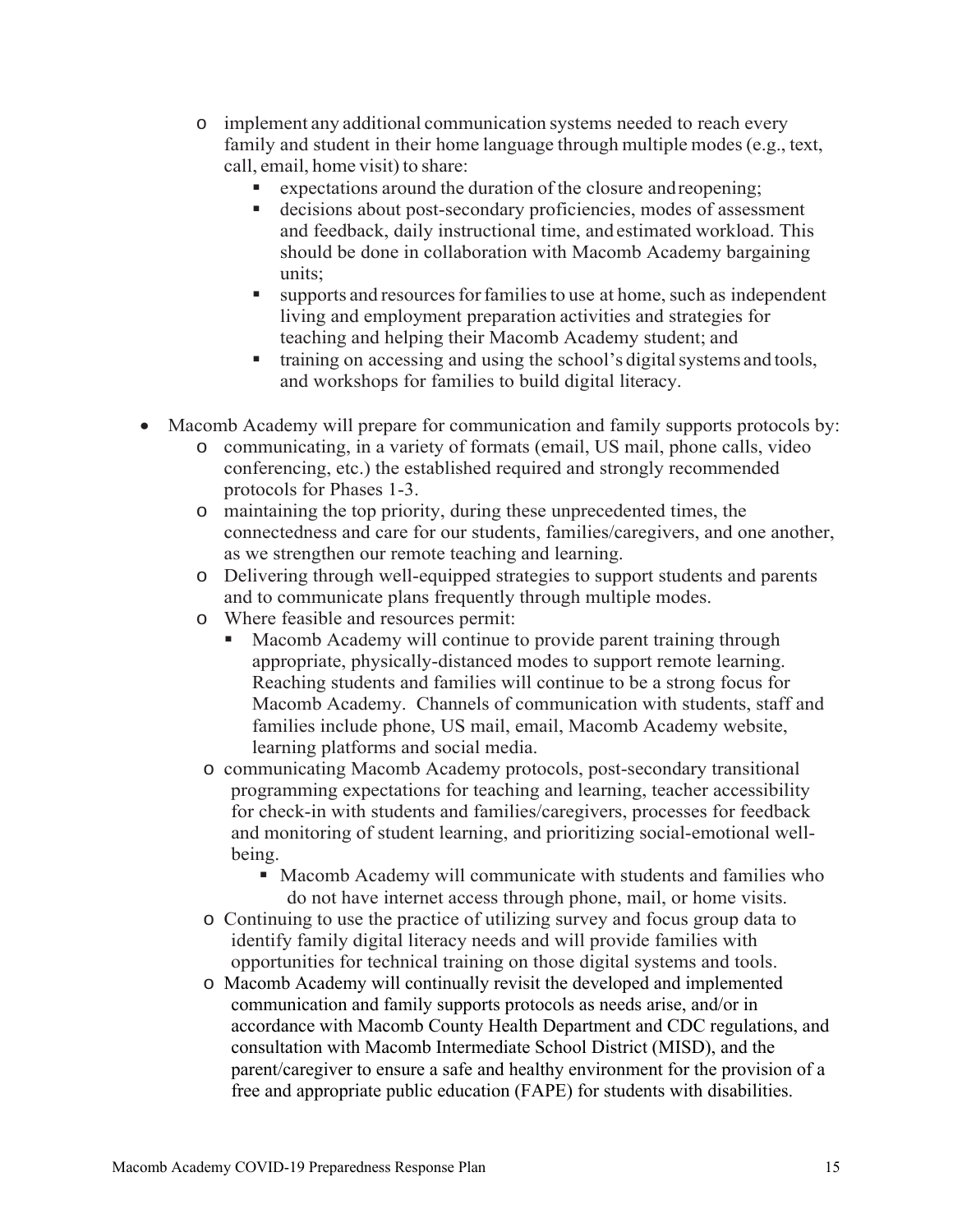#### **Professional Learning**

- Macomb Academy will:
	- o Continue to provide professional learning and training through virtual modes for educators to:
		- **•** Offer restorative supports for teachers and learning around equity and implicit bias, social-emotional learning, and culturally responsive education;
		- Share knowledge, continuously learn, and exchange ideas, successes and failures around remote learning;
		- Share information and data about students' assessment results, progress, and completed assignments;
		- **EXECUTE:** Learn how to use the school's digital systems and tools appropriately and sustainably; and
		- Build capacity around high-quality remote learning.
- Macomb Academy will prepare for professional learning protocols by:
	- o communicating, in a variety of formats (email, US mail, phone calls, video conferencing, etc.) the established required and strongly recommended protocols for Phases 1-3.
	- o providing staff with relevant, meaningful and connected opportunities for virtual professional learning and to further develop their Professional Learning Communities in a remote learning environment. This will include but not be limited to curriculum review, lesson planning, data collection and analysis, and climate/culture work.
	- o working collaboratively as a Macomb Academy staff, will continue the practice of analyzing formal and informal survey data and working to provide additional professional learning to meet the instructional needs of staff members.
	- o continuing to provide professional learning to strengthen staff capability to meet the remote learning goals for Macomb Academy.
		- **Macomb Academy has access to a variety of ways to support staff and** will focus on the essential skills needed for daily success.
		- The Macomb Intermediate School District (MISD) website is updated frequently to reflect online professional learning opportunities as district needs are identified. Professional learning topics include but are not limited to:
			- Getting Started with Online Learning;
			- Getting Started with Schoology;
			- Special Education Design;
			- Accessibility;
			- Other Considerations when Providing Enrichment;
			- Meeting Your Classroom Online: Options for Virtual Connections;
			- Discovery Education Experience;
			- Coaching and Intervention Collaborative Meetings;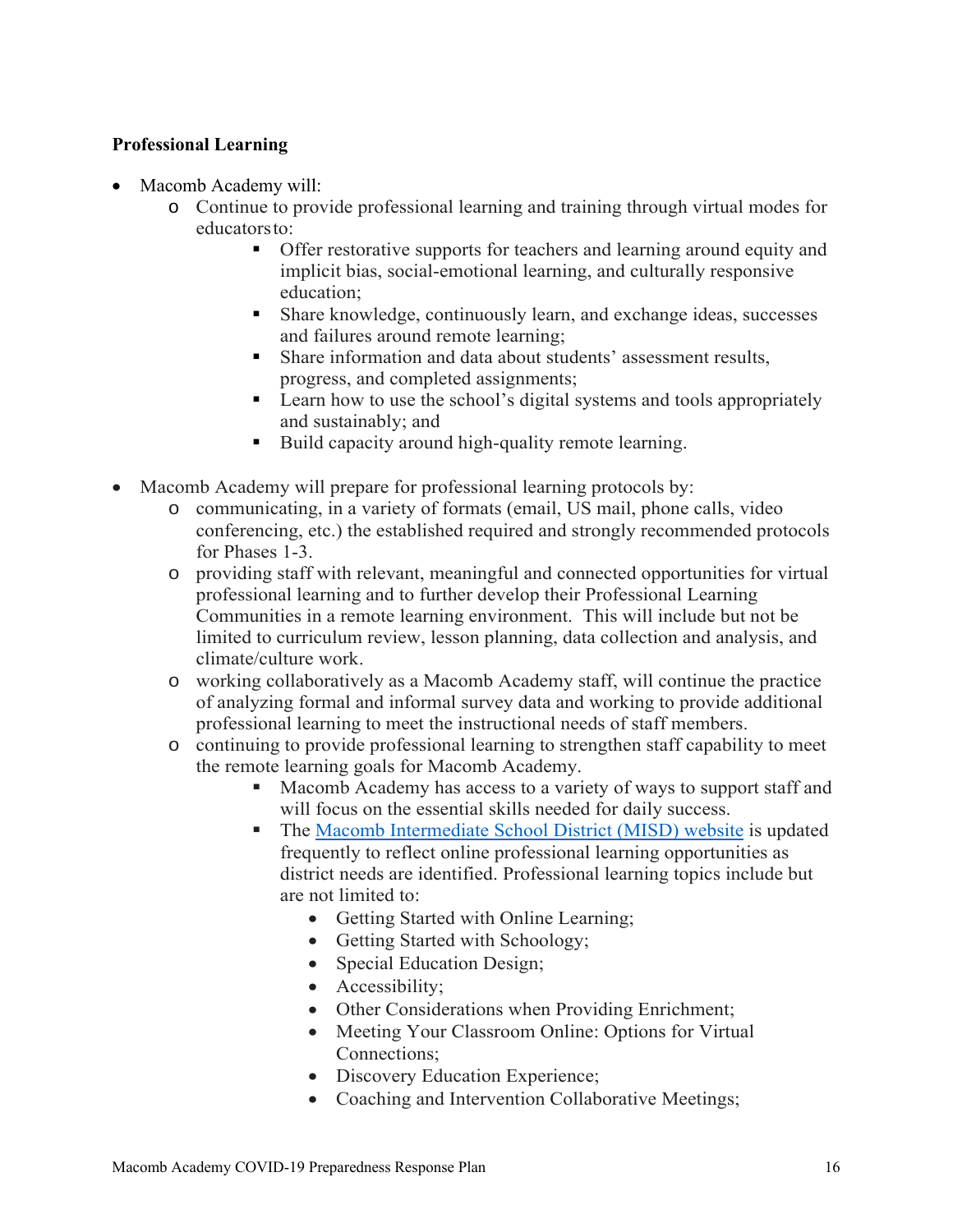- Trauma Informed and Resilience Professional Learning;
- Social and emotional framework and tools.
- Mechanisms to support collaboration among staff members will be enhanced to promote continued learning and connectedness around instructional best practices, equity and implicit bias, social-emotional learning, and culturally responsive education. Teams will have
- opportunities to exchange information about student assessment results, progress, and assignment completion. Teacher and instructional support Professional Learning Communities will work collaboratively to define age and disability appropriate workloads, timeframes, consistent instructional methodology, monitoring, and feedback. This collaboration among staff will increase equity for students, enhance staff's capability to provide high quality remote teaching, and increase collective efficacy among teachers.
- o Macomb Academy will continually revisit the developed and implemented professional learning protocols as needs arise, and/or in accordance with Macomb County Health Department and CDC regulations, and consultation with Macomb Intermediate School District (MISD), and the parent/caregiver to ensure a safe and healthy environment for the provision of a free and appropriate public education (FAPE) for students with disabilities.

#### **Monitoring**

- Macomb Academy will:
	- o Activate plans to monitor and assess the following:
		- Connectivity and Access:
			- Ensure that all students and families have adequate connectivity and the devices necessary to successfully engage in and complete schoolwork.
		- Attendance:
			- Develop systems to monitor and track students' online attendance on a daily basis.
		- **Student Work:** 
			- Teachers, in collaboration with instructional support staff and administration, will assess the quality of student work and provide feedback to students and families.
- Macomb Academy will prepare for monitoring protocols by:
	- o communicating, in a variety of formats (email, US mail, phone calls, video conferencing, etc.) the established required and strongly recommended protocols for Phases 1-3.
	- o monitoring student connectivity and access.
		- Students requiring devices will be provided with what is available in light of the COVID-19 pandemic.
		- **Macomb Academy will respond appropriately for students' remote** learning experiences. This may look different in homes where families are unable to provide internet access in their own homes, with a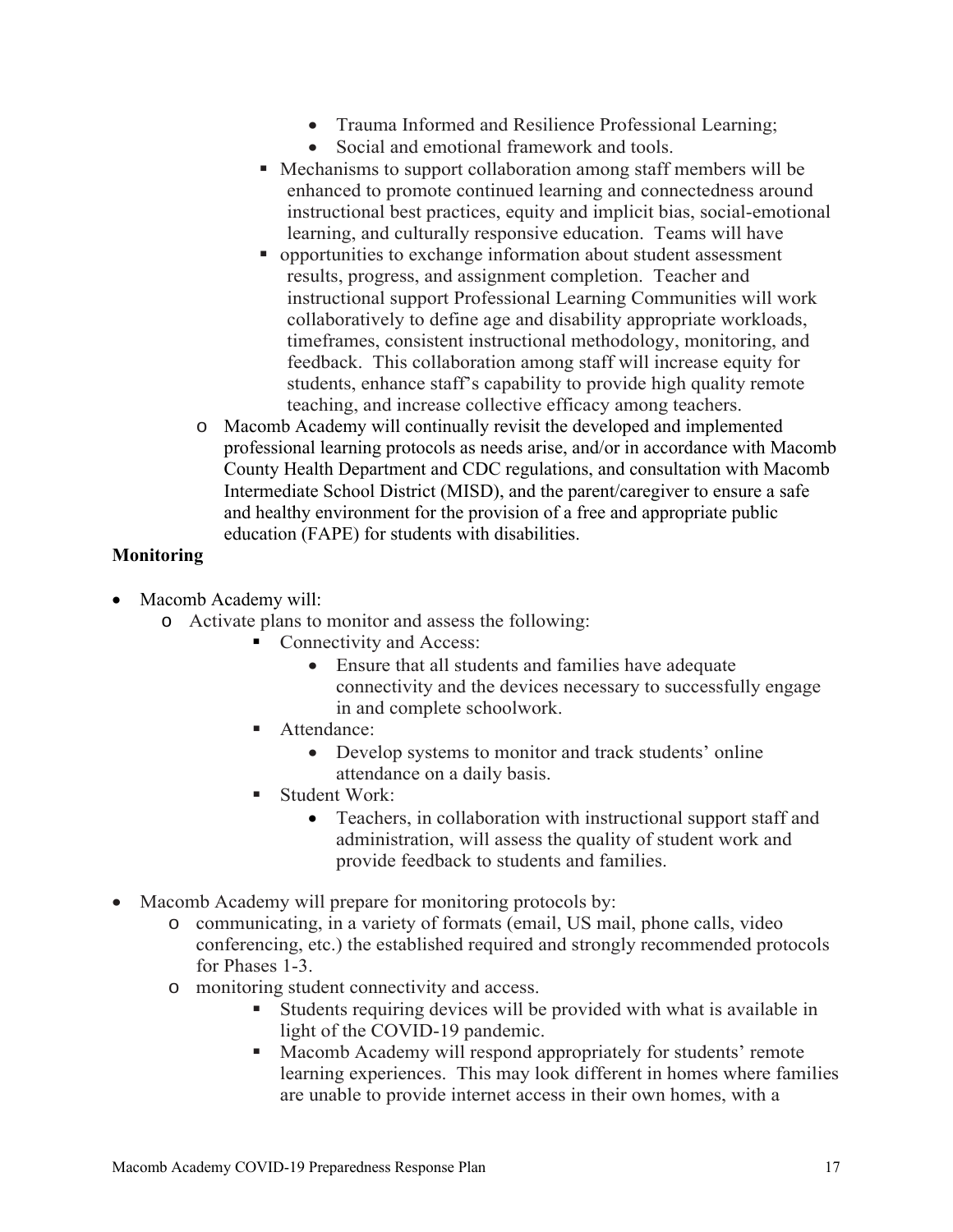different plan for providing that access which affects the Macomb Academy budget and other portions of the plan differently.

- Individual phone calls and survey data reflected all Macomb Academy students have access to technology and internet service for remote learning.
- o implementing an activated plan to ensure all students all students and families have equitable access to connectivity and devices for instruction. Macomb Academy has also developed a system for monitoring and tracking students' daily attendance:
	- Hard Copy Media
		- Teachers, with support of paraprofessionals will keep track of which students are completing instructional packets. They may also keep a log of communication with students and parents. Inconsistent completion and/or communication with a parent or student, will be raised to the executive director to develop a plan to connect with the student and family. Additional support agencies may be sought to make these connections if needed (DHHS, Behavioral Health, etc.).
	- Mixed Media
		- If a student does not have access to technology, teachers will keep track of which students are completing instructional packets. They may also communication log regarding contact with students and parents. If a student has access to technology, teachers will use the instructional platform to monitor student wellness, engagement, and completion of assignments. They may also keep a log of communication with students and families. Inconsistent completion and/or communication with a parent or student will be raised to the executive director to develop a plan to connect with the student and family. Additional support agencies may be sought to make these connections (DHHS, Behavioral Health, etc.)
	- Digital Media
		- Teachers will use the instructional platform to monitor student wellness, engagement, and completion of assignments. They may also keep a communication log regarding students and families. Inconsistent completion and/or communication with a parent or student will be raised to the executive director to develop a plan to connect with the student and family. Additional support agencies may be sought to make these connections (DHHS, Behavioral Health, etc.)
		- Teachers will measure student progress and provide students and parents with ongoing, timely feedback about their learning. Teachers will also provide students with opportunities to selfassess the quality of their work, reflect on teacher feedback, and learning progress.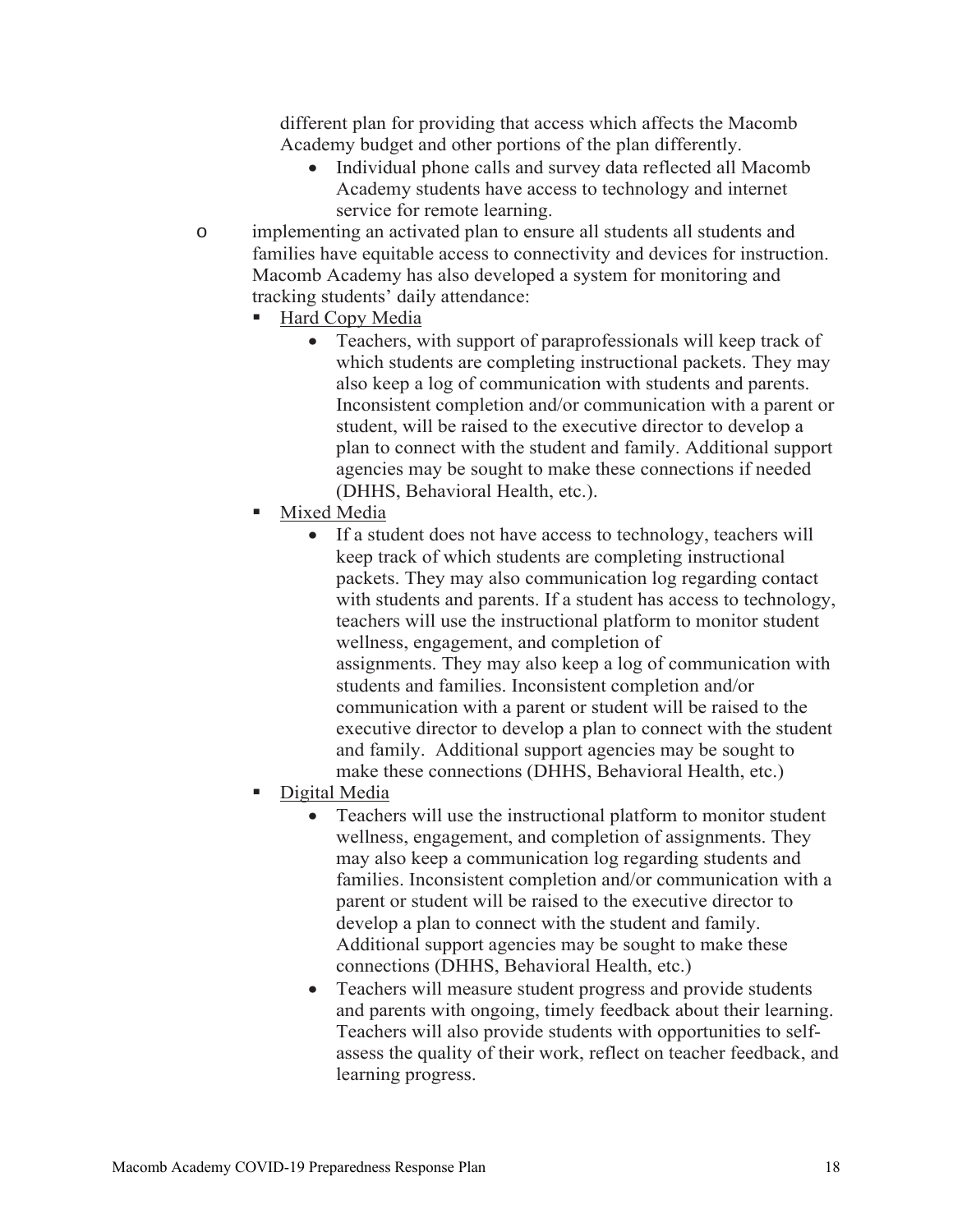Macomb Academy will continually revisit the developed and implemented monitoring protocols as needs arise, and/or in accordance with Macomb County Health Department and CDC regulations, and consultation with Macomb Intermediate School District (MISD), and the parent/caregiver to ensure a safe and healthy environment for the provision of a free and appropriate public education (FAPE) for students with disabilities.

#### **Instruction**

Please refer to the Remote Instruction, Communication, and Monitoring sub-sections for the Phases I, 2 and 3 of this Plan.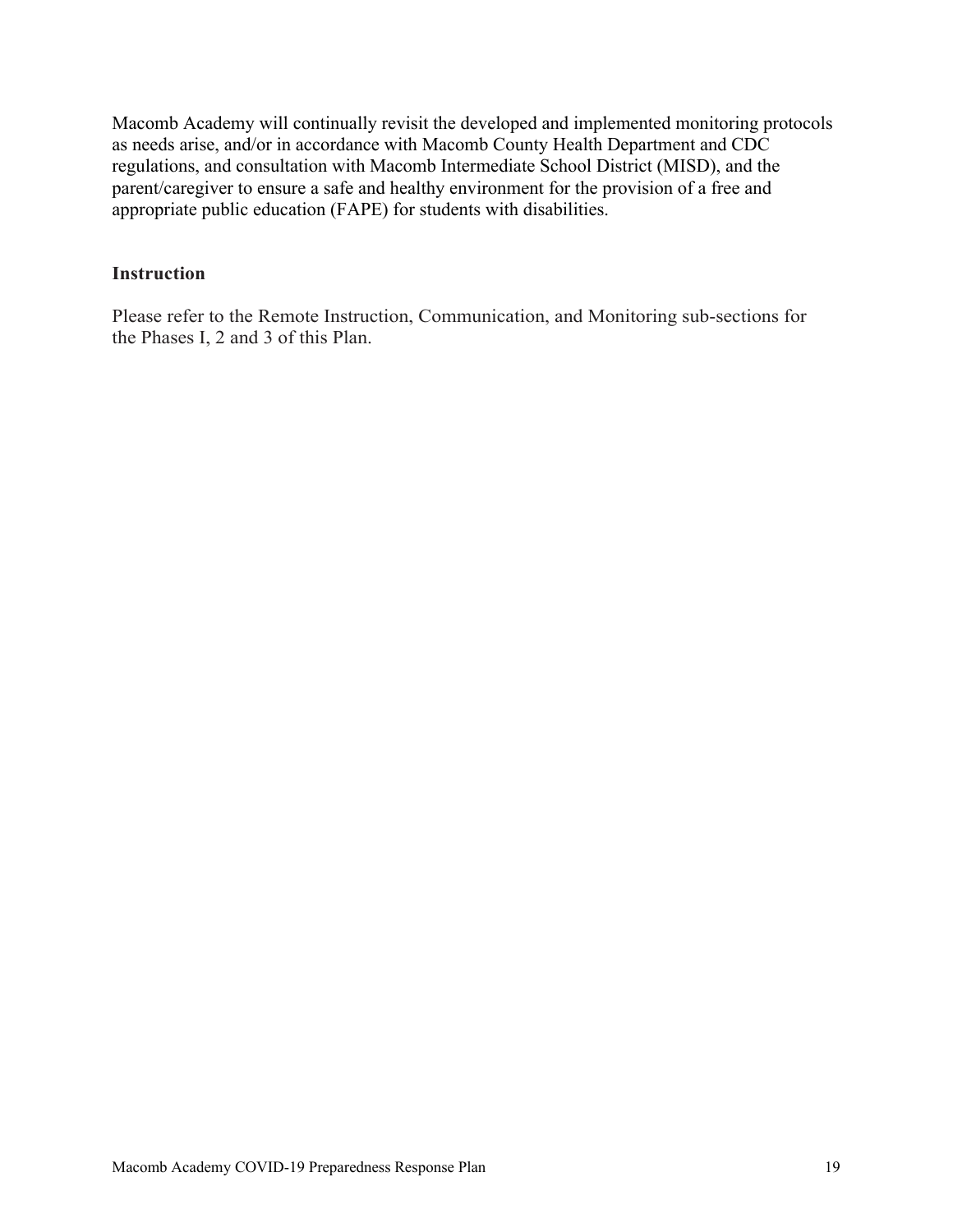

**Phase 1, 2, or 3 Operations** 

#### **Facilities**

- Macomb Academy will:
	- o Audit necessary materials and supply chain for cleaning and disinfection supplies.
	- o Continue to maintain Macomb Academy in good working order to prepare for the subsequent return of students.
	- o Collaborate with Macomb Intermediate School District (MISD) to create a contingency plan to coordinate the use of the building for essential actions including elections, food distribution, and child care, particularly for essential workers, in the event it is needed.
	- o Coordinate with Local Emergency Management Programs (LEMP) for support with procurement of cleaning and disinfection supplies.
		- o Advocate for MISD to collaborate with LEMPs.
- Macomb Academy will prepare for facilities protocols by:
	- o communicating, in a variety of formats (email, US mail, phone calls, video conferencing, etc.) the established required and strongly recommended protocols for Phases 1-3.
	- o considering the specific needs of Macomb Academy when devising the plans to address the various circumstances Macomb Academy may be faced with.
	- o apprising the Macomb Academy staff will be apprised of the cleaning and other protocols being followed in various circumstances.
	- o consulting and collaborating with Macomb Intermediate School District (MISD) to determine and implement the appropriate procedures for safety protocols
	- o Macomb Academy will continually revisit the developed and implemented facilities protocols as needs arise, and/or in accordance with Macomb County Health Department and CDC regulations, and consultation with Macomb Intermediate School District (MISD), and the parent/caregiver to ensure a safe and healthy environment for the provision of a free and appropriate public education (FAPE) for students with disabilities.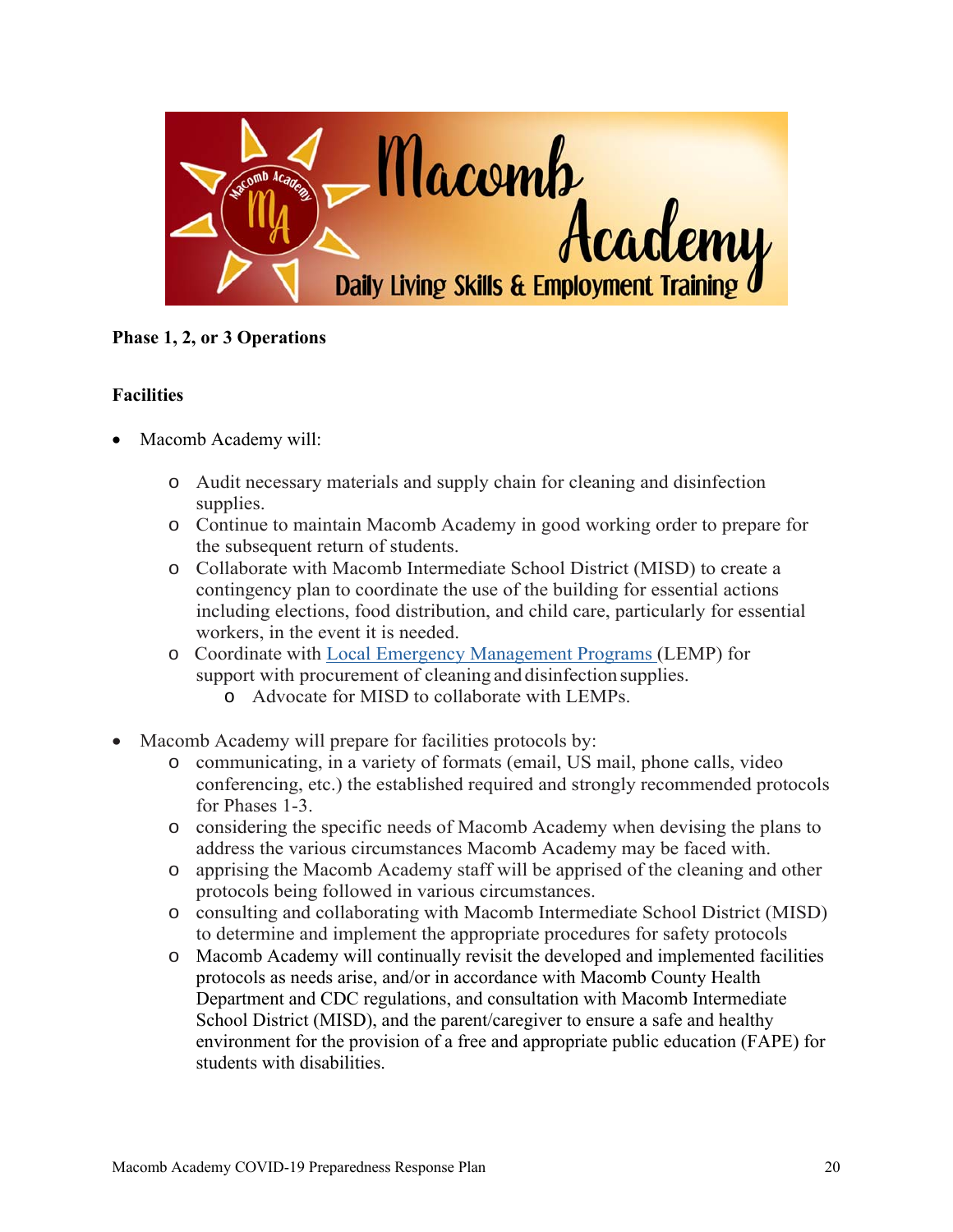#### **Budget, Food Service, Enrollment, and Staffing**

- Macomb Academy will:
	- o Based on instructional programming, provide instructional resources and materials to staff and students as feasible.
	- o Work with MDE to understand flexibility with hiring and develop a plan to govern hiring in a remote environment.
	- o Ensure a plan for nutrition services and student meals is in place and provide a list of alternative meal options to families.
	- o Solidify food service processes, device distribution, delivery sites, and communication plans as necessary.
		- o Define logistical expectations, including attendance expectations and time on schooling by grade level for students and teachers.
- Macomb Academy will prepare for budget, food service, enrollment and staffing protocols by:
	- o communicating, in a variety of formats (email, US mail, phone calls, video conferencing, etc.) the established required and strongly recommended protocols for Phases 1-3.
	- o tracking COVID related expenses to best leverage the federal and state resources that are available.
	- o reviewing human resource and legal related issues as necessary.
	- o making every effort to ensure materials for students and staff are digitally available to the extent necessary.
	- o Macomb Academy will continually revisit the developed and implemented budget, food service, enrollment and staffing protocols as needs arise, and/or in accordance with Macomb County Health Department and CDC regulations, and consultation with Macomb Intermediate School District (MISD), and the parent/caregiver to ensure a safe and healthy environment for the provision of a free and appropriate public education (FAPE) for students with disabilities.

#### **Technology**

- Macomb Academy will:
	- o survey families to collect information about the numbers, types, and condition of devices used in their homes to support remote learning.
	- o designate a single point of contact at Macomb Academy to plan and communicate technology needs.
	- o develop a technology plan that includes guidance. If possible, include training and support for educators to adapt remote learning for the classroom.
- Macomb Academy will prepare for facilities protocols by:
	- o communicating, in a variety of formats (email, US mail, phone calls, video conferencing, etc.) the established required and strongly recommended protocols for Phases 1-3.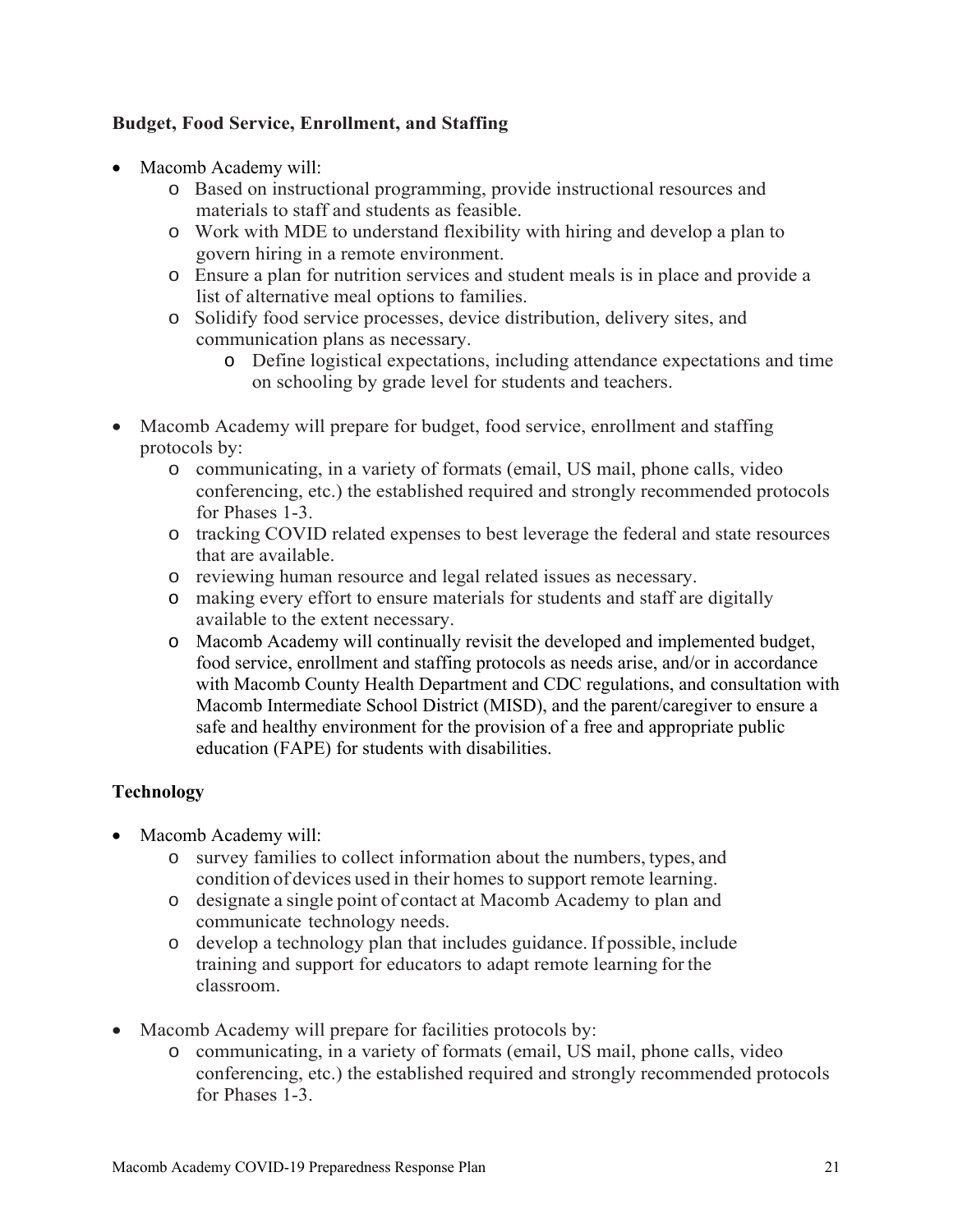- o considering all available technology related resources when developing online learning plans.
- o developing an inventory system that will likely be deployed when distributing technology related to on-line learning.
- o developing procedures for return and inventory of Macomb Academy or Macomb Intermediate District (MISD) devices as part of a return to school technology plan. The procedures should include:
	- Sanitizing the devices prior to a repair or replacement evaluation;
	- $\blacksquare$  Identify an asset tracking tool.
	- Develop on-site triage of staff and student devices to minimize the time that staff may be without a device.
	- Develop a technology support plan for families.
	- Continue to monitor device usage and compliance with online learning programs.
	- **Provide support programs to ensure that students and families can** access online teaching and troubleshoot problems with access.
	- Ensure that students can submit assignments and be evaluated accordingly.
	- Schedule ongoing staff training on platforms and tools.
	- Review and update (as needed) relevant technology policies including data privacy policies, acceptable use policies, and policies related to accidental damage, theft, and loss of technology.
	- Organize and centralize online resources that were created, published, or distributed by teachers and others during the closure period.
	- Compile technology-facing lessons learned for inclusion in the Macomb Academy updated remote learning plan.
	- Review issue tracking and inventory results frequently as a way of understanding the quality and progress of technology processes for Macomb Academy.
	- Continue infrastructure evaluations until all issues are resolved.
	- Identify chronic technology issues that arose during the school closure period and use them to begin the development of a long-term technology maintenance plan.
- o Macomb Academy will continually revisit the developed and implemented technology protocols as needs arise, and/or in accordance with Macomb County Health Department and CDC regulations, and consultation with Macomb Intermediate School District (MISD), and the parent/caregiver to ensure a safe and healthy environment for the provision of a free and appropriate public education (FAPE) for students with disabilities.

#### **Transportation**

As transportation operations are suspended, no transportation considerations are needed during Phases 1, 2, and 3.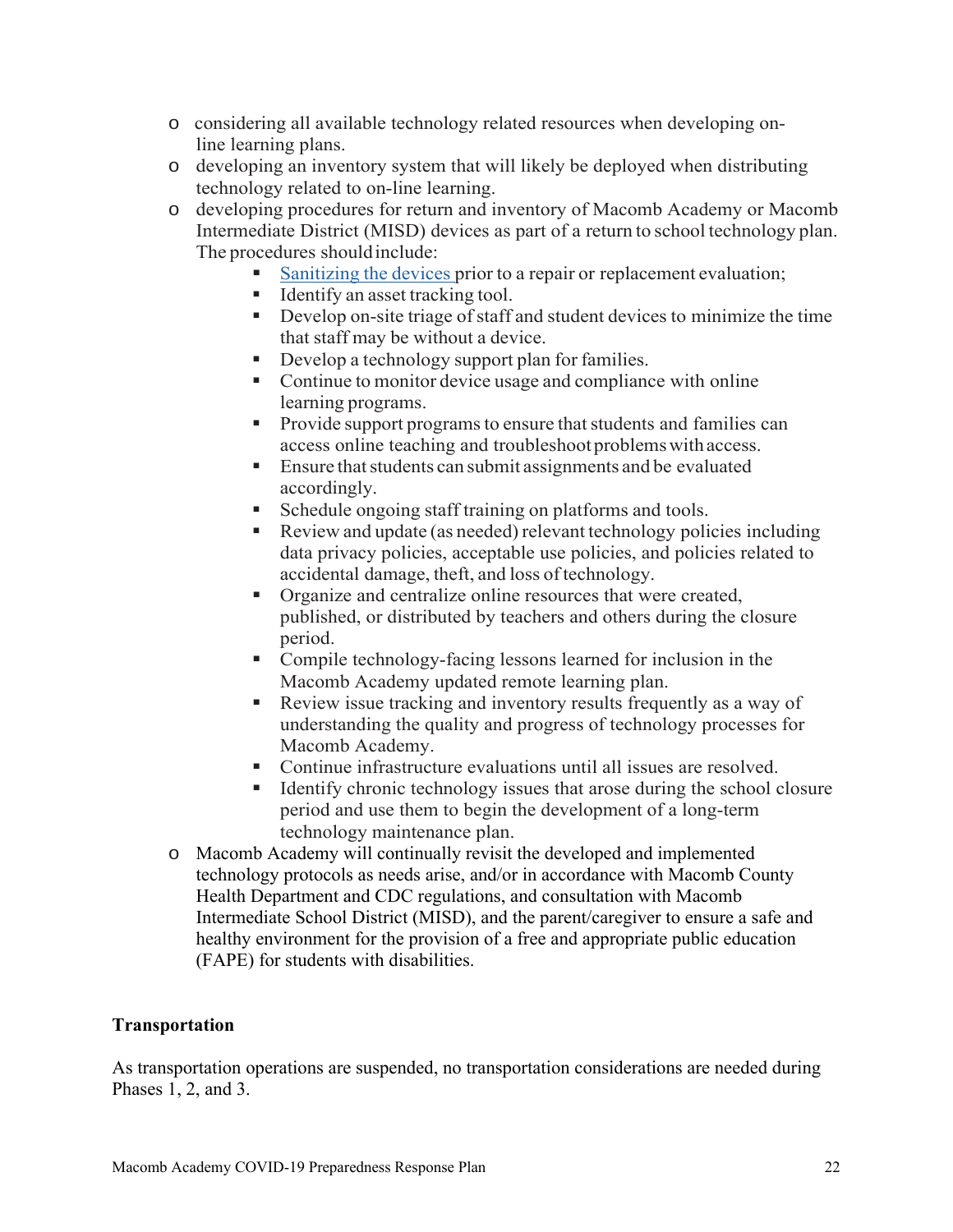

## **Plan for Operating during Phase 4 of the Michigan Safe Start Plan**

#### **Phase 4 Safety Protocols**

School is open for in-person instruction.

#### **Personal Protection Equipment**

- Macomb Academy will adhere to the following PPE safety protocols:
	- o Facial coverings must always be worn by staff except for meals. Facial coverings may be homemade or disposable level-one (basic) grade surgical masks. Any staff member who cannot medically tolerate a facial covering must not wear one. Any staff member that is incapacitated or unable to remove the facial covering without assistance, must not wear a facial covering
		- **Teachers and paraprofessionals should consider wearing clear masks.** 
			- Homemade facial coverings must be washed daily.
			- Disposable facial coverings must be disposed of at the end of each day.
	- o Facial coverings must be worn by students and staff during school.
		- Any staff or student that is unable to medically tolerate a facial covering must not wear one.
		- Any staff or student that is incapacitated or unable to remove the facial covering without assistance, must not wear one.
		- Facial coverings may be homemade or disposable level-one (basic) grade surgical masks.
	- o Facial coverings must always be worn in hallways and common areas by students in the building except for during meals.
		- Any student that is unable to medically tolerate a facial covering must not wear one. Any student that is incapacitated or unable to remove the facial covering without assistance, must not wear one. Facial coverings may be homemade or disposable level-one (basic) grade surgical masks.
			- Homemade facial coverings must be washed daily.
			- Disposable facing coverings must be disposed of at the end of each day.
			- Note: Students with significant disabilities preventing the use of facial coverings are referred to forthcoming guidance from MDE.
	- o Facial coverings must be worn in classrooms by all students.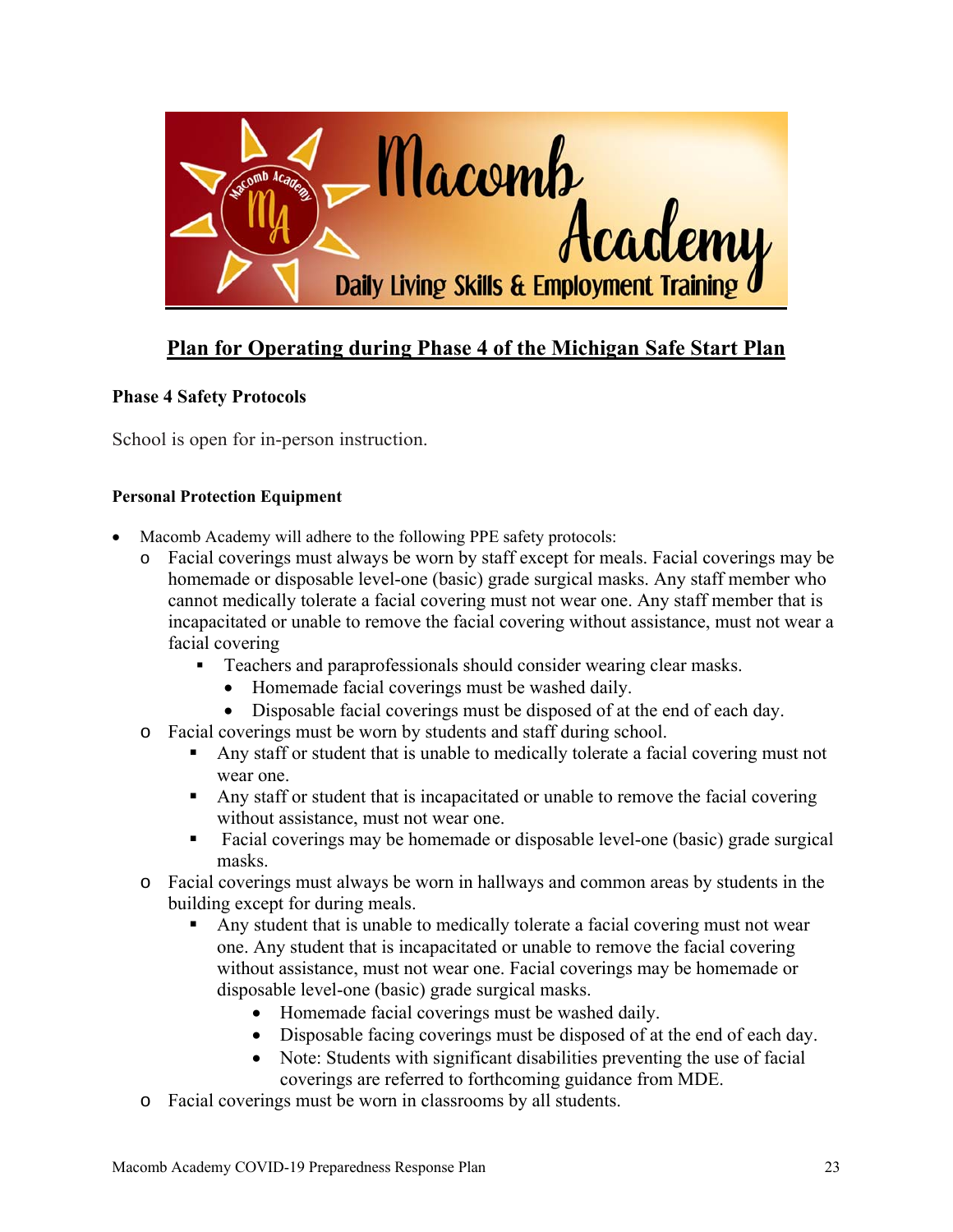- Any student who cannot medically tolerate a facial covering must not wear one.
- Any student who is incapacitated, or unable to remove the facial covering without assistance, must not wear one.
- Macomb Academy will prepare for implementing PPE safety protocols by:
	- o communicating, in a variety of formats (email, US mail, phone calls, video conferencing, etc.) the established required and strongly recommended protocols for Phase 4.
	- o providing facial coverings, gloves, and other required PPE for all staff.
	- o making PPE available through the Macomb County PPE Committee for Safe Backto-School planning.
	- o procuring and having readily available for all staff, the required facial coverings, gloves, and other required PPE.
	- o establishing protocols for our students with disabilities regarding wearing facial coverings as tolerated due to the nature of their disability.
	- o providing instruction by Macomb Academy staff to students on the importance of wearing facial coverings
	- o providing instruction by Macomb Academy staff to students about increasing tolerance for wearing facial coverings
	- o providing face shields, as appropriate and in accordance with Macomb County Health Department guidelines, for use by staff and students to accommodate deaf and hard of hearing, social emotional, and speech and language needs
	- o providing instruction on proper cleaning of face shields as recommended by CDC guidelines.
	- o implementing a facial covering plan created in collaboration with the student, guardian, and Macomb Academy staff.
	- o Macomb Academy will continually revisit the developed and implemented personal protective equipment protocols as needs arise, and/or in accordance with Macomb County Health Department and CDC regulations, and consultation with Macomb Intermediate School District (MISD), and the parent/caregiver to ensure a safe and healthy environment for the provision of a free and appropriate public education (FAPE) for students with disabilities.

#### **Hygiene**

- Macomb Academy will:
	- o Provide adequate supplies to support healthy hygiene behaviors (including soap, hand sanitizer with at least 60% alcohol for safe use by staff and students, paper towels, tissues, and signs reinforcing proper handwashing techniques).
	- o Teach and reinforce handwashing with soap and water for at least 20 seconds and/or the safe use of hand sanitizer that contains at least 60% alcohol.
	- o Educate staff and students on how to cough and sneeze into their elbows, or to cover with a tissue. Used tissues should be thrown in the trash and hands washed immediately using proper hand hygiene techniques.
	- o Systematically and frequently check and refill soap and hand sanitizers.
	- o Limit sharing of personal items and supplies such as writing utensils.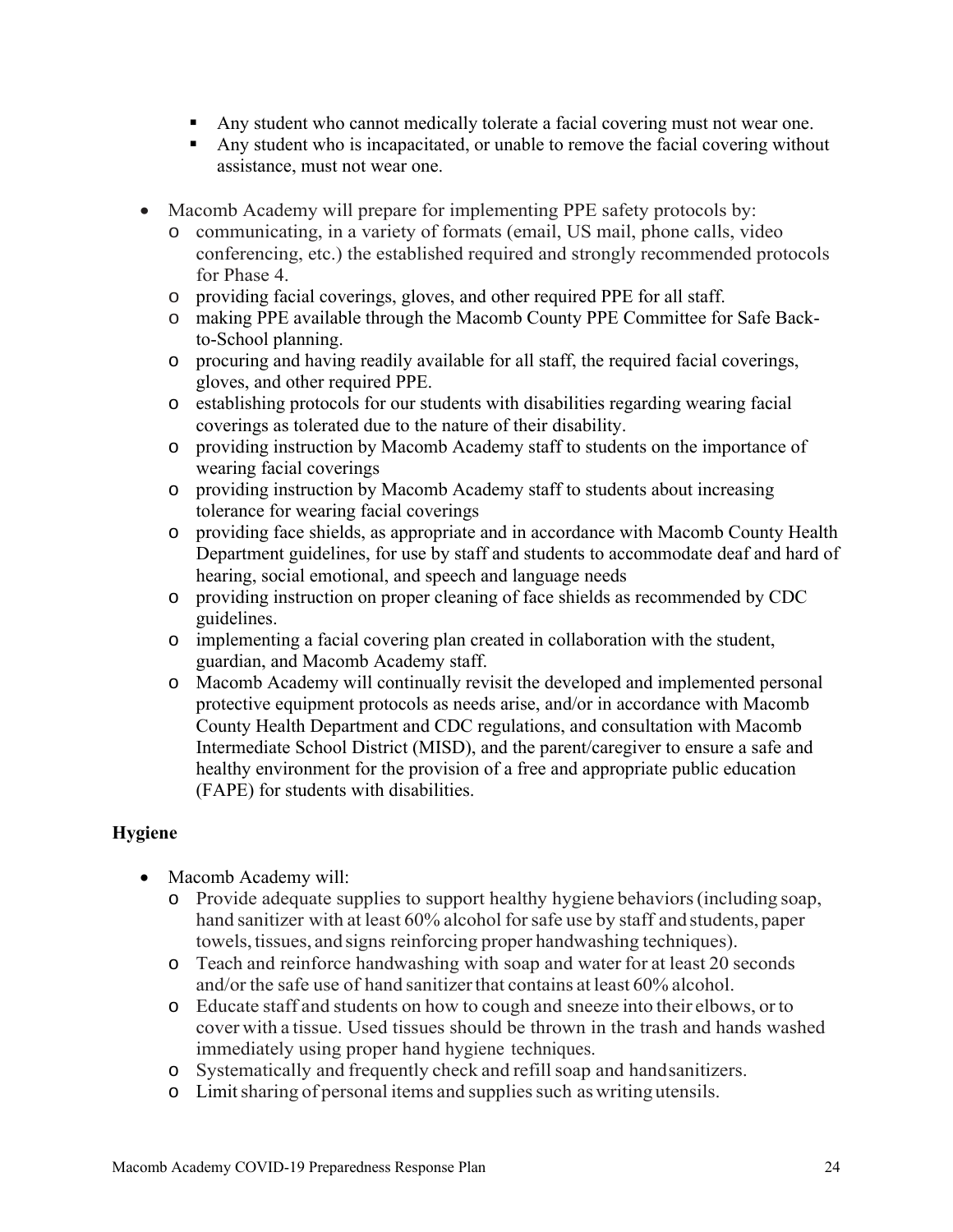- o Keep students' personal items separate and in individually labeled cubbies, containers, or lockers
- o Procure portable handwashing and/or hand sanitizing stations to set up throughout school buildings.
- Macomb Academy will prepare for implementing hygiene safety protocols by:
	- o communicating, in a variety of formats (email, US mail, phone calls, video conferencing, etc.) the established required and strongly recommended protocols for Phase 4.
	- o providing instruction by Macomb Academy Staff to students about proper hand washing/sanitizing.
	- o making hand washing/sanitizing available throughout the building for all staff and students upon moving throughout the building, before and after eating, and activities, etc.
	- o supplying necessary hand washing/sanitizing supplies.
	- o having staff members distribute and monitor the use of hand sanitizer with students.
	- o limiting classroom activities where supplies would normally be shared; sanitizing frequently shared and used classroom supplies.
	- o advising students to use hand sanitizer as they enter a new space in the building, with staff supervision. Staff will follow the same procedures
	- o having students utilize lockers for personal belongings.
	- o creating and implementing a process for students to access the break room, in limited numbers and distancing, where lockers are located
	- o instructing, reviewing and reinforcing with students the hygiene safety protocols.
	- o establishing a process to review and revise hygiene safety protocols as needed.
	- o Macomb Academy will continually revisit the developed and implemented hygiene protocols as needs arise, and/or in accordance with Macomb County Health Department and CDC regulations, and consultation with Macomb Intermediate School District (MISD), and the parent/caregiver to ensure a safe and healthy environment for the provision of a free and appropriate public education (FAPE) for students with disabilities.

#### **Spacing, Movement and Access**

- Macomb Academy will:
	- o In classrooms where large tables are utilized, space students as far apart as feasible.
	- o As feasible, arrange all desks as far apart as space allows and facing the same direction toward the front of the classroom.
	- o Teachers should maintain six feet of spacing between themselves and students as much as possible.
	- o Family members or other guests are not allowed in the school building except under extenuating circumstances determined by administration.
	- o Post signage to indicate proper social distancing.
	- o Floor tape or other markers should be used at six-foot intervals where line formation is anticipated.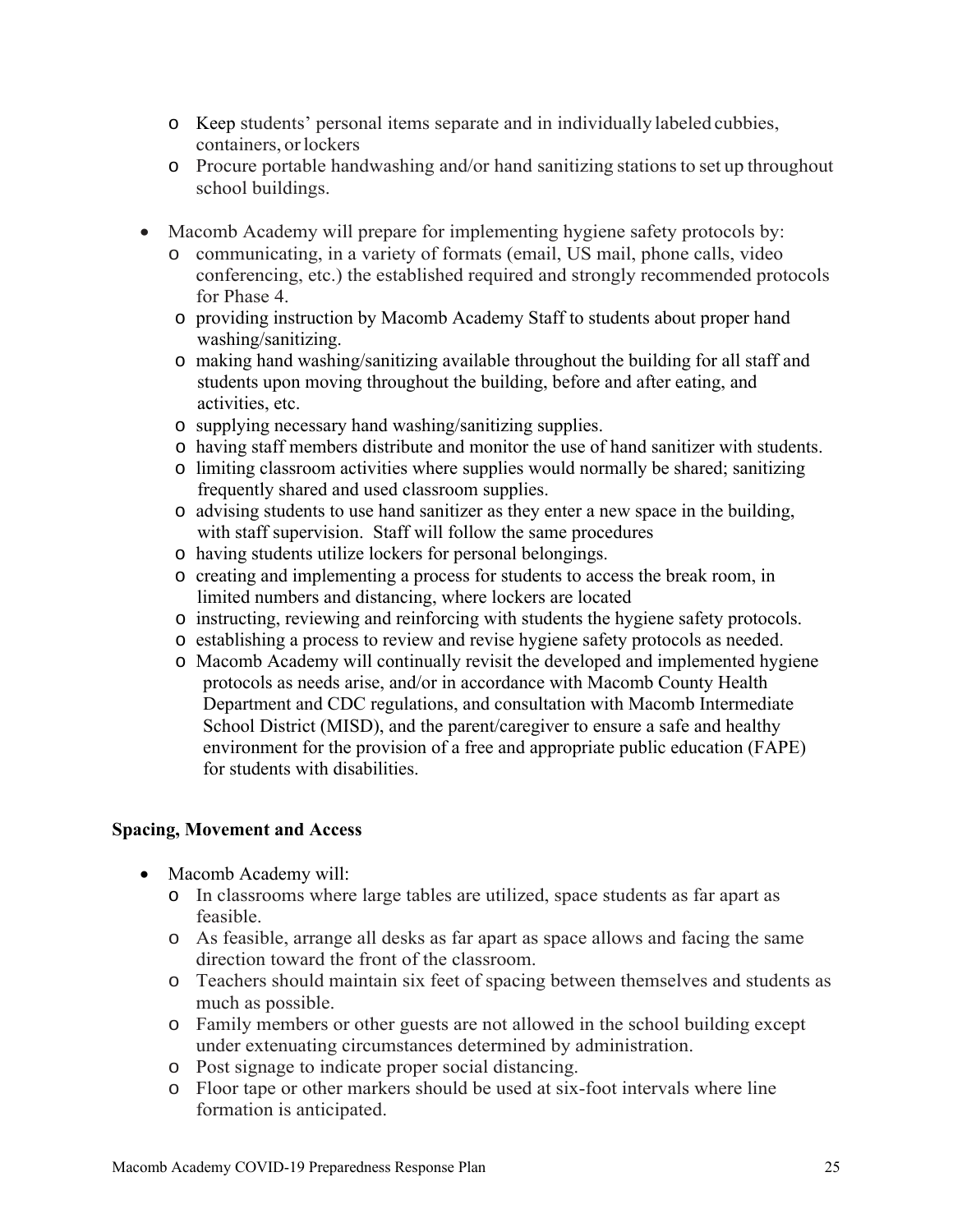- o Provide social distancing floor/seating markings in waiting and reception areas.
- o Post signs on the doors of restrooms to indicate proper social distancing and hand hygiene techniques.
- o Adult guests entering the building should be screened for symptoms, wear a facial covering, and wash/sanitize hands prior to entering. Strict records, including date and time, should be kept of non-school employees or other visitors entering and exiting the building.
- o If a classroom has windows that can open, they should be open as much as possible, weather permitting. Considerations should be made for students with allergy-induced asthma.
- o As able and appropriate, Macomb Academy should try to cohort groups of students to isolated hallways or areas that can be monitored.
- o If all students cannot fit in the classroom space available, Macomb Academy may consider implementing a staggered school schedule that incorporates alternative dates of attendance or use of virtual teaching. If a staggered school schedule is adopted, Macomb Academy should partner with community organizations to identify safe spaces where students can engage virtually, especially if family members work and they cannot be home alone.
- o Have staff monitor arrival and dismissal to discourage congregating and ensure students go straight from a vehicle to their classrooms and vice-versa.
- Macomb Academy will prepare for implementing space, movement and access safety protocols by:
	- o communicating, in a variety of formats (email, US mail, phone calls, video conferencing, etc.) the established required and strongly recommended protocols for Phase 4.
	- o making the best use of the space in the building and utilizing all available space in the building to limit the number of students in one location, and space student desks as feasible.
	- o training in individual school buildings will address remaining six feet (or more) apart in hallways and staggered movements and will be monitored by staff.
		- Due to the size of the building and narrow hallways, one-way traffic is limited.
		- **Therefore, traffic in the hallway will be monitored by staff for limited use and** distancing of at least six feet.
	- o directing staff members to work to maintain a six feet distance from others while in the building.
	- o scheduling outdoor activities as much as possible, weather permitting.
	- o creating and displaying signage and floor markings in the reception area, hallways, and other areas throughout the buildings.
	- o requiring all visitors that enter the building to wear a mask, complete a visitor health check form, and disinfect their hands with hand sanitizer, and possibly complete a thermos check.
	- o maintaining, as feasible, space desks and students six feet apart.
	- o limiting the number of students in the in the hallways at any given time.
	- o staggering classroom transitions.
	- o limiting crowding at entry and exit points.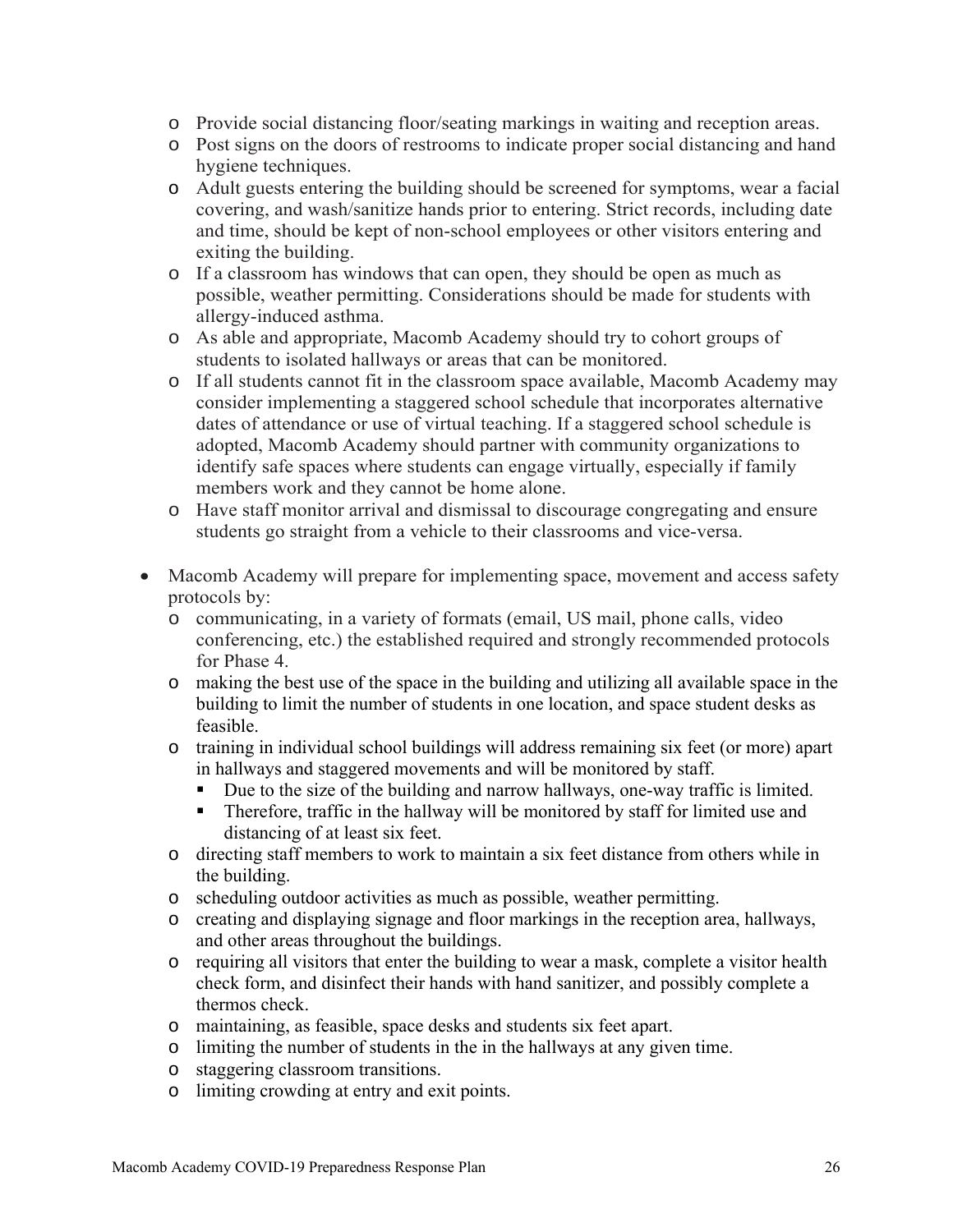- o designating staff, as necessary, to transport students to and from areas within the building.
- o meeting students transported to and from school by family/friends outside the school building by designated staff.
- o discourage handshakes, fist bumps, etc. As these are reactionary as a social greeting, students will be reminded often of the risks incurred.
- o adhering to physical distance and safe and acceptable crowd sizes.
- o reviewing and assessing regularly the safety protocols for spacing, movement and access.
- o instructing staff in the protocols for movement, spacing and access.
- o instructing, practicing and reinforcing protocols for movement, spacing and access with students.
- o Macomb Academy will continually revisit the developed and implemented movement, spacing and access protocols as needs arise, and/or in accordance with Macomb County Health Department and CDC regulations, and consultation with Macomb Intermediate School District (MISD), and the parent/caregiver to ensure a safe and healthy environment for the provision of a free and appropriate public education (FAPE) for students with disabilities.

#### **Screening Students, Staff and Guests**

- Macomb Academy will:
	- o Identify and designate a quarantine area and a staff person to care for students who become ill at school.
	- o Place students who become ill with symptoms of COVID-19 in an identified quarantine area with a surgical mask in place until they can be picked up. Identified school staff caring for these children should wear a surgical mask, with the exception of students with special needs requiring aerosolized procedures in which an N95mask is required.
		- Symptomatic students sent home from school should be kept home until they have tested negative or have completely recovered according to CDC guidelines.
	- o Cooperate with the local public health department regarding implementing protocols for screening students and staff.
	- o Require staff to conduct daily self-examinations, including a temperature check, prior to coming to work. If they exhibit any respiratory or gastrointestinal symptoms, or have a temperature of 100.4 or greater, they should stay home.
	- o Develop a monitoring form (paper or electronic) for screening employees.
	- o Encourage families and caregivers to check their Macomb Academy student's temperature at home every morning using oral, tympanic, or temporal scanners;
	- o students with a temperature of 100.4 or greater should stay home and consider coronavirus testing if symptoms of COVID-19 are present.
	- o Encourage families and caregivers to monitor their Macomb Academy student for symptoms of COVID-19. The presence of any symptoms, including cough or shortness of breath, should prompt the family to keep the student home from school and to follow up with a primary care provider.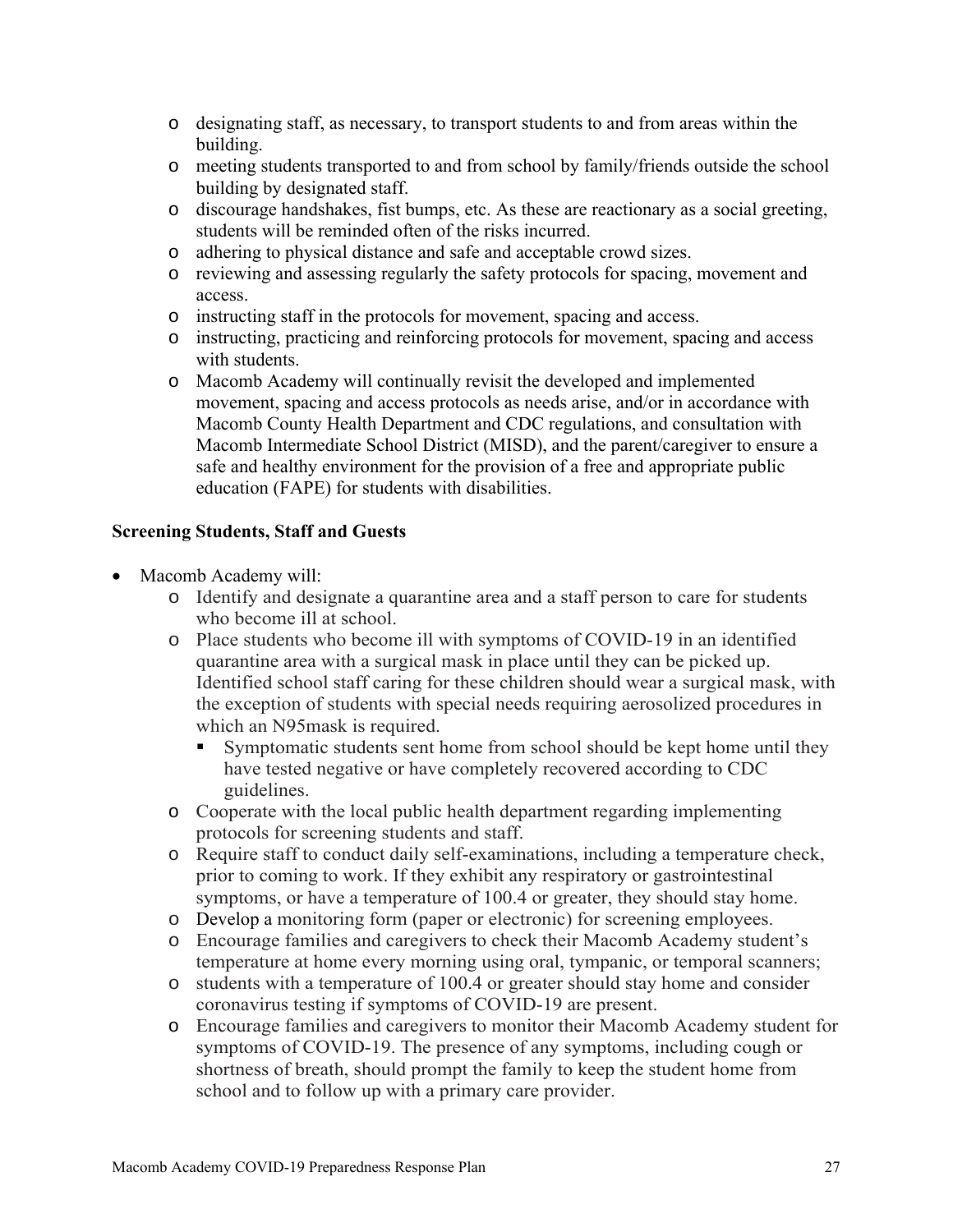- Macomb Academy will prepare for screening students, staff and guests protocols by:
	- o communicating, in a variety of formats (email, US mail, phone calls, video conferencing, etc.) the established required and strongly recommended protocols for Phase 4.
	- o taking into consideration HIPAA and FERPA laws for all who may fall ill and/or contract COVID-19, and additional training and guidelines will be provided for all staff.
	- o making available, whenever necessary, N95/KN95 masks through Macomb Academy's partnership with the Macomb Intermediate School District and Macomb County Health Department.
	- o clearly identify entrances and exits according to on-site safety protocols. One-way points of entry have been established, limiting two-way access, and these protocols will continue to be followed and monitored.
	- o requiring all Macomb Academy staff complete a health check form, and possibly, thermo-check each day prior to entering the building, and follow the Macomb County Health Department Guidelines.
	- o instructing staff and students to wash/sanitize hands upon entry into the building.
	- o Instructing parents/caregivers of requirement to drop off student outside of the building. Late arrival students should call the office to be let in the building. A thermo-check may be completed prior to entry with designated transporter present.
	- o designating a quarantine area for students who become ill with symptoms identified by the county health department during the school day.
	- o providing KN95/N95 mask for staff working with ill students.
	- o referring and deferring procedures for symptomatic students to the Macomb County Health Department Guidelines.
	- o providing families and caregivers with communication that encourages them to monitor their student's temperature and symptoms of COVID-19 identified by the county health department. They are requested to contact the school and follow-up with their primary health care provider.
	- o Macomb Academy will continually revisit the developed and implemented screening students, staff and guests protocols as needs arise, and/or in accordance with Macomb County Health Department and CDC regulations, and consultation with Macomb Intermediate School District (MISD), and the parent/caregiver to ensure a safe and healthy environment for the provision of a free and appropriate public education (FAPE) for students with disabilities.

#### **Testing Protocols for Students and Staff and Responding to Positive Cases**

- Macomb Academy will:
	- o cooperate with the local public health department regarding implementing protocols for screening students and staff.
	- o ensure students who develop a fever or become ill with COVID-19 symptoms at school should wear a mask and be transported by their parent or guardian, emergency contact, or ambulance if clinically unstable, for off-site testing.
	- o ensure staff who develop a fever or become ill with COVID-19 symptoms at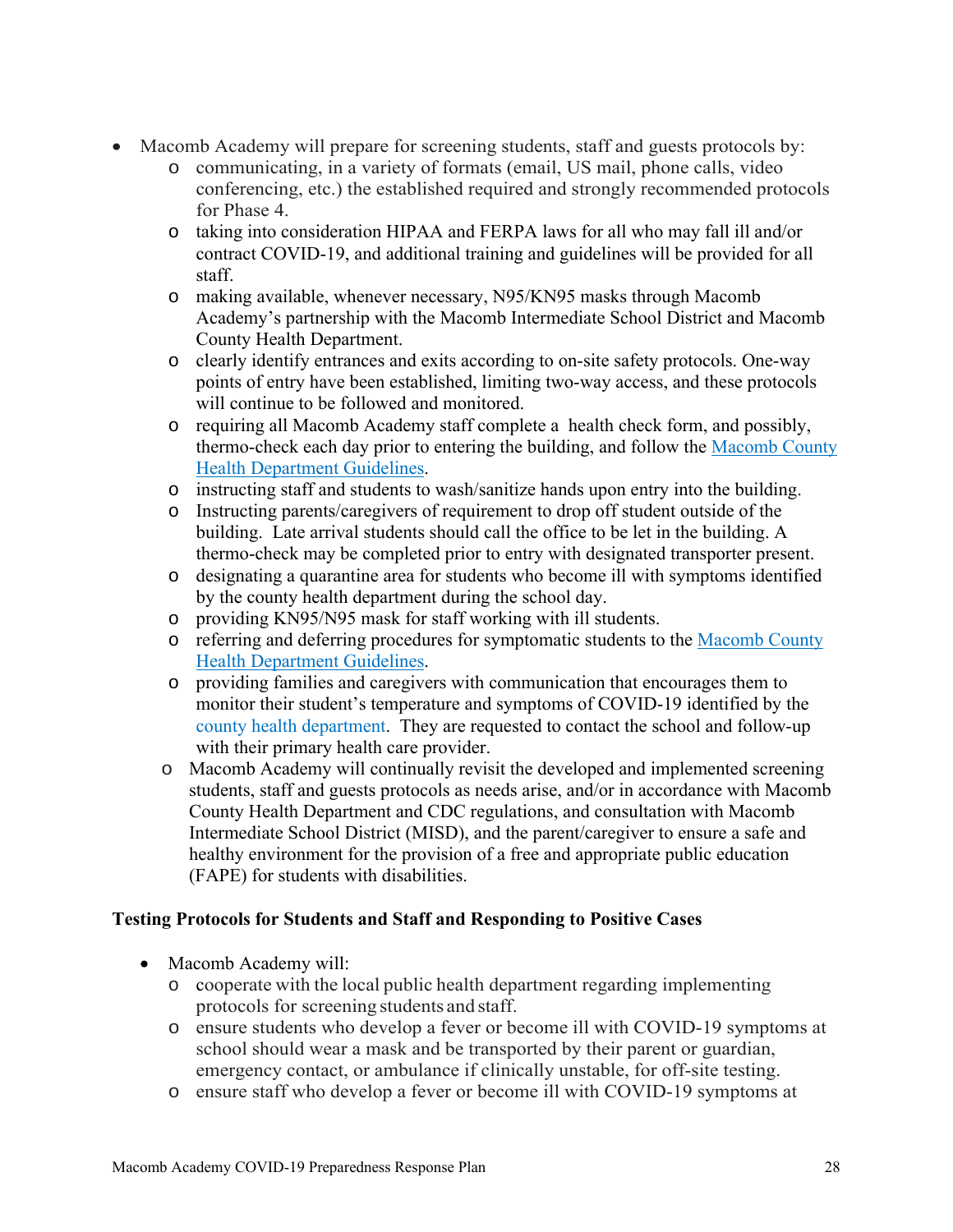school should wear a mask and be transported for off-site testing.

- o communicate and reinforce the expectation that symptomatic students and staff sent home from school should be kept home until they have tested negative for
- o COVID-19, or have been released from isolation according to CDC guidelines.
- o notify families/caregivers of the presence of any laboratory positive or clinically diagnosed cases of COVID-19 in the classroom and/or school to encourage closer observation for any symptoms at home.
- o contact as soon as reasonably possible, in the event of a lab or clinically diagnosed case of COVID-19, any close contacts (those who spent more than 15 minutes less than six feet in close proximity to the student or staff member) so that they can be quarantined for 14 days at home. Students and staff should be closely monitored for any symptoms of COVID-19. At this time, empiric testing of all students or staff members in the class is not recommended. Only those that develop symptoms require testing for COVID-19.
- o encourage parents and guardians and caregivers to check students' temperature at home every morning using oral, tympanic (ear), or temporal scanners; students with a temperature of 100.4 or greater must stay home and consider coronavirus testing.
- o encourage parents and guardians to monitor for symptoms of COVID-19. The presence of any unexplained symptoms, including cough or shortness of breath, should prompt the parent or guardian to keep the student home from school and to follow up with their primary care provider.
- Macomb Academy will prepare for testing protocols for students and staff and responding to positive cases protocols by:
	- o communicating, in a variety of formats (email, US mail, phone calls, video conferencing, etc.) the established required and strongly recommended protocols for Phase 4.
	- o adhering to county-wide protocols/guidance that have been determined in partnership with the Macomb County Health Department and addressing each one on a case by case basis within Macomb Academy.
	- o requiring Macomb Academy staff to complete a health check form and possibly thermocheck each day prior to entering the building and follow the Macomb County Health Department Guidelines.
	- o exploring the feasibility of Macomb Academy staff performing a thermo-check for students transported to and from school by parent/guardian/caregiver prior to entry with designated transporter present and will be met outside the building by designated staff.
	- o adhering to the safety protocols established by SMART public transportation for screening prior to boarding the bus. Students should use the SMART transportation provided hand sanitizer at the time of boarding.
	- o following the Macomb County Health Department Guidelines for Responding to Cases of COVID-19 Among Students and Staff.
	- o providing families and caregivers with communication that encourages them to monitor their student's temperature and symptoms of COVID-19 identified by the county health department. They are quested to contact the school and follow-up with their primary health care provider.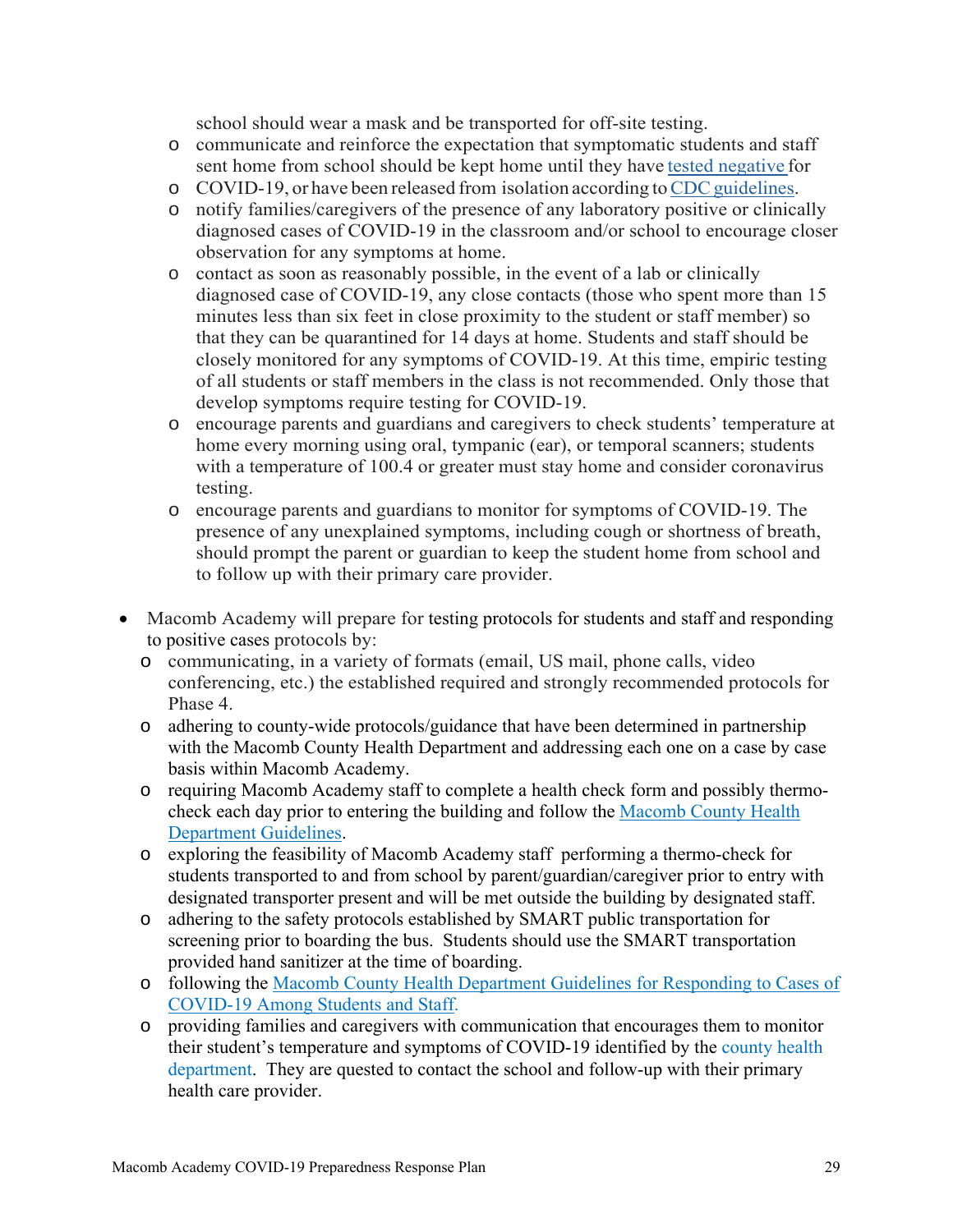o Macomb Academy will continually revisit the developed and implemented testing protocols for staff and students and responding to positive cases protocols as needs arise, and/or in accordance with Macomb County Health Department and CDC regulations, and consultation with Macomb Intermediate School District (MISD), and the parent/caregiver to ensure a safe and healthy environment for the provision of a free and appropriate public education (FAPE) for students with disabilities.

#### **Responding to Positive Tests among Staff and Students**

- Macomb Academy will:
	- o cooperate with the local public health department if a confirmed case of COVID-19 is identified, and in particular, must collect the contact information for any close
	- o contacts of the affected individual from two days before he or she showed symptoms to the time when he or she was last present at the school.
	- o close the area for 24 hours, where the student or staff was verified as being, before cleaning to minimize the risk of any airborne particles.
	- o notify local health officials, staff, and students immediately of any possible case of COVID-19 while maintaining confidentiality consistent with the Americans with Disabilities Act (ADA) and other applicable federal and state privacy laws.
	- $\circ$  notify the Local Health Department to initiate contact tracing, following regular public health practice. Anyone who was within close contact of the case (less than six feet apart for 15+ minutes) will be asked to self-quarantine for up to 14 days after exposure. Local health officials, depending on the situation, may identify other contacts who require quarantine. Schools can help the local health department by collecting data and contact information of those exposed.
		- **Macomb Academy staff will be provided with guidance on confidentiality laws** and statutes that protect student and staff health information. Student communicable disease related information is protected health information. (Even if a family/ student acknowledges and publicly discloses a positive test, school staff and officials must not participate in discussions or acknowledge a positive test).
	- o allow employees with a confirmed case of COVID-19 to return to the workplace only after they are no longer infectious. Macomb Academy will follow the local health officials and provided instruction about return to work, using the most current guidelines from the CDC for this determination.
- Macomb Academy will prepare for responding to positive tests among staff and students protocols by:
	- o communicating, in a variety of formats (email, US mail, phone calls, video conferencing, etc.) the established required and strongly recommended protocols for Phase 4.
	- o taking into consideration the HIPAA and FERPA laws for all who may fall ill and/or contract COVID-19, and additional training and guidelines will be provided for all staff.
	- o provide staff with proper PPE when performing cleaning and disinfecting of any areas.
	- o Follow the clearly and explicitly established county-wide protocols/guidance that been determined in partnership with the Macomb County Health Department and will be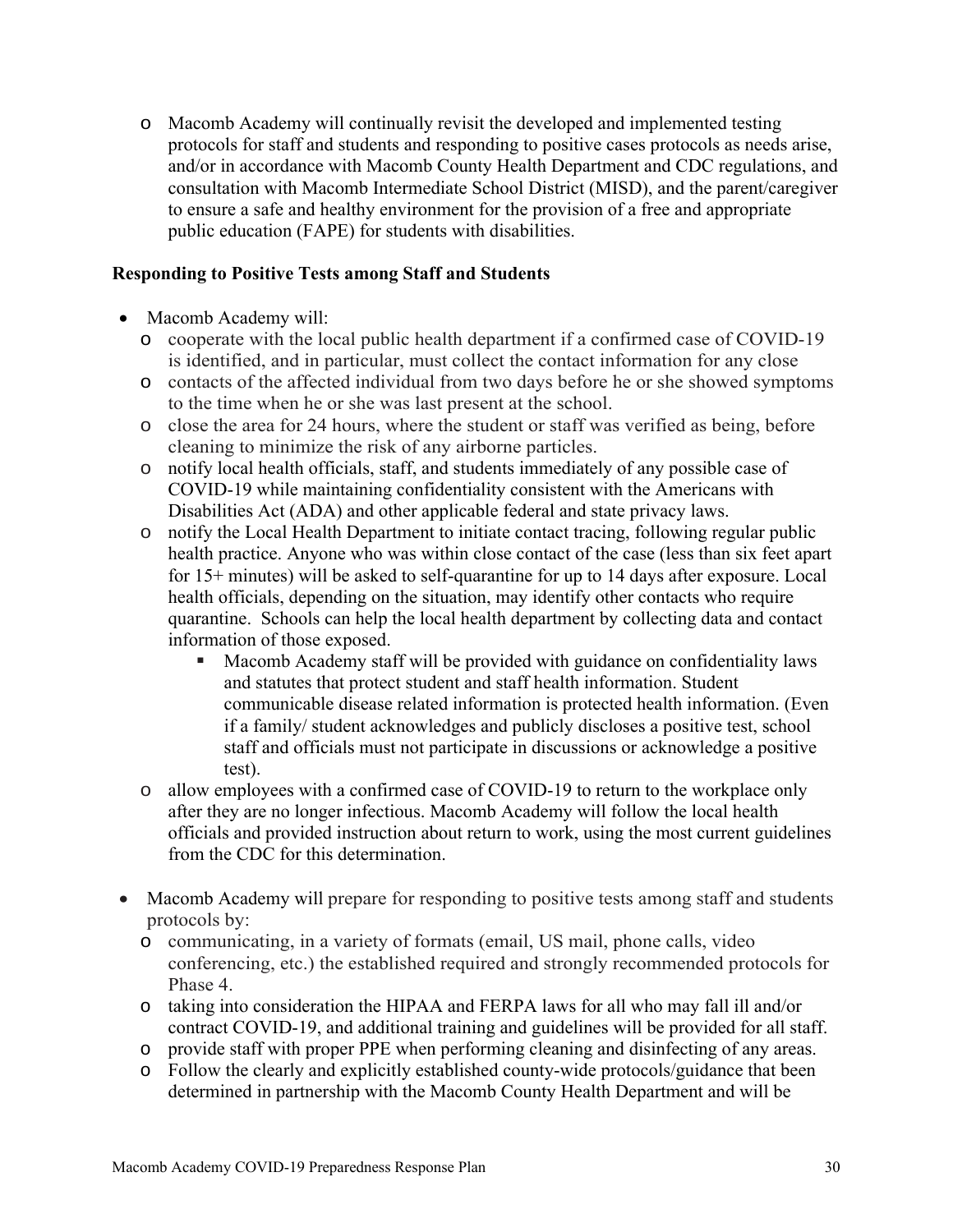addressed on a case by case basis.

- o explicitly following the Macomb County Health Department Guidelines for Responding to Cases of COVID-19 Among Students and Staff.
- o requiring building staff to wear proper protective gear when cleaning and area with a positive case
- o Macomb Academy will continually revisit the developed and implemented responding to positive tests from staff and students protocols as needs arise, and/or in accordance with Macomb County Health Department and CDC regulations, and consultation with Macomb Intermediate School District (MISD), and the parent/caregiver to ensure a safe and healthy environment for the provision of a free and appropriate public education (FAPE) for students with disabilities.

#### **Food Service, Gathering and Extracurricular Activities**

- Macomb Academy will:
	- o prohibit indoor assemblies that bring together students from more than one classroom.
	- o suspend large scale assemblies of more than 50 students.
	- o suspend off-site field trips that require bus transportation to an indoor location.
	- o conducting outside breaks, whenever possible, with appropriate social distancing and cohorting of students. If more than one class is outside, students should wear facial coverings.
	- o deliver school-supplied meals to classrooms with disposable utensils.
	- o consider the appropriateness of, according to Macomb County Health Department guidance, the provision of restaurant delivery food for lunch service for students and staff.
	- o teleecast larger than classroom size assemblies and other school-sanctioned events.
- Macomb Academy will prepare for food service, gathering, and extracurricular activities protocols by:
	- o communicating, in a variety of formats (email, US mail, phone calls, video conferencing, etc.) the established required and strongly recommended protocols for Phase 4.
	- o prohibiting indoor assemblies that bring together students from more than one classroom.
	- o prohibiting the use of and access to water fountains.
	- o strongly encourage students bring bottled water or a filled refillable water bottle to school, and clearly marked with their name for individual use.
	- o maintaining a supply of bottled water for students who may need it.
	- o Requiring students to write names on bottled water provided by Macomb Academy.
	- o include the use of classrooms or outdoor areas for students to eat meals if distancing guidelines in the break room cannot be met.
	- o staggering mealtimes to create seating arrangements with six feet of distance between students.
	- o wearing PPE when servicing food to students.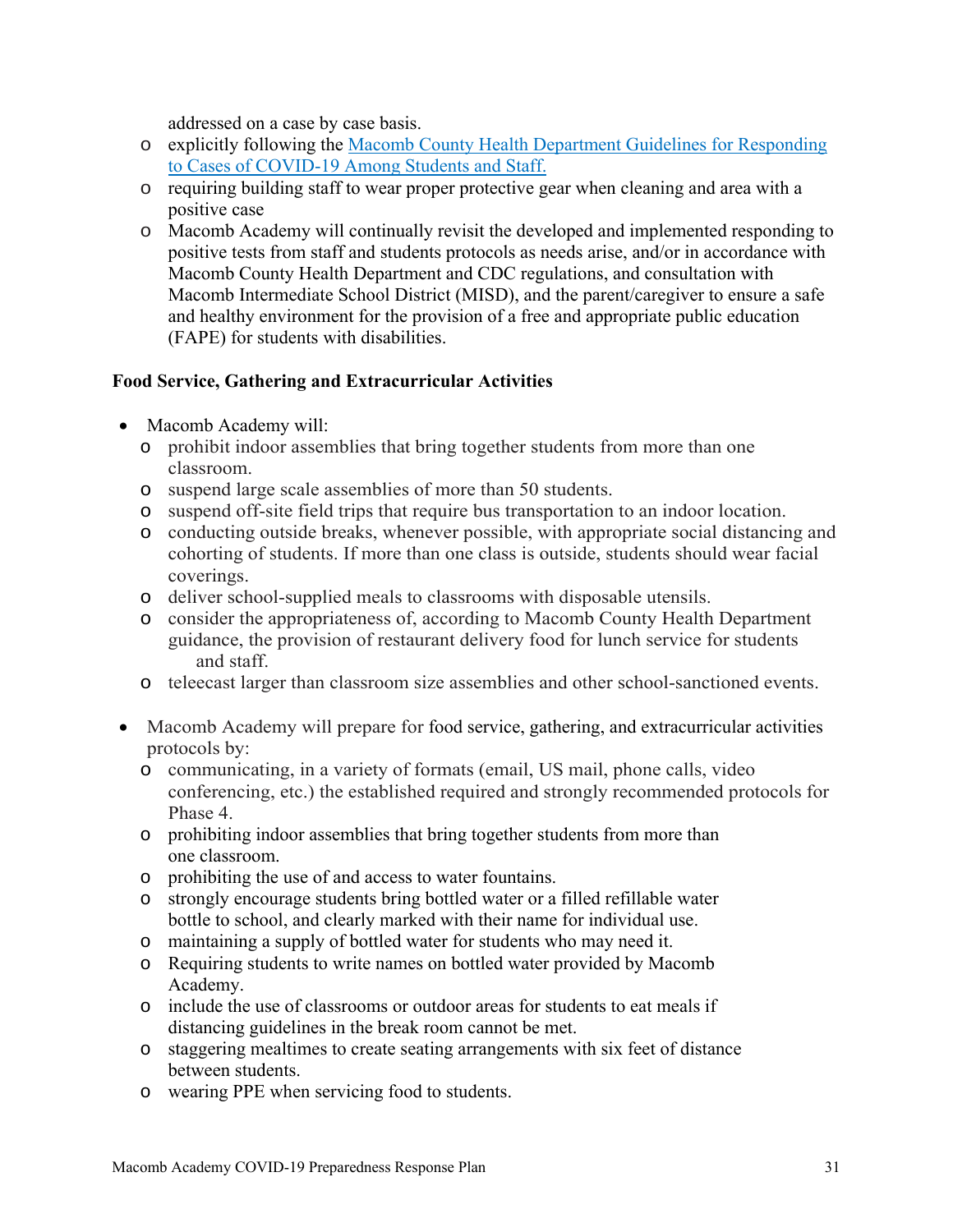- o requiring students and staff to wash hands before and after every meal.
- o requiring students and staff to wash or sanitize hands before and after every event.
- o suspending large scale assemblies of more than 50 students.
- o suspending off-site field trips that require bus transportation to an indoor location.
- o using outside as a location for breaks, whenever possible, with appropriate social distancing and cohorts of students. If more than one class is outside, students should wear facial coverings.
- o determine whether outside-sourced/community-based restaurant location food will be served to the students as a meal source.
- o implement telecasting of assemblies and other school-sanctioned events.
- o require the use of face covering for all extracurricular activities, and adhere to prior indicated requirements of size, distancing and cohorting.
- o Macomb Academy will continually revisit the developed and implemented food service, gatherings and extracurricular activities protocols as needs arise, and/or in accordance with Macomb County Health Department and CDC regulations, and consultation with Macomb Intermediate School District (MISD), and the parent/caregiver to ensure a safe and healthy environment for the provision of a free and appropriate public education (FAPE) for students with disabilities.

#### **Athletics**

Macomb Academy does not have an athletic program. Protocols are not necessary.

#### **Cleaning**

- Macomb Academy will comply with the following cleaning protocols:
	- o Frequently touched surfaces including light switches, doors, benches, bathrooms, must undergo cleaning at least every four hours with either an EPA-approved disinfectant or diluted bleach solution.
	- o Libraries, computer labs, arts, and other hands-on classrooms must undergo cleaning after every class period with either an EPA-approved disinfectant or diluted bleach solution.
	- o Student desks must be wiped down with either an EPA-approved disinfectant or diluted bleach solution after every class period.
	- o Outside community structures must continue to undergo normal routine cleaning, but using an EPA- approved disinfectant is unnecessary.
	- o Ensure safe and correct use and storage of cleaning and disinfection products, including storing products securely away from students, and with adequate ventilation when staff use products.
		- Staff and students must wear gloves, surgical mask, and face shield when performing all cleaning activities.
- Macomb Academy will prepare for cleaning protocols by: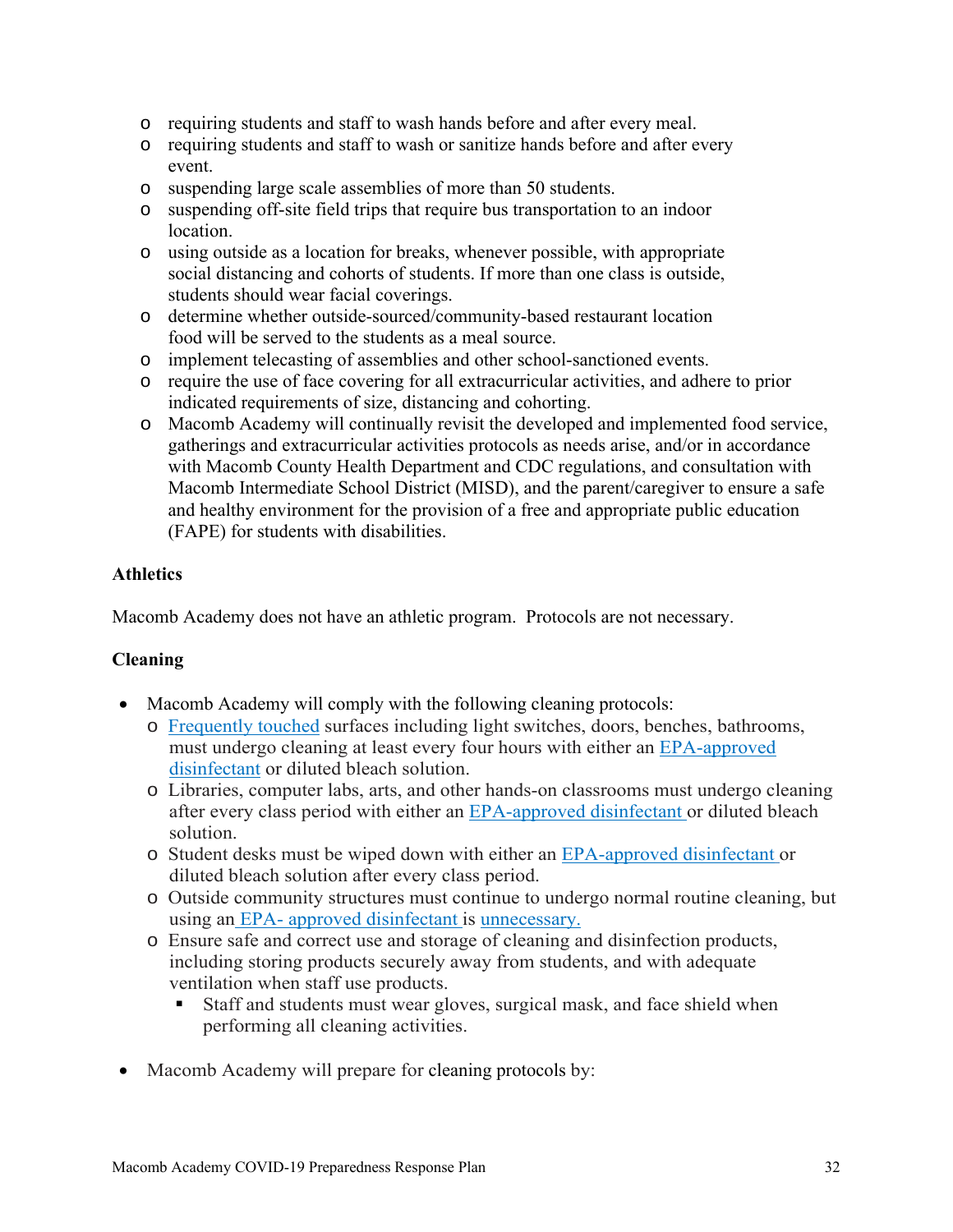- o communicating, in a variety of formats (email, US mail, phone calls, video conferencing, etc.) the established required and strongly recommended protocols for Phase 4.
- o thoroughly cleaning the building each day utilizing public health and Macomb Academy guidelines.
- o providing classroom staff with hand sanitizer, disinfectant wipes, spray cleaner and paper towel to clean tables and commonly touched surfaces like door knobs.
- o Requiring staff follow safety protocols when sanitizing tables and desks.
- o establishing and implementing a rigid cleaning protocol and a regular schedule throughout the school day according to the guidelines of the CDC, Macomb County Health Department, and consultation with Macomb Intermediate School District (MISD). This includes:
	- step-by-step instructions for:
		- frequently touched surfaces, outside of the classroom,
		- classroom desks, countertops, and classroom area
		- after each class/at transition times
		- end of the day
		- common areas
		- outside structures (picnic tables)
		- bathrooms
- o Macomb Academy will continually revisit the developed and implemented cleaning protocols as needs arise, and/or in accordance with Macomb County Health Department and CDC regulations, and consultation with Macomb Intermediate School District (MISD), and the parent/caregiver to ensure a safe and healthy environment for the provision of a free and appropriate public education (FAPE) for students with disabilities.

#### **Busing and Student Transportation**

Macomb Academy does not have a busing system for transportation to and from school. Students secure their own transportation, and may arrive and depart school by one or more of the following means:

- Community-based SMART Bus connector service
- Community-based SMART Bus fixed route service
- Self-transport (drive)
- Family/Caregiver/Friend, etc. drop off and pick up
- Walk
- Ride bike

Macomb Academy does rely on Academy transportation to travel to community-based work experience locations. Requirements and Academy response are indicated here.

- Macomb Academy will:
	- o suspend travel to community-based work experience locations until an agreement is made between the Academy and the community-based partner on the reassurance of the best-in-place safety protocol in the establishment.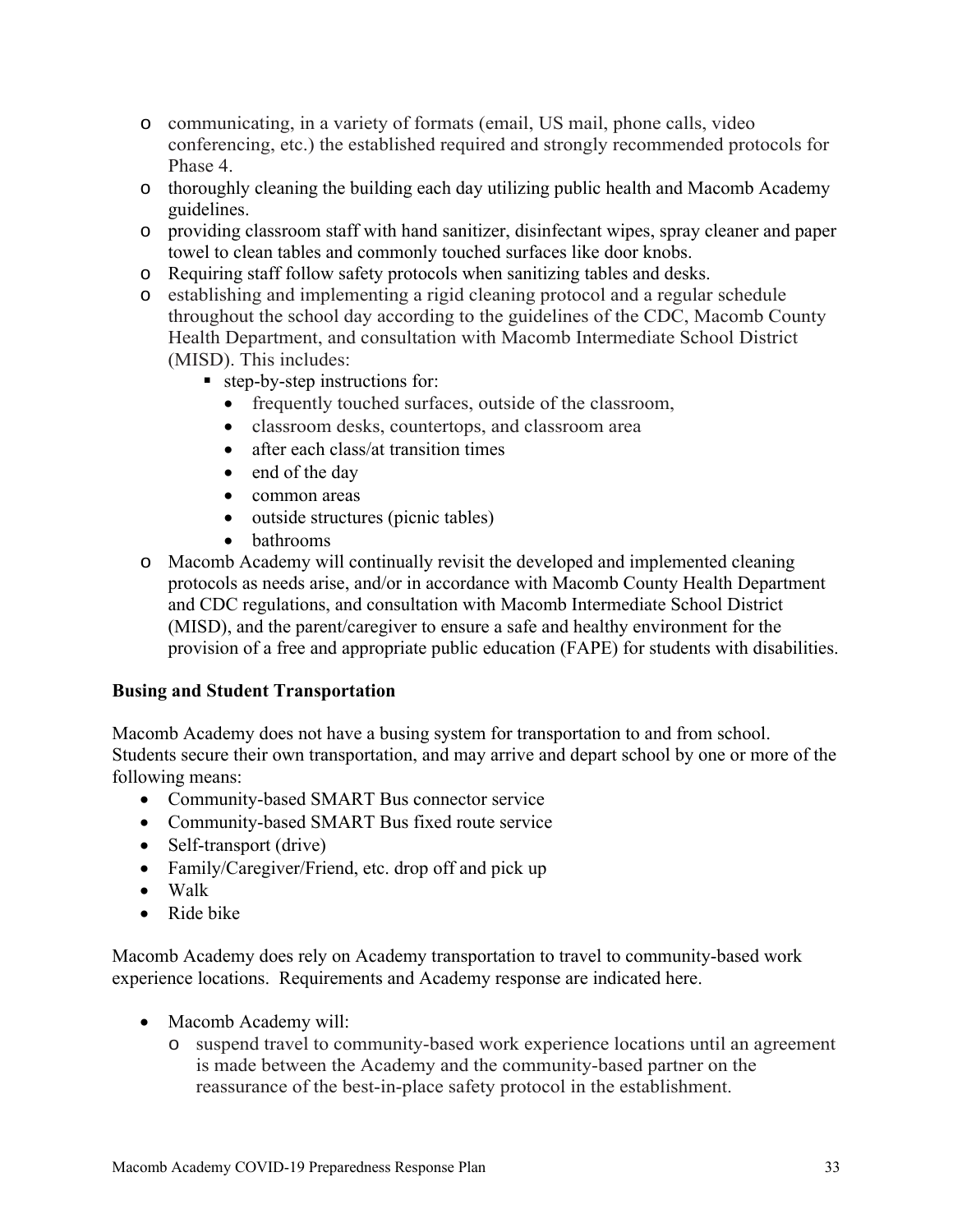- Macomb Academy will prepare for student transportation by:
	- o communicating, in a variety of formats (email, US mail, phone calls, video conferencing, etc.) the established required and strongly recommended protocols for Phase 4.
	- o requiring strict adherence to guideline with using Macomb Academy vans for transporting students to community-based work experience instruction sites:
		- seating will be at half capacity until determined distancing is no longer necessary through governmental orders.
		- **•** require the use of hand sanitizer before entering the van. Hand sanitizer will be supplied on the van.
		- Staff and students, if medically feasible, must wear facial coverings while on the van. There may be situations where it is not safe to wear facial covering. Decisions about these situations will be made on a case-by-case basis with local public health officials and the building administrator.
		- Clean and disinfect vans before and after every transit route. Students must not be present when a vehicle is being cleaned.
		- Clean and disinfect frequently touched surfaces in the vehicle (e.g., surfaces in the driver's cockpit, hard seats, arm rests, door handles, seat belt buckles, light and air controls, doors and windows, and grab handles) prior to morning use and prior to afternoon use.
		- Clean, sanitize, and disinfect equipment including items such as adaptive equipment installed in the van.
		- If a student or staff becomes sick during the day, they must not use the van and must follow protocols outlined above.
		- If a student or staff becomes sick wile in the community at the work experience site, the staff will contact Macomb Academy and the situation will be handled on a case-by-case basis.
		- Weather permitting, keep doors and windows open when cleaning the vehicle and between trips to let the vehicles thoroughly air out.
		- Weather permitting, consider keeping windows open while the vehicle is in motion to help reduce spread of the virus by increasing air circulation, if appropriate and safe.
		- Maintain a log of cleaning schedule of the van.
		- Instruct, practice and review transportation requirements with students
		- Macomb Academy will continually revisit the developed and implemented transportation protocols as needs arise, and/or in accordance with Macomb County Health Department and CDC regulations, and consultation with Macomb Intermediate School District (MISD), and the parent/caregiver to ensure a safe and healthy environment for the provision of a free and appropriate public education (FAPE) for students with disabilities.

# **Medically Vulnerable Students and Staff**

- Macomb Academy will:
	- o Systematically review all current plans (e.g. Individual Healthcare Plans,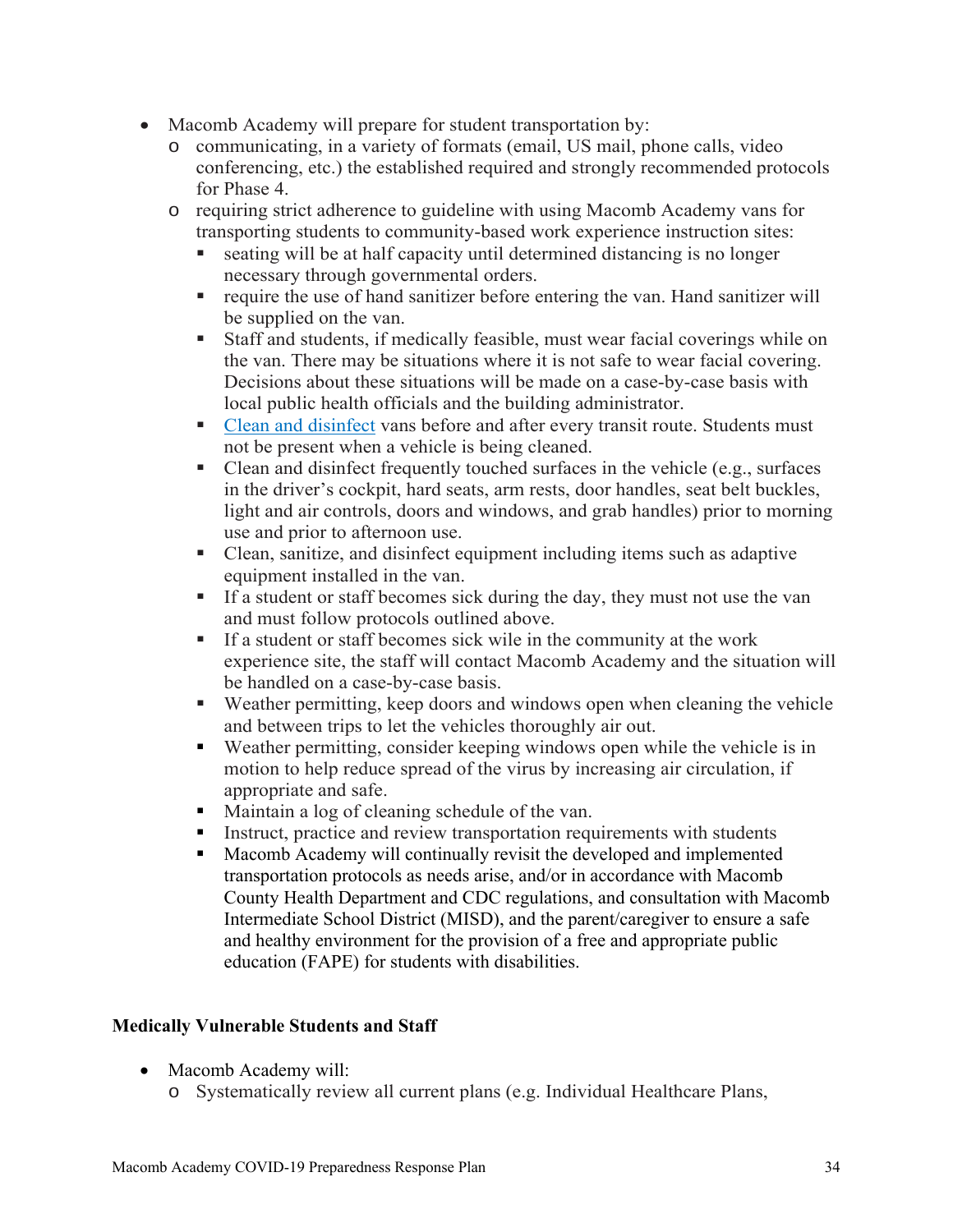Individualized Education Programs plans) for accommodating students with special healthcare needs and update their care plans as needed to decrease their risk for exposure to COVID-19.

- o Create a process for students/families and staff to self-identify as high-risk for severe illness due to COVID-19 and have a plan in place to address requests for alternative learning arrangements or work reassignments.
- o Pertaining to medically vulnerable students, revise the school's remote learning plan to incorporate feedback and input from teachers, families, students, and school leaders and improve its effectiveness. Share it with all involved stakeholders.
- Macomb Academy will prepare for medically vulnerable students and staff protocols by:
	- o communicating, in a variety of formats (email, US mail, phone calls, video conferencing, etc.) the established required and strongly recommended protocols for Phase 4.
	- o consulting and collaborating with Macomb Intermediate School District (MISD) to develop procedures that will be created for staff, including students who may be identified as medically fragile or high risk.
	- o consulting and collaborating with the student's family/caregiver, and documentation from primary care medical provider, in the development of a plan.
	- o revising the developed and implemented medically vulnerable protocols as needs arise, and/or in accordance with Macomb County Health Department and CDC
	- o regulations, and consultation with Macomb Intermediate School District (MISD), the parent/caregiver, and primary care medical provider.
	- o Macomb Academy will continually revisit the developed and implemented medically vulnerable students and staff protocols as needs arise, and/or in accordance with Macomb County Health Department and CDC regulations, and consultation with Macomb Intermediate School District (MISD), and the parent/caregiver to ensure a safe and healthy environment for the provision of a free and appropriate public education (FAPE) for students with disabilities.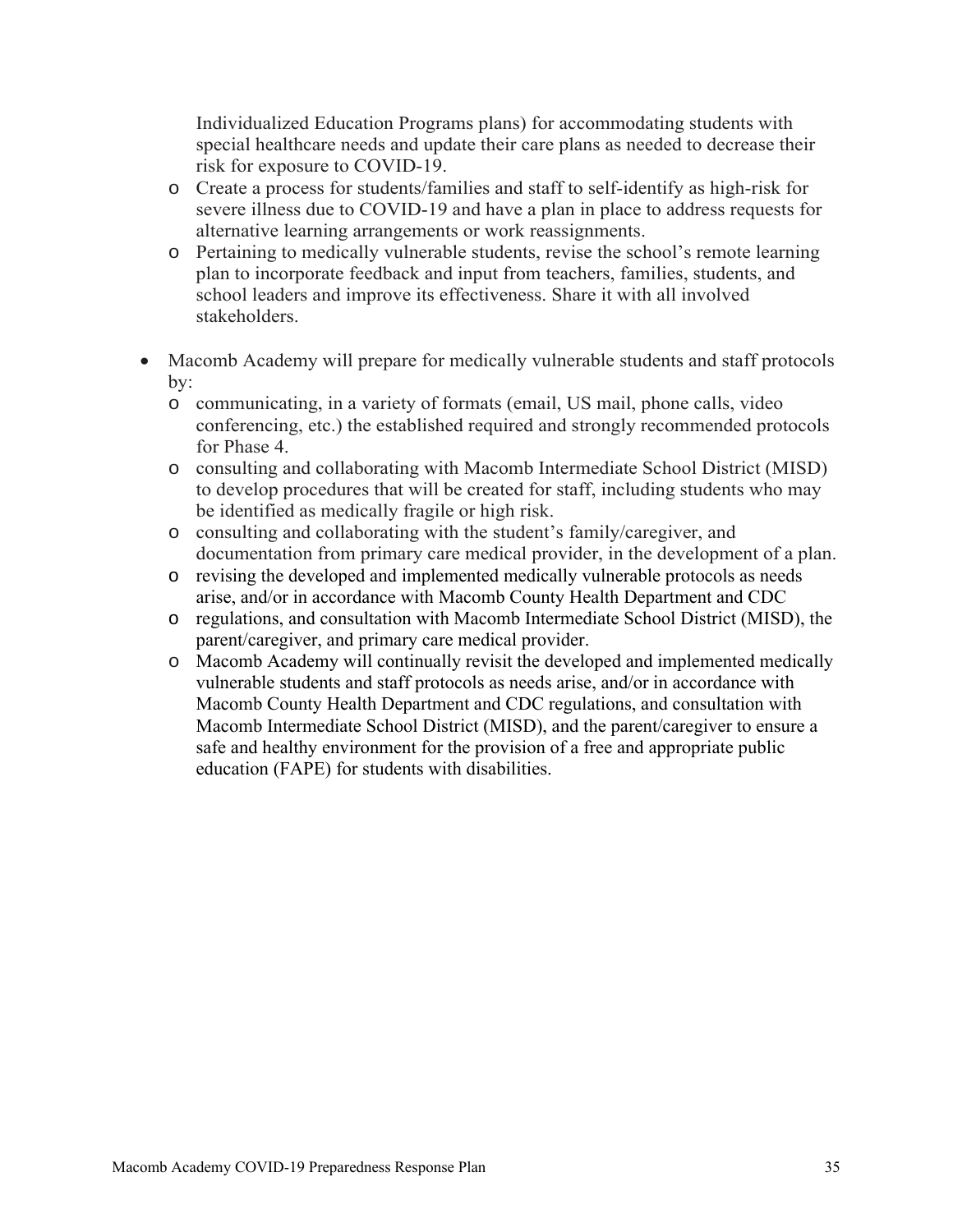

## **Phase 4 Mental & Social-Emotional Health (Strongly Recommended)**

- Macomb Academy will:
	- o Implement a mental health screening for all students by a trained professional, if possible. Any screening should be compliant with HIPAA and FERPA policies. Screening instructions (offered verbally to younger students) should provide ageappropriate and transparent disclosure of protocols in place to protect confidentiality while adhering to mandated reporting guidelines.
	- o establish and communicate to all staff guidelines for identification and rapid referral of at-risk students to appropriate building-level support teams.
	- o provide all staff with timely, responsive, and ongoing training/professional development as well as needed tools, resources, and implementation support, focused on a variety of topics, including: social-emotional learning, traumainformed best practices, identification of students at risk and proper local referral protocols, and self-care to promote holistic wellness and resilience and to prevent burnout and vicarious trauma.
	- o Identify a point person or establish an access navigator to centralize mental health referrals, communications to families/ students, and public-facing wellness materials.
	- o establish a comprehensive crisis management plan that leverages available internal and external/ community-based resources, which can be activated efficiently as needed (e.g., loss of student, loss of a school staff member).
	- o compile and regularly update comprehensive lists of wellness resources available to both staff and students that can be provided in conjunction with screening activities, and that references school and community wellness resources.
	- o establish ongoing reporting protocols for school staff to evaluate physical and mental health status.
	- oprovide resources for staff self-care, including resiliency strategies.
	- odesignate a school-based mental health liaison who will work across the school, local public health agencies, and community partners.
	- oleverage MDE resources for student and staff mental health and wellness support.
	- oactivate communication channels for school stakeholders to address mental health concerns resulting from COVID-19 (for example, a telephone hotline or a designated email).
	- ocommunicate with parents and guardians, via a variety of channels, return to school transition information including: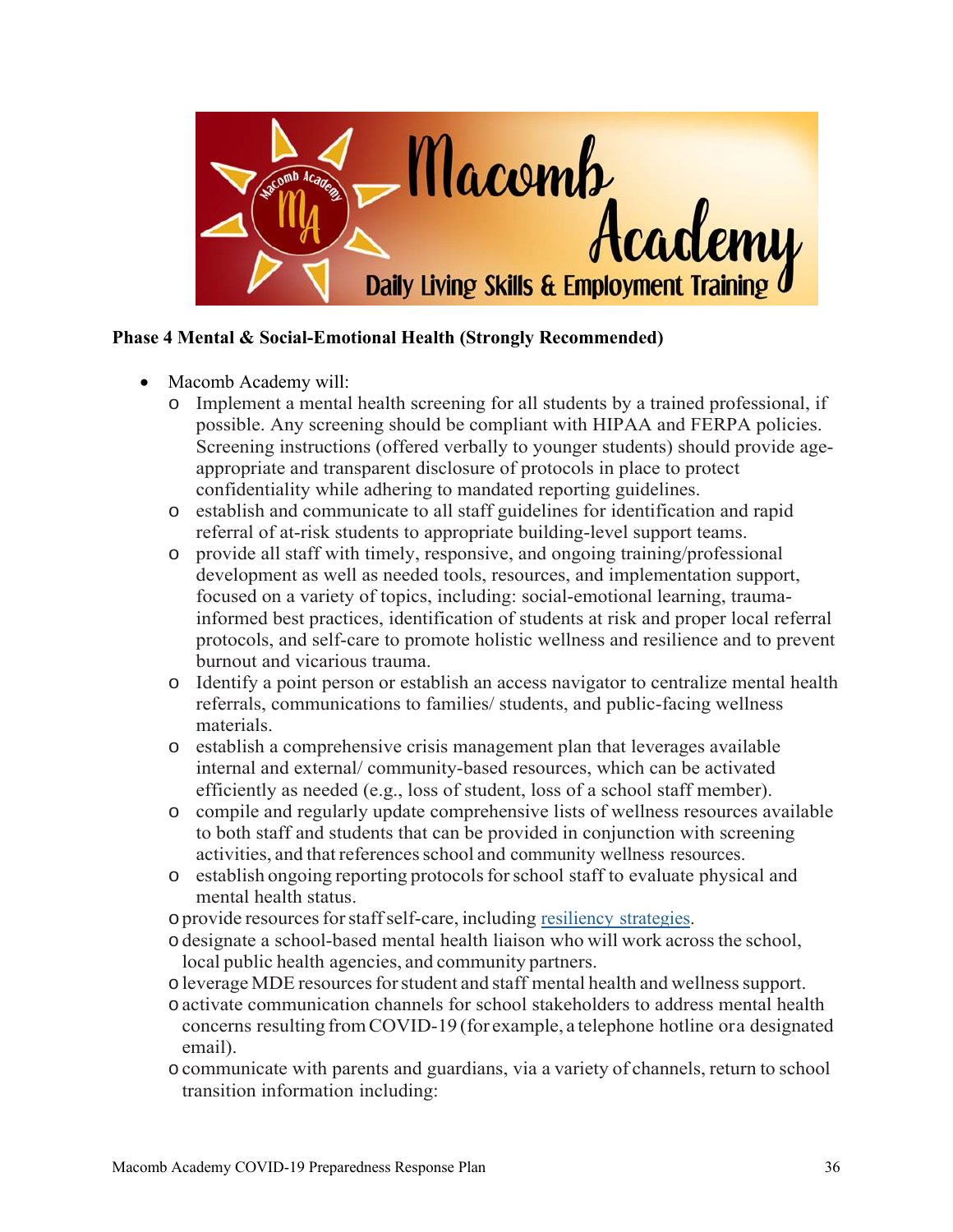- destigmatization of COVID-19;
- understanding normal behavioral response to crises;
- general best practices of talking through trauma with children; and
	- o positive self-care strategies that promote health and wellness.
- Macomb Academy will prepare for Mental & Social-Emotional Health safety protocols by:
	- o communicating, in a variety of formats (email, US mail, phone calls, video conferencing, etc.) the established required and strongly recommended protocols for Phase 4.
	- o maintaining the priority of the mental and social-emotional needs of students.
	- o using a variety of strategies to maintain regular communication with students that may include phone calls, written letters, email, virtual meetings using technology platforms such as Google Classroom, Schoology, or Zoom. This will allow staff to stay connected and maintain supportive relationships with all students. All staff will work together to provide this support, including teachers, paraprofessionals, office staff, and administration.
	- o maintaining connection to existing supports that were in place prior to the closure of the school building.
	- o sharing resources so families can connect with professional, certified staff who provide support services to families at the school and county level. Macomb Academy will also provide access to the information related to

COVID-19 provided by the county, state, and federal resources, including the Center for Disease Control (CDC), the Michigan Department of Health and Human Services (MDHS), and the Macomb County Health Department (MCHD).

- It is imperative during this time that Macomb Academy create remote learning that attends to student social and emotional needs. Some of the ways Macomb Academy will ensure that all school community members feel connected and informed include:
	- o providing ongoing communication among all stakeholders.
	- o providing opportunities for positive feedback/connection between students and teachers.
	- o acknowledging students' current situation and context.
	- o providing students with appropriate supports to process events.
	- o utilizing trauma-informed practices, when possible.
	- o utilizing school and community resources to provide mental health supports.
	- o leveraging the use of community agency partners who provide support to students for ongoing support and check-ins.
- Macomb Academy will explore the use of programs such as SAEBRS assessment, part of Fast Bridge, to assess individual students' mental health. https://www.fastbridge.org/saebrs/
- Macomb Academy will explore **CASEL Leveraging the Power of SEL (Social & Emotional Learning)**: Macomb Academy may leverage SEL by considering the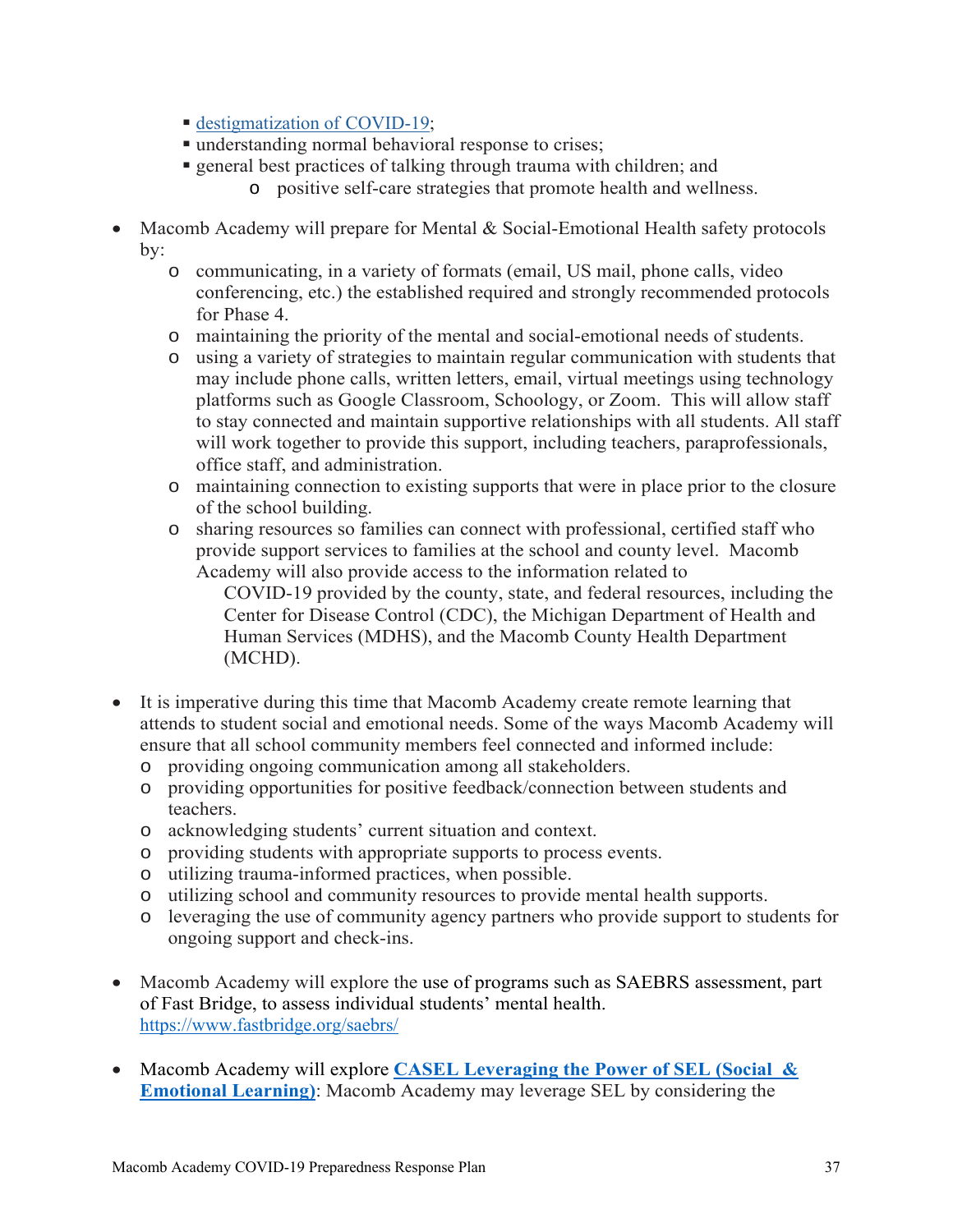following activities:

- o take time to build partnerships, deepen understanding, and plan for SEL.
- o design opportunities for staff to connect, heal, and cultivate their own SEL competencies and capacities.
- o create emotionally and physically safe, supportive, and engaging learning environments that promote all students' social and emotional development.
- o use data as an opportunity to deepen relationships and continuously improve support for students, families, and staff.

Macomb Academy will utilize appropriate mental health screeners as feasible, adhering to all HIPAA and FERPA policies. Macomb Academy communication protocols will be used to convey the guidelines teachers may use for identification and rapid referral of atrisk students in face-to-face, hybrid, and remote learning environments. Macomb Academy will provide opportunities to help all school community members feel connected and informed by providing ongoing communication among all stakeholders. Macomb Academy will promote and support opportunities for positive feedback/connection between students and teachers and acknowledge individual students' current situation and context. All students with have access to appropriate supports to process events, schools and teachers utilize trauma-informed practices, when possible. Macomb Academy staff will utilize school and community resources to provide mental health supports and leverage the use of Macomb Intermediate School District (MISD) resources, ongoing support and check-ins.

- Macomb Academy will explore and use as appropriate, Reunite, Renew, and Thrive: Social and Emotional Learning (SEL) CASEL Social and Emotional Roadmap for Reopening School (CASEL Resource for Reopening)
- Macomb Academy will also refer to the building crisis management plans regarding communication procedures, community resources, staff care, SEL or resiliency strategies, mental health liaison, communication, and community-based hotlines.
- Macomb Academy will consult and collaborate with Macomb Intermediate School District (MISD) for support and resources related to:
	- o mental health wellness checks.
	- o protocol for referring at-risk students for support teams.
	- o the MISD Crisis Team.
	- o the MISD Wellness Committee
- Macomb Academy will continually revisit the developed and implemented Mental  $\&$  Social-Emotional Health protocols as needs arise, and/or in accordance with Macomb County Health Department and CDC regulations, and consultation with Macomb Intermediate School District (MISD), and the parent/caregiver.
- Macomb Academy will continually revisit the developed and implemented Mental & Social-Emotional Health protocols as needs arise, and/or in accordance with Macomb County Health Department and CDC regulations, and consultation with Macomb Intermediate School District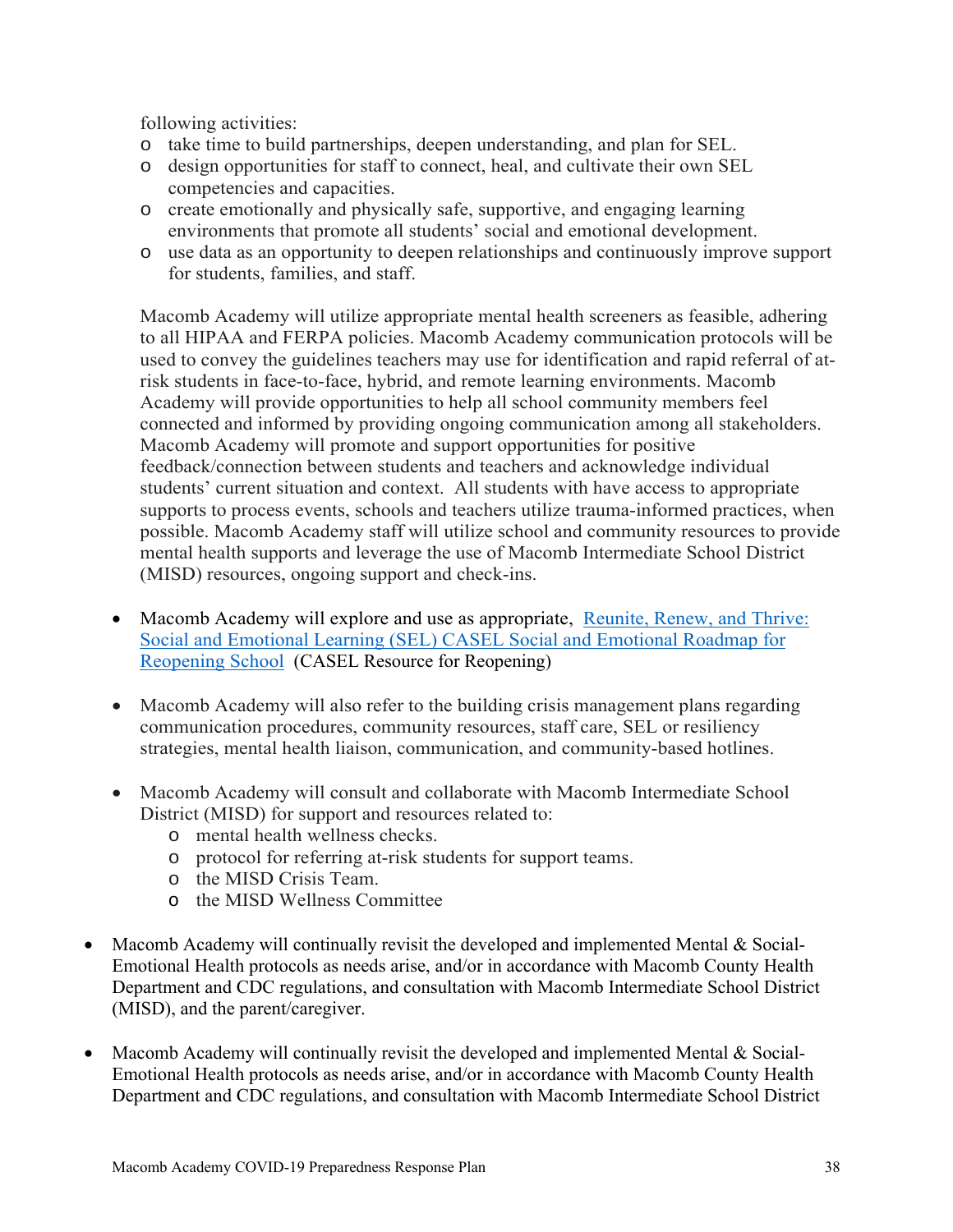(MISD), and the parent/caregiver to ensure a safe and healthy environment for the provision of a free and appropriate public education (FAPE) for students with disabilities.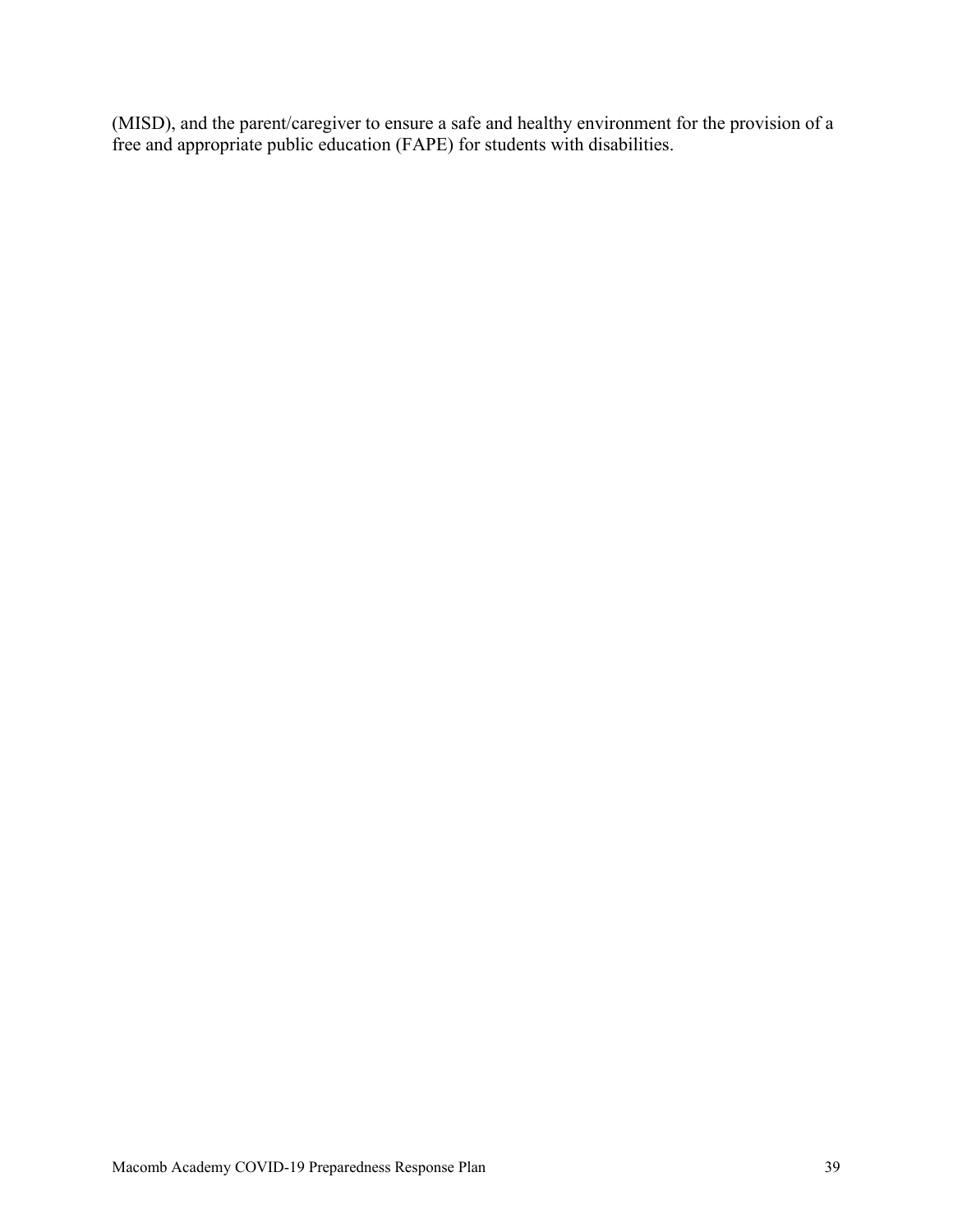

## **Phase 4 Instruction**

## **Governance**

- Macomb Academy will:
	- o create a Macomb Academy Return to Instruction and Learning working group, potentially led by the Director of Curriculum, Chief Academic Officer or the equivalent, and composed of a broad group of stakeholders to:
		- gather feedback from families, teachers, students, and school leaders about their experiences with remote learning through online surveys and/or virtual focus groups or conversations.
		- **•** revise the remote learning plan to incorporate feedback and input from stakeholders to improve its effectiveness.
		- Share the remote learning plan with all involved stakeholders in case of a return to remote learning.
- Macomb Academy will prepare for instruction governance protocols by:
	- o communicating, in a variety of formats (email, US mail, phone calls, video conferencing, etc.) the established required and strongly recommended protocols for Phase 4.
	- o securing a committee of volunteer Macomb Academy staff members to discuss and plan for a safe start and return to school.
	- o having the executive director participating in return-to-work groups, which included leaders from Macomb County school districts, the Macomb Intermediate School District, Macomb County's Executive's Office, Macomb Community College, other post-secondary institutions, and community partners. These groups have met consistently to gather and analyze feedback, adjust learning plans based on stakeholder input, and share the revised instructional options. In addition, Macomb County local districts have established return-to-work teams focused on creating a safe and productive environment for all stakeholders.
	- o clearly communicating modes of instruction by the executive director and made available to students and parents so they can select which option(s) best meets students' unique educational needs and individual home situations.
	- o continually revisiting the developed and implemented governance protocols as needs arise, and/or in accordance with Macomb County Health Department and CDC regulations, and consultation with Macomb Intermediate School District (MISD), to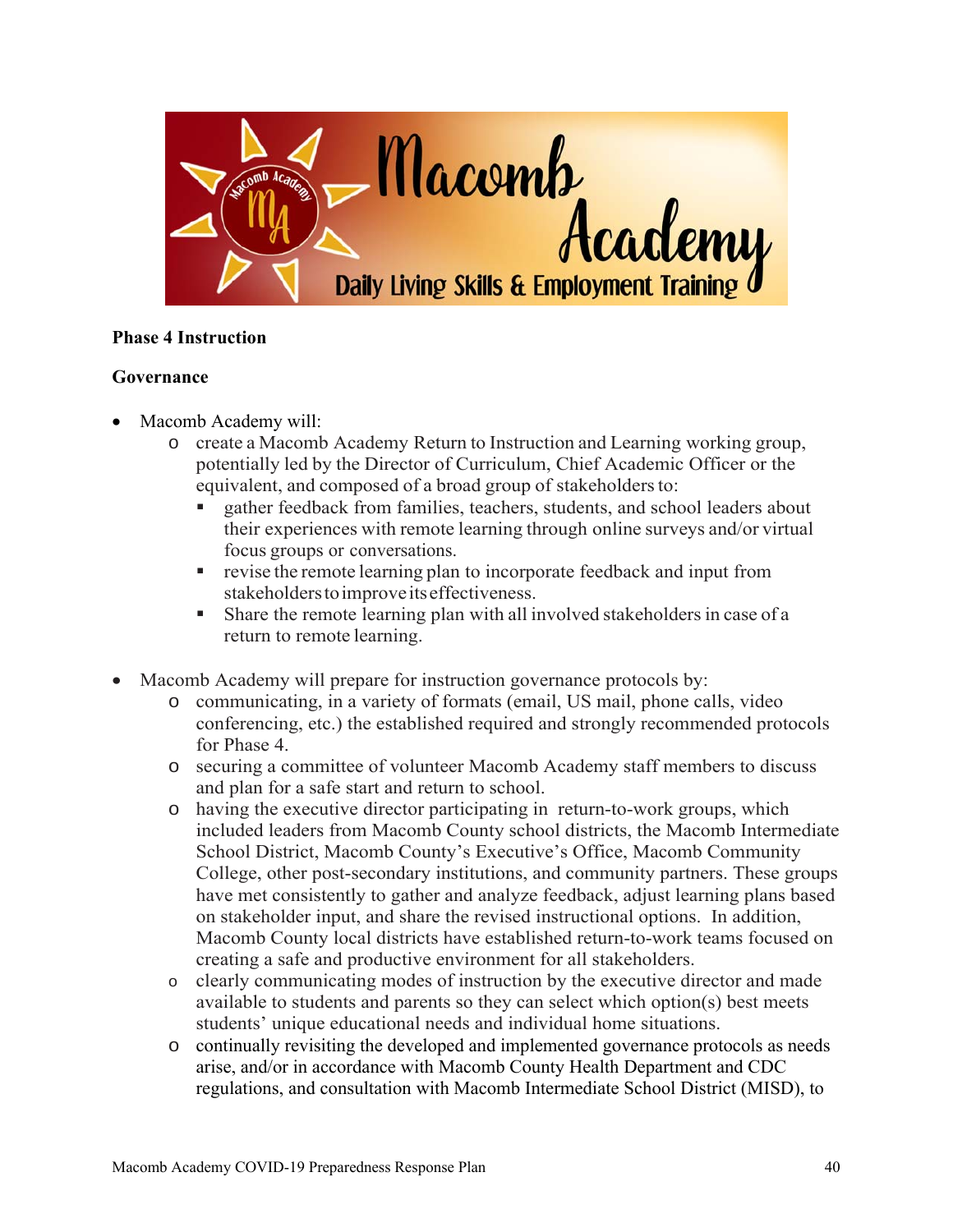ensure the provision of a free and appropriate public education (FAPE) for students with disabilities.

o Macomb Academy will continually revisit the developed and implemented governance protocols as needs arise, and/or in accordance with Macomb County Health Department and CDC regulations, and consultation with Macomb Intermediate School District (MISD), and the parent/caregiver to ensure a safe and healthy environment for the provision of a free and appropriate public education (FAPE) for students with disabilities.

#### **Remote Instruction**

Remote instruction is not required in Phase 4. Macomb Academy may revert the plan for operating. Decisions relative to return to the closure of Macomb Academy for in-person schooling will be based on the safety, health and welfare of our students and entire school community. Macomb Academy may revert the plan for operating, detailed in this PRP, during Phase 3 of the MI Safe Start Plan, or at any time the region is in Phases 4 or 5 of the MI Safe Start Plan. Further, by approving the Macomb Academy COVID-19 Preparedness and Response Plan, the Macomb Academy Board of Directors delegate the authority for making this decision to the Executive Director. All students and parent, and the school community will be properly notified of any such transition.

## **Instruction (Before School Opens)**

- Macomb Academy will:
	- o activate hybrid learning programs at scale to deliver standards-aligned curricula and high-quality instructional materials. Integrate synchronous and asynchronous learning and best practices that promote student engagement, consistency, and differentiation. Consult MDE for high-quality digital resources.
		- o Make expectations clear to school leaders and teachers around hybrid or remote instruction that include:
			- best practices for blended or remote learning;
			- post-secondary transition program proficiencies;
			- $\blacksquare$  modes of student assessment and feedback;
			- differentiated support for students;
			- the inclusion of social-emotional learning; and
			- guidance around daily instructional time and workload for each student's individualized unique educational need to ensure consistency for students.
	- o set an instructional vision that ensures that:
		- Every students' academic and social-emotional needs will be addressed with the integration of Social and Emotional Learning (SEL) and strengthening connections with students.
	- o support schools to implement grade-level curricula that is aligned to Michigan post-secondary transition program standards.
	- o revise students' IEPs, IFSPs, and 504 plans in coordination with general and special education teachers to reflect the child's evolving needs based on assessment data and parent feedback, and design accommodations and match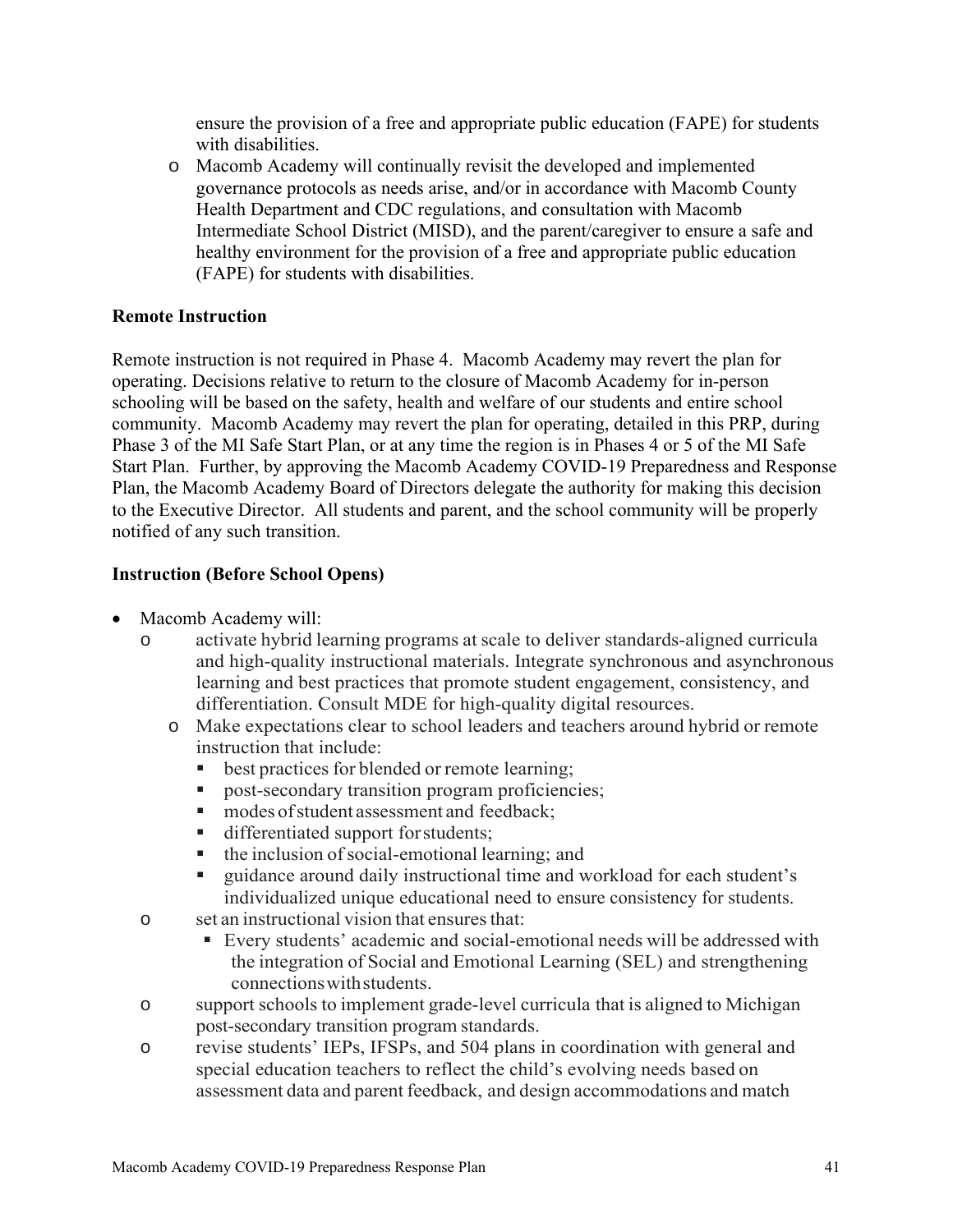services accordingly.

- **Commence intervention and support services. Plans must include all programs** and learning environments, especially special education.
- Establish structures for general and special education teachers to collaborate on delivery methods for assessments and instruction as outlined in IEPs. Consider students' needs around accessibility and provide assistive technologies, where possible.
- o inventory all intervention programs and services available to students and identify any gaps.
- o remain connected with MDE about policies and guidance.
- o develop a continuation of services plan for students needing support and related services, including evaluations by school psychologists and social workers.
- Macomb Academy will prepare for instruction (before schools reopen) protocols by:
	- o communicating, in a variety of formats (email, US mail, phone calls, video conferencing, etc.) the established required and strongly recommended protocols for Phase 4.
	- o communicating expectations for teaching in face-to-face, hybrid, or remote contexts. Macomb Academy will activate best practice learning at scale, with standardsaligned curricula and high quality instructional materials. Teachers will continue to strengthen synchronous and asynchronous opportunities using best practice instructional strategies for both remote and face-to-face contexts. Macomb Academy will promote interaction with content in a variety of formats, which foster student engagement, consistency, and differentiation.
	- o encouraging Macomb Academy teachers and paraprofessionals to collaboratively identify essential standards (concepts) and post-secondary proficiencies. Teachers will also create learning progressions, learning targets, and pacing guides reflective of essential standards (concepts). Lesson plans will include formative checks and scaffolding to meet the needs of all students. Macomb Academy will utilize specific instructional platforms and delivery methods while clarifying expectations for students and parents.
	- o creating systems of equity and access for all students. Macomb Academy will identify staff responsible to determine levels of interventions for students not participating or responding to instruction. Teachers will continue to work collaboratively to meet IEP goals and provide accessibility to any assistive technologies as needed. Specific skilled personnel participating in this system may include teachers, paraprofessionals, related services staff, and administration.
	- o drawing from frameworks such as LCCE, CASEL or STARR Commonwealth, and use the actionable recommendations to ensure the social and emotional needs of all students and adults are addressed.
	- o collaborating and consulting with the Macomb Intermediate School District (MISD) to continue providing professional learning supports directly related to stakeholder needs. These job-embedded supports will be differentiated according to content and instructional delivery modes. The MISD will utilize feedback to bring professional learning and services to scale.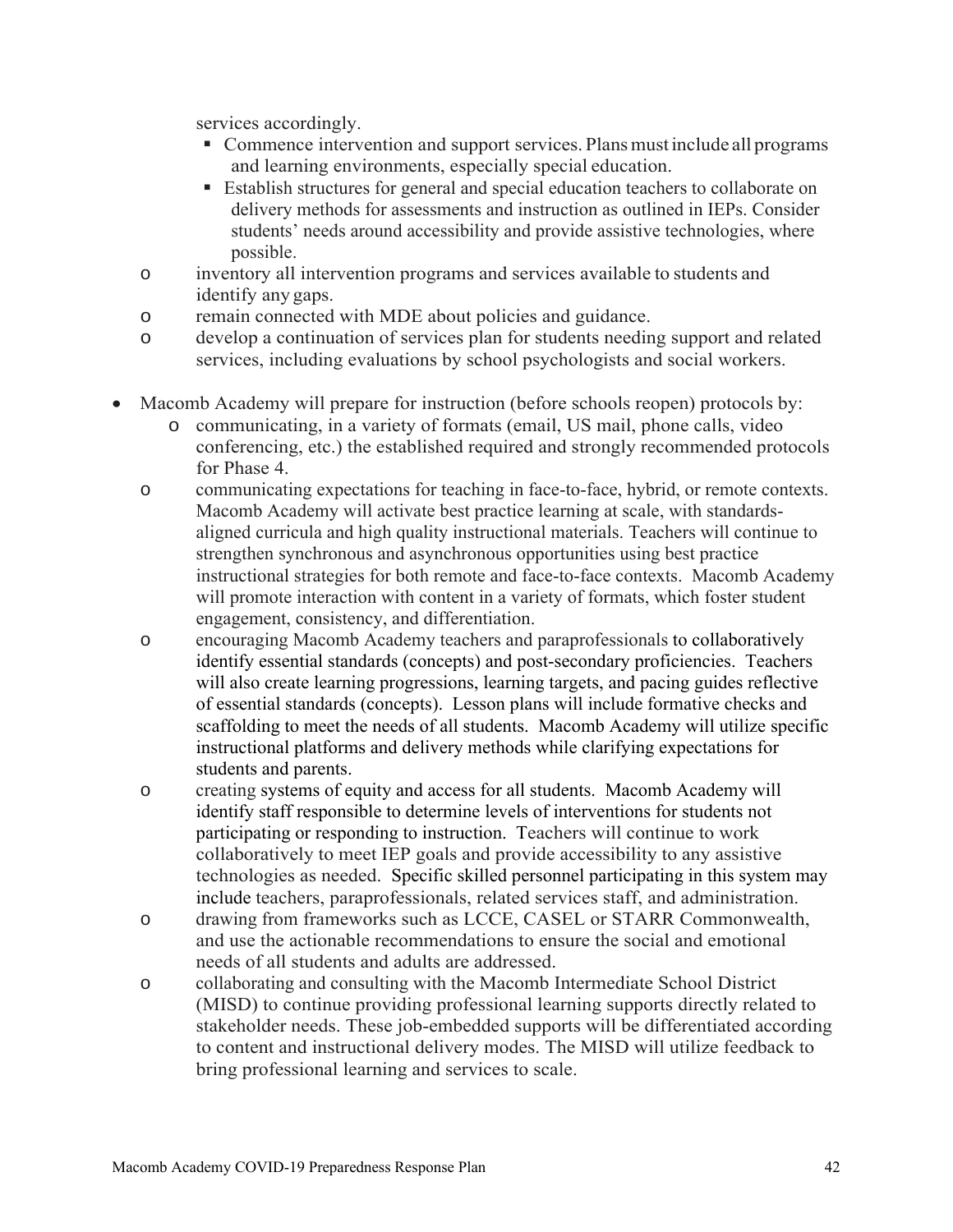- o continually revisiting the developed and implemented instruction protocols as needs arise, and/or in accordance with Macomb County Health Department and CDC regulations, and consultation with Macomb Intermediate School District (MISD), to ensure the provision of a free and appropriate public education (FAPE) for students with disabilities.
- Macomb Academy intends to operate in-person instruction. The IEP process will be used to determine appropriate alternate programming if the student is unable to attend in-person instruction.
	- o Macomb Academy will focus on student's goals and objectives per the IEP as instruction is aligned with general curriculum.
	- o If the Macomb Academy is able to provide in-person instruction services would take place as determined by the IEP.
	- o If the student requires hybrid or the school is closed per executive order, a continuation plan will identify how the services can be provided.
- Macomb Academy will continually revisit the developed and implemented instruction (before schools open) protocols as needs arise, and/or in accordance with Macomb County Health Department and CDC regulations, and consultation with Macomb Intermediate School District (MISD), and the parent/caregiver to ensure a safe and healthy environment for the provision of a free and appropriate public education (FAPE) for students with disabilities.

# **Communication & Family Supports**

- Macomb Academy will:
	- o implement any additional communication systems needed to reach every family and student in their home language through multiple modes (e.g., text, all call, email, home visit) to share:
		- Expectations around their child's return to school;
		- Clear information about schedules and configurations, if hybrid;
		- Information about modes of assessment, details on curricula used in each of the core subjects, and grade-level proficiencies; and
		- Plans for each of the different school opening scenarios.
	- o Provide resources that demonstrate schools value parents as partners in their child's education. Offer family supports that provide families with:
		- training about how to access and use the school's chosen digital systems and tools;
		- supports and resources for families to use at home, such as grade-specific activities and strategies for teaching and helping their child;
		- opportunities to build their digital literacy; and
		- strategies to support their child's learning at home.
- Macomb Academy will prepare for communication & family supports protocols by:
	- o communicating, in a variety of formats (email, US mail, phone calls, video conferencing, etc.) the established required and strongly recommended protocols for Phase 4.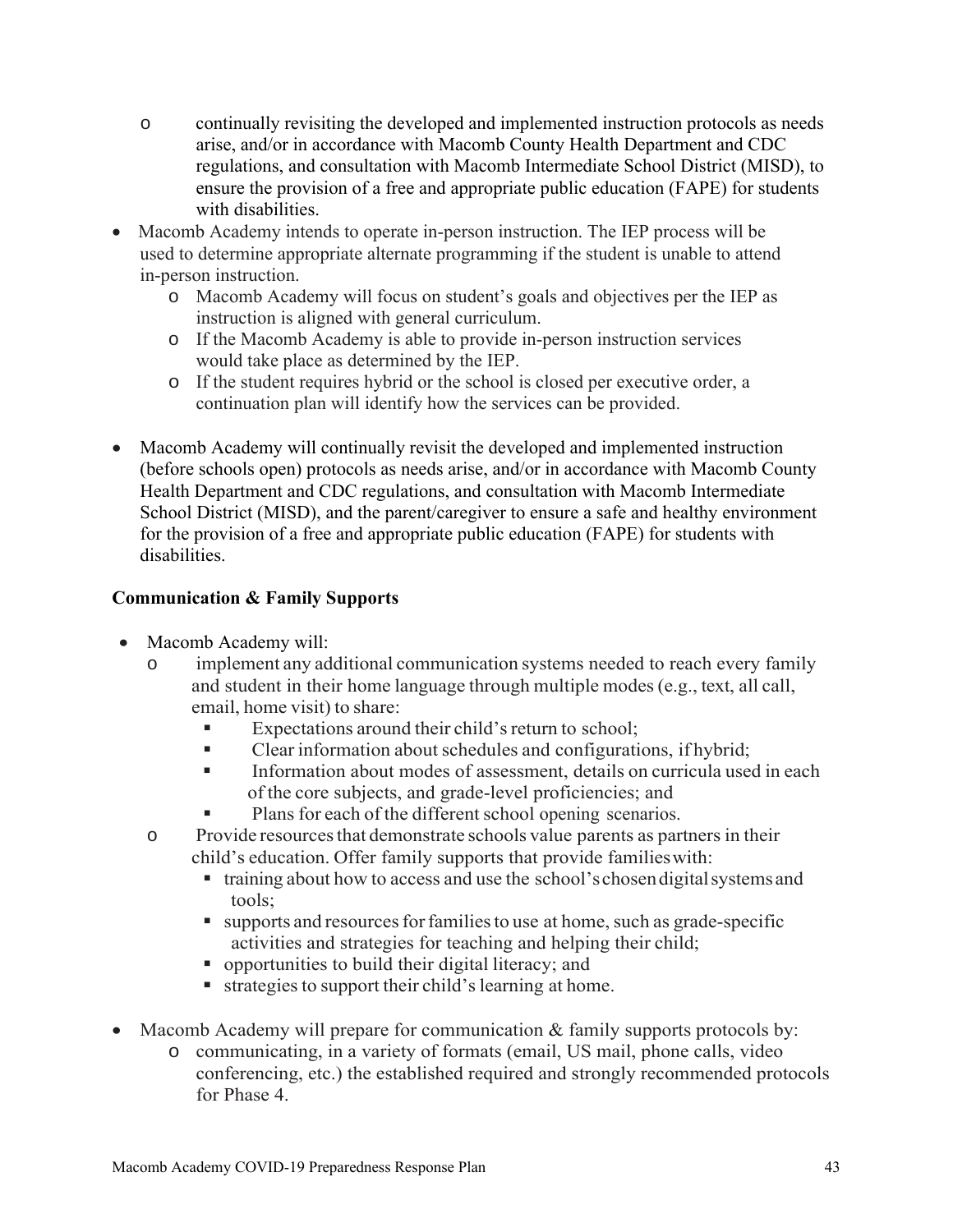- o As feasible and resources permits, Macomb Academy will build upon existing communication systems in an effort to reach every family and student in their home language through multiple modes with the support and services of Macomb Intermediate School District (MISD) Bilingual staff.
- o Macomb Academy will communicate schedules and configurations to all stakeholders through the methods listed above.
- o Macomb Academy will continually revisit the developed and implemented communication and family supports protocols as needs arise, and/or in accordance with Macomb County Health Department and CDC regulations, and consultation with Macomb Intermediate School District (MISD), and the parent/caregiver to ensure a safe and healthy environment for the provision of a free and appropriate public education (FAPE) for students with disabilities.

## **Professional Learning**

- Macomb Academy will:
	- o Provide adequate time for schools and educators to engage in:
		- Intentional curriculum planning and documentation to ensure stability of instruction, whether school buildings are open or closed;
		- Identify students who did not engage in remote learning and develop a plan to provide additional supports, if needed. Share data and concerns about each student's growth and needs with students' assigned teacher(s) for the 2020-2021 school year;
		- Identify students who potentially need additional support; and
		- Share knowledge and ideas around the use and effectiveness of digital tools and resources that support remote learning.
	- o Create a plan for professional learning and training, with goals to:
		- **Offer restorative supports for teachers and learning around equity and** implicit bias, social-emotional learning, and culturally responsive education;
		- Train school leaders and teachers thoroughly in the chosen digital systems and tools and their use; and
		- Build school leaders' and teachers' capacity to design and develop blended and remote learning experiences that are equitable and engaging.

Macomb Academy will prepare for professional learning protocols by:

- o building upon the professional learning plans of Phases 1-3.
- o communicating, in a variety of formats (email, US mail, phone calls, video conferencing, etc.) the established required and strongly recommended protocols for Phase 4.
- o Whenever feasible and as resources permit, Macomb Academy will continue to conduct intentional curriculum planning and documentation through the course of the school year to ensure stability of instruction.
- o strengthening the systems of equity and access for all students. Staff responsible for determining levels of interventions for students not participating or responding to instruction will be identified by Macomb Academy. Specific skilled personnel participating in this system may include teachers, administrators, and support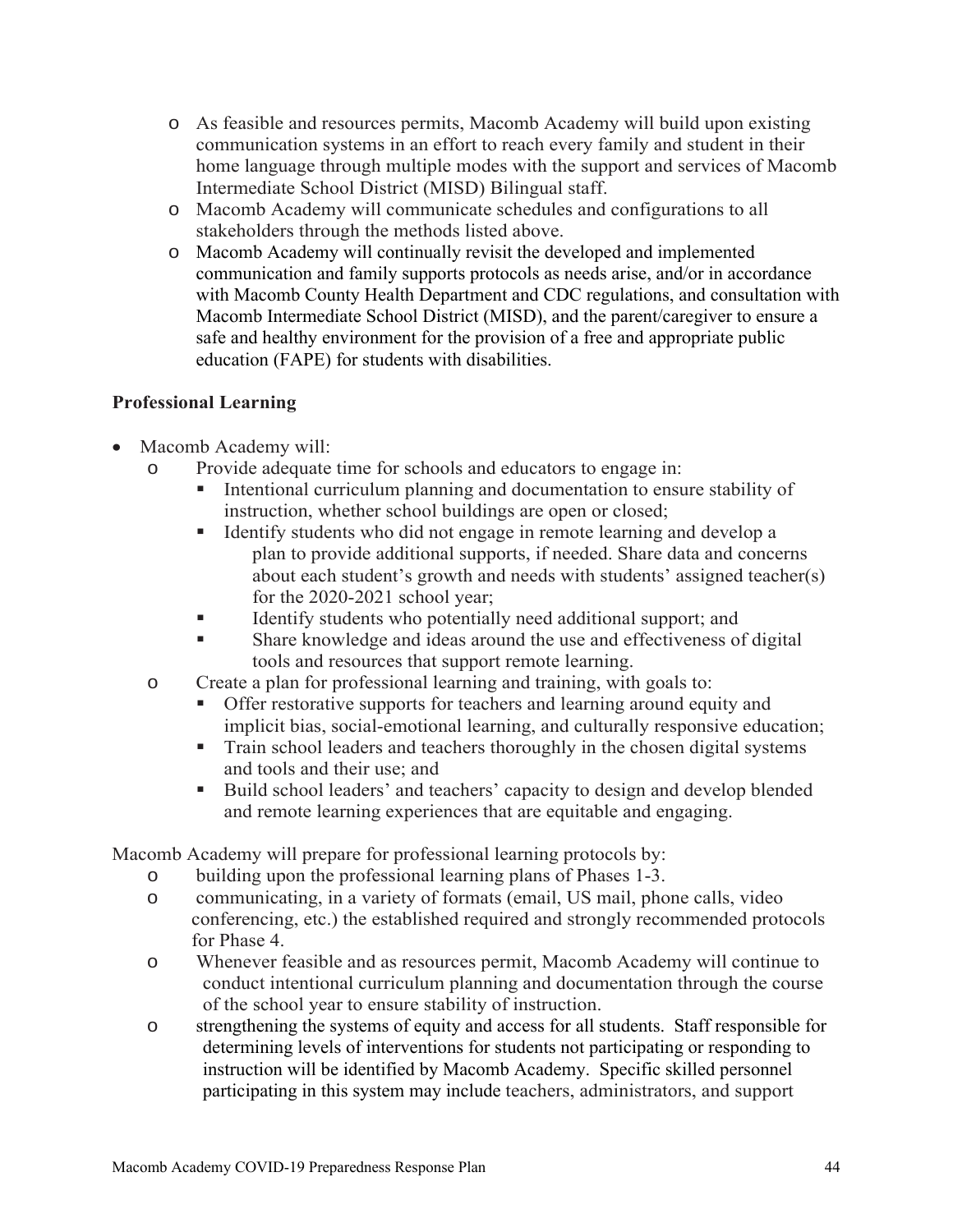staff.

o Macomb Academy will continually revisit the developed and implemented professional learning protocols as needs arise, and/or in accordance with Macomb County Health Department and CDC regulations, and consultation with Macomb Intermediate School District (MISD), and the parent/caregiver to ensure a safe and healthy environment for the provision of a free and appropriate public education (FAPE) for students with disabilities.

## **Instruction**

Macomb Academy will:

- o Ensure that every student:
	- has access to standards-aligned, grade- level instruction, including strategies to accelerate student learning;
	- **is assessed to determine student readiness to engage in grade-level** content; and
	- **i** is offered scaffolds and supports to meet their diverse academic and social- emotional needs.
	- o Conduct checkpoints with school leaders around curriculum pacing and ongoing monitoring of student progress, specifically honing in on the growth of students who need acceleration.
	- o Review student data to identify overall trends and gaps in student learning to design systemic supports and interventions.
	- o Conduct a review of each students' IEP in partnership with teachers and parents to reflect each student's evolving needs based on time away from associated services including OT, PT, and Speech while school buildings were closed.
	- o Procure any additional standards-aligned tools or materials to support differentiation, intervention, and remote learning, based on students' needs.
	- o Set expectations for schools and teachers to integrate high quality digital tools and resources that are appropriate and sustainable at each grade level, to increase teachers' and students' familiarity with online learning in case of a return to remote instruction.
	- o Determine and activate structures outside of the regular school day, such as summer learning options, extended day, and after-school programming, to potentially be leveraged to support students in need of additional support.
	- o Support schools to communicate regularly with families in their home language about their child's progress and the targeted plans for students in need of additional support.
	- o If hybrid, activate plans to monitor and assess the following:
		- Connectivity and Access: \*\*\*\*
			- Ensure that all students and families have adequate connectivity and the devices necessary to successfully engage in and complete schoolwork.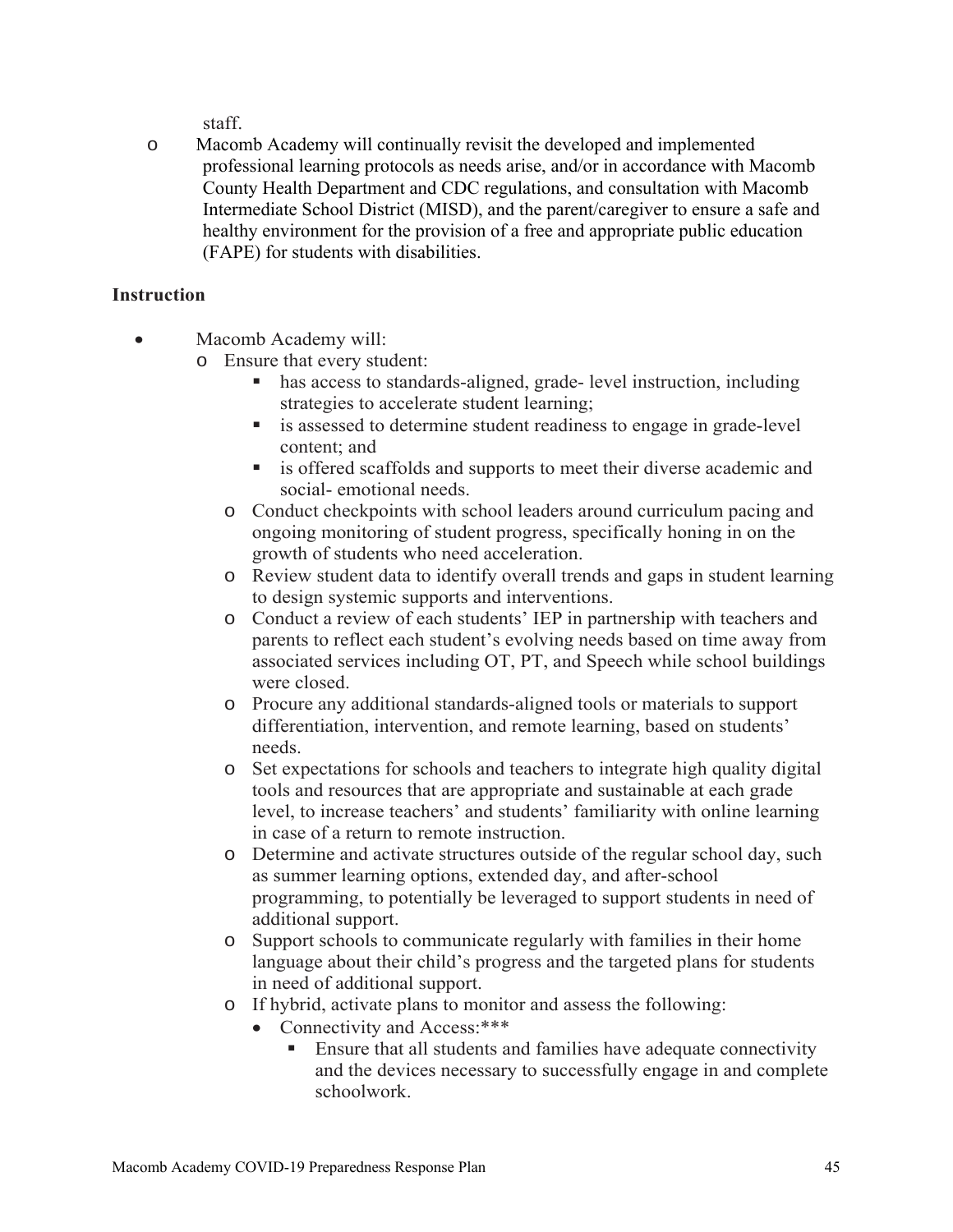- Attendance:
	- Develop systems to monitor and track students' online attendance on a daily basis.
- Student Work:
	- Teachers will assess the quality of student work and provide feedback to students and families.
- o Students will self-assess the quality of work, reflect on teacher feedback, and learning progress.
- Macomb Academy will prepare for instruction protocols by:
	- o communicating, in a variety of formats (email, US mail, phone calls, video conferencing, etc.) the established required and strongly recommended protocols for Phase 4.
	- o Macomb Academy will communicate expectations for teaching in face-to face, hybrid, or remote contexts. Macomb Academy will strive to activate best practice learning at scale with standards-aligned curricula and high quality instructional materials. Teachers will continue to
	- o strengthen synchronous and asynchronous opportunities using best practice instructional strategies for both remote and face-to-face contexts. Macomb Academy will promote interaction with content in a variety of formats, which foster student engagement, consistency, and differentiation.
	- o Macomb Academy will encourage teacher and paraprofessional teams to collaboratively identify essential standards (concepts) and post-secondary proficiencies. Teacher teams will build upon existing learning progressions, learning targets, and pacing guides reflective of essential standards (concepts). Lesson plans may include formative checks and scaffolding to meet the needs of all students. In addition Macomb Academy will determine work products, submission guidelines, and mastery of content/success indicators.
	- o Macomb Academy will use specific instructional platforms and delivery methods while clarifying expectations for students and parents. Macomb Academy will conduct intentional curriculum planning and documentation through the course of the school year to facilitate the stability of instruction appropriately. Macomb Academy will engage in looking back/looking forward to determining vertical alignment and inform collaboration around scaffolding and accommodations with input from Title specialists and special education staff.
	- o Macomb Academy staff members will continue to use a Multi-Tiered System of Support to identify student needs, provide tiered interventions and monitor student progress. In concert with past practice, Macomb Academy will administer screening and diagnostic assessments as appropriate to better understand each student's current academic level and inform instructional starting points. Benchmark and formative assessments will be utilized to measure student progress and inform instructional next steps. Macomb Administration will engage in data analysis around curriculum and instruction to monitor student progress and make instructional adjustments. Special education teachers will work collaboratively to meet IEP goals and provide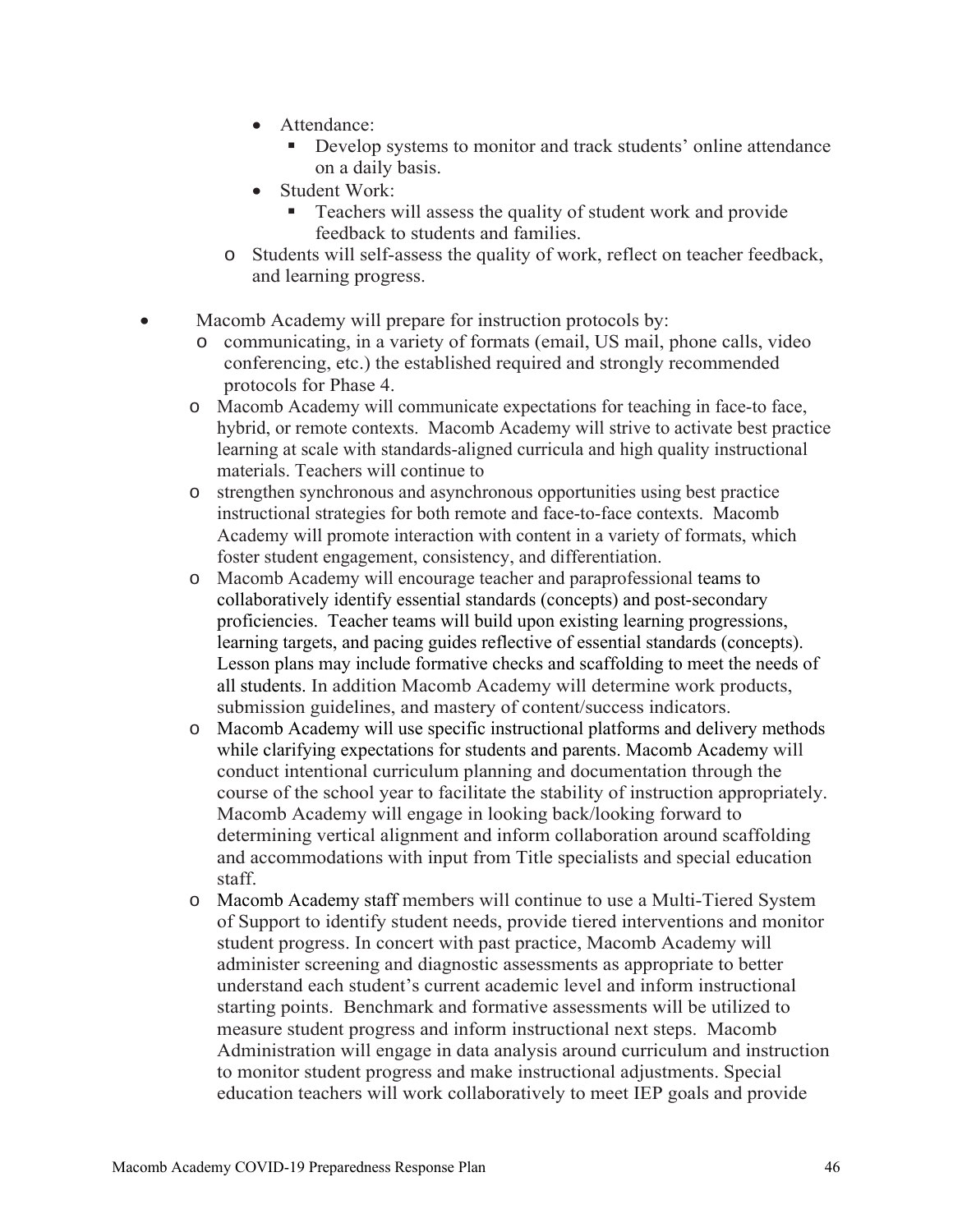accessibility to any assistive technologies as needed. All staff will work together to provide this support, including teachers, paraprofessionals, and administration, by regularly communicating with students and families.

- o Macomb Academy will build upon systems to foster equity and access for all students. Macomb Academy will identify staff responsible for determining levels of interventions for students not participating or responding to instruction. Specific personnel participating in this system may include teachers or administration.
- o Macomb Academy will communicate teaching and learning expectations to all stakeholders in various home languages, as feasible and as resources permit. Macomb Academy will continue to use the MISD bilingual services, to communicate with non- and limited-English speaking families.
- o The staff monitors student progress related to IEP goals and objectives.
- o IEP review will consider the impact of COVID-19 on student performance and need and develop IEPs based on the current level of performance.
- o Macomb Academy will continually revisit the developed and implemented instruction protocols as needs arise, and/or in accordance with Macomb County Health Department and CDC regulations, and consultation with Macomb Intermediate School District (MISD), and the parent/caregiver to ensure a safe and healthy environment for the provision of a free and appropriate public education (FAPE) for students with disabilities.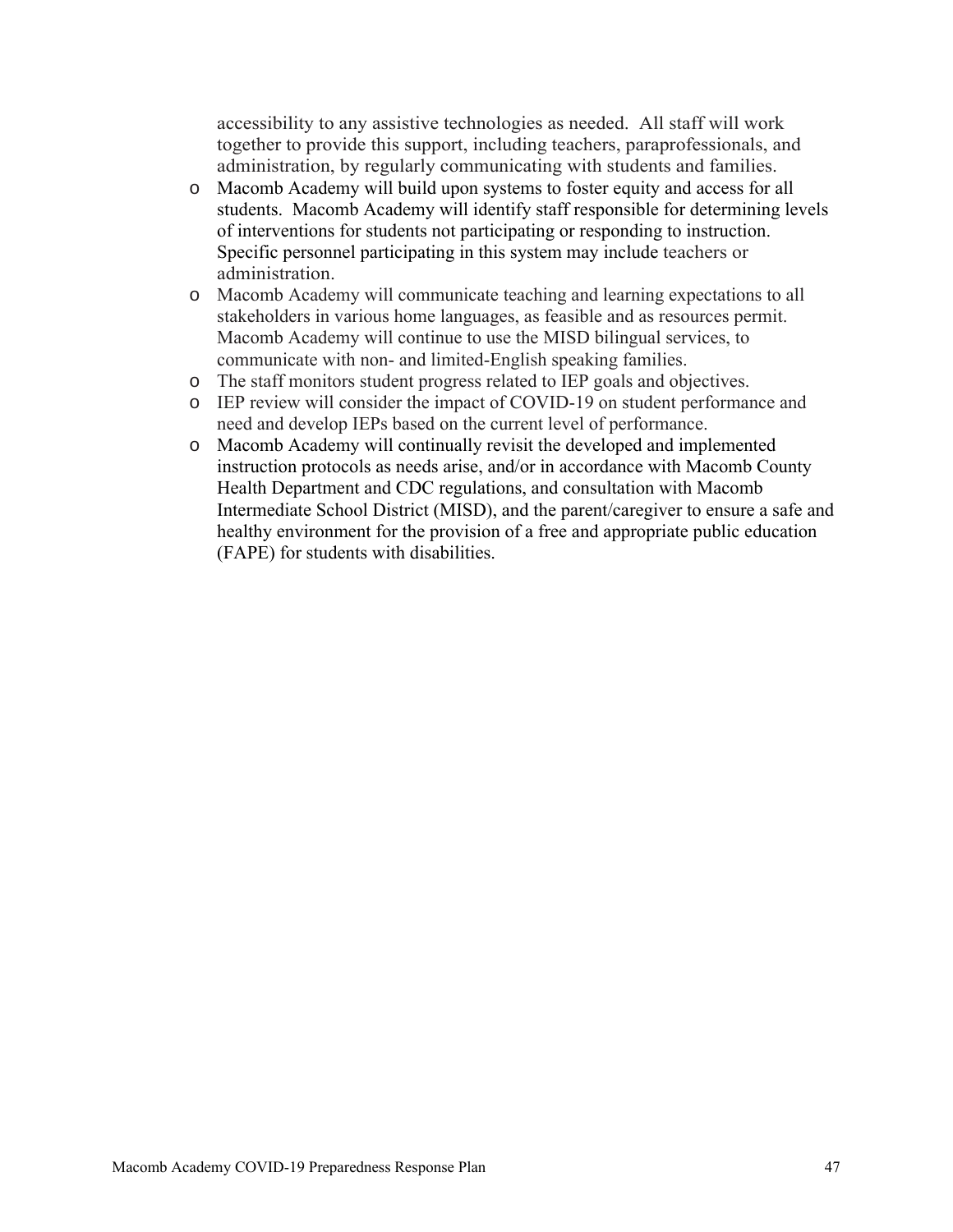

# **Phase 4 Operations**

## **Facilities**

- Macomb Academy will:
	- o coordinate with Local Emergency Management Programs (LEMP) for support with procurement of cleaning and disinfection supplies.
		- Advocate for ISDs to coordinate with LEMPs.
	- o provide school-level guidance for cleaning and disinfecting all core assets including buildings and playgrounds. Frequently touched surfaces should be cleaned several times a day.
	- o alert school-based custodial and infection control staff of any changes in recommended cleaning guidelines issued by OSHA and CDC. It is expected that this guidance will be updated in real-time based on the status of community spread local geographies.
	- o coordinate with Macomb Intermediate School District (MISD) a deep cleaning schedule for Macomb Academy in the absence of a Building Manager.
	- o audit Macomb Academy with a focus on:
		- how many classrooms are available;
		- $\blacksquare$  the size of each classroom;
		- additional spaces that are available (break room, conference room, atrium space, outside space, etc.); and
		- The ventilation in each classroom.
	- o school security staff should follow CDC protocols if interacting with the general public.
	- o maintain facilities for in-person school operations.
		- Check HVAC systems to ensure that they are running efficiently.
			- Air filters should be changed regularly.
			- Staff responsible for building care should distribute, or identify location of, wastebaskets, tissues, and CDC approved soap to every office and classroom so that these materials can be used upon entry and exit into any discrete location and during transit between sites.
			- Signage about frequent handwashing, cough etiquette, and nose blowing should be widely posted, disseminated, and encouraged through various methods of communication.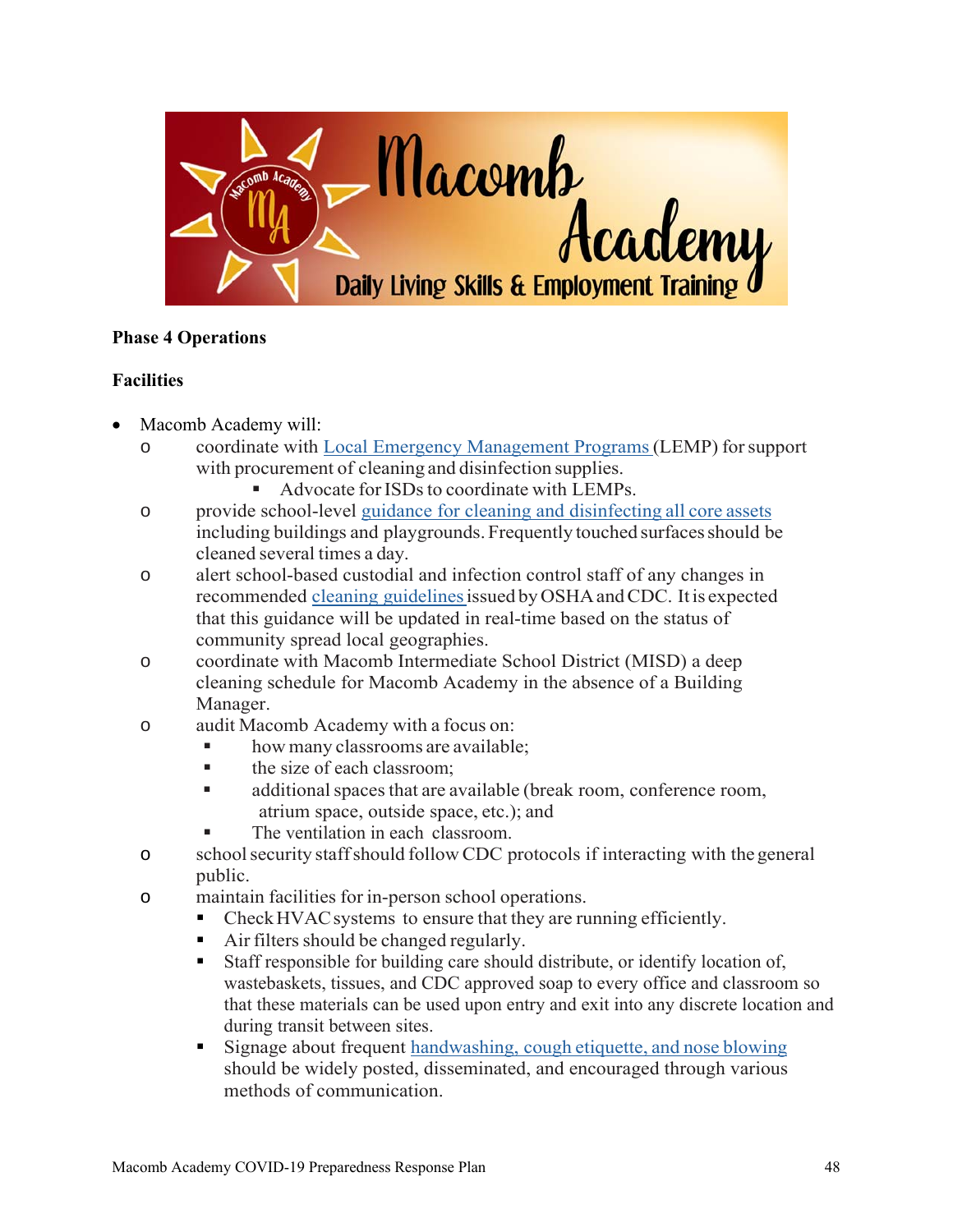- Building care staff should follow guidance from the CDC about the use of facial coverings and special respirators at use when performing cleaning duties.
- o procure level-1 facial coverings, including those with a transparent front, for lowincome students, and students with special needs.
- o procure level-1 surgical masks for cleaning and janitorial staff.
- o building care staff should wear surgical masks when performing cleaning.
- o maintain facilities for resumption of school operations.
- Macomb Academy will prepare for facilities protocols by:
	- o communicating, in a variety of formats (email, US mail, phone calls, video conferencing, etc.) the established required and strongly recommended protocols for Phase 4.
	- o considering all aspects of the Macomb Academy curriculum, and use of the facility for the provision of schooling and associated activities, such as Board of Directors Meeting, New Student Orientation, visitations and tours, and community partnership activities, when devising the plans to address the various circumstances Macomb Academy may be faced with during Phase 5.
	- o apprising building staff will be apprised in advance of the cleaning and other protocols being followed in various circumstances as detailed by Macomb County Health Department, the CDC, and Executive Order.
	- o continually revisiting the developed and implemented facilities protocols as needs arise, and/or in accordance with Macomb County Health Department and CDC regulations, and consultation with Macomb Intermediate School District (MISD), to ensure a safe and healthy environment for the provision of a free and appropriate public education (FAPE) for students with disabilities.

# **Budget, Food Service, Enrollment, and Staffing**

- Macomb Academy will:
	- o Assess student arrival protocols. This should include how students arrive at and depart from school (e.g., school bus, dropped off via car, drive themselves, walk, public transportation).
	- o Conduct staff and student outreach to understand who is coming back.
	- o For staff, this should include a breakdown of the staff administrators, educators, and support staff.
	- o Develop a staffing plan to account for teachers and staff who are not returning or are at risk (i.e., those who are 65 years or have an underlying medical condition and decide not to return).
	- o For students, this should include those with preexisting conditions who may need a remote learning environment.
	- o Assess need for new or additional positions with a specific focus on student and staff wellness, technology support, and other COVID-19 related needs.
	- o Work with relevant local bargaining units to assess how job responsibilities may shift in light of COVID-19 and how new or additional responsibilities will be accounted for.
	- o Recruit, interview and hire new staff.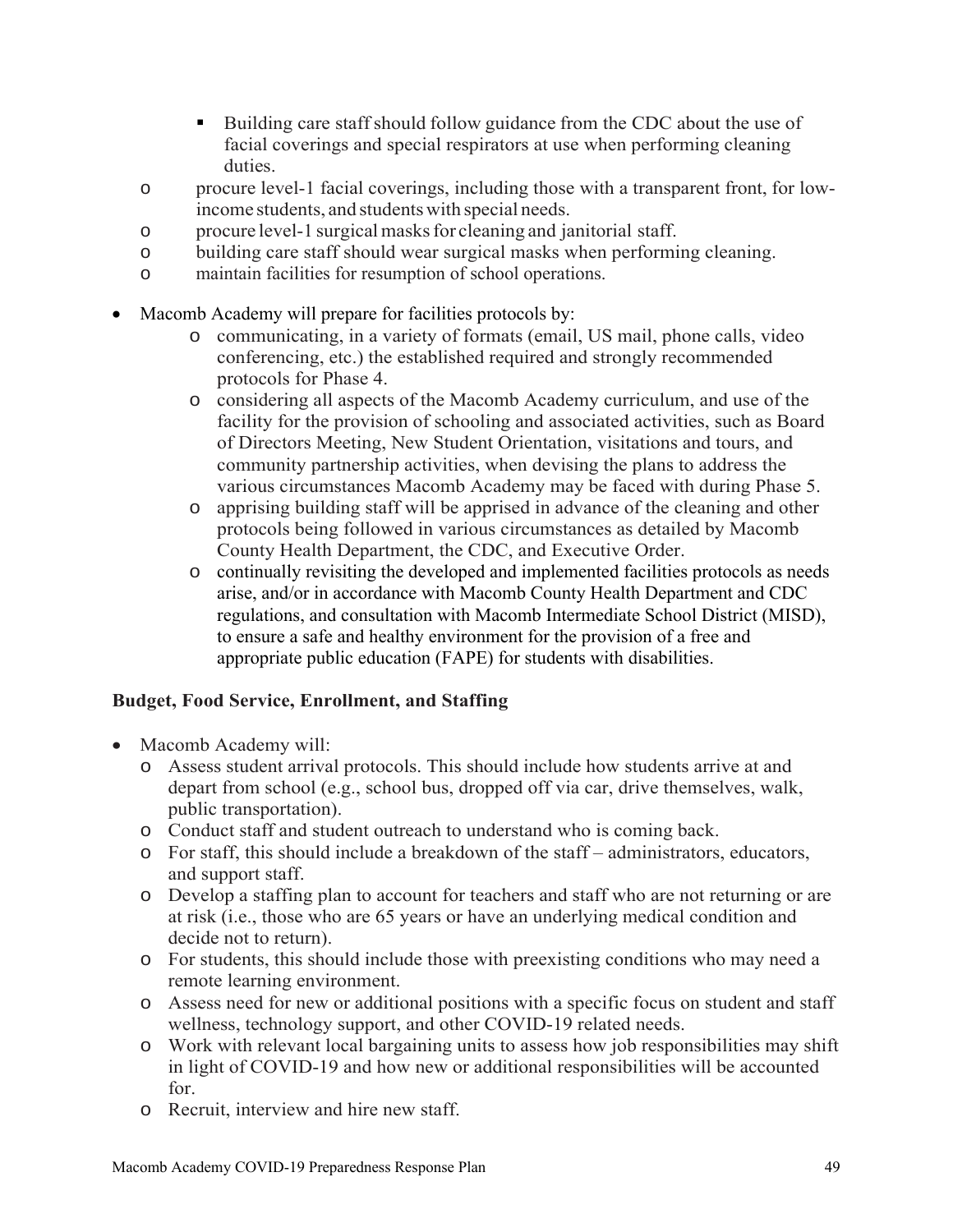- o Consider redeploying underutilized staff to serve core needs.
- o Where possible, and in partnership with local bargaining units, identify and modify staff positions, that would enable high-risk staff to provide remote services.
- o Communicate any student enrollment or attendance policy changes with school staff and families.
- o Provide guidance to school leaders for recruiting, interviewing, and hiring staff remotely.
- o Seek and provide guidance on use of CARES Act funding for key purchases (e.g., cleaning supplies).
- o Coordinate services with related service providers, in the school and community, to identify and address new student and adult needs.
- o Inventory how many substitute teachers are available.
- o Build and send back to school communications to all relevant stakeholders (i.e., families, school staff) and include updates across all policies and procedures.
- o Work with current and new staff to orient any operational changes.
- o Create master teaching schedules, student and staff arrival/dismissal schedules, bus schedules, lunch schedules for staff and students, and bell schedules with safety protocols in mind.
- o Collaborate with Macomb County Health Department for guidance regarding the use and service to students of outsourced community-based food restaurant ordered food for meals.
- o Custodial staff should wear surgical masks when performing cleaning duties.
- o Maintain facilities for resumption of school operations.
- Macomb Academy will prepare for budget, food service, enrollment and staffing protocols by:
	- o communicating, in a variety of formats (email, US mail, phone calls, video conferencing, etc.) the established required and strongly recommended protocols for Phase 4.
	- o Tracking COVID related expenses to best leverage the federal and state resources that are available.
	- o reviewing human resource and legal related issues as necessary.
	- o preparing and maintaining, to the extent possible, up to date materials digitally for students and staff.
		- o continually revisiting the developed and implemented budget, food service, enrollment and staffing protocols as needs arise, and/or in accordance with Macomb County Health Department and CDC regulations, and consultation with Macomb Intermediate School District (MISD), to ensure a safe and healthy environment for the provision of a free and appropriate public education (FAPE) for students with disabilities.

## **Technology**

- Macomb Academy will:
	- o survey families to collect information about the numbers, types, and condition of devices used in their homes to support remote learning.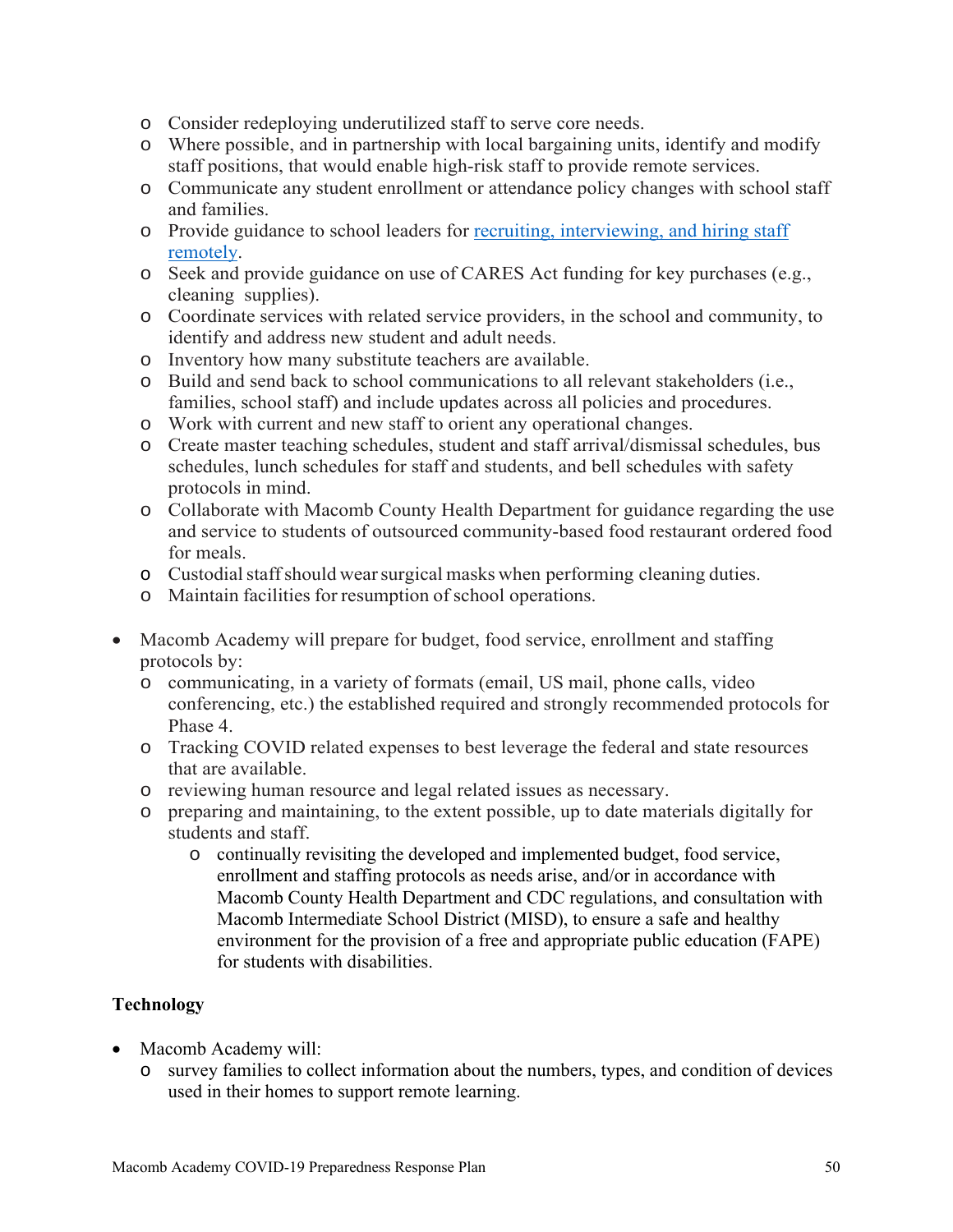- o designate a single point of contact in each school to plan and communicate technology needs.
- o develop a technology plan that includes guidance for Macomb Academy. If possible, include training and support for educators to adapt remote learning for the classroom.
- o develop a system for return and inventory of Macomb Academy-owned devices as part of a return to school technology plan. The procedures should include:
	- sanitizing the devices prior to a repair or replacement evaluation;
	- **assessing technology needs from loaner devices during Spring 2020**
	- **n** ordering accessories that may be needed, and
	- conducting prepared maintenance routines to remove malware and fix standard issues including screen, keyboard, or battery replacement.
- o identify an asset tracking tool.
- o develop a plan with the Macomb Intermediate School District (MISD) of triage for staff and student devices to minimize the time that staff may be without a device.
- o develop a technology support plan for families, if necessary.
- o continue to monitor device usage and compliance with online learning programs.
- o provide support programs to ensure that students and families can access online teaching and troubleshoot problems with access.
- o ensure that students can submit assignments and be evaluated accordingly.
- o provide staff with in-house and information regarding ongoing staff training on platforms and tools.
- o review and update (as needed) relevant technology policies including data privacy policies, acceptable use policies, and policies related to accidental damage, theft, and loss of technology.
- o organize and centralize online resources that were created, published, or distributed by teachers and others during the closure period.
- o compile technology-facing lessons learned for inclusion in the updated remote learning plan.
- o review issue tracking and inventory results frequently as a way of understanding the quality and progress of technology processes.
- o continue infrastructure evaluations until all issues are resolved.
- o identify chronic technology issues that arose during the school closure period and use them to begin the development of a long-term technology maintenance plan.
- Macomb Academy will prepare for technology protocols by:
	- o communicating, in a variety of formats (email, US mail, phone calls, video conferencing, etc.) the established required and strongly recommended protocols for Phase 4.
	- o Considering all available technology related resources when developing on-line learning plans.
	- o deploying an inventory system when or if distributing technology related to on-line learning.
	- o continually revisiting and reviewing the technology protocols as needs arise, and/or in accordance with Macomb County Health Department and CDC regulations, and consultation with Macomb Intermediate School District (MISD), to ensure a safe and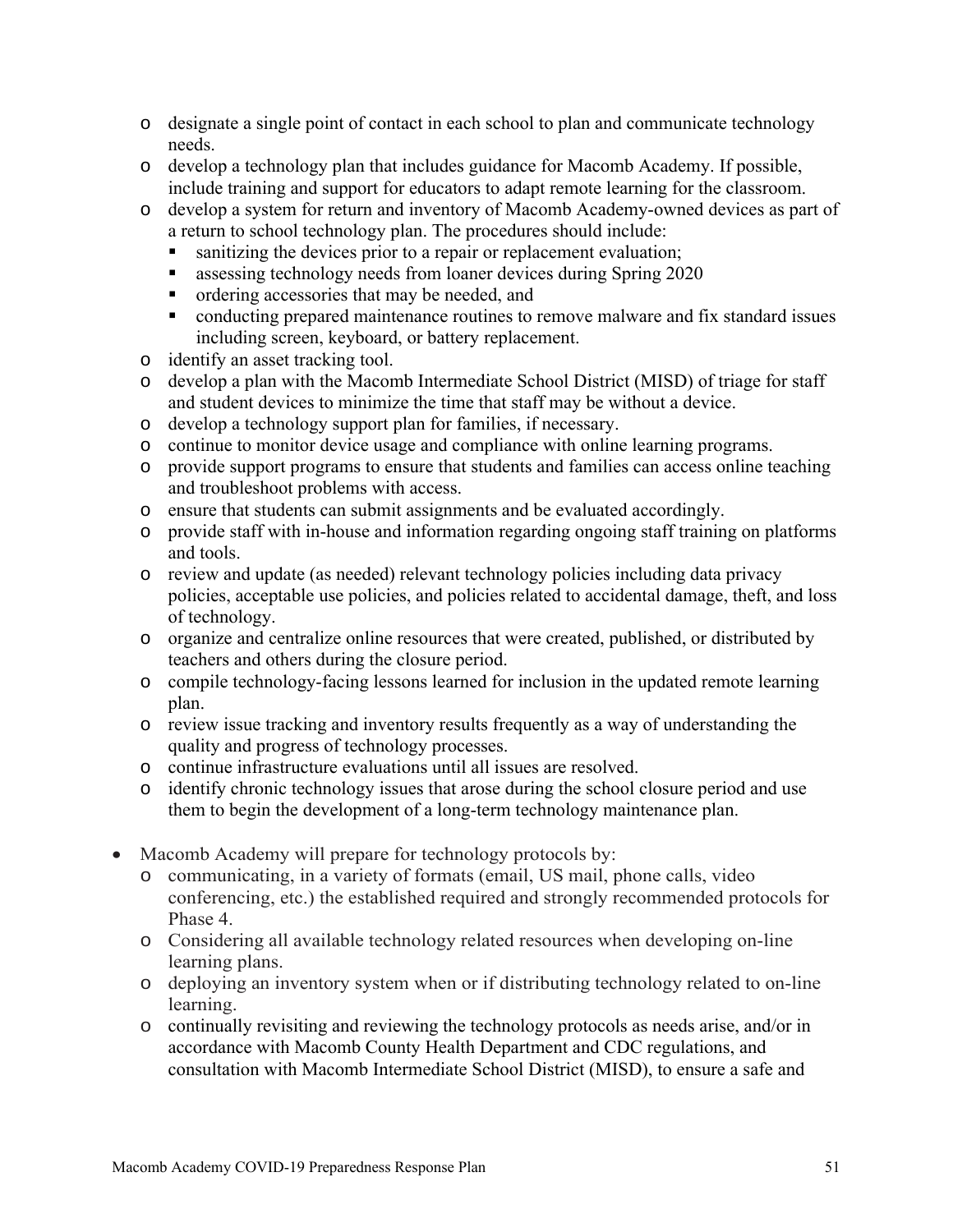healthy environment for the provision of a free and appropriate public education (FAPE) for students with disabilities.

## **Transportation**

- Macomb Academy will:
	- o inventory the fleet of Macomb Academy vans. Address questions such as:
		- How many vans will it take to transport student to and from the community-based work experience sites?
		- How many students will fit on a van with distancing?
		- How can the routes for transport be considered to accommodate shuttling students to/from community-based work experience sites?
		- How will transportation operate, if at all?
		- Might there be other options in the community for transportation that could support the unique instructional quality of the Macomb Academy curriculum?
	- o explore all options for transporting student to and from community-based learning experiences with safety and well-being at the center of all conversations and planning yet knowing community-based instruction is a primary component of the Macomb Academy curriculum.
	- o communicate with students, families and staff about the protocols associated with transporting students within the community for off-site learning experiences.
	- o continually revisiting and reviewing the transportation protocols as needs arise, and/or in accordance with Macomb County Health Department and CDC regulations, and consultation with Macomb Intermediate School District (MISD), to ensure a safe and
	- o healthy environment for the provision of a free and appropriate public education (FAPE) for students with disabilities.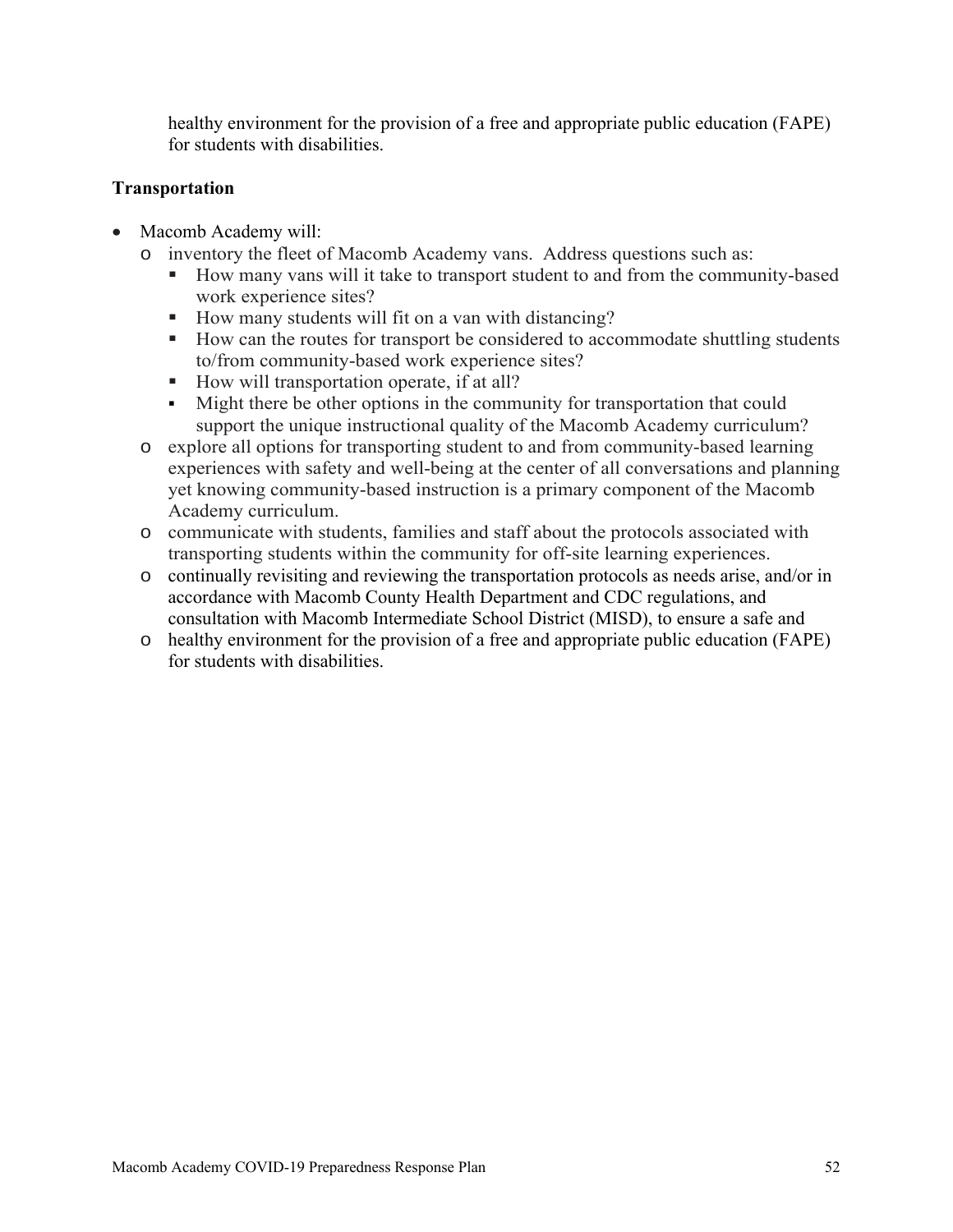

# **Plan for Operating during Phase 5 of the Michigan Safe Start Plan**

## **Phase 5 Safety Protocols**

School is open for in-personal instruction.

#### **Personal Protection Equipment**

- Macomb Academy will adhere to the following PPE safety protocols:
	- o Facial coverings must always be worn by staff except for meals. Facial coverings may be homemade or disposable level-one (basic) grade surgical masks. Any staff member who cannot medically tolerate a facial covering must not wear one. Any staff member that is incapacitated or unable to remove the facial covering without assistance, must not wear a facial covering
		- **Teachers and paraprofessionals should consider wearing clear masks.** 
			- Homemade facial coverings must be washed daily.
			- Disposable facial coverings must be disposed of at the end of each day.
	- o Facial coverings must be worn by students and staff during school.
		- Any staff or student that is unable to medically tolerate a facial covering must not wear one.
		- Any staff or student that is incapacitated or unable to remove the facial covering without assistance, must not wear one.
		- Facial coverings may be homemade or disposable level-one (basic) grade surgical masks.
	- o Facial coverings must always be worn in hallways and common areas by students in the building except for during meals.
		- Any student that is unable to medically tolerate a facial covering must not wear one. Any student that is incapacitated or unable to remove the facial covering without assistance, must not wear one. Facial coverings may be homemade or disposable level-one (basic) grade surgical masks.
			- Homemade facial coverings must be washed daily.
			- Disposable facing coverings must be disposed of at the end of each day.
			- Note: Students with significant disabilities preventing the use of facial coverings are referred to forthcoming guidance from MDE.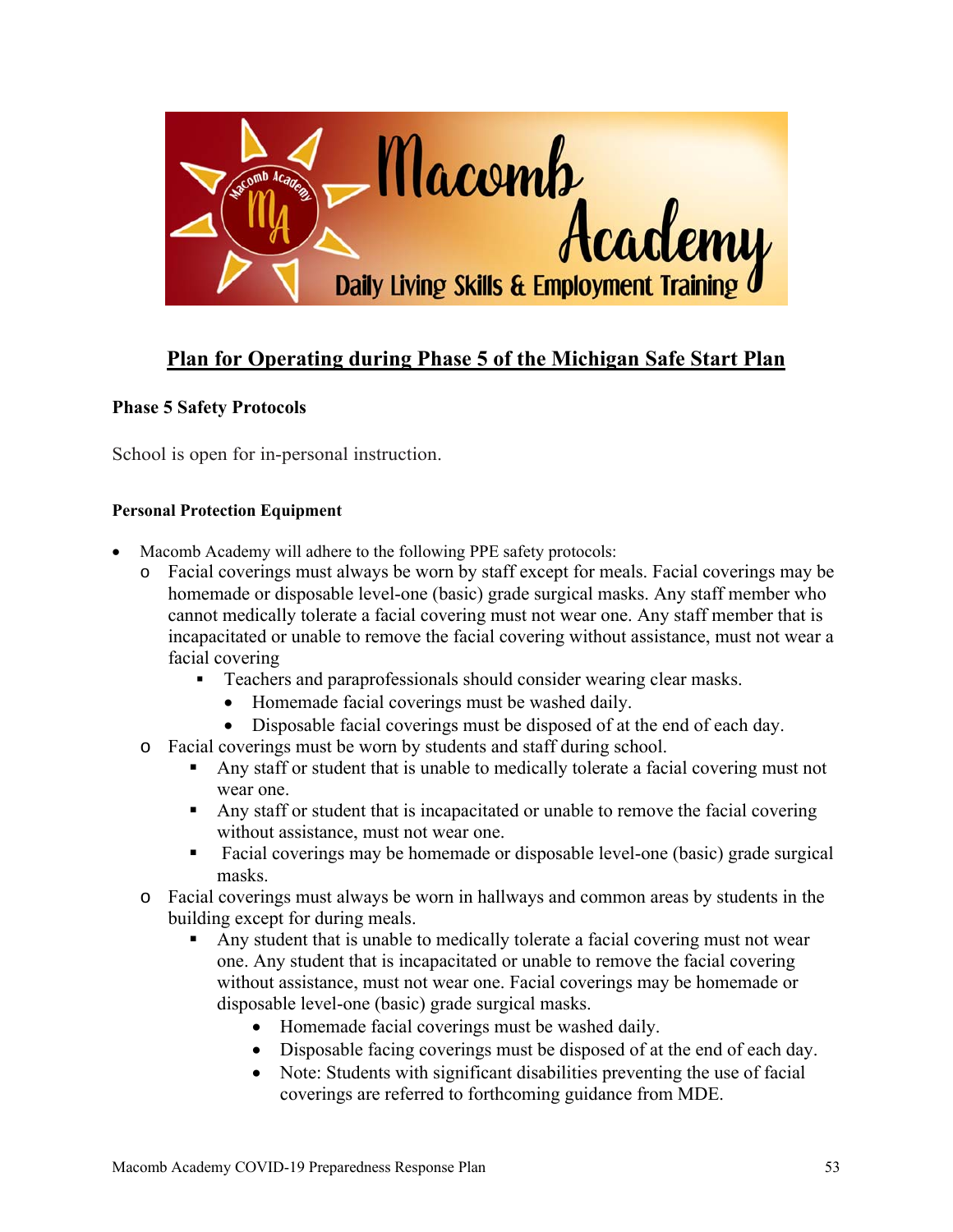- o Facial coverings must be worn in classrooms by all students.
	- Any student who cannot medically tolerate a facial covering must not wear one.
	- Any student who is incapacitated, or unable to remove the facial covering without assistance, must not wear one.
- o Gloves are not required except for staff when cleaning the building or individual work areas, common areas after individual use, and classrooms.
- Macomb Academy will prepare for implementing PPE safety protocols by:
	- o communicating, in a variety of formats (email, US mail, phone calls, video conferencing, etc.) the established required and strongly recommended protocols for Phase 5.
	- o providing facial coverings, gloves, and other required PPE for all staff.
	- o making PPE available through the Macomb County PPE Committee for Safe Backto-School planning.
	- o procuring and having readily available for all staff, the required facial coverings, gloves, and other required PPE.
	- o establishing protocols for our students with disabilities regarding wearing facial coverings as tolerated due to the nature of their disability.
	- o providing instruction by Macomb Academy staff to students on the importance of wearing facial coverings
	- o providing instruction by Macomb Academy staff to students about increasing tolerance for wearing facial coverings
	- o providing face shields, as appropriate and in accordance with Macomb County Health Department guidelines, for use by staff and students to accommodate deaf and hard of hearing, social emotional, and speech and language needs
	- o providing instruction on proper cleaning of face shields as recommended by CDC guidelines.
	- o implementing a facial covering plan created in collaboration with the student, guardian, and Macomb Academy staff.
	- o Macomb Academy will continually revisit the developed and implemented personal protective equipment protocols as needs arise, and/or in accordance with Macomb County Health Department and CDC regulations, and consultation with Macomb Intermediate School District (MISD), and the parent/caregiver to ensure a safe and healthy environment for the provision of a free and appropriate public education (FAPE) for students with disabilities.

## **Hygiene**

- Macomb Academy will:
	- o Provide adequate supplies to support healthy hygiene behaviors (including soap, hand sanitizer with at least 60% alcohol for safe use by staff and students, paper towels, tissues, and signs reinforcing proper handwashing techniques).
	- o Teach and reinforce handwashing with soap and water for at least 20 seconds and/or the safe use of hand sanitizer that contains at least 60% alcohol.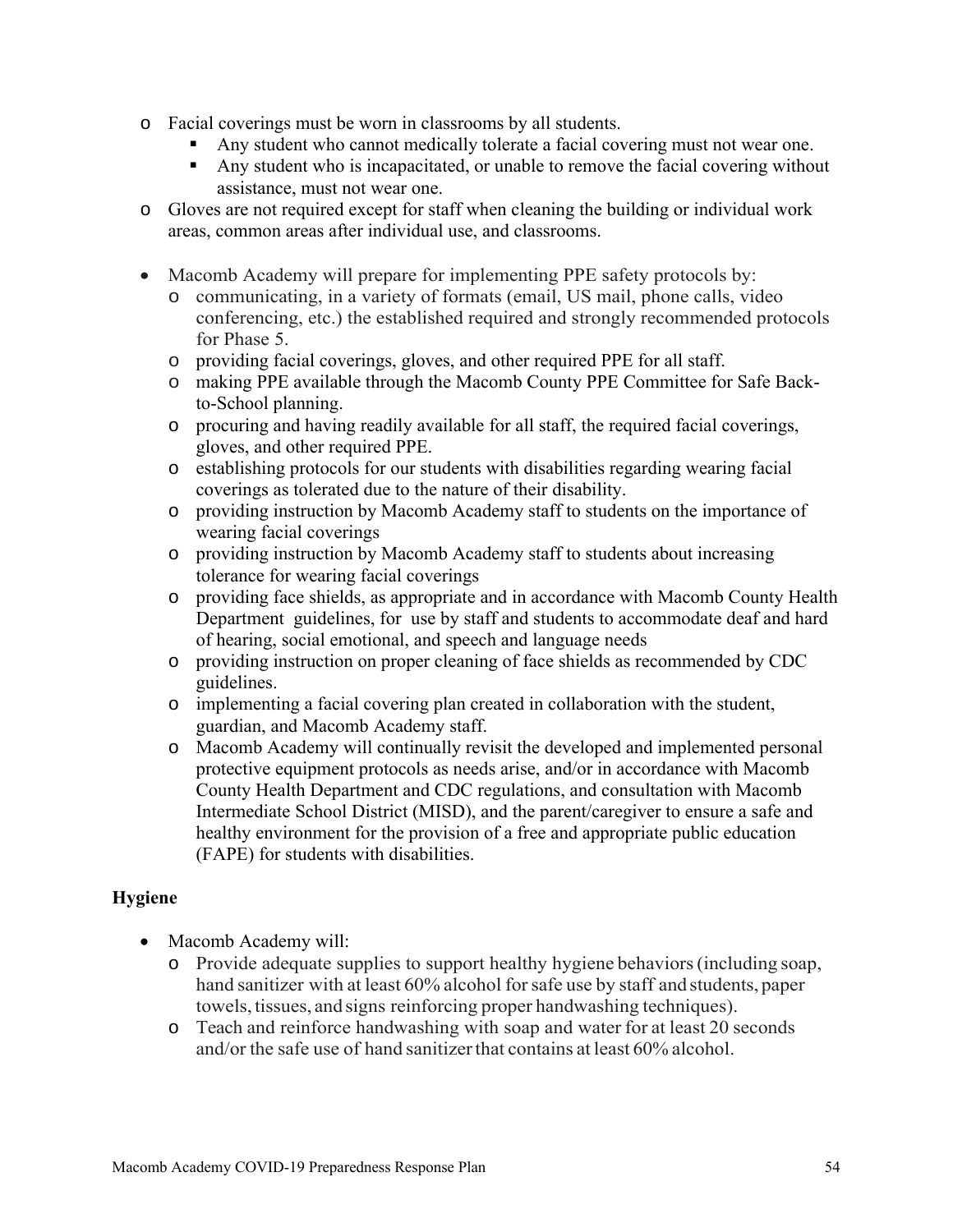- o Educate staff and students on how to cough and sneeze into their elbows, or to cover with a tissue. Used tissues should be thrown in the trash and hands washed immediately using proper hand hygiene techniques.
- o Systematically and frequently check and refill soap and hand sanitizers.
- o Limit sharing of personal items and supplies such as writing utensils.
- o Keep students' personal items separate and in individually labeled cubbies, containers, or lockers
- o Procure portable handwashing and/or hand sanitizing stations to set up throughout school buildings.
- Macomb Academy will prepare for implementing hygiene safety protocols by:
	- o communicating, in a variety of formats (email, US mail, phone calls, video conferencing, etc.) the established required and strongly recommended protocols for Phase 5.
	- o communicating with Macomb Academy staff, students, families and caregivers about hygiene safety protocols.
	- o developing a standard for:
		- providing instruction to Macomb Academy staff regarding hygiene safety protocols and their teaching, reminding and reinforcing behaviors with students.
		- **Peroviding students with instruction and assessment for proper hand** washing/sanitizing.
	- o posting signage strategically throughout the building
		- **distancing**
		- handwashing/sanitizing
	- o developing a system for systematically and frequently checking and refilling soap and hand sanitizers.
	- o Strategic development of a system for limiting/suspending sharing of personal items and supplies such as writing utensils.
		- keep students' personal items separate and in individually labeled lockers.
	- o making hand washing/sanitizing available throughout the building for all staff and students upon moving throughout the building, before and after eating, and activities, etc.
	- o supplying necessary hand washing/sanitizing supplies.
	- o having staff members distribute and monitor the use of hand sanitizer with students.
	- o limiting classroom activities where supplies would normally be shared will be limited.
	- o sanitizing frequently classroom supplies.
	- o advising students to use hand sanitizer as they enter a new space in the building, with staff supervision. Staff will follow the same procedures.
	- o having students utilize lockers for personal belongings.
	- o creating and implementing a process for students to access the break room, in limited numbers and distancing, where lockers are located
	- o providing adequate supplies to support healthy hygiene behaviors (including soap, hand sanitizer with at least 60% alcohol for safe use by staff and students, paper towels, tissues, and signs reinforcing proper handwashing techniques).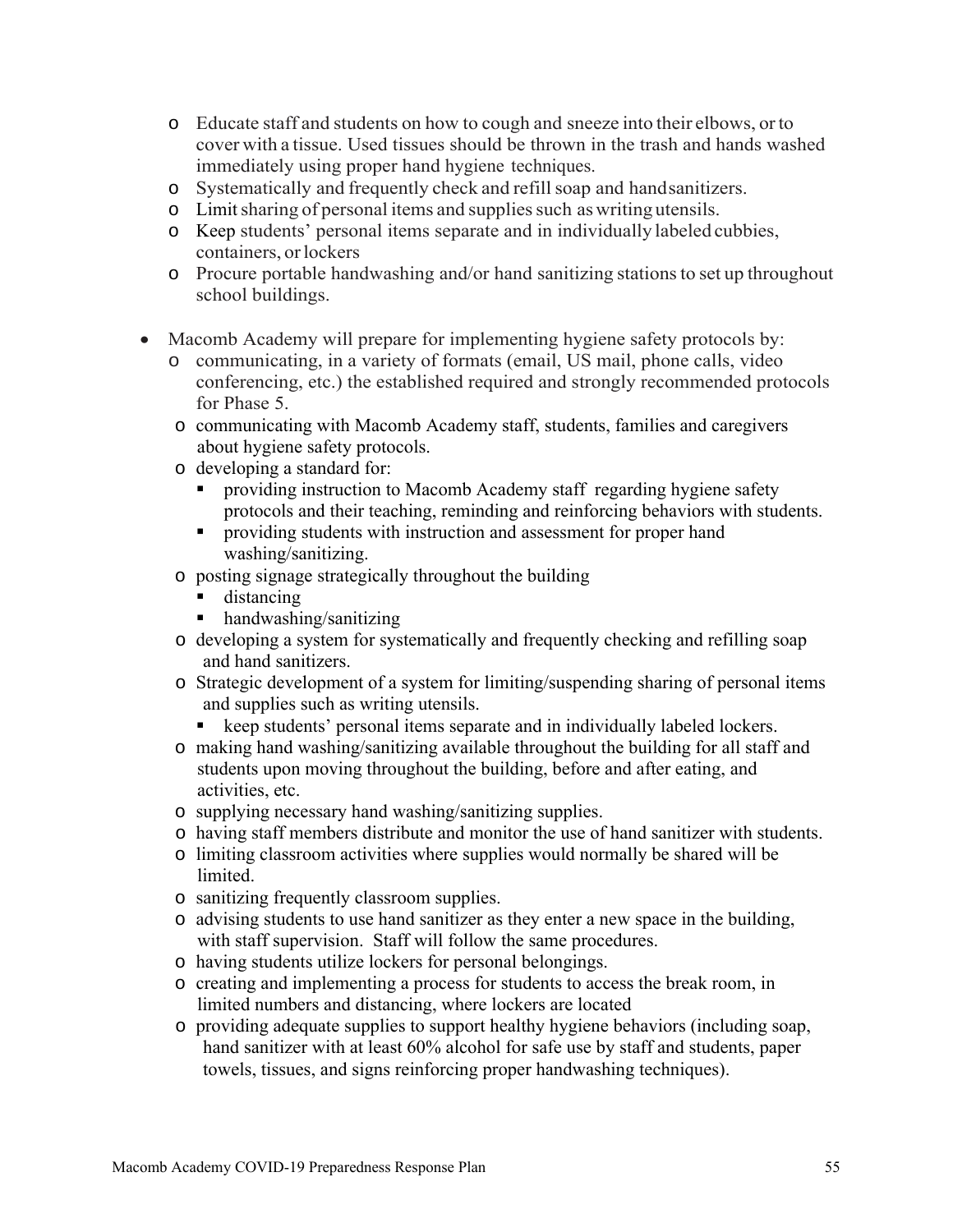o Macomb Academy will continually revisit the developed and implemented hygiene protocols as needs arise, and/or in accordance with Macomb County Health Department and CDC regulations, and consultation with Macomb Intermediate School District (MISD), and the parent/caregiver to ensure a safe and healthy environment for the provision of a free and appropriate public education (FAPE) for students with disabilities.

#### **Spacing, Movement and Access**

- Macomb Academy will:
	- o In classrooms where large tables are utilized, space students as far apart as feasible.
	- o As feasible, arrange all desks facing the same direction toward the front of the classroom.
	- o Teachers should maintain six feet of spacing between themselves and students as much as possible.
	- o Family members or other guests are not allowed in the school building except under extenuating circumstances determined by administration.
	- o Post signage to indicate proper social distancing.
	- o Floor tape or other markers should be used at six-foot intervals where line formation is anticipated.
	- o Provide social distancing floor/seating markings in waiting and reception areas.
	- o Post signs on the doors of restrooms to indicate proper social distancing and hand hygiene techniques.
	- o Adult guests entering the building should be screened for symptoms, wear a facial covering, and wash/sanitize hands prior to entering. Strict records, including date and time, should be kept of non-school employees or other visitors entering and exiting the building.
	- o If a classroom has windows that can open, they should be open as much as possible, weather permitting. Considerations should be made for students with allergy-induced asthma.
	- o As able and appropriate, Macomb Academy should try to cohort groups of students to isolated hallways or areas that can be monitored.
	- o If all students cannot fit in the classroom space available, Macomb Academy may consider implementing a staggered school schedule that incorporates alternative dates of attendance or use of virtual teaching. If a staggered school schedule is adopted, Macomb Academy should partner with community organizations to identify safe spaces where students can engage virtually, especially if family members work and they cannot be home alone.
	- o Have staff monitor arrival and dismissal to discourage congregating and ensure students go straight from a vehicle to their classrooms and vice-versa.
- Macomb Academy will prepare for implementing space, movement and access safety protocols by: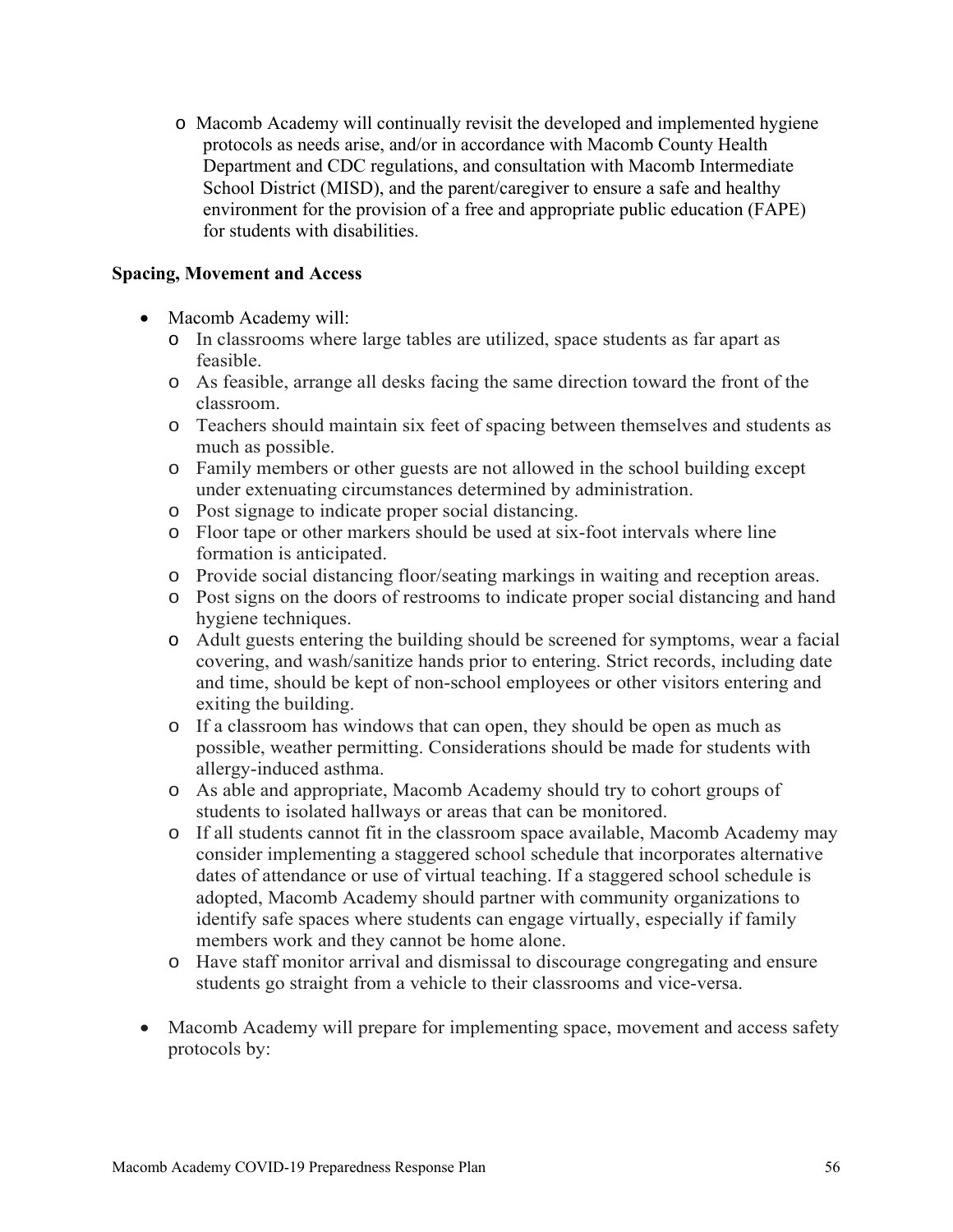- o communicating, in a variety of formats (email, US mail, phone calls, video conferencing, etc.) the established required and strongly recommended protocols for Phase 5.
- o preparing signage and indicators for:
	- social distancing
	- **floor markings**
	- door access
	- **foyer**
	- **restrooms**
- o making the best use of the space in the building and utilizing all available space in the building to limit the number of students in one location, and space student desks as feasible.
- o training in individual school buildings will address remaining six feet (or more) apart in hallways and staggered movements and will be monitored by staff.
	- Due to the size of the building and narrow hallways, one-way traffic is limited. Therefore, traffic in the hallway will be monitored by staff for limited use and distancing of at least six feet.
- o directing staff members to work to maintain a six feet distance from others while in the building.
- o scheduling outdoor activities as much as possible, weather permitting.
- o creating and displaying signage and floor markings in the reception area, hallways, and other areas throughout the buildings.
- o requiring all visitors that enter the building to wear a mask, complete a visitor health check form, and disinfect their hands with hand sanitizer, and possibly complete a thermos check.
- o maintaining, as feasible, space desks and students six feet apart.
- o limiting the number of students in the in the hallways at any given time.
- o staggering classroom transitions.
- o limiting crowding at entry and exit points.
- o designating staff, as necessary, to transport students to and from areas within the building.
- o meeting students transported to and from school by family/friends outside the school building by designated staff.
- o discourage handshakes, fist bumps, etc. As these are reactionary as a social greeting, students will be reminded often of the risks incurred.
- o adhering to physical distance and safe and acceptable crowd sizes.
- o reviewing and assessing regularly the safety protocols for spacing, movement and access.
- o instructing staff in the protocols for movement, spacing and access.
- o instructing, practicing and reinforcing protocols for movement, spacing and access with students.
- o Macomb Academy will continually revisit the developed and implemented movement, spacing and access protocols as needs arise, and/or in accordance with Macomb County Health Department and CDC regulations, and consultation with Macomb Intermediate School District (MISD), and the parent/caregiver to ensure a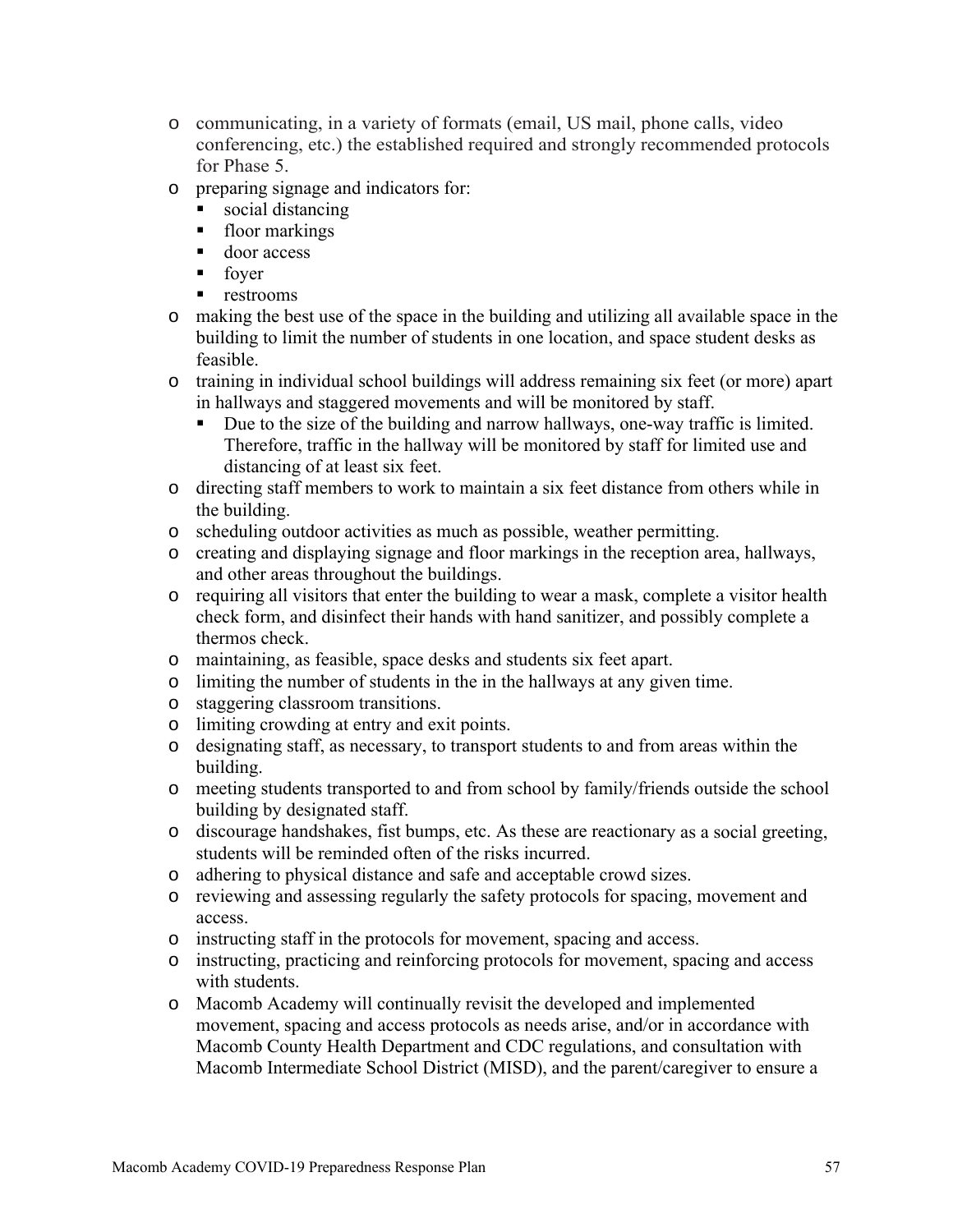safe and healthy environment for the provision of a free and appropriate public education (FAPE) for students with disabilities.

## **Screening Students, Staff and Guests**

- Macomb Academy will:
	- o Identify and designate a quarantine area and a staff person to care for students who become ill at school.
	- o Place students who become ill with symptoms of COVID-19 in an identified quarantine area with a surgical mask in place until they can be picked up. Identified school staff caring for these children should wear a surgical mask, with the exception of students with special needs requiring aerosolized procedures in which an N95mask is required.
		- Symptomatic students sent home from school should be kept home until they have tested negative or have completely recovered according to CDC guidelines.
	- o Cooperate with the local public health department regarding implementing protocols for screening students and staff.
	- o Require staff to conduct daily self-examinations, including a temperature check, prior to coming to work. If they exhibit any respiratory or gastrointestinal symptoms, or have a temperature of 100.4 or greater, they should stay home.
	- o Develop a monitoring form (paper or electronic) for screening employees.
	- o Encourage families and caregivers to check their Macomb Academy student's temperature at home every morning using oral, tympanic, or temporal scanners; students with a temperature of 100.4 or greater should stay home and consider coronavirus testing if symptoms of COVID-19 are present.
	- o Encourage families and caregivers to monitor their Macomb Academy student for symptoms of COVID-19. The presence of any symptoms, including cough or shortness of breath, should prompt the family to keep the student home from school and to follow up with a primary care provider.
- Macomb Academy will prepare for implementing screening students, staff and guests protocols by:
	- o communicating, in a variety of formats (email, US mail, phone calls, video conferencing, etc.) the established required and strongly recommended protocols for Phase 5.
	- o taking into consideration HIPAA and FERPA laws for all who may fall ill and/or contract COVID-19, and additional training and guidelines will be provided for all staff.
	- o making available, whenever necessary, N95/KN95 masks through Macomb Academy's partnership with the Macomb Intermediate School District and Macomb County Health Department.
	- o maintaining strict records, including date and time, of non-school employees or other visitors entering and exiting the building.
	- o requesting any parents or guardians/essential guests entering the building wash or sanitize hands prior to entry.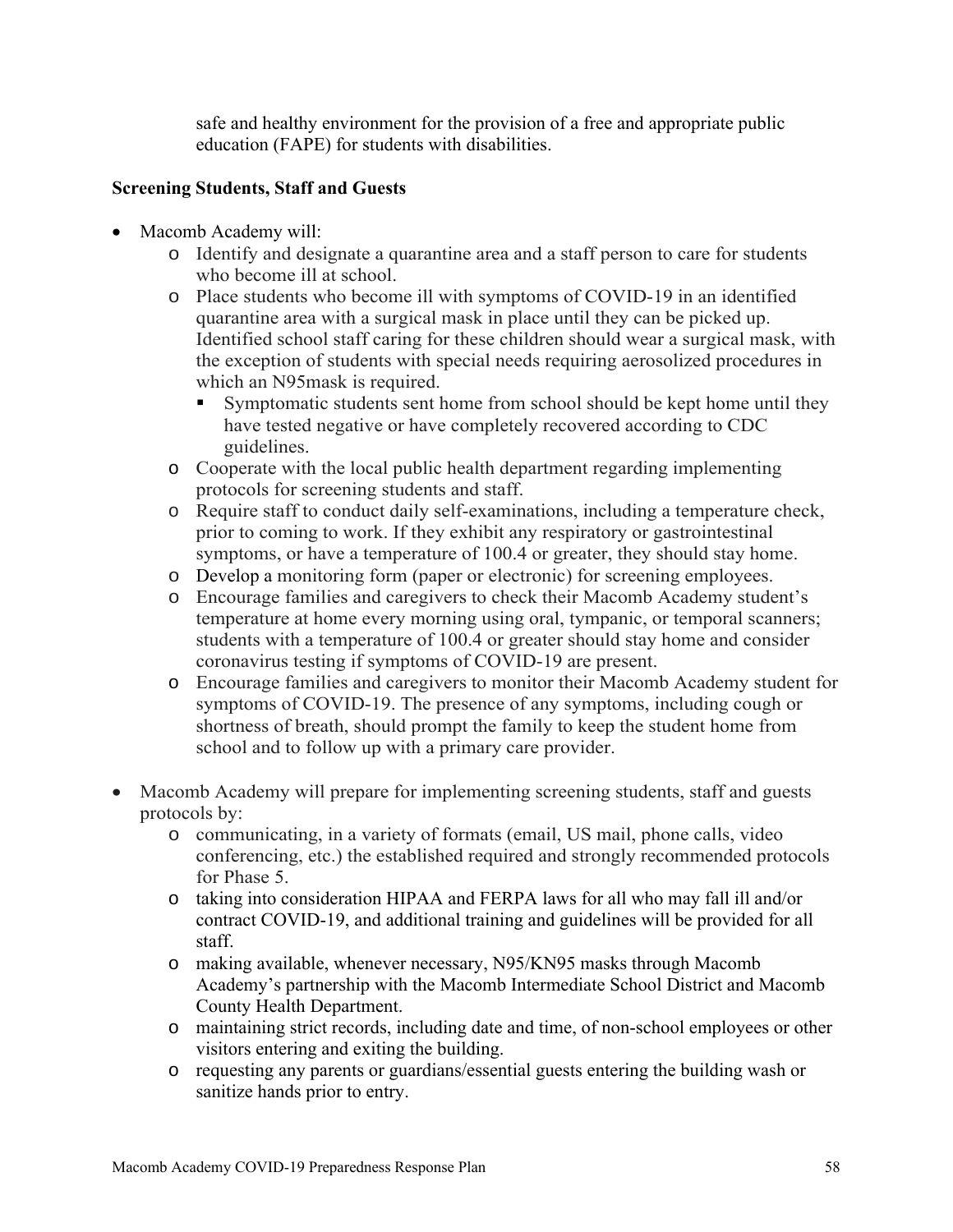- o suspending, unless essential and extenuating circumstances dictate, parents or guardians/caregivers in the school building, as determined by administration. If entrance is required, only one parent or guardian per student will be be allowed to enter except under extenuating circumstances as determined by administration.
- o encouraging parents/guardians/caregivers to check their children's temperature at home every morning using oral, tympanic (ear), or temporal scanners; students with a temperature of 100.4 or greater should stay home and consider coronavirus testing if no other explanation is available.
- o encouraging parents or guardians to ask their children or monitor for symptoms of COVID-19, including cough, congestion, shortness of breath, or gastrointestinal symptoms every morning. Any positives should prompt parents or guardians to keep the student home from school.
- o clearly identify entrances and exits according to on-site safety protocols. One-way points of entry have been established, limiting two-way access, and these protocols will continue to be followed and monitored.
- o requiring all Macomb Academy staff complete a health check form, and possibly, thermo-check each day prior to entering the building, and follow the Macomb County Health Department Guidelines.
- o instructing staff and students to wash/sanitize hands upon entry into the building.
- o Instructing parents/caregivers of requirement to drop off student outside of the building. Late arrival students should call the office to be let in the building. A thermo-check may be completed prior to entry with designated transporter present.
- o designating a quarantine area for students who become ill with symptoms identified by the county health department during the school day.
- o providing KN95/N95 mask for staff working with ill students.
- o referring and deferring procedures for symptomatic students to the Macomb County Health Department Guidelines.
- o providing families and caregivers with communication that encourages them to monitor their student's temperature and symptoms of COVID-19 identified by the county health department. They are requested to contact the school and follow-up with their primary health care provider.
- o Macomb Academy will continually revisit the developed and implemented screening students, staff and guests protocols as needs arise, and/or in accordance with Macomb County Health Department and CDC regulations, and consultation with Macomb Intermediate School District (MISD), and the parent/caregiver to ensure a safe and healthy environment for the provision of a free and appropriate public education (FAPE) for students with disabilities.

## **Testing Protocols for Students and Staff and Responding to Positive Cases**

- Macomb Academy will:
	- o cooperate with the local public health department regarding implementing protocols for screening students and staff.
	- o ensure students who develop a fever or become ill with COVID-19 symptoms at school should wear a mask and be transported by their parent or guardian, emergency contact, or ambulance if clinically unstable, for off-site testing.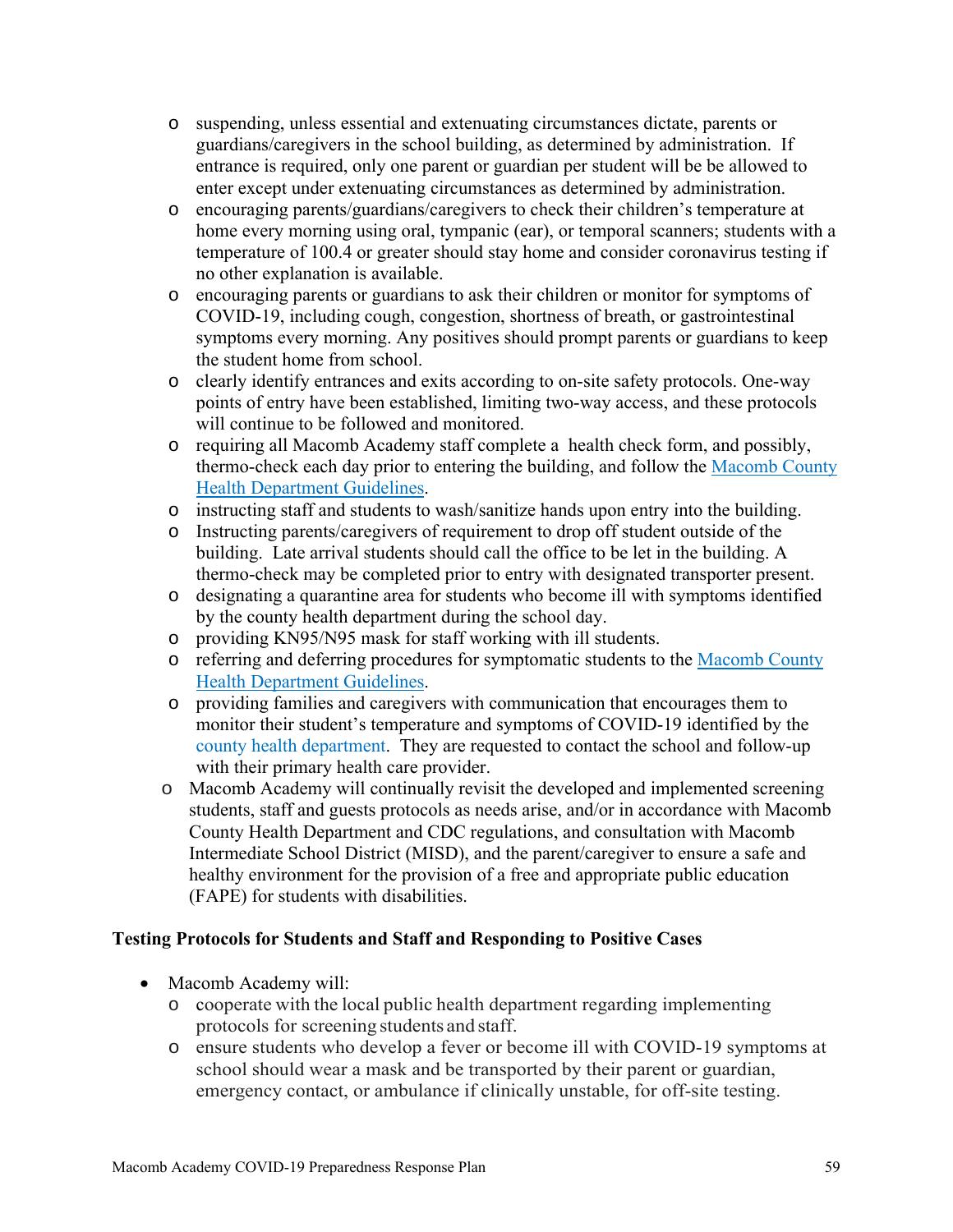- o ensure staff who develop a fever or become ill with COVID-19 symptoms at school should wear a mask and be transported for off-site testing.
- o communicate and reinforce the expectation that symptomatic students and staff sent home from school should be kept home until they have tested negative for COVID-19, or have been released from isolation according to CDC guidelines.
- o notify families/caregivers of the presence of any laboratory positive or clinically diagnosed cases of COVID-19 in the classroom and/or school to encourage closer observation for any symptoms at home.
- o contact as soon as reasonably possible, in the event of a lab or clinically diagnosed case of COVID-19, any close contacts (those who spent more than 15 minutes less than six feet in close proximity to the student or staff member) so that they can be quarantined for 14 days at home. Students and staff should be closely monitored for any symptoms of COVID-19. At this time, empiric testing of all students or staff members in the class is not recommended. Only those that develop symptoms require testing for COVID-19.
- o encourage parents and guardians and caregivers to check students' temperature at home every morning using oral, tympanic (ear), or temporal scanners; students with a temperature of 100.4 or greater must stay home and consider coronavirus testing.
- o encourage parents and guardians to monitor for symptoms of COVID-19. The presence of any unexplained symptoms, including cough or shortness of breath, should prompt the parent or guardian to keep the student home from school and to follow up with their primary care provider.
- Macomb Academy will prepare for testing protocols for students and staff and responding to positive cases protocols by:
	- o communicating, in a variety of formats (email, US mail, phone calls, video conferencing, etc.) the established required and strongly recommended protocols for Phase 5.
	- o adhering to county-wide protocols/guidance that have been determined in partnership with the Macomb County Health Department and addressing each one on a case by case basis within Macomb Academy.
	- o requiring Macomb Academy staff to complete a health check form and possibly thermocheck each day prior to entering the building and follow the Macomb County Health Department Guidelines.
	- o exploring the feasibility of Macomb Academy staff performing a thermo-check for students transported to and from school by parent/guardian/caregiver prior to entry with designated transporter present and will be met outside the building by designated staff.
	- o adhering to the safety protocols established by SMART public transportation for screening prior to boarding the bus. Students should use the SMART transportation provided hand sanitizer at the time of boarding.
	- o following the Macomb County Health Department Guidelines for Responding to Cases of COVID-19 Among Students and Staff.
	- o providing families and caregivers with communication that encourages them to monitor their student's temperature and symptoms of COVID-19 identified by the county health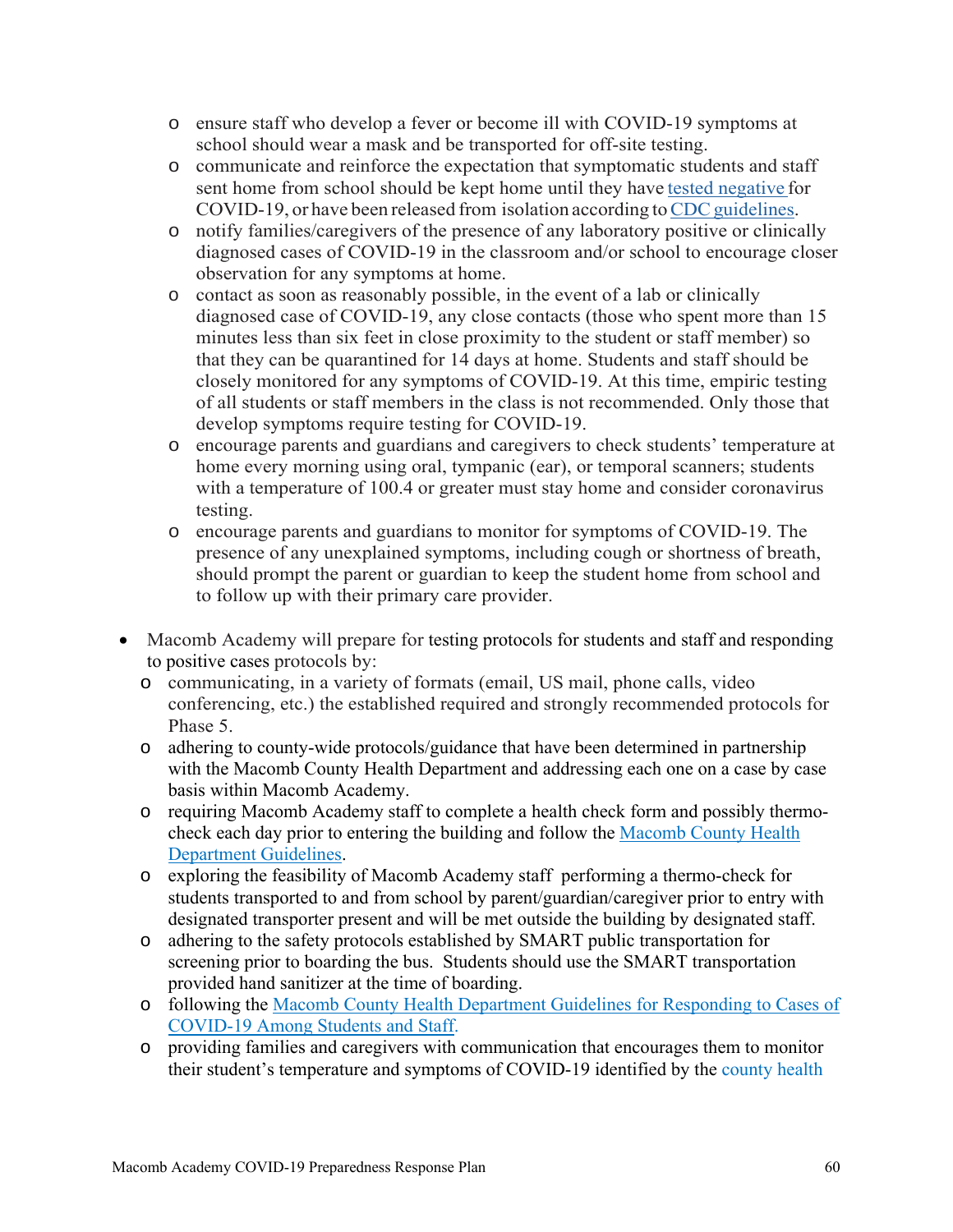department. They are quested to contact the school and follow-up with their primary health care provider.

o Macomb Academy will continually revisit the developed and implemented testing protocols for students and staff responding to positive cases protocol as needs arise, and/or in accordance with Macomb County Health Department and CDC regulations, and consultation with Macomb Intermediate School District (MISD), and the parent/caregiver to ensure a safe and healthy environment for the provision of a free and appropriate public education (FAPE) for students with disabilities.

## **Responding to Positive Tests among Staff and Students**

- Macomb Academy will:
	- o cooperate with the local public health department if a confirmed case of COVID-19 is identified, and in particular, must collect the contact information for any close contacts of the affected individual from two days before he or she showed symptoms to the time when he or she was last present at the school.
	- o close the area for 24 hours, where the student or staff was verified as being, before cleaning to minimize the risk of any airborne particles.
	- o notify local health officials, staff, and students immediately of any possible case of COVID-19 while maintaining confidentiality consistent with the Americans with Disabilities Act (ADA) and other applicable federal and state privacy laws.
	- o notify the Local Health Department to initiate contact tracing, following regular public health practice. Anyone who was within close contact of the case (less than six feet apart for 15+ minutes) will be asked to self-quarantine for up to 14 days after exposure. Local health officials, depending on the situation, may identify other contacts who require quarantine. Schools can help the local health department by collecting data and contact information of those exposed.
		- Macomb Academy staff will be provided with guidance on confidentiality laws and statutes that protect student and staff health information. Student communicable disease related information is protected health information. (Even if a family/ student acknowledges and publicly discloses a positive test, school staff and officials must not participate in discussions or acknowledge a positive test).
	- o allow employees with a confirmed case of COVID-19 to return to the workplace only after they are no longer infectious. Macomb Academy will follow the local health
	- o officials and provided instruction about return to work, using the most current guidelines from the CDC for this determination.
- Macomb Academy will prepare for responding to positive tests among staff and students protocols by:
	- o communicating, in a variety of formats (email, US mail, phone calls, video conferencing, etc.) the established required and strongly recommended protocols for Phase 5.
	- o taking into consideration the HIPAA and FERPA laws for all who may fall ill and/or contract COVID-19, and additional training and guidelines will be provided for all staff.
	- o provide staff with proper PPE when performing cleaning and disinfecting of any areas.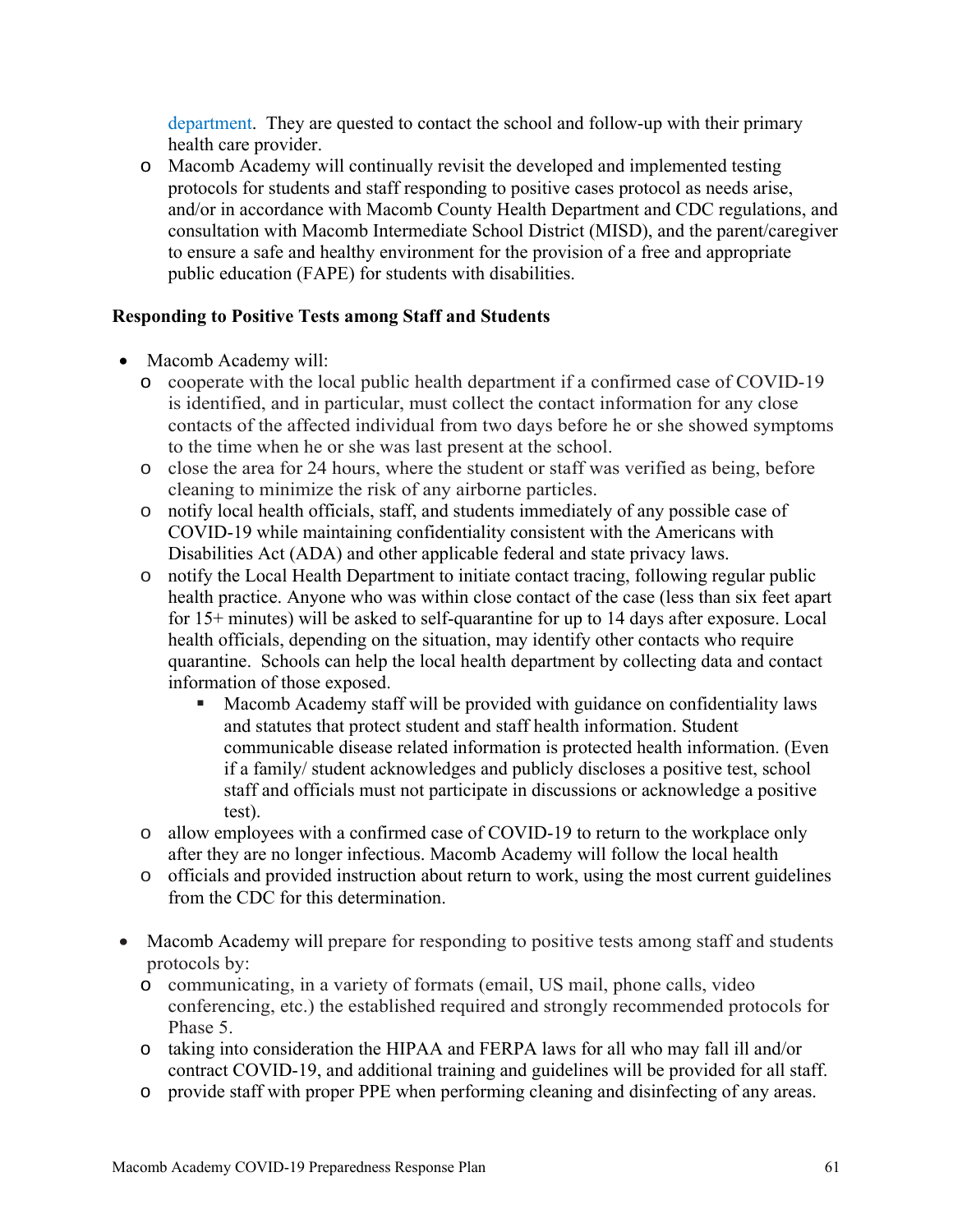- o Follow the clearly and explicitly established county-wide protocols/guidance that been determined in partnership with the Macomb County Health Department and will be addressed on a case by case basis at Macomb Academy.
- o explicitly following the Macomb County Health Department Guidelines for Responding to Cases of COVID-19 Among Students and Staff.
- o requiring building staff to wear proper protective gear when cleaning and area with a positive case
- o Macomb Academy will continually revisit the developed and implemented responding to positive tests protocols as needs arise, and/or in accordance with Macomb County Health Department and CDC regulations, and consultation with Macomb Intermediate School District (MISD), and the parent/caregiver to ensure a safe and healthy environment for the provision of a free and appropriate public education (FAPE) for students with disabilities.

# **Food Service, Gathering and Extracurricular Activities**

- Macomb Academy will:
	- o prohibit indoor assemblies that bring together students from more than one classroom.
	- o suspend large scale assemblies of more than 50 students.
	- o suspend off-site field trips that require bus transportation to an indoor location.
	- o conducting outside breaks, whenever possible, with appropriate social distancing and cohorting of students. If more than one class is outside, students should wear facial coverings.
	- o deliver school-supplied meals to classrooms with disposable utensils.
	- o consider the appropriateness of, according to Macomb County Health Department guidance, the provision of restaurant delivery food for lunch service for students and staff.
	- o teleecast larger than classroom size assemblies and other school-sanctioned events.
- Macomb Academy will prepare for food service, gathering, and extracurricular activities protocols by:
	- o communicating, in a variety of formats (email, US mail, phone calls, video conferencing, etc.) the established required and strongly recommended protocols for Phase 5.
	- o prohibiting indoor assemblies that bring together students from more than one classroom.
	- o prohibiting the use of and access to water fountains.
	- o strongly encourage students bring bottled water or a filled refillable water bottle to school.
	- o maintaining a supply of bottled water for students who may need it.
	- o include the use of classrooms or outdoor areas for students to eat meals if distancing guidelines in the break room cannot be met.
	- o staggering mealtimes to create seating arrangements with six feet of distance between students.
	- o wearing PPE when servicing food to students.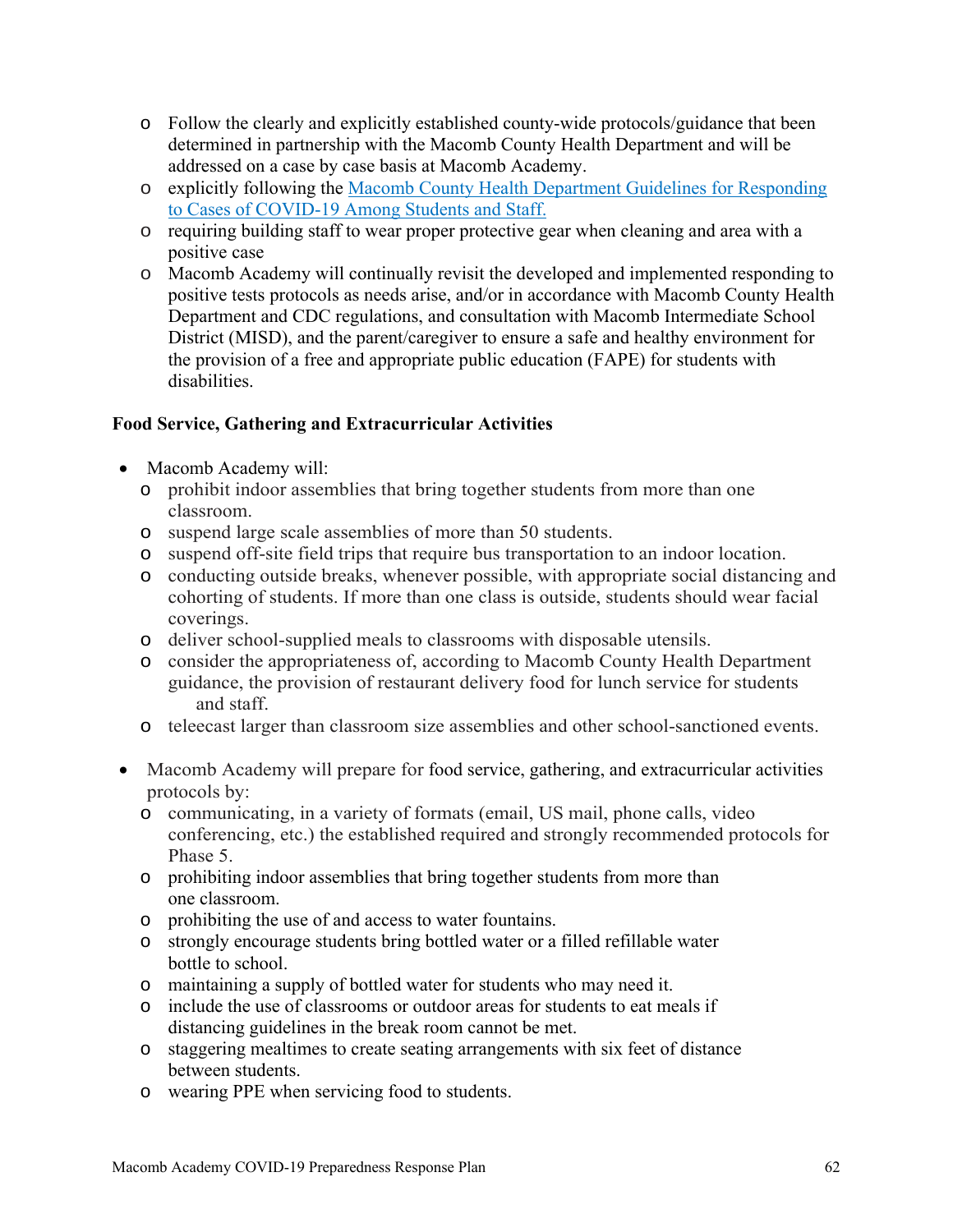- o requiring students and staff to wash hands before and after every meal.
- o requiring students and staff to wash or sanitize hands before and after every event.
- o suspending large scale assemblies of more than 50 students.
- o suspending off-site field trips that require bus transportation to an indoor location.
- o using outside as a location for breaks, whenever possible, with appropriate social distancing and cohorts of students. If more than one class is outside, students should wear facial coverings.
- o determine whether outside-sourced/community-based restaurant location food will be served to the students as a meal source.
- o implement telecasting of assemblies and other school-sanctioned events.
- o require the use of face covering for all extracurricular activities, and adhere to prior indicated requirements of size, distancing and cohorting.
- o Macomb Academy will continually revisit the developed and implemented food service, gathering and extracurricular activities protocols needs arise, and/or in accordance with Macomb County Health Department and CDC regulations, and consultation with Macomb Intermediate School District (MISD), and the parent/caregiver to ensure a safe and healthy environment for the provision of a free and appropriate public education (FAPE) for students with disabilities.

#### **Athletics**

Macomb Academy does not have an athletic program. Protocols are not necessary.

#### **Cleaning**

- Macomb Academy will comply with the following cleaning protocols:
	- o Frequently touched surfaces including light switches, doors, benches, bathrooms, must undergo cleaning at least every four hours with either an EPA-approved disinfectant or diluted bleach solution.
	- o Libraries, computer labs, arts, and other hands-on classrooms must undergo cleaning after every class period with either an EPA-approved disinfectant or diluted bleach solution.
	- o Student desks must be wiped down with either an EPA-approved disinfectant or diluted bleach solution after every class period.
	- o Outside community structures must continue to undergo normal routine cleaning, but using an EPA- approved disinfectant is unnecessary.
	- o Ensure safe and correct use and storage of cleaning and disinfection products, including storing products securely away from students, and with adequate ventilation when staff use products.
		- Staff and students must wear gloves, surgical mask, and face shield when performing all cleaning activities.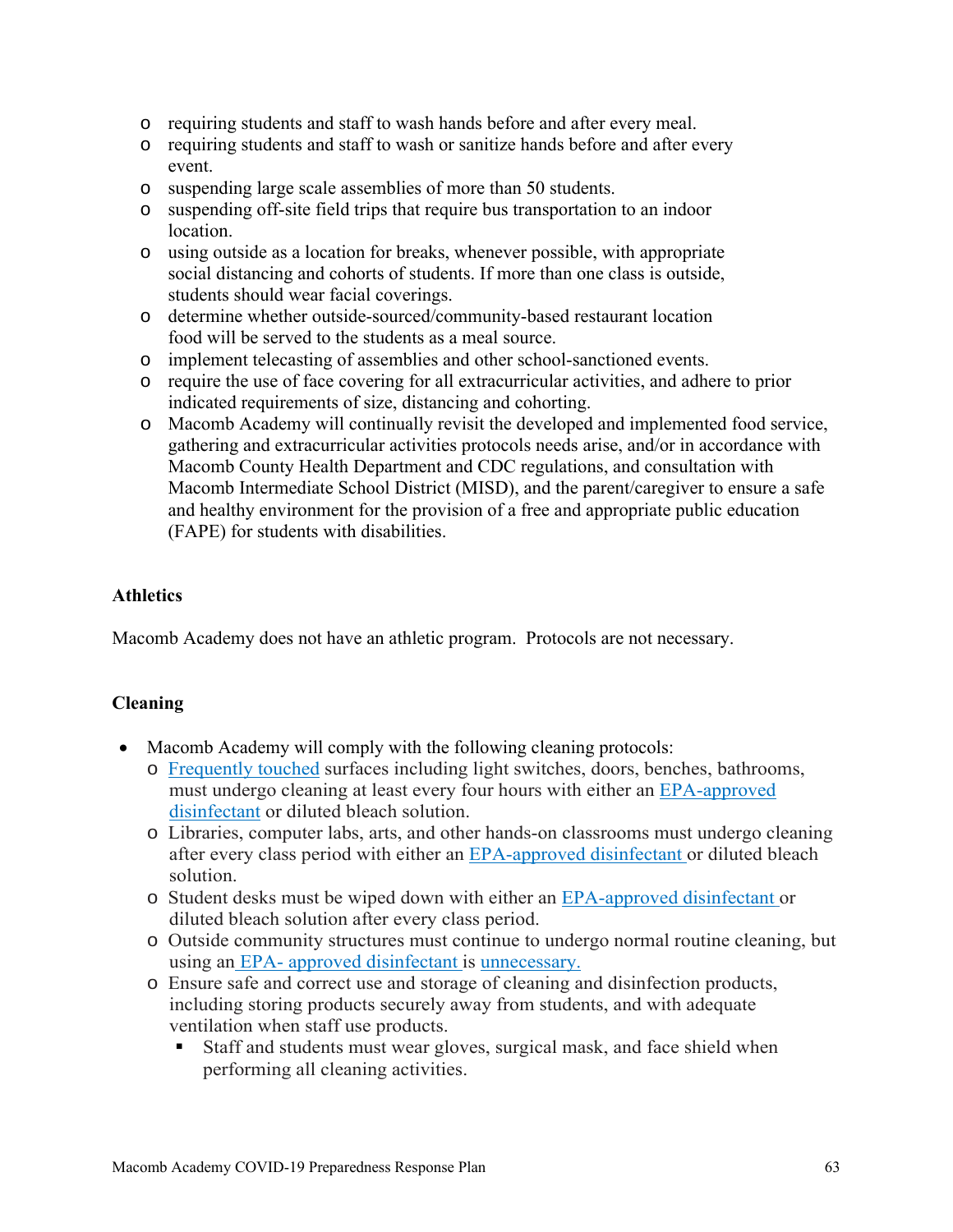- Macomb Academy will prepare for cleaning protocols by:
	- o communicating, in a variety of formats (email, US mail, phone calls, video conferencing, etc.) the established required and strongly recommended protocols for Phase 5.
	- o thoroughly cleaning the building each day utilizing public health and Macomb Academy guidelines.
	- o providing classroom staff with hand sanitizer, disinfectant wipes, spray cleaner and paper towel to clean tables and commonly touched surfaces like door knobs.
	- o requiring staff follow safety protocols when sanitizing tables and desks.
	- o establishing and implementing a rigid cleaning protocol and a regular schedule throughout the school day according to the guidelines of the CDC, Macomb County Health Department, and consultation with Macomb Intermediate School District (MISD). This includes:
		- step-by-step instructions for:
			- frequently touched surfaces, outside of the classroom,
			- classroom desks, countertops, and classroom area
			- after each class/at transition times
			- end of the day
			- common areas
			- outside structures (picnic tables)
			- bathrooms
	- o Macomb Academy will continually revisit the developed and implemented building cleaning protocols as needs arise, and/or in accordance with Macomb County Health Department and CDC regulations, and consultation with Macomb Intermediate School District (MISD), and the parent/caregiver to ensure a safe and healthy environment for the provision of a free and appropriate public education (FAPE) for students with disabilities.

#### **Busing and Student Transportation**

Macomb Academy does not have a busing system for transportation to and from school Student secure their own transportation, and may arrive and depart school by one or more of the following means:

- Community-based SMART Bus connector service
- Community-based SMART Bus fixed route service
- Self-transport (drive)
- Family/Caregiver/Friend, etc. drop off and pick up
- Walk
- Ride bike

Macomb Academy does rely on Academy transportation to travel to community-based work experience locations. Requirements and Academy response are indicated here.

- Macomb Academy will:
	- o suspend travel to community-based work experience locations until an agreement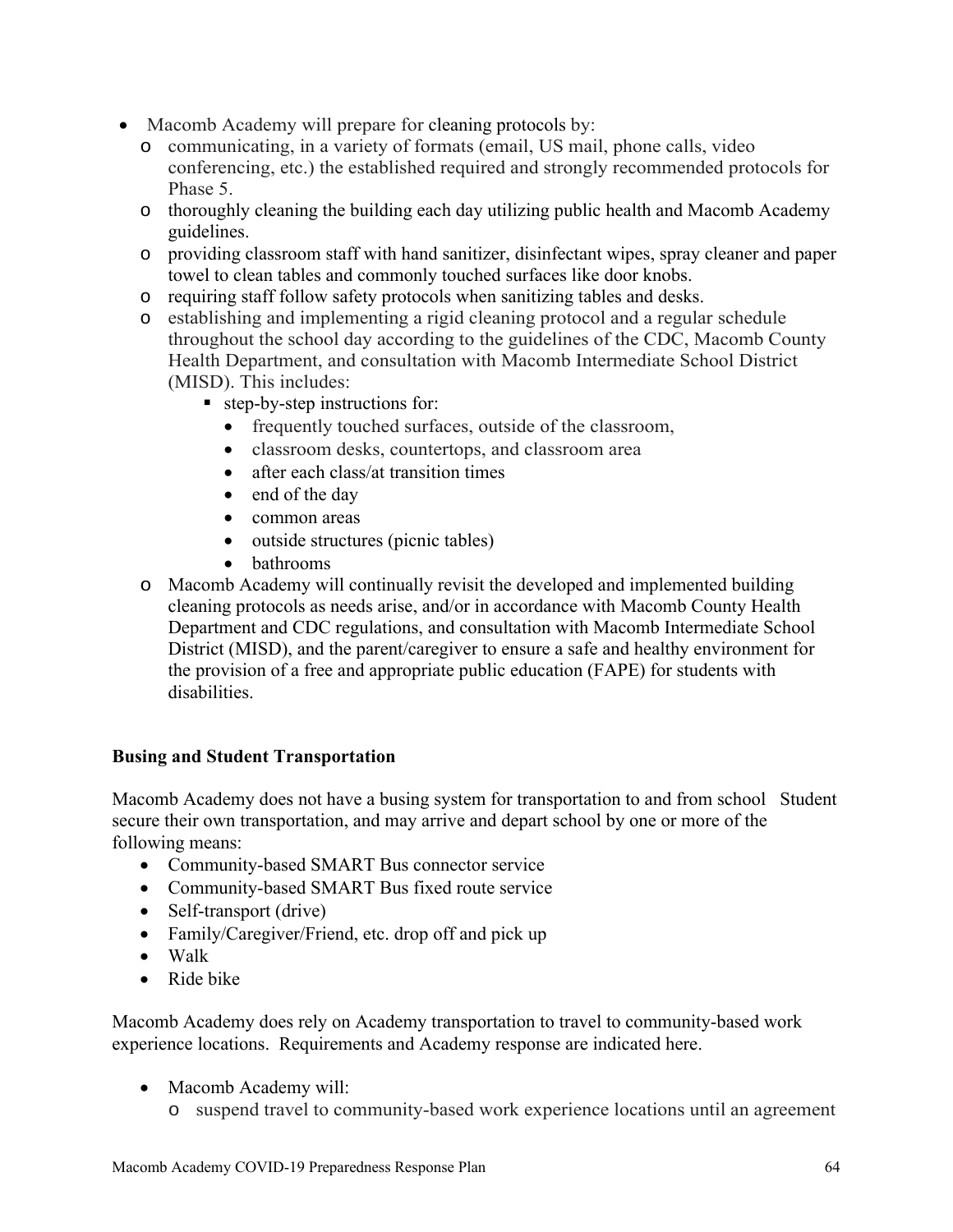is made between the Academy and the community-based partner on the reassurance of the best-in-place safety protocol in the establishment.

- Macomb Academy will prepare for student transportation by:
	- o communicating, in a variety of formats (email, US mail, phone calls, video conferencing, etc.) the established required and strongly recommended protocols for Phase 5.
	- o requiring strict adherence to guideline with using Macomb Academy vans for transporting students to community-based work experience instruction sites:
		- seating will be at half capacity until determined distancing is no longer necessary through governmental orders.
		- require the use of hand sanitizer before entering the van. Hand sanitizer will be supplied on the van.
		- Staff and students, if medically feasible, must wear facial coverings while on the van. There may be situations where it is not safe to wear facial covering. Decisions about these situations will be made on a case-by-case basis with local public health officials and the building administrator.
		- Clean and disinfect vans before and after every transit route. Students must not be present when a vehicle is being cleaned.
		- Clean and disinfect frequently touched surfaces in the vehicle (e.g., surfaces in the driver's cockpit, hard seats, arm rests, door handles, seat belt buckles, light and air controls, doors and windows, and grab handles) prior to morning use and prior to afternoon use.
		- Clean, sanitize, and disinfect equipment including items such as adaptive equipment installed in the van.
		- If a student or staff becomes sick during the day, they must not use the van and must follow protocols outlined above.
		- If a student or staff becomes sick wile in the community at the work experience site, the staff will contact Macomb Academy and the situation will be handled on a case-by-case basis.
		- Weather permitting, keep doors and windows open when cleaning the vehicle and between trips to let the vehicles thoroughly air out.
		- Weather permitting, consider keeping windows open while the vehicle is in motion to help reduce spread of the virus by increasing air circulation, if appropriate and safe.
		- Maintain a log of cleaning schedule of the van.<br>Instruct practice and review transportation requ
		- Instruct, practice and review transportation requirements with students
		- Macomb Academy will continually revisit the developed and implemented transportation protocols as needs arise, and/or in accordance with Macomb County Health Department and CDC regulations, and consultation with Macomb Intermediate School District (MISD), and the parent/caregiver to ensure a safe and healthy environment for the provision of a free and appropriate public education (FAPE) for students with disabilities.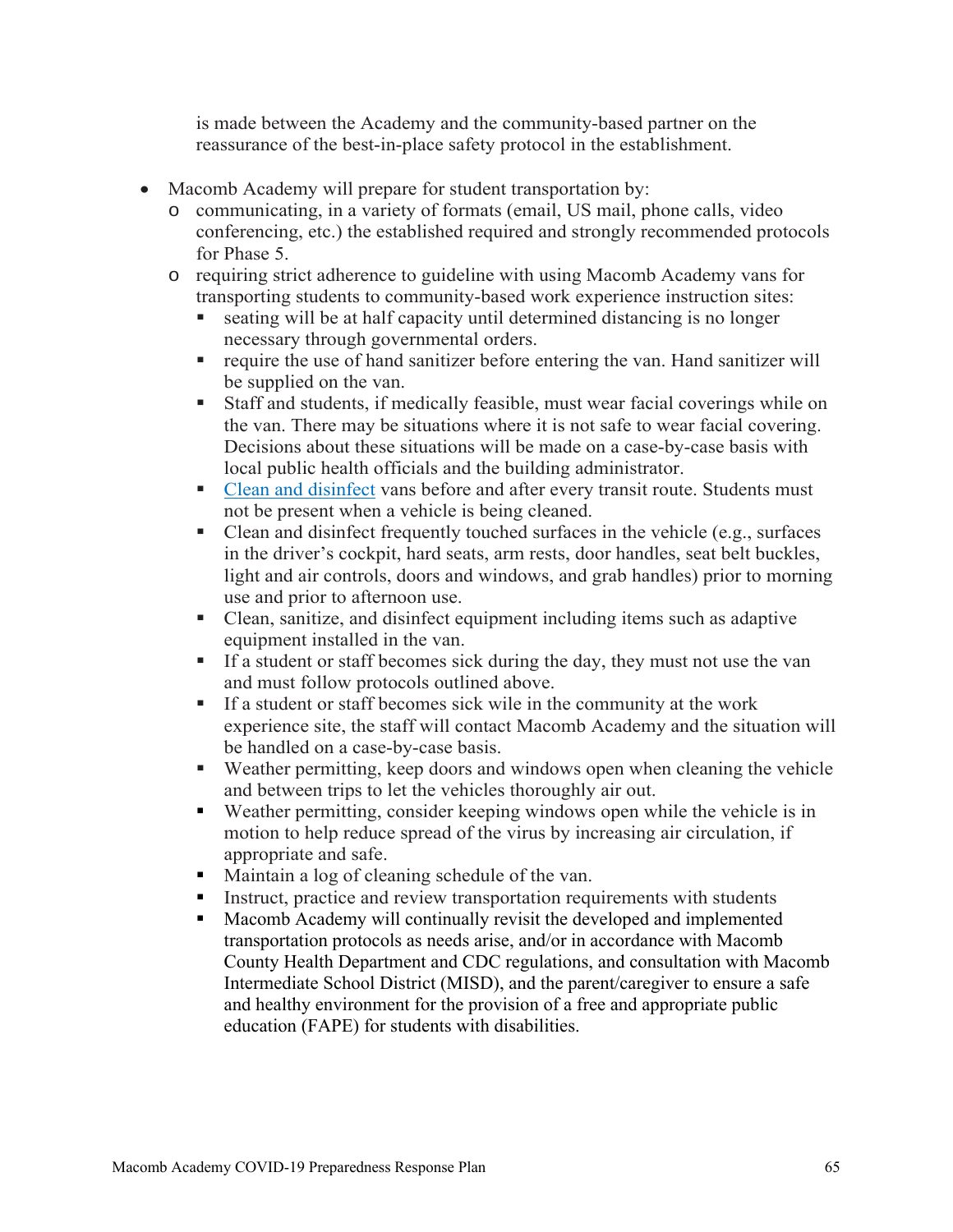#### **Medically Vulnerable Students and Staff**

- Macomb Academy will:
	- o Systematically review all current plans (e.g. Individual Healthcare Plans, Individualized Education Programs plans) for accommodating students with special healthcare needs and update their care plans as needed to decrease their risk for exposure to COVID-19.
	- o Create a process for students/families and staff to self-identify as high-risk for severe illness due to COVID-19 and have a plan in place to address requests for alternative learning arrangements or work reassignments.
	- o Pertaining to medically vulnerable students, revise the school's remote learning plan to incorporate feedback and input from teachers, families, students, and school leaders and improve its effectiveness. Share it with all involved stakeholders.
- Macomb Academy will prepare for medically vulnerable students and staff protocols by:
	- o communicating, in a variety of formats (email, US mail, phone calls, video conferencing, etc.) the established required and strongly recommended protocols for Phase 5.
	- o consulting and collaborating with Macomb Intermediate School District (MISD) to develop procedures that will be created for staff, including students who may be identified as medically fragile or high risk.
	- o consulting and collaborating with the student's family/caregiver, and documentation from primary care medical provider, in the development of a plan.
	- o revising the developed and implemented medically vulnerable protocols as needs arise, and/or in accordance with Macomb County Health Department and CDC
	- o regulations, and consultation with Macomb Intermediate School District (MISD), the parent/caregiver, and primary care medical provider.
	- o Macomb Academy will continually revisit the developed and implemented medically vulnerable students and staff protocols as needs arise, and/or in accordance with Macomb County Health Department and CDC regulations, and consultation with Macomb Intermediate School District (MISD), and the parent/caregiver to ensure a safe and healthy environment for the provision of a free and appropriate public education (FAPE) for students with disabilities.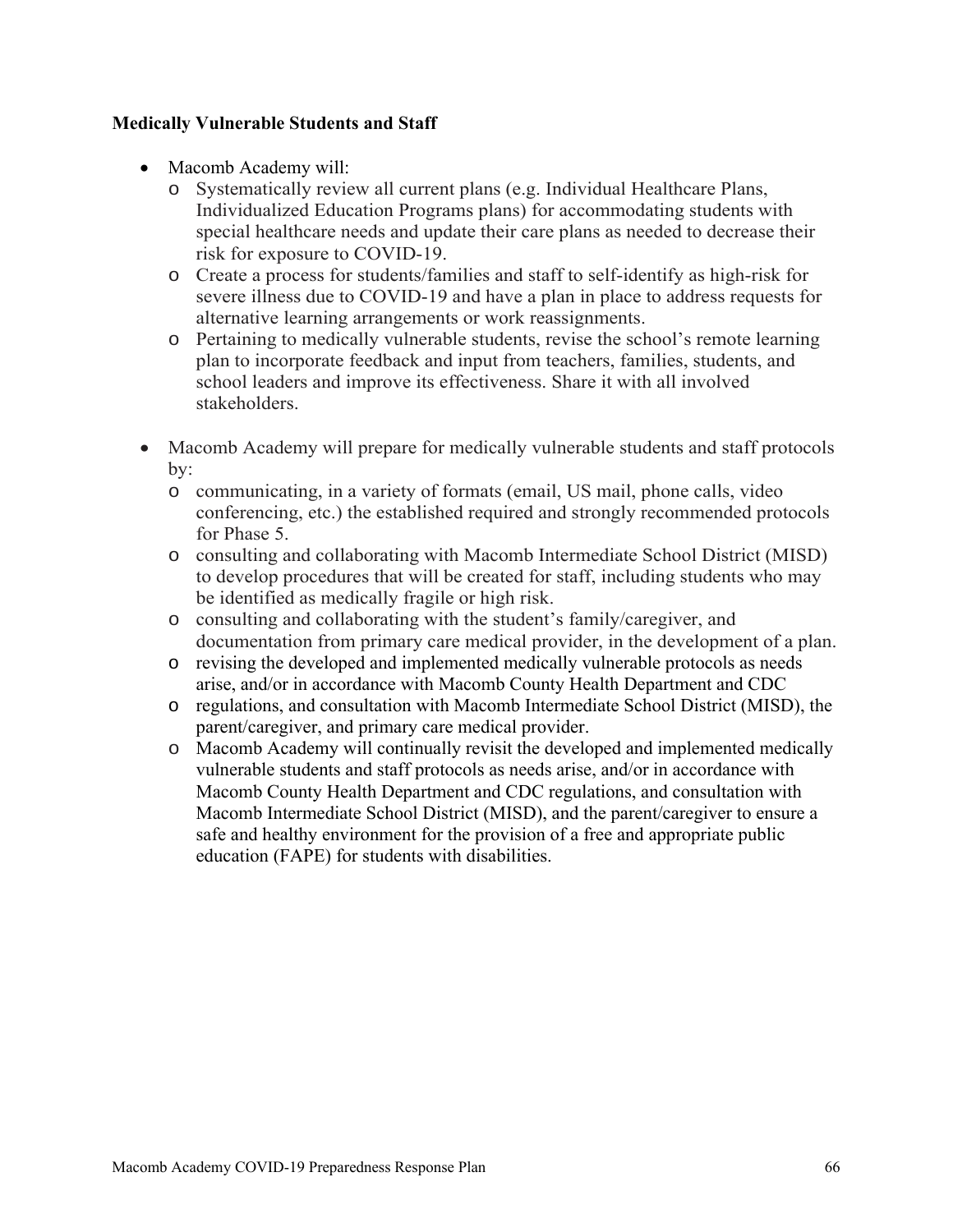

## **Phase 5 Mental & Social-Emotional Health**

- Macomb Academy will:
	- o Implement a mental health screening for all students by a trained professional, if possible. Any screening should be compliant with HIPAA and FERPA policies. Screening instructions (offered verbally to younger students) should provide ageappropriate and transparent disclosure of protocols in place to protect confidentiality while adhering to mandated reporting guidelines.
	- o establish and communicate to all staff guidelines for identification and rapid referral of at-risk students to appropriate building-level support teams.
	- o provide all staff with timely, responsive, and ongoing training/professional development as well as needed tools, resources, and implementation support, focused on a variety of topics, including: social-emotional learning, traumainformed best practices, identification of students at risk and proper local referral protocols, and self-care to promote holistic wellness and resilience and to prevent burnout and vicarious trauma.
	- o Identify a point person or establish an access navigator to centralize mental health referrals, communications to families/ students, and public-facing wellness materials.
	- o establish a comprehensive crisis management plan that leverages available internal and external/ community-based resources, which can be activated efficiently as needed (e.g., loss of student, loss of a school staff member).
	- o compile and regularly update comprehensive lists of wellness resources available to both staff and students that can be provided in conjunction with screening activities, and that references school and community wellness resources.
	- o establish ongoing reporting protocols for school staff to evaluate physical and mental health status.
	- oprovide resources for staff self-care, including resiliency strategies.
	- odesignate a school-based mental health liaison who will work across the school, local public health agencies, and community partners.
	- oleverage MDE resources for student and staff mental health and wellness support.
	- oactivate communication channels for school stakeholders to address mental health concerns resulting from COVID-19 (for example, a telephone hotline or a designated email).
	- ocommunicate with parents and guardians, via a variety of channels, return to school transition information including: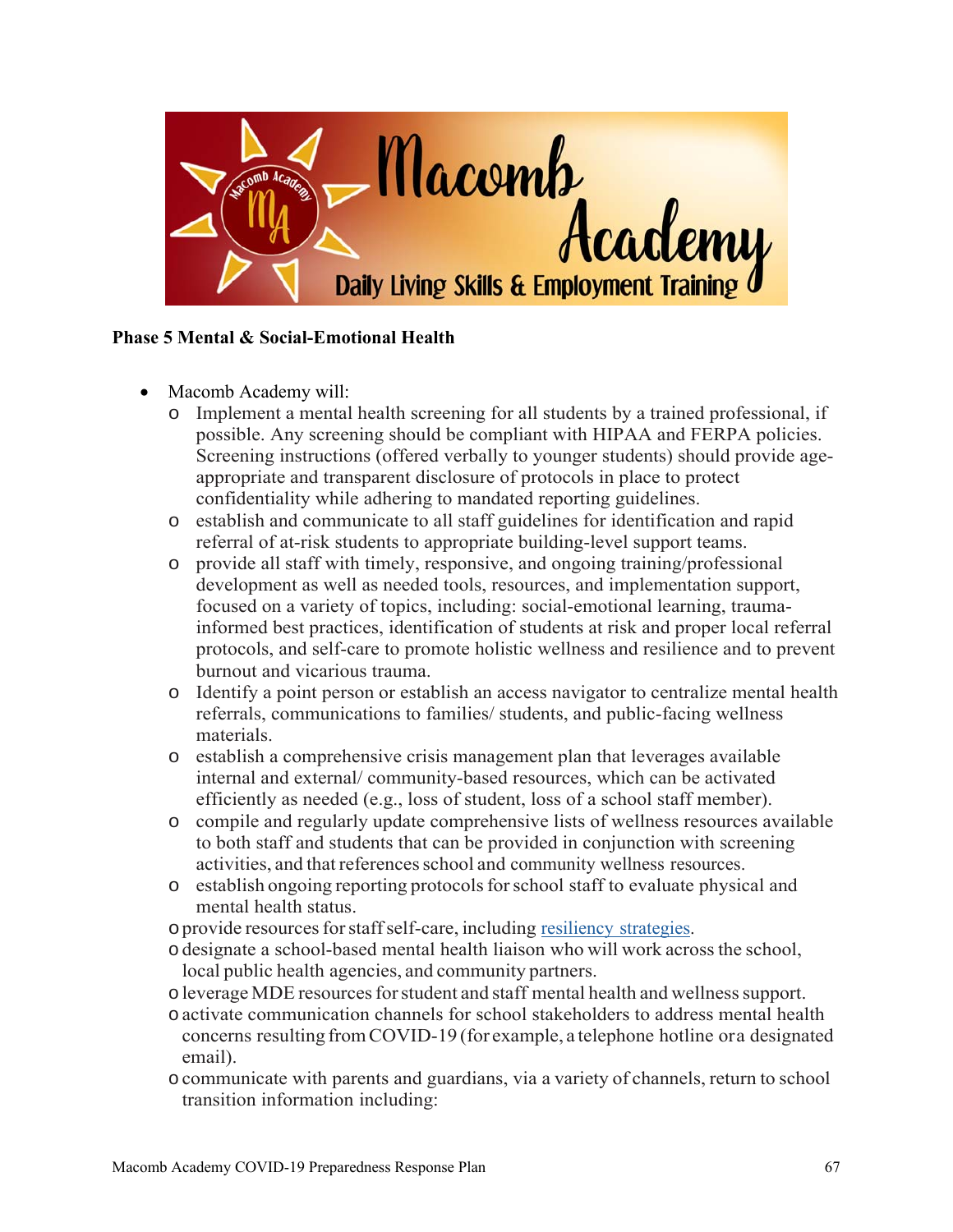- destigmatization of COVID-19;
- understanding normal behavioral response to crises;
- general best practices of talking through trauma with children; and
	- o positive self-care strategies that promote health and wellness.
- Macomb Academy will prepare for Mental & Social-Emotional Health safety protocols by:
	- o communicating, in a variety of formats (email, US mail, phone calls, video conferencing, etc.) the established required and strongly recommended protocols for Phase 5.
	- o maintaining the priority of the mental and social-emotional needs of students.
	- o using a variety of strategies to maintain regular communication with students that may include phone calls, written letters, email, virtual meetings using technology platforms such as Google Classroom, Schoology, or Zoom. This will allow staff to stay connected and maintain supportive relationships with all students. All staff will work together to provide this support, including teachers, paraprofessionals, office staff, and administration.
	- o maintaining connection to existing supports that were in place prior to the closure of the school building.
	- o sharing resources so families can connect with professional, certified staff who provide support services to families at the school and county level. Macomb Academy will also provide access to the information related to

COVID-19 provided by the county, state, and federal resources, including the Center for Disease Control (CDC), the Michigan Department of Health and Human Services (MDHS), and the Macomb County Health Department (MCHD).

- It is imperative during this time that Macomb Academy create remote learning that attends to student social and emotional needs. Some of the ways Macomb Academy will ensure that all school community members feel connected and informed include:
	- o providing ongoing communication among all stakeholders.
	- o providing opportunities for positive feedback/connection between students and teachers.
	- o acknowledging students' current situation and context.
	- o providing students with appropriate supports to process events.
	- o utilizing trauma-informed practices, when possible.
	- o utilizing school and community resources to provide mental health supports.
	- o leveraging the use of community agency partners who provide support to students for ongoing support and check-ins.
- Macomb Academy will explore the use of programs such as SAEBRS assessment, part of Fast Bridge, to assess individual students' mental health. https://www.fastbridge.org/saebrs/
- Macomb Academy will explore **CASEL Leveraging the Power of SEL (Social & Emotional Learning)**: Macomb Academy may leverage SEL by considering the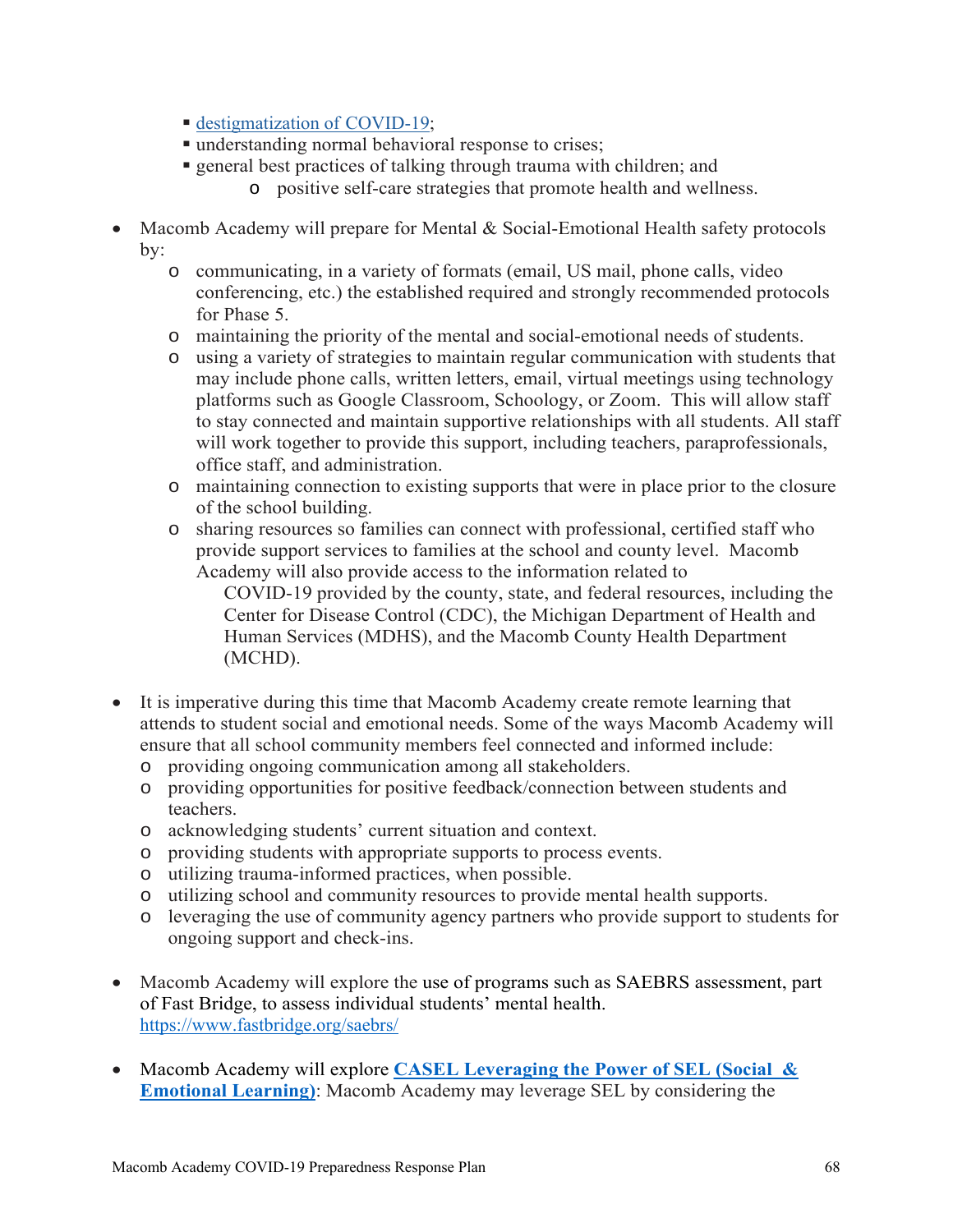following activities:

- o take time to build partnerships, deepen understanding, and plan for SEL.
- o design opportunities for staff to connect, heal, and cultivate their own SEL competencies and capacities.
- o create emotionally and physically safe, supportive, and engaging learning environments that promote all students' social and emotional development.
- o use data as an opportunity to deepen relationships and continuously improve support for students, families, and staff.

Macomb Academy will utilize appropriate mental health screeners as feasible, adhering to all HIPAA and FERPA policies. Macomb Academy communication protocols will be used to convey the guidelines teachers may use for identification and rapid referral of atrisk students in face-to-face, hybrid, and remote learning environments. Macomb Academy will provide opportunities to help all school community members feel connected and informed by providing ongoing communication among all stakeholders. Macomb Academy will promote and support opportunities for positive feedback/connection between students and teachers and acknowledge individual students' current situation and context. All students with have access to appropriate supports to process events, schools and teachers utilize trauma-informed practices, when possible. Macomb Academy staff will utilize school and community resources to provide mental health supports and leverage the use of Macomb Intermediate School District (MISD) resources, ongoing support and check-ins.

- Macomb Academy will explore and use as appropriate, Reunite, Renew, and Thrive: Social and Emotional Learning (SEL) CASEL Social and Emotional Roadmap for Reopening School (CASEL Resource for Reopening)
- Macomb Academy will also refer to the building crisis management plans regarding communication procedures, community resources, staff care, SEL or resiliency strategies, mental health liaison, communication, and community-based hotlines.
- Macomb Academy will consult and collaborate with Macomb Intermediate School District (MISD) for support and resources related to:
	- o mental health wellness checks.
	- o protocol for referring at-risk students for support teams.
	- o the MISD Crisis Team.
	- o the MISD Wellness Committee
	- $\circ$  Macomb Academy will continually revisit the developed and implemented Mental & Social-Emotional Health protocols as needs arise, and/or in accordance with Macomb County Health Department and CDC regulations, and consultation with Macomb Intermediate School District (MISD), and the parent/caregiver to ensure a safe and healthy environment for the provision of a free and appropriate public education (FAPE) for students with disabilities.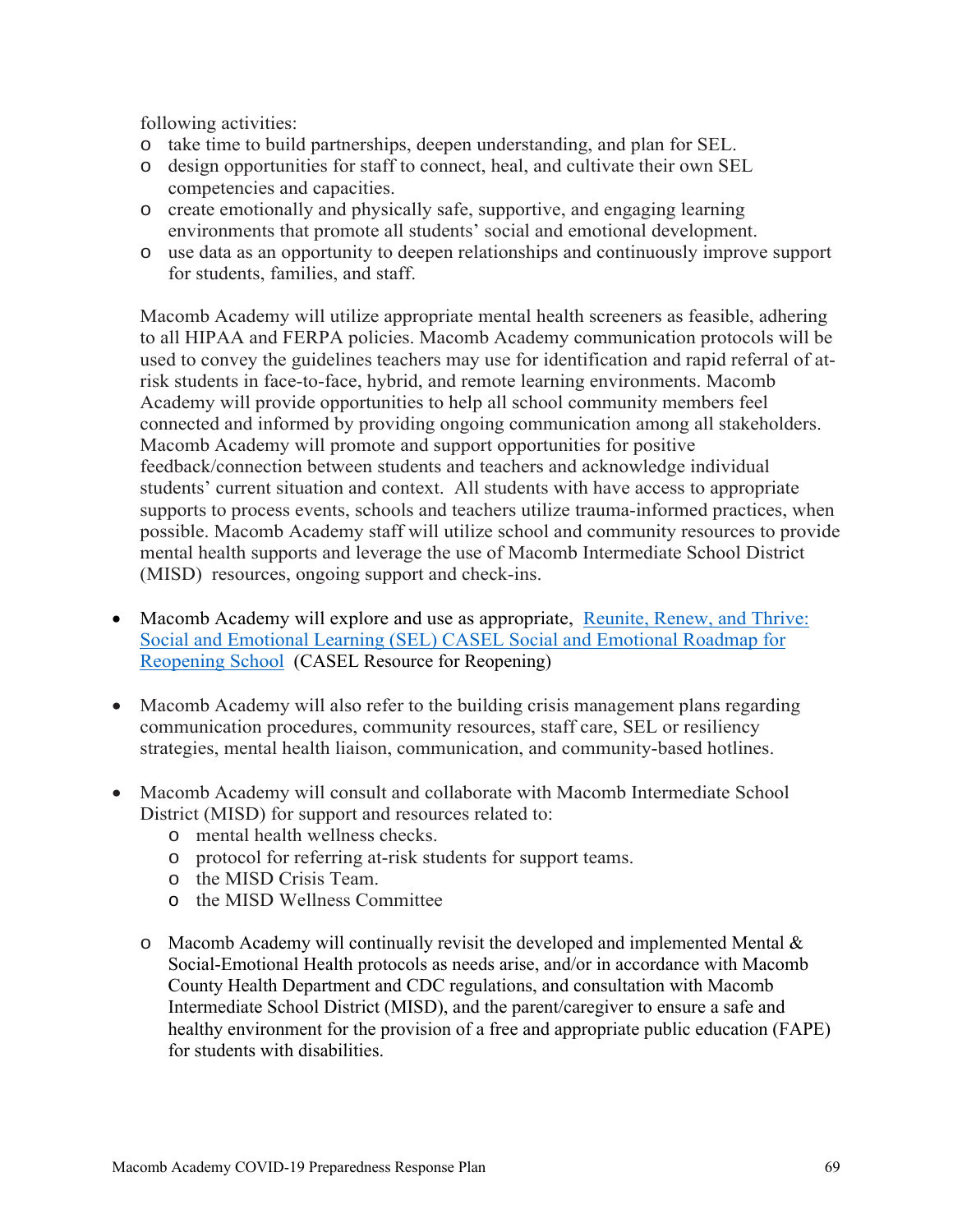

# **Phase 5 Instruction**

# **Governance**

- Macomb Academy will:
	- o create a Return to Instruction and Learning working group, potentially led by the Executive Director, and composed of a broad group of stakeholders to:
		- gather feedback from families, teachers, students, and school leaders about their experiences with remote learning through online surveys and/or virtual focus groups or conversations.
		- **revise the remote learning plan to incorporate feedback and input from** stakeholders to improve its effectiveness.
		- share Macomb Academy's remote learning plan with all involved stakeholders in case of a return to remote learning.
- Macomb Academy will prepare for instruction governance protocols by:
	- o communicating, in a variety of formats (email, US mail, phone calls, video conferencing, etc.) the established required and strongly recommended protocols for Phase 5.
	- o securing a committee of volunteer Macomb Academy staff members to discuss and plan for a safe start and return to school, and response to schooling in Phase 5.
	- o having the executive director participating in return-to-work groups, which included leaders from Macomb County school districts, the Macomb Intermediate School District, Macomb County's Executive's Office, Macomb Community College, other post-secondary institutions, and community partners. These groups have met consistently to gather and analyze feedback, adjust learning plans based on stakeholder input, and share the revised instructional options. In addition, Macomb County local districts have established return-to-work teams focused on creating a safe and productive environment for all stakeholders.
	- o clearly communicating modes of instruction by the executive director and made available to students and parents so they can select which option(s) best meets students' unique educational needs and individual home situations.
	- o continually revisiting the developed and implemented governance protocols as needs arise, and/or in accordance with Macomb County Health Department and CDC regulations, and consultation with Macomb Intermediate School District (MISD), to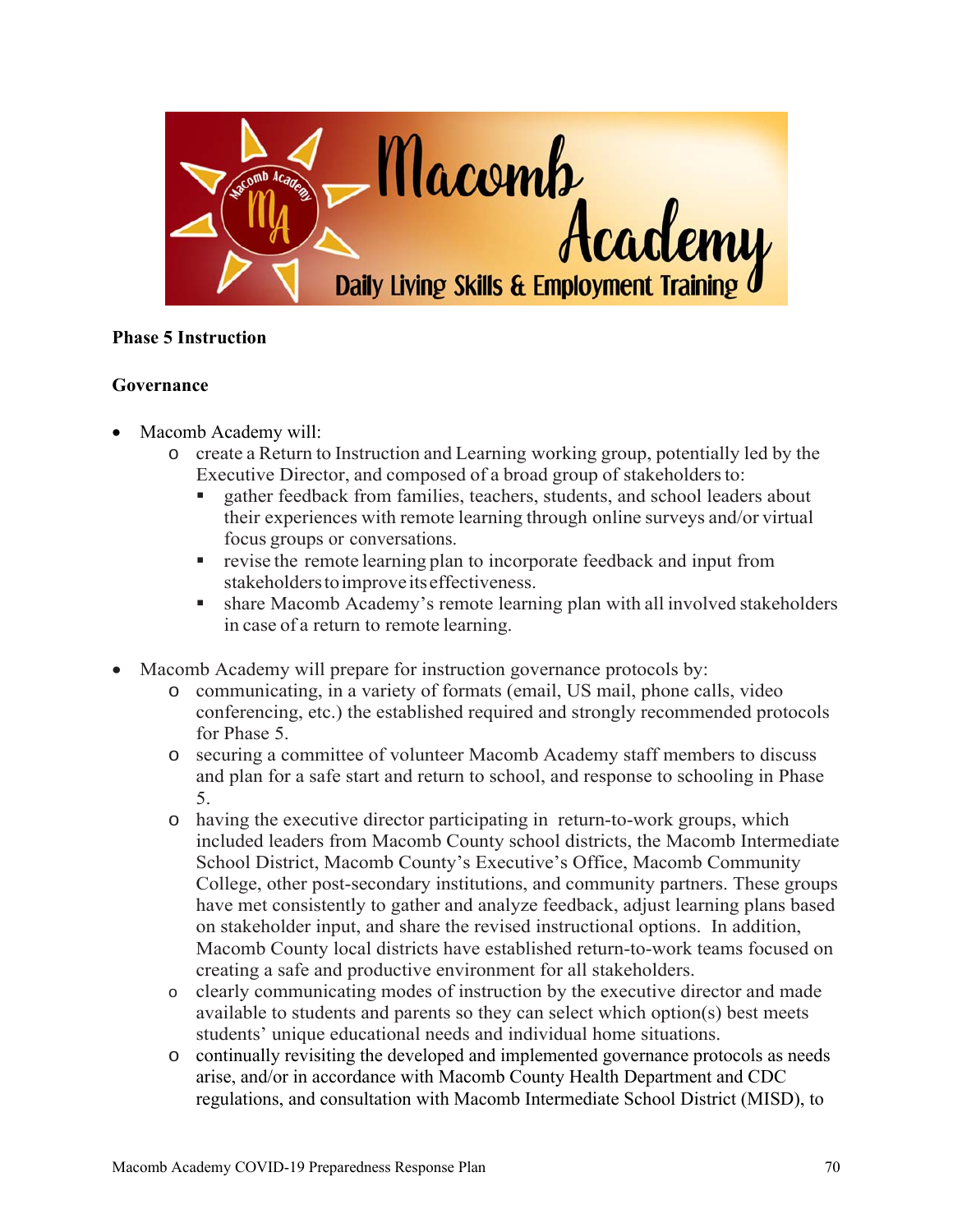ensure the provision of a free and appropriate public education (FAPE) for students with disabilities.

#### **Remote Instruction**

Remote instruction is not required in Phase 5. Macomb Academy may revert the plan for operating. Decisions relative to return to the closure of Macomb Academy for in-person schooling will be based on the safety, health and welfare of our students and entire school community. Macomb Academy may revert the plan for operating, detailed in this PRP, during Phase 3 of the MI Safe Start Plan, or at any time the region is in Phases 4 or 5 of the MI Safe Start Plan. Further, by approving the Macomb Academy COVID-19 Preparedness and Response Plan, the Macomb Academy Board of Directors delegate the authority for making this decision to the Executive Director. All students and parent, and the school community will be properly notified of any such transition.

# **Instruction (Before School Opens)**

- Macomb Academy will:
	- o Activate hybrid learning programs at scale to deliver standards-aligned curricula and high-quality instructional materials. Integrate synchronous and asynchronous learning and best practices that promote student engagement, consistency, and differentiation. Consult MDE for high-quality digital resources.
	- o Make expectations clear to school leaders and teachers around hybrid or remote instruction that include:
		- best practices for blended or remote learning;
		- **post-secondary transition program proficiencies;**
		- modes of student assessment and feedback;<br>■ differentiated support for students:
		- differentiated support for students;
		- $\blacksquare$  the inclusion of social-emotional learning; and
		- guidance around daily instructional time and workload for each student's individualized unique educational need to ensure consistency for students.
	- o Set an instructional vision that ensures that:
		- Every students' academic and social-emotional needs will be addressed with the integration of Social and Emotional Learning (SEL) and strengthening connections with students.
	- o Support schools to implement grade-level curricula that is aligned to Michigan post-secondary transition program standards.
	- o Revise students' IEPs, IFSPs, and 504 plans in coordination with general and special education teachers to reflect the child's evolving needs based on assessment data and parent feedback, and design accommodations and match services accordingly.
		- Commence intervention and support services. Plans must include all programs and learning environments, especially special education.
		- Establish structures for general and special education teachers to collaborate on delivery methods for assessments and instruction as outlined in IEPs. Consider students' needs around accessibility and provide assistive technologies, where possible.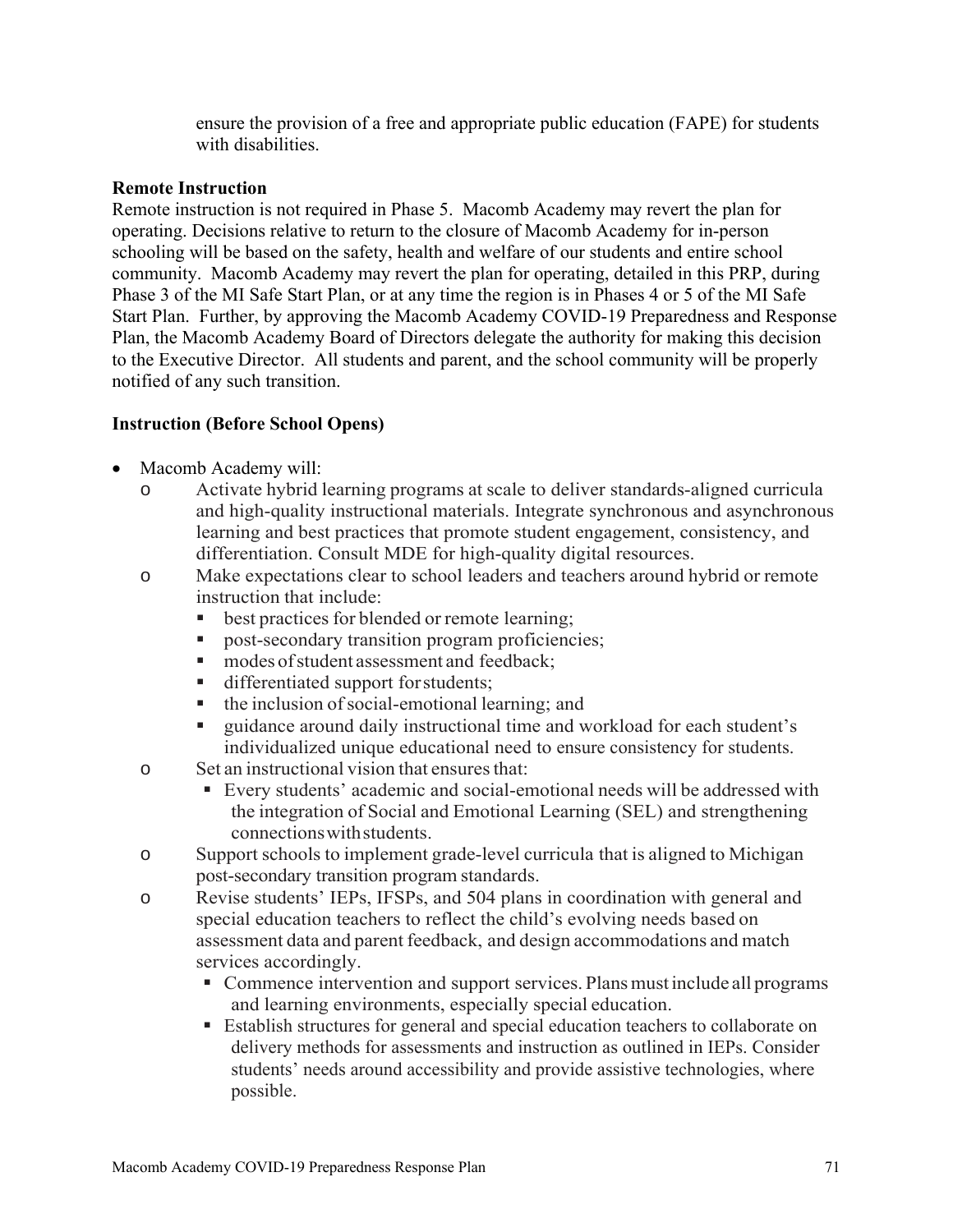- o Inventory all intervention programs and services available to students at Macomb Academy and identify any gaps.
- o Remain connected with MDE about policies and guidance.
- o Develop a continuation of services plan for students needing support and related services, including evaluations by school psychologists and social workers.
- Macomb Academy will prepare for instruction (before schools reopen) protocols by:
	- o communicating, in a variety of formats (email, US mail, phone calls, video conferencing, etc.) the established required and strongly recommended protocols for Phase 5.
	- o communicating expectations for teaching in face-to-face, hybrid, or remote contexts. Macomb Academy will activate best practice learning at scale, with standardsaligned curricula and high quality instructional materials. Teachers will continue to strengthen synchronous and asynchronous opportunities using best practice instructional strategies for both remote and face-to-face contexts. Macomb Academy will promote interaction with content in a variety of formats, which foster student engagement, consistency, and differentiation.
	- o encouraging Macomb Academy teachers and paraprofessionals to collaboratively identify essential standards (concepts) and post-secondary proficiencies. Teachers will also create learning progressions, learning targets, and pacing guides reflective of essential standards (concepts). Lesson plans will include formative checks and scaffolding to meet the needs of all students. Macomb Academy will utilize specific instructional platforms and delivery methods while clarifying expectations for students and parents.
	- o creating systems of equity and access for all students. Macomb Academy will identify staff responsible to determine levels of interventions for students not participating or responding to instruction. Teachers will continue to work collaboratively to meet IEP goals and provide accessibility to any assistive technologies as needed. Specific skilled personnel participating in this system may include teachers, paraprofessionals, related services staff, and administration.
	- o drawing from frameworks such as LCCE, CASEL or STARR Commonwealth, and use the actionable recommendations to ensure the social and emotional needs of all students and adults are addressed.
	- o collaborating and consulting with the Macomb Intermediate School District (MISD) to continue providing professional learning supports directly related to stakeholder needs. These job-embedded supports will be differentiated according to content and instructional delivery modes. The MISD will utilize feedback to bring professional learning and services to scale.
- Macomb Academy intends to operate in-person instruction. The IEP process will be used to determine appropriate alternate programming if the student is unable to attend in-person instruction.
	- o Macomb Academy will focus on student's goals and objectives per the IEP as instruction is aligned with general curriculum.
	- o If the Macomb Academy is able to provide in-person instruction services would take place as determined by the IEP.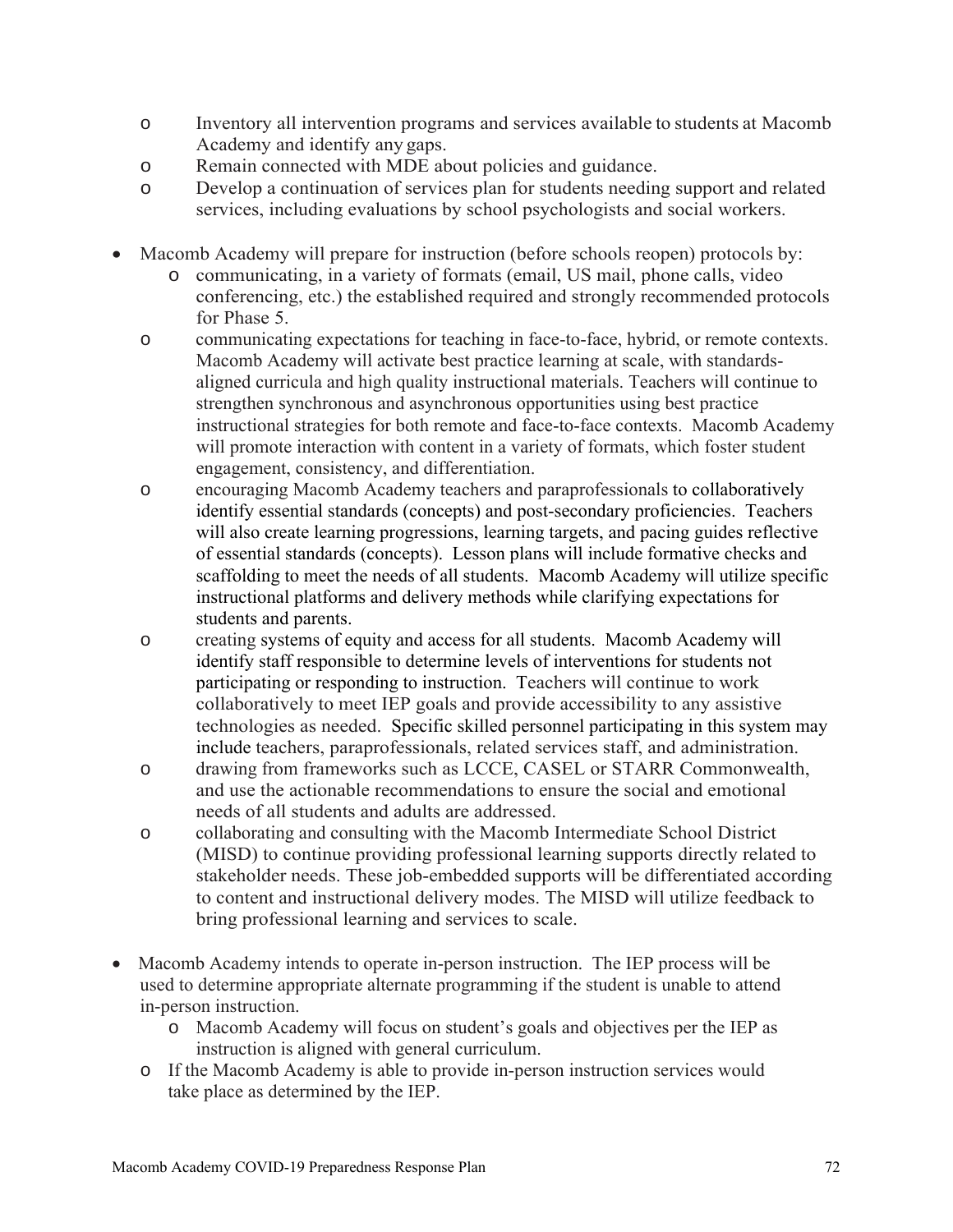- o If the student requires hybrid or the school is closed per executive order, a continuation plan will identify how the services can be provided
- Macomb Academy will continually revisit the developed and implemented instruction protocols as needs arise, and/or in accordance with Macomb County Health Department and CDC regulations, and consultation with Macomb Intermediate School District (MISD), to ensure the provision of a free and appropriate public education (FAPE) for students with disabilities.

# **Communication & Family Supports**

- Macomb Academy will:
	- o implement any additional communication systems needed to reach every family and student in their home language through multiple modes (e.g., text, all call, email, home visit) to share:
		- Expectations around their child's return to school;
		- Clear information about schedules and configurations, if hybrid;
		- Information about modes of assessment, details on curricula used in each of the core subjects, and grade-level proficiencies; and
		- Plans for each of the different school opening scenarios.
	- o Provide resources that demonstrate schools value parents as partners in their child's education. Offer family supports that provide families with:
		- training about how to access and use the school's chosen digital systems and tools;
		- supports and resources for families to use at home, such as grade-specific activities and strategies for teaching and helping their child;
		- opportunities to build their digital literacy; and
		- $\blacksquare$  strategies to support their child's learning at home.
- Macomb Academy will prepare for communication  $&$  family supports protocols by:
	- o communicating, in a variety of formats (email, US mail, phone calls, video conferencing, etc.) the established required and strongly recommended protocols for Phase 5.
	- o As feasible and resources permits, Macomb Academy will build upon existing communication systems in an effort to reach every family and student in their home language through multiple modes with the support and services of Macomb Intermediate School District (MISD) Bilingual staff.
	- o Macomb Academy will communicate schedules and configurations to all stakeholders through the methods listed above.
	- o continually revisiting and reviewing the communication and family supports protocols as needs arise, and/or in accordance with Macomb County Health Department and CDC regulations, and consultation with Macomb Intermediate School District (MISD), to ensure a safe and healthy environment for the provision of a free and appropriate public education (FAPE) for students with disabilities.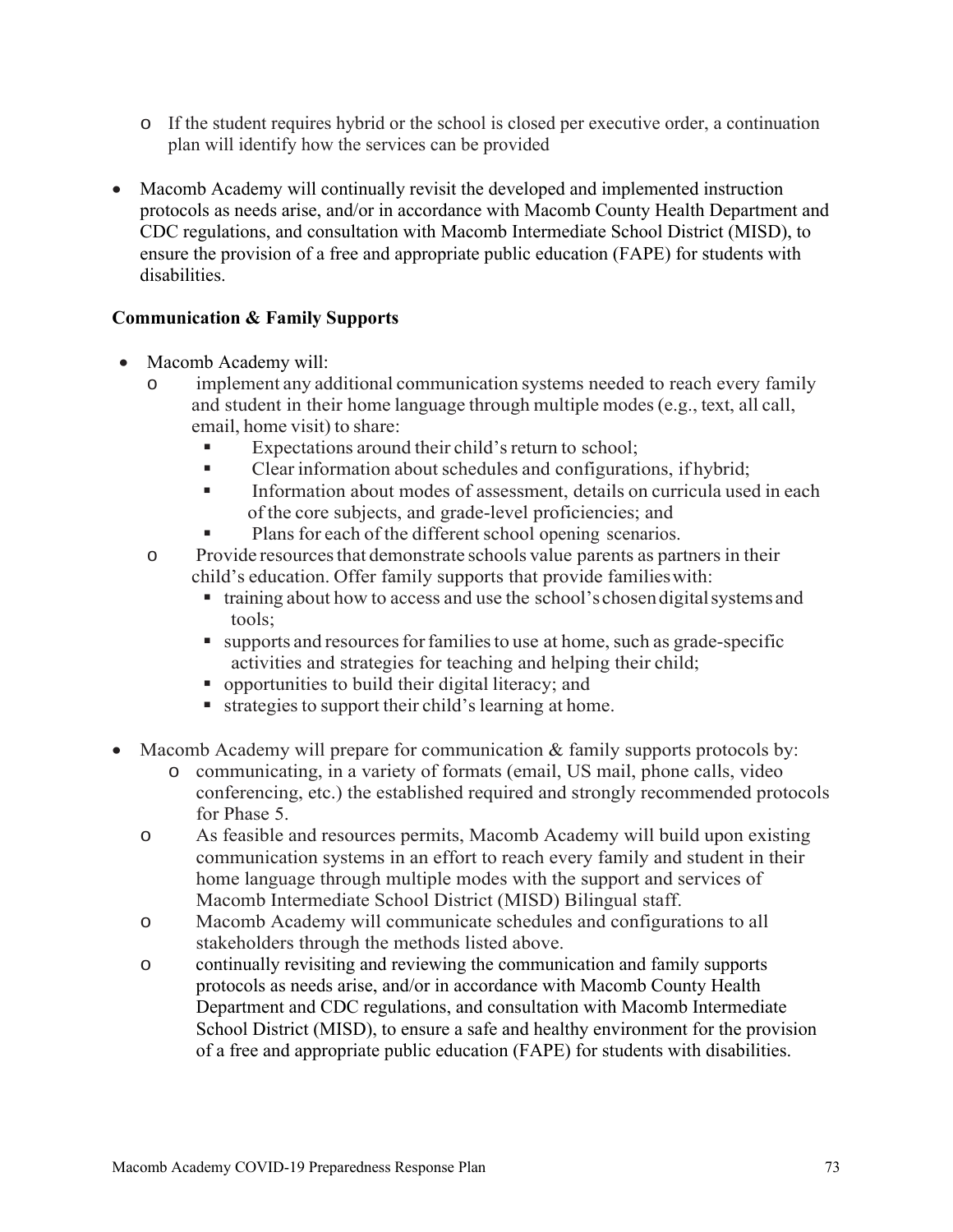# **Professional Learning**

- Macomb Academy will:
	- o Provide adequate time for schools and educators to engage in:
		- Intentional curriculum planning and documentation to ensure stability of instruction, whether school buildings are open or closed;
		- Identify students who did not engage in remote learning and develop a plan to provide additional supports, if needed. Share data and concerns about each student's growth and needs with students' assigned teacher(s) for the 2020-2021 school year;
		- Identify students who potentially need additional support; and
		- Share knowledge and ideas around the use and effectiveness of digital tools and resources that support remote learning.
	- o Create a plan for professional learning and training, with goals to:
		- Offer restorative supports for teachers and learning around equity and implicit bias, social-emotional learning, and culturally responsive education;
		- Train school leaders and teachers thoroughly in the chosen digital systems and tools and their use; and
		- Build school leaders' and teachers' capacity to design and develop blended and remote learning experiences that are equitable and engaging.

Macomb Academy will prepare for professional learning protocols by:

- o communicating, in a variety of formats (email, US mail, phone calls, video conferencing, etc.) the established required and strongly recommended protocols for Phase 5.
- o building upon the professional learning plans of Phases 1-3.
- o Whenever feasible and as resources permit, Macomb Academy will continue to conduct intentional curriculum planning and documentation through the course of the school year to ensure stability of instruction.
- o strengthing the systems of equity and access for all students. Staff responsible for determining levels of interventions for students not participating or responding to instruction will be identified by Macomb Academy. Specific skilled personnel participating in this system may include teachers and administration.
- o continually revisiting and reviewing the professional learning protocols as needs arise, and/or in accordance with Macomb County Health Department and CDC regulations, and consultation with Macomb Intermediate School District (MISD), to ensure a safe and healthy environment for the provision of a free and appropriate public education (FAPE) for students with disabilities.

# **Instruction**

Macomb Academy will:

- o Ensure that every student:
	- Has access to standards-aligned, grade- level instruction, including strategies to accelerate student learning;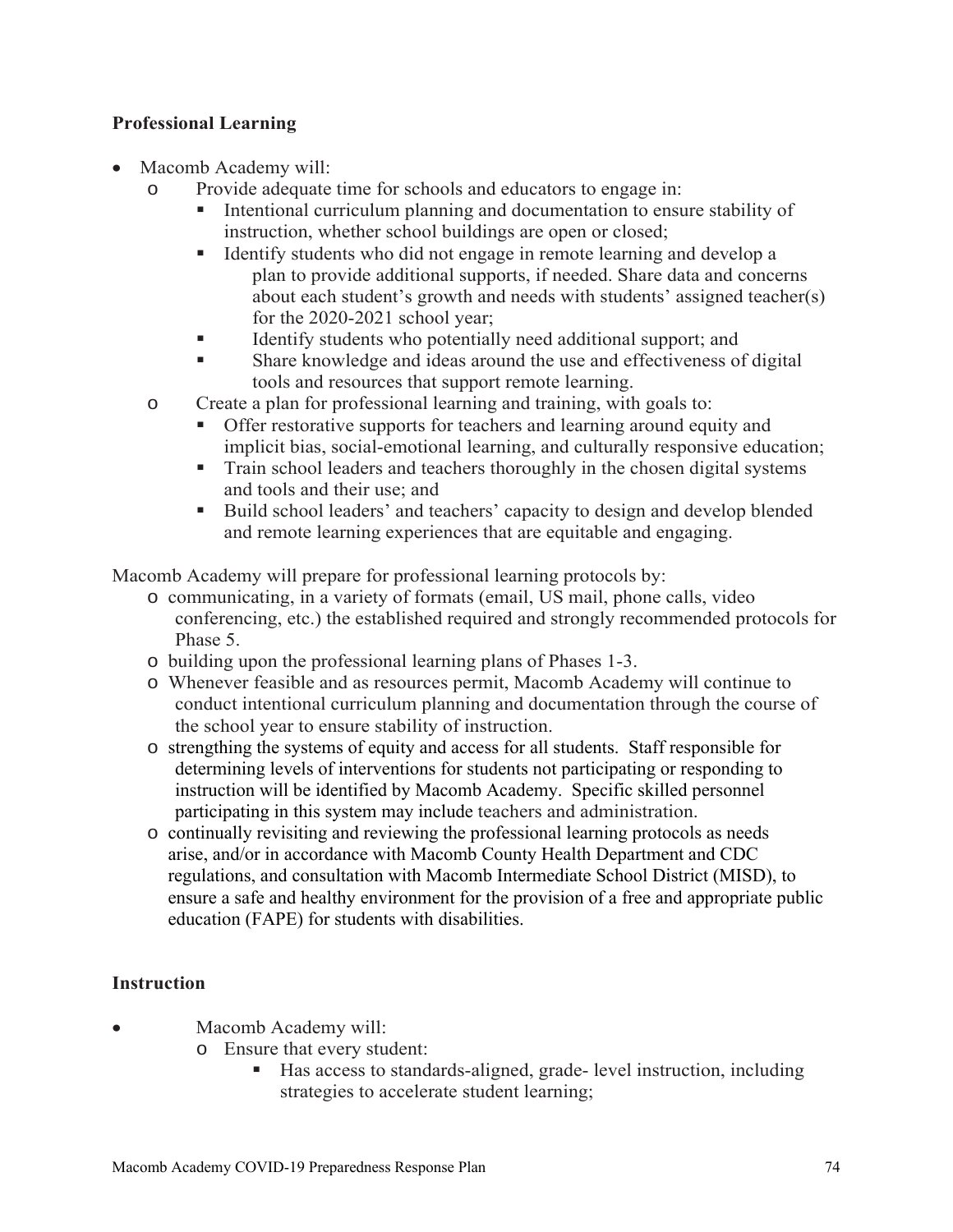- Is assessed to determine student readiness to engage in grade-level content; and
- Is offered scaffolds and supports to meet their diverse academic and social- emotional needs.
- o Conduct checkpoints with school leaders around curriculum pacing and ongoing monitoring of student progress, specifically honing in on the growth of students who need acceleration.
- o Review student data to identify overall trends and gaps in student learning to design systemic supports and interventions.
- o Conduct a review of each students' IEP in partnership with teachers and parents to reflect each student's evolving needs based on time away from associated services including OT, PT, and Speech while school buildings were closed.
- o Procure any additional standards-aligned tools or materials to support differentiation, intervention, and remote learning, based on students' needs.
- o Set expectations for schools and teachers to integrate high quality digital tools and resources that are appropriate and sustainable at each grade level, to increase teachers' and students' familiarity with online learning in case of a return to remote instruction.
- o Determine and activate structures outside of the regular school day, such as summer learning options, extended day, and after-school programming, to potentially be leveraged to support students in need of additional support.
- o Support schools to communicate regularly with families in their home language about their child's progress and the targeted plans for students in need of additional support.
- o If hybrid, activate plans to monitor and assess the following:
	- Connectivity and Access
		- Ensure that all students and families have adequate connectivity and the devices necessary to successfully engage in and complete schoolwork.
	- Attendance:
		- Develop systems to monitor and track students' online attendance on a daily basis.
	- Student Work:
		- Teachers will assess the quality of student work and provide feedback to students and families.
- o Students will self-assess the quality of work, reflect on teacher feedback, and learning progress.
- Macomb Academy will prepare for instruction protocols by:
	- o communicating, in a variety of formats (email, US mail, phone calls, video conferencing, etc.) the established required and strongly recommended protocols for Phase 5.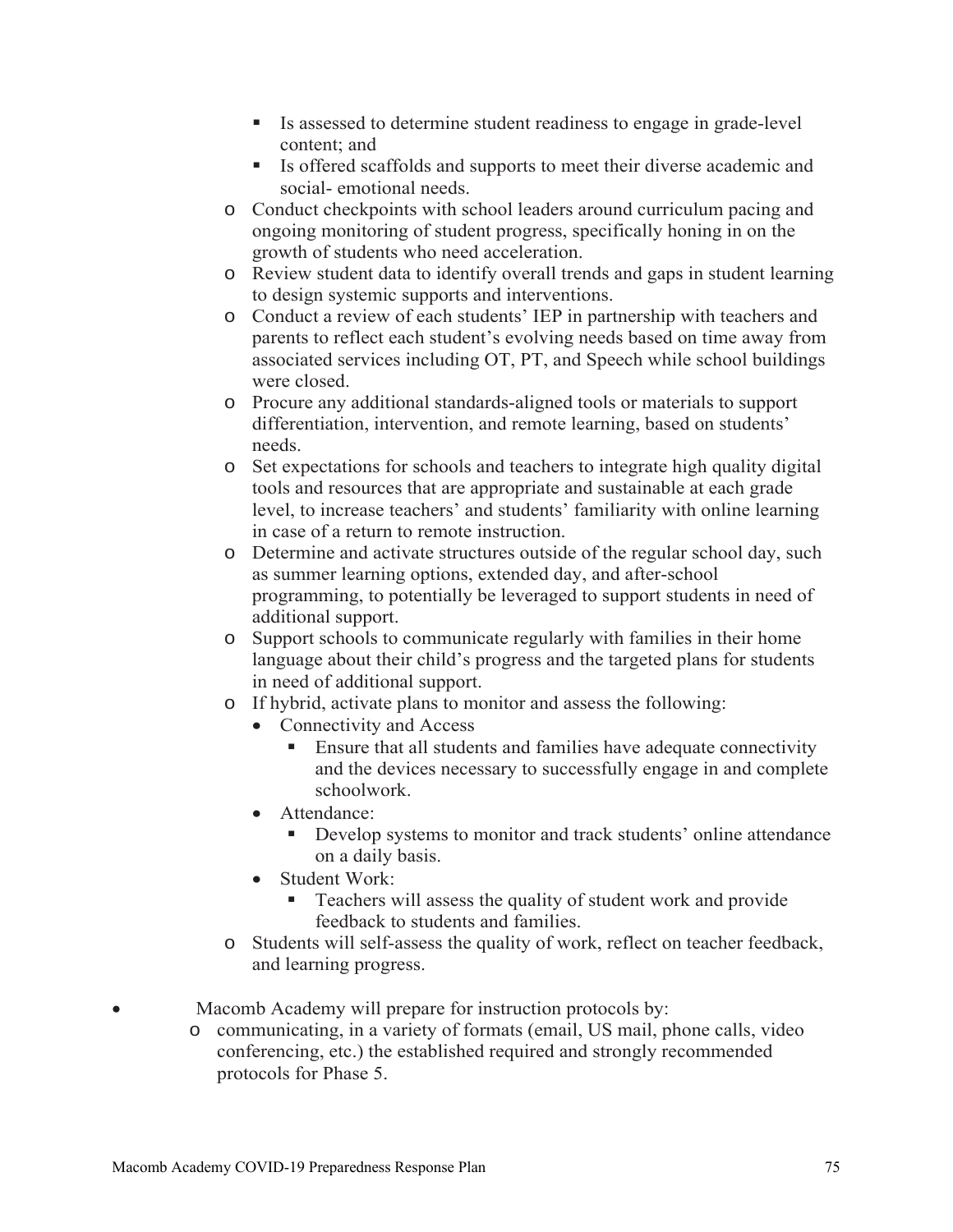- o Macomb Academy will communicate expectations for teaching in face-to face, hybrid, or remote contexts. Macomb Academy will strive to activate best
- o practice learning at scale with standards-aligned curricula and high quality instructional materials. Teachers will continue to strengthen synchronous and asynchronous opportunities using best practice instructional strategies for both remote and face-to-face contexts. Macomb Academy will promote interaction with content in a variety of formats, which foster student engagement, consistency, and differentiation.
- o Macomb Academy will encourage teacher and paraprofessional teams to collaboratively identify essential standards (concepts) and post-secondary proficiencies. Teacher teams will build upon existing learning progressions, learning targets, and pacing guides reflective of essential standards (concepts). Lesson plans may include formative checks and scaffolding to meet the needs of all students. In addition Macomb Academy will determine work products, submission guidelines, and mastery of content/success indicators.
- o Macomb Academy will use specific instructional platforms and delivery methods while clarifying expectations for students and parents. Macomb Academy will conduct intentional curriculum planning and documentation through the course of the school year to facilitate the stability of instruction appropriately. Macomb Academy will engage in looking back/looking forward to determining vertical alignment and inform collaboration around scaffolding and accommodations with input from Title specialists and special education staff.
- o Macomb Academy staff members will continue to use a Multi-Tiered System of Support to identify student needs, provide tiered interventions and monitor student progress. In concert with past practice, Macomb Academy will administer screening and diagnostic assessments as appropriate to better understand each student's current academic level and inform instructional starting points. Benchmark and formative assessments will be utilized to measure student progress and inform instructional next steps. Macomb Administration will engage in data analysis around curriculum and instruction to monitor student progress and make instructional adjustments. Special education teachers will work collaboratively to meet IEP goals and provide accessibility to any assistive technologies as needed. All staff will work together to provide this support, including teachers, paraprofessionals, and administration, by regularly communicating with students and families.
- o Macomb Academy will build upon systems to foster equity and access for all students. Macomb Academy will identify staff responsible for determining levels of interventions for students not participating or responding to instruction. Specific personnel participating in this system may include teachers or administration.
- o Macomb Academy will communicate teaching and learning expectations to all stakeholders in various home languages, as feasible and as resources permit. Macomb Academy will continue to use the MISD bilingual services, to communicate with non- and limited-English speaking families.
- o The staff monitors student progress related to IEP goals and objectives.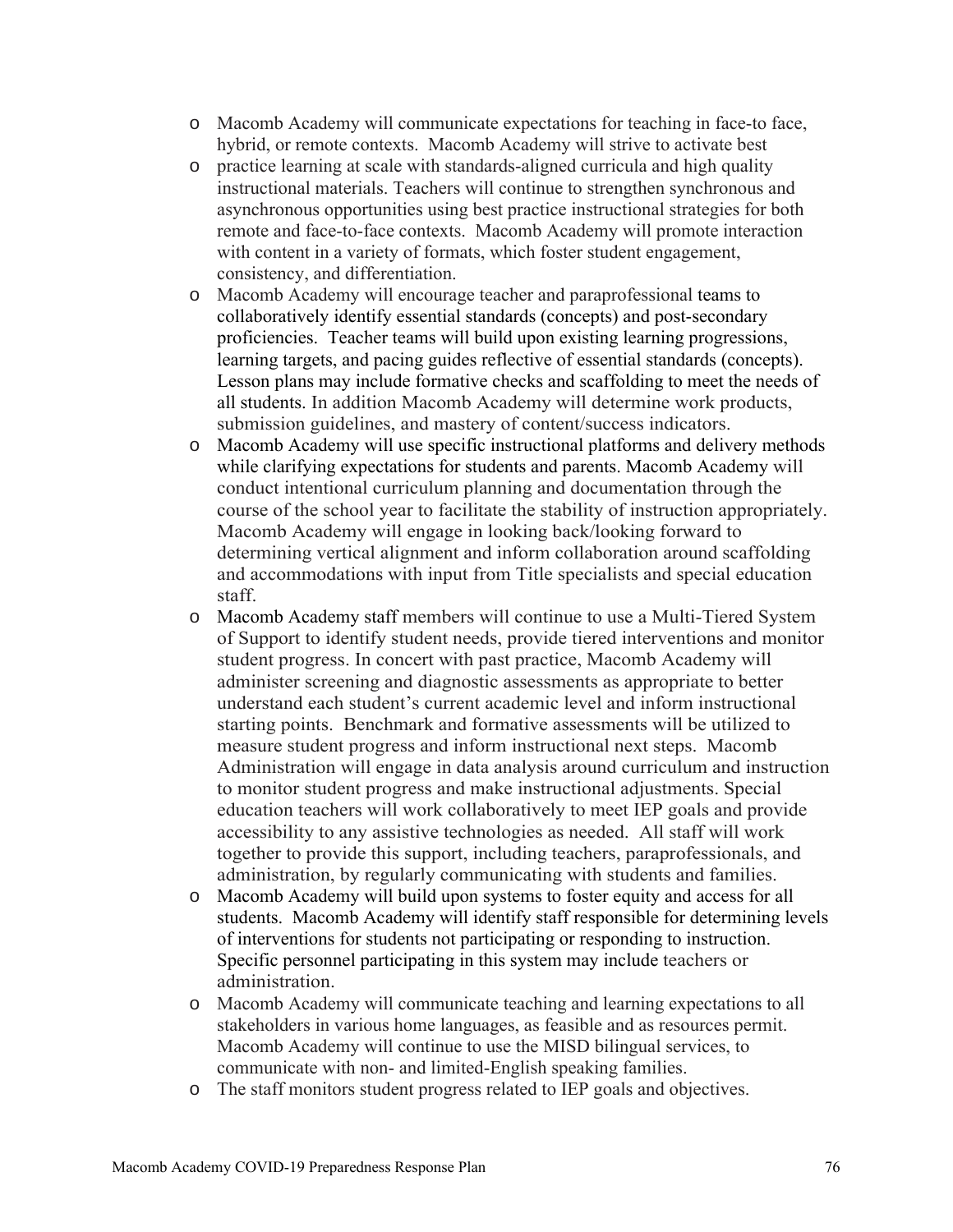- o IEP review will consider the impact of COVID-19 on student performance and need and develop IEPs based on the current level of performance.
- o continually revisit and review instruction protocols as needs arise, and/or in accordance with Macomb County Health Department and CDC regulations, and consultation with Macomb Intermediate School District (MISD), to ensure a safe and healthy environment for the provision of a free and appropriate public education (FAPE) for students with disabilities.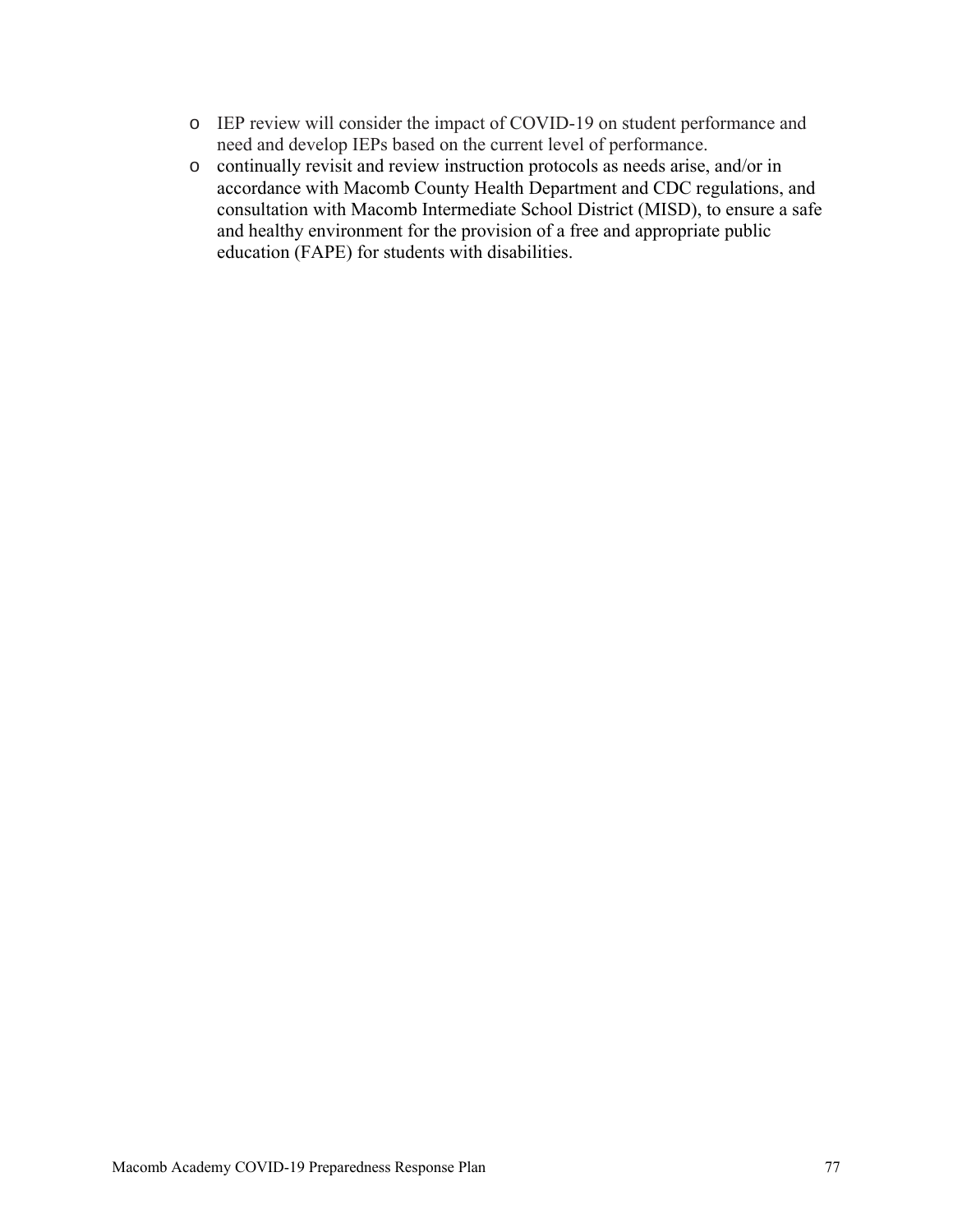

# **Phase 5 Operations**

# **Facilities**

- Macomb Academy will:
	- o Coordinate with Local Emergency Management Programs (LEMP) for support with procurement of cleaning and disinfection supplies.
		- Advocate for ISDs to coordinate with LEMPs.
	- o Provide school-level guidance for cleaning and disinfecting all core assets including buildings and playgrounds. Frequently touched surfaces should be cleaned several times a day.
	- o Alert school-based custodial and infection control staff of any changes in recommended cleaning guidelines issued by OSHA and CDC. It is expected that this guidance will be updated in real-time based on the status of community spread local geographies.
	- o Coordinate a schedule with Macomb Intermediate School District (MISD) for deep cleaning of Macomb Academy in the absence of hired Building Manager.
	- o Audit Macomb Academy with a focus on:
		- **how many classrooms are available;**
		- $\blacksquare$  the size of each classroom:
		- additional spaces that are available (break room, conference room, atrium space, outside space, etc.); and
		- the ventilation in each classroom and throughout the building.
	- o School staff should follow CDC protocols if interacting with the general public.
	- o Maintain facilities for in-person school operations.
		- Check HVAC systems to ensure that they are running efficiently.
		- Air filters should be changed regularly.
		- Staff responsible for building care should distribute, or identify location of, wastebaskets, tissues, and CDC approved soap to every office and classroom so that these materials can be used upon entry and exit into any discrete location and during transit between sites.
		- **Signage about frequent handwashing, cough etiquette, and nose blowing** should be widely posted, disseminated, and encouraged through various methods of communication.
		- Building care staff should follow guidance from the CDC about the use of facial coverings and special respirators at use when performing cleaning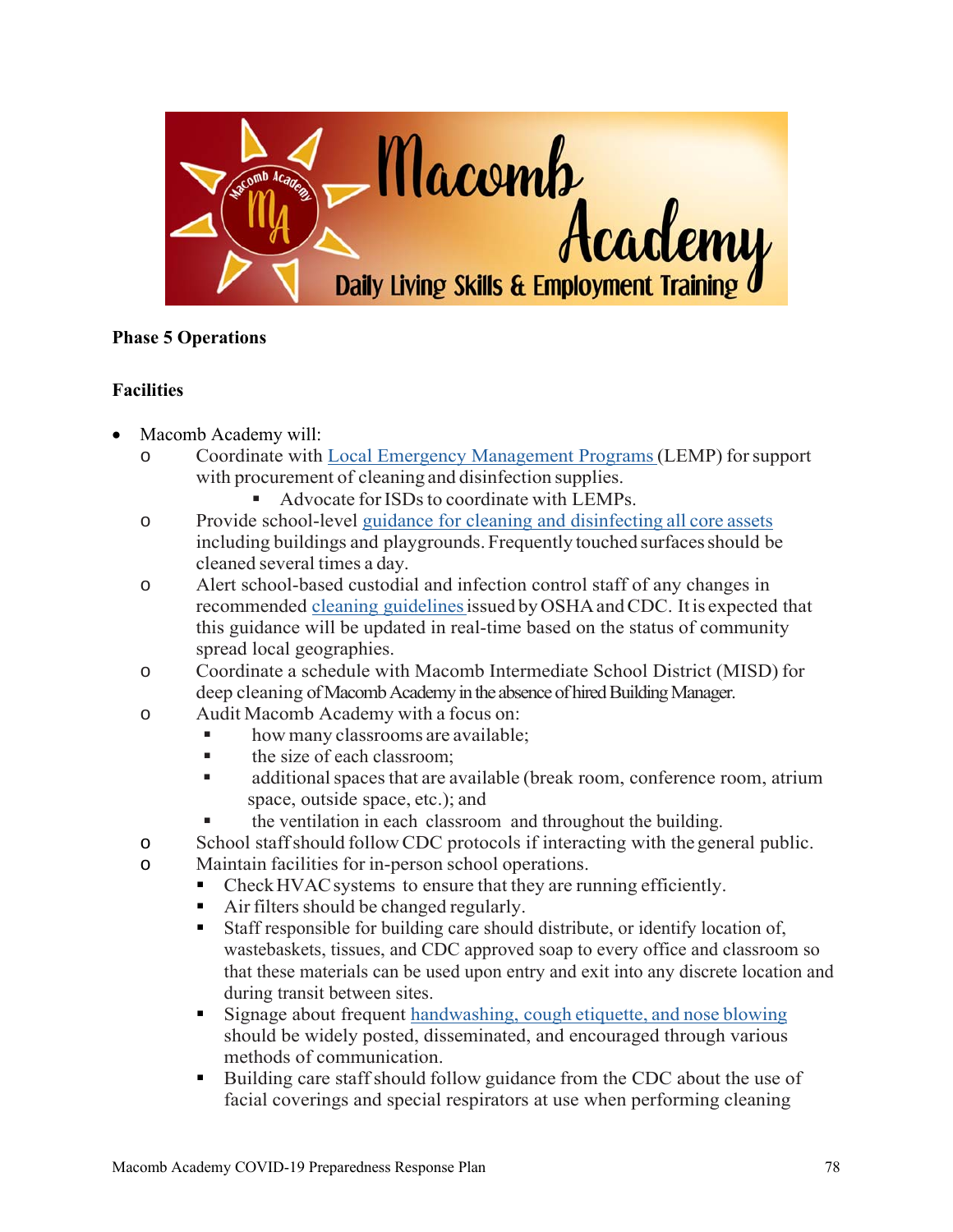duties.

- o Procure level-1 facial coverings, including those with a transparent front, for lowincome students, and students with special needs.
- o Procure level-1 surgical masks for cleaning and janitorial staff.
- o Building care staff should wear surgical masks when performing cleaning.
- o Maintain facilities for resumption of school operations.
- Macomb Academy will prepare for facilities protocols by:
	- o communicating, in a variety of formats (email, US mail, phone calls, video conferencing, etc.) the established required and strongly recommended protocols for Phase 5.
	- o considering all aspects of the Macomb Academy curriculum, and use of the facility for the provision of schooling and associated activities, such as Board of Directors Meeting, New Student Orientation, visitations and tours, and community partnership activities, when devising the plans to address the various circumstances Macomb Academy may be faced with during Phase 5.
	- o apprising building staff will be apprised in advance of the cleaning and other protocols being followed in various circumstances as detailed by Macomb County Health Department, the CDC, and Executive Order.
	- o continually revisiting the developed and implemented facilities protocols as needs arise, and/or in accordance with Macomb County Health Department and CDC regulations, and consultation with Macomb Intermediate School District (MISD), to ensure a safe and healthy environment for the provision of a free and appropriate public education (FAPE) for students with disabilities.

# **Budget, Food Service, Enrollment, and Staffing**

- Macomb Academy will:
	- o Assess student arrival protocols. This should include how students arrive at and depart from school (e.g., school bus, dropped off via car, drive themselves, walk, public transportation).
	- o Conduct staff and student outreach to understand who is coming back.
	- o For staff, this should include a breakdown of the staff administrators, educators, and support staff.
	- o Develop a staffing plan to account for teachers and staff who are not returning or are at risk (i.e., those who are 65 years or have an underlying medical condition and decide not to return).
	- o For students, this should include those with preexisting conditions who may need a remote learning environment.
	- o Assess need for new or additional positions with a specific focus on student and staff wellness, technology support, and other COVID-19 related needs.
	- o Work with relevant local bargaining units to assess how job responsibilities may shift in light of COVID-19 and how new or additional responsibilities will be accounted for.
	- o Recruit, interview and hire new staff.
	- o Consider redeploying underutilized staff to serve core needs.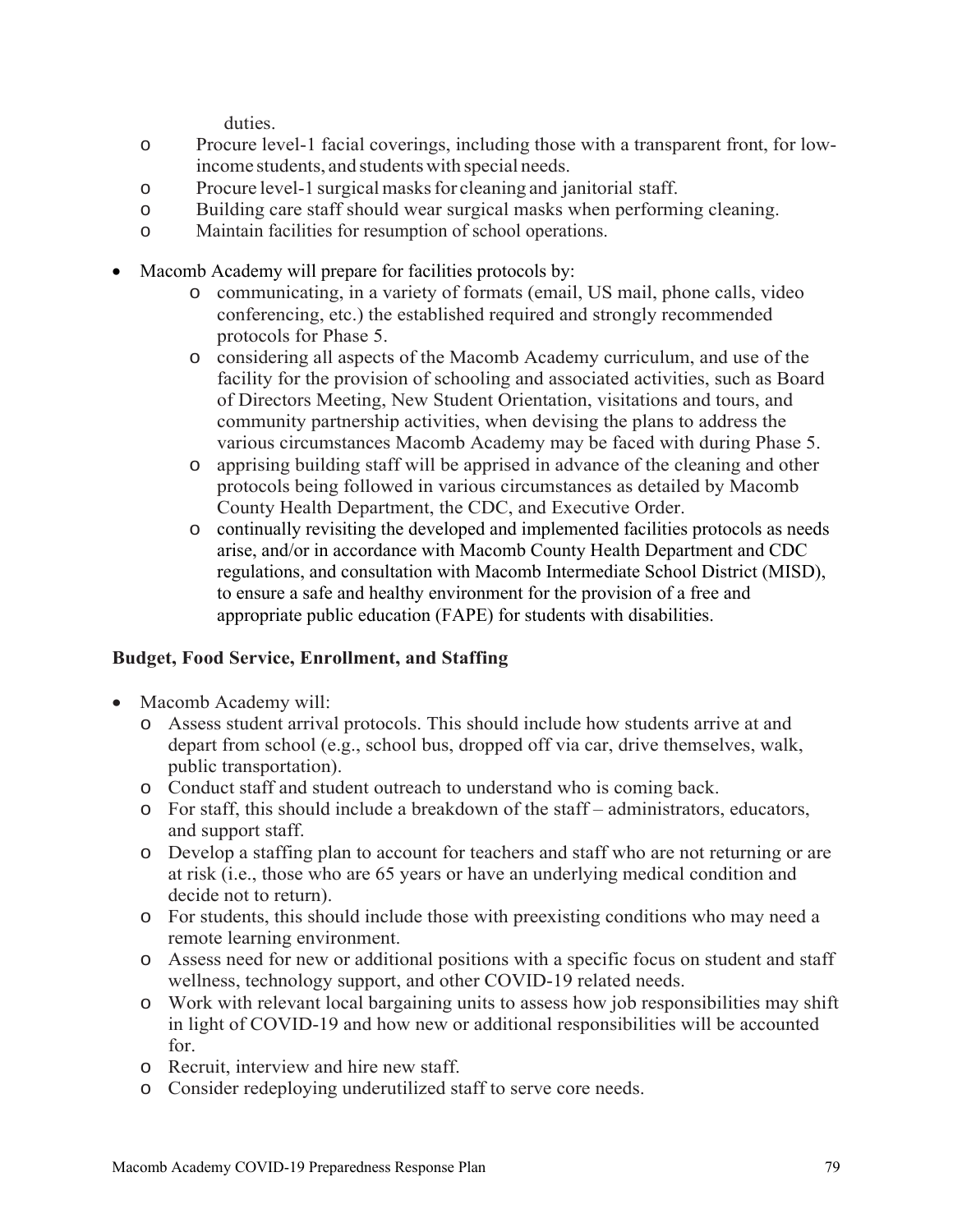- o Where possible, and in partnership with local bargaining units, identify and modify staff positions, that would enable high-risk staff to provide remote services.
- o Communicate any student enrollment or attendance policy changes with school staff and families.
- o Provide guidance to school leaders for recruiting, interviewing, and hiring staff remotely.
- o Seek and provide guidance on use of CARES Act funding for key purchases (e.g., cleaning supplies).
- o Coordinate services with related service providers, in the school and community, to identify and address new student and adult needs.
- o Inventory how many substitute teachers are available.
- o Build and send back to school communications to all relevant stakeholders (i.e., families, school staff) and include updates across all policies and procedures.
- o Work with current and new staff to orient any operational changes.
- o Create master teaching schedules, student and staff arrival/dismissal schedules, bus schedules, lunch schedules for staff and students, and bell schedules with safety protocols in mind.
- o Collaborate with Macomb County Health Department for guidance regarding the use and service to students of outsourced community-based food restaurant ordered food for meals.
- o Custodial staff should wear surgical masks when performing cleaning duties.
- o Maintain facilities for resumption of school operations.
- Macomb Academy will prepare for budget, food service, enrollment and staffing protocols by:
	- o communicating, in a variety of formats (email, US mail, phone calls, video conferencing, etc.) the established required and strongly recommended protocols for Phase 5.
	- o Tracking COVID related expenses to best leverage the federal and state resources that are available.
	- o reviewing human resource and legal related issues as necessary.
	- o preparing and maintaining, to the extent possible, up to date materials digitally for students and staff.
		- o continually revisiting the developed and implemented budget, food service, enrollment and staffing protocols as needs arise, and/or in accordance with Macomb County Health Department and CDC regulations, and consultation with Macomb Intermediate School District (MISD), to ensure a safe and healthy environment for the provision of a free and appropriate public education (FAPE) for students with disabilities.

# **Technology**

- Macomb Academy will:
	- o survey families to collect information about the numbers, types, and condition of devices used in their homes to support remote learning.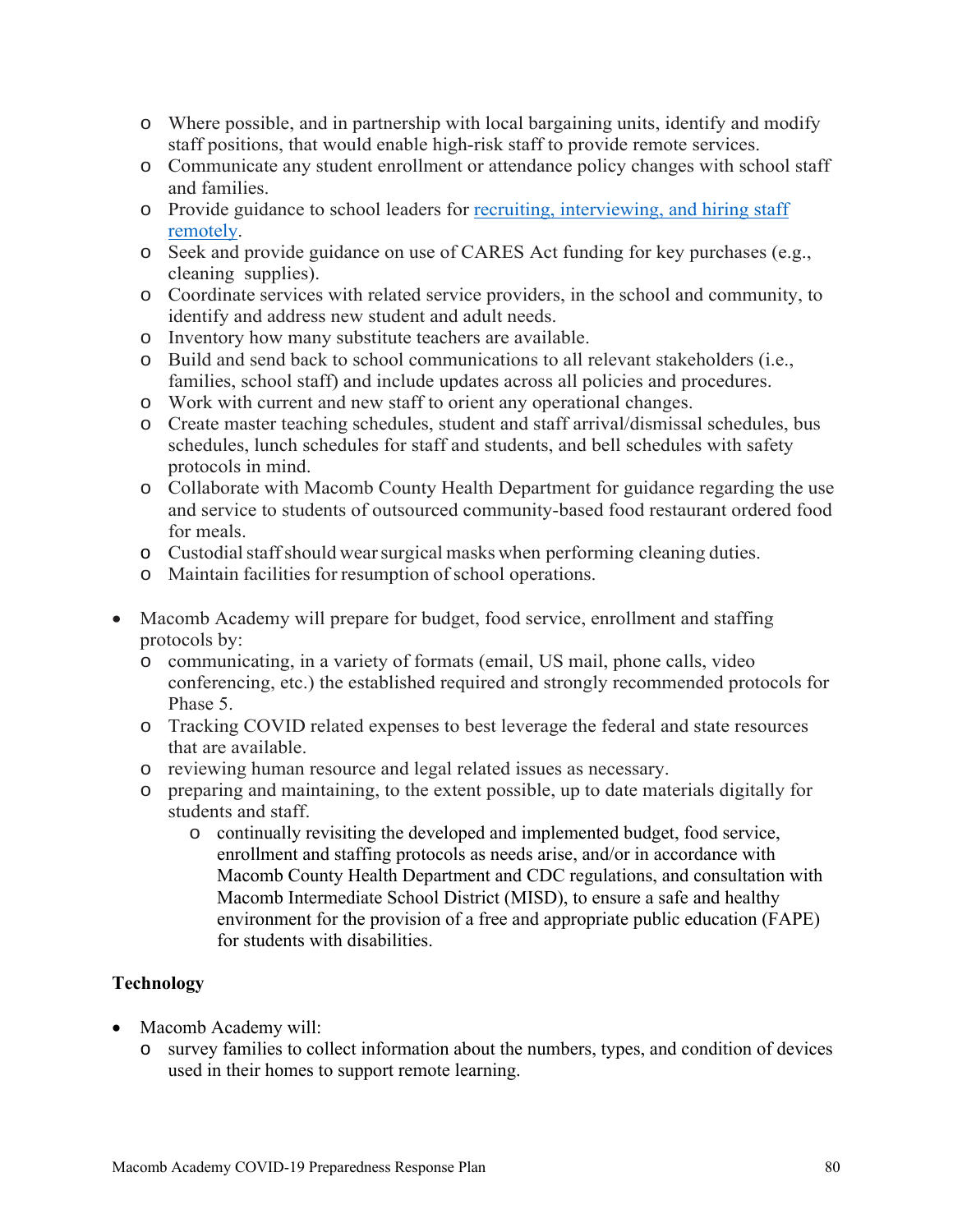- o designate a single point of contact at Macomb Academy to plan and communicate technology plans.
- o develop technology plan that includes guidance. If possible, include training and support for educators to adapt remote learning for the classroom.
- o develop a system for return and inventory of Macomb Academy-owned devices as part of a return to school technology plan. The procedures should include:
	- sanitizing the devices prior to a repair or replacement evaluation;
	- **Example 1** assessing technology needs from loaner devices during Spring 2020
	- **n** ordering accessories that may be needed, and
	- conducting prepared maintenance routines to remove malware and fix standard issues including screen, keyboard, or battery replacement.
- o identify an asset tracking tool.
- o develop a plan with the Macomb Intermediate School District (MISD) of triage for staff and student devices to minimize the time that staff may be without a device.
- o develop a technology support plan for families, if necessary.
- o continue to monitor device usage and compliance with online learning programs.
- o provide support programs to ensure that students and families can access online teaching and troubleshoot problems with access.
- o ensure that students can submit assignments and be evaluated accordingly.
- o provide staff with in-house and information regarding ongoing staff training on platforms and tools.
- o review and update (as needed) relevant technology policies including data privacy policies, acceptable use policies, and policies related to accidental damage, theft, and loss of technology.
- o organize and centralize online resources that were created, published, or distributed by teachers and others during the closure period.
- o compile technology-facing lessons learned for inclusion in the updated remote learning plan.
- o review issue tracking and inventory results frequently as a way of understanding the quality and progress of technology processes.
- o continue infrastructure evaluations until all issues are resolved.
- o identify chronic technology issues that arose during the school closure period and use them to begin the development of a long-term technology maintenance plan.
- Macomb Academy will prepare for technology protocols by:
	- o communicating, in a variety of formats (email, US mail, phone calls, video conferencing, etc.) the established required and strongly recommended protocols for Phase 5.
	- o Considering all available technology related resources when developing on-line learning plans.
	- o deploying an inventory system when or if distributing technology related to on-line learning.
	- o continually revisiting and reviewing the technology protocols as needs arise, and/or in accordance with Macomb County Health Department and CDC regulations, and consultation with Macomb Intermediate School District (MISD), to ensure a safe and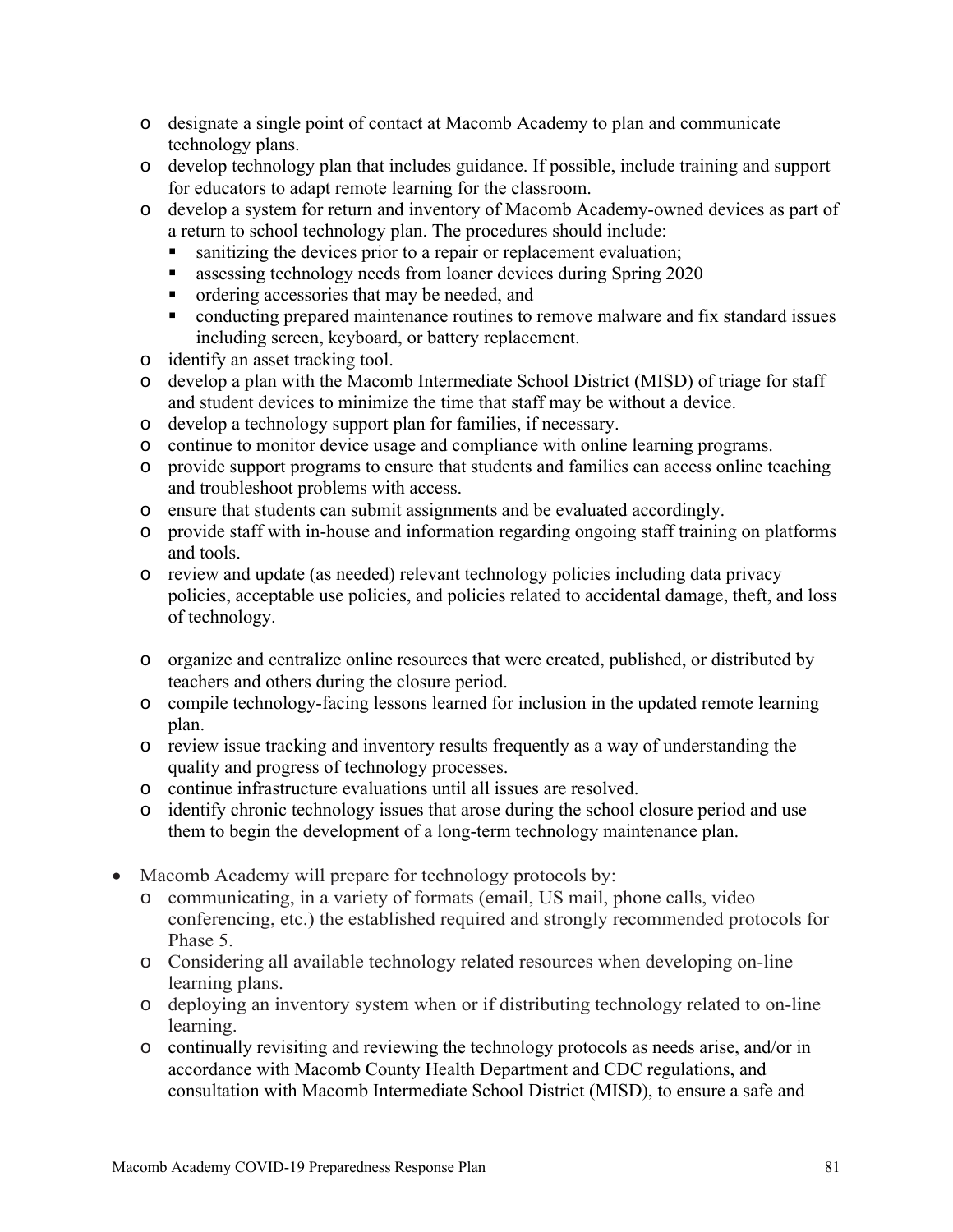healthy environment for the provision of a free and appropriate public education (FAPE) for students with disabilities.

# **Transportation**

- Macomb Academy will:
	- o inventory the fleet of Macomb Academy vans. Address questions such as:
		- How many vans will it take to transport student to and from the community-based work experience sites?
		- How many students will fit on a van with distancing?
		- How can the routes for transport be considered to accommodate shuttling students to/from community-based work experience sites?
		- How will transportation operate, if at all?
		- Might there be other options in the community for transportation that could support the unique instructional quality of the Macomb Academy curriculum?
	- o explore all options for transporting student to and from community-based learning experiences with safety and well-being at the center of all conversations and planning yet knowing community-based instruction is a primary component of the Macomb Academy curriculum.
	- o communicate with students, families and staff about the protocols associated with transporting students within the community for off-site learning experiences.
	- o continually revisiting and reviewing the transportation protocols as needs arise, and/or in accordance with Macomb County Health Department and CDC regulations, and consultation with Macomb Intermediate School District (MISD), to ensure a safe and healthy environment for the provision of a free and appropriate public education (FAPE) for students with disabilities.